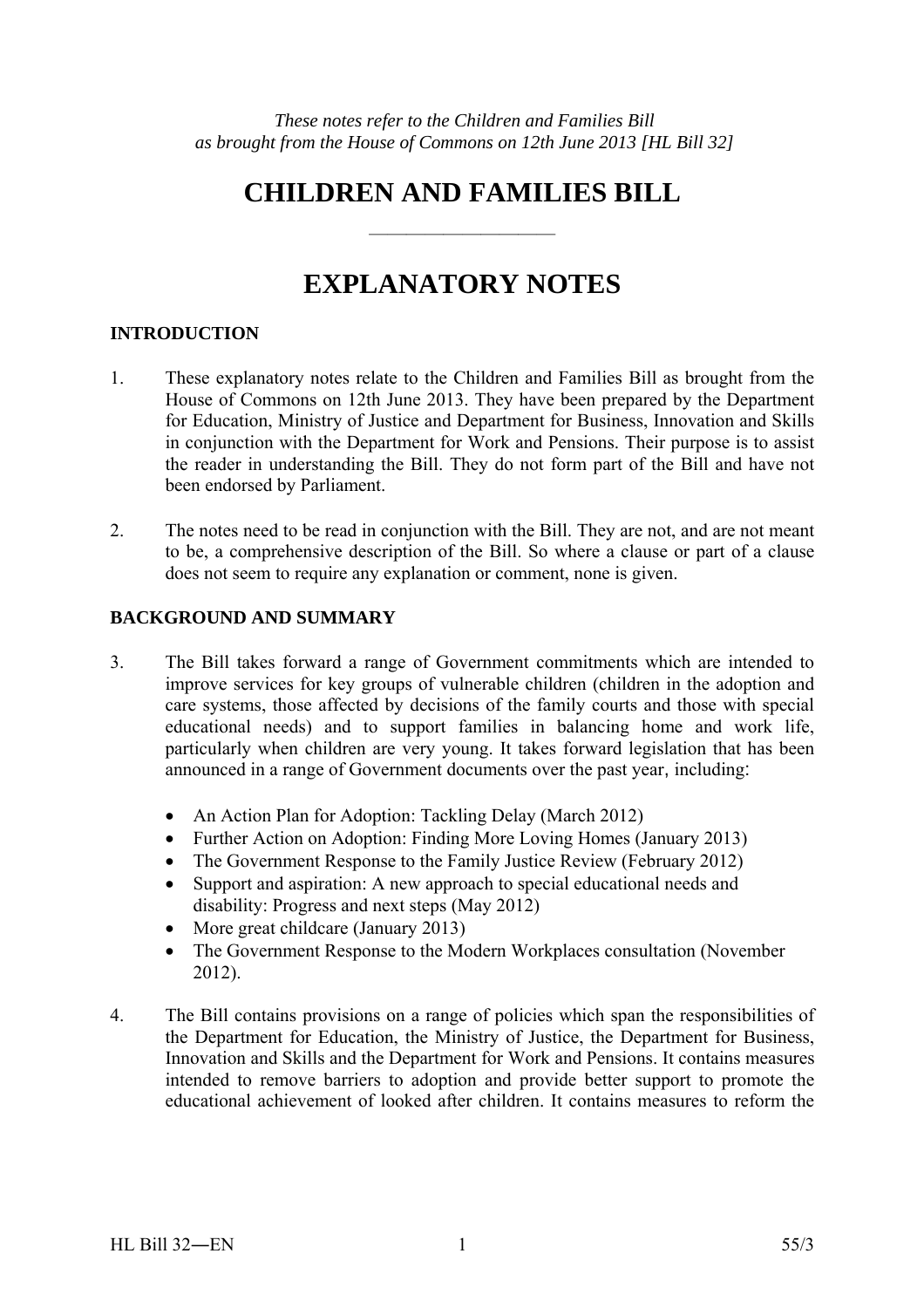family justice system and the special educational needs system and ensure that services place children and young people at the centre of decision making and support. The Bill contains measures which support wider changes to childcare; introducing a new system of shared parental leave following childbirth or adoption and extending to all employees the right to request flexible working. Through its reforms to the functions and role of the Children's Commissioner, the Bill is intended to ensure that children in England have a strong advocate for their rights. Pre-legislative scrutiny was conducted in relation to Parts 1, 2, 3 and 5 during 2012. The Government published its response in the Command paper *Children and Families Bill: Contextual Information and Responses to Pre-Legislative Scrutiny* (CM8540) on 5th February 2013. The Bill consists of 9 Parts which are described below.

## *Part 1: Adoption and children looked after by local authorities*

- 5. Part 1 of the Bill contains provisions to give effect to proposals in *An Action Plan for Adoption: Tackling Delay* published by the Department for Education on 14th March 2012 and *Further Action on Adoption*, published on 24th January 2013. These set out proposals to speed up the adoption process and enable more children to be placed in stable, loving homes with less delay and disruption. The Bill includes provisions which:
	- are intended to encourage local authorities to place children for whom adoption is an option with their potential permanent carers more swiftly, by requiring a local authority looking after a child for whom adoption is an option to consider placing them in a 'Fostering for Adoption' placement if one is available;
	- are intended to reduce delay by removing the explicit legal wording around a child's ethnicity so that black and minority ethnic children are not left waiting in care longer than necessary because local authorities are seeking a perfect or partial ethnic match;
	- will enable the Secretary of State to require local authorities to commission adopter recruitment services from one or more other adoption agencies;
	- are intended to give prospective adopters a more active role in identifying possible matches with children, by amending the current restrictions in relation to "public inspection or search" of the Adoption and Children Act Register so that they can access the register directly, subject to appropriate safeguards;
	- are intended to improve the current provision of adoption support by placing new duties on local authorities to provide personal budgets upon request and to give prospective adopters and adoptive parents information about their entitlements to support;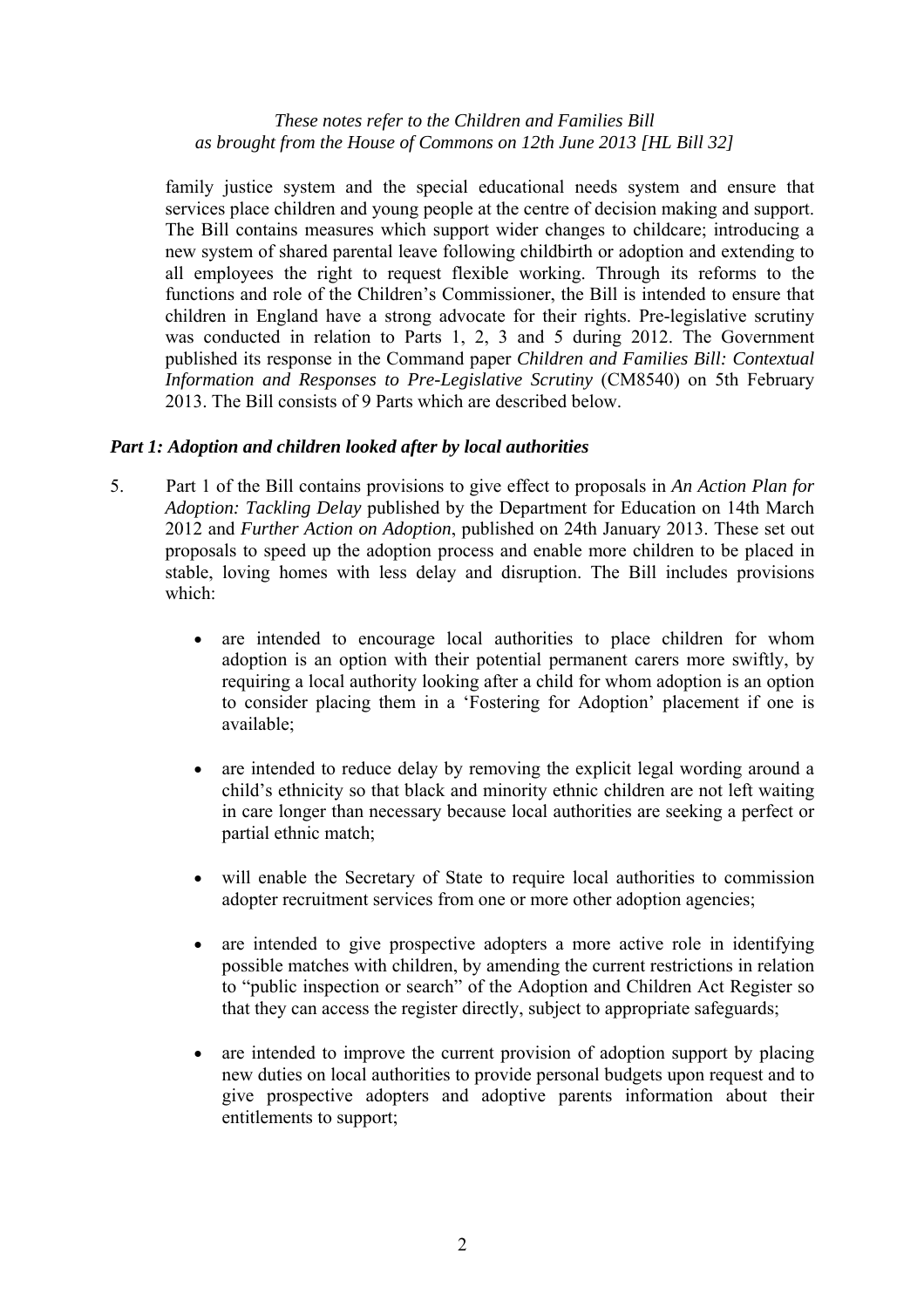- make changes to the arrangements for contact between children in care and their birth parents, guardians and certain others and adopted children and their birth families, former guardians and certain others with the aim of reducing the disruption that inappropriate contact can cause to adoptive placements.
- 6. Pre-legislative scrutiny of the provisions on tackling delay and 'Fostering for Adoption' was undertaken by the House of Lords Select Committee on Adoption Legislation. The Committee provided an interim report containing its recommendations on these provisions on 19th December 2012. The Government response was published on 5th February 2013.
- 7. This Part also contains a provision which amends section 22 of the Children Act 1989 to require local authorities in England to appoint an officer for the purpose of discharging the authority's duty to promote the educational achievement of the children they look after.

# *Part 2: Family justice*

- 8. Part 2 makes changes to improve the operation of the family justice system, as recommended by the independent Family Justice Review and accepted by the Government in its response published on 6th February 2012. The Family Justice Review, chaired by David Norgrove, was set up by the Government in 2010 to look at the family justice system and make recommendations as to how the system could be changed for the benefit of children and families. An Interim Report was published in March 2011 and the Family Justice Review Final Report was published in November 2011.
- 9. In respect of private family law (by which is meant the law about resolving disputes between family members, as distinct from public family law, about intervention by public authorities), the Bill includes provisions to:
- make it a requirement to attend a family mediation, information and assessment meeting to find out about and consider mediation before applying for certain types of court order;
- send a clear signal to separated parents that courts will take account of the principle that both should continue to be involved in their children's lives where that is safe and consistent with the child's welfare, which remains the court's paramount consideration;
- introduce a new "child arrangements order", replacing residence and contact orders;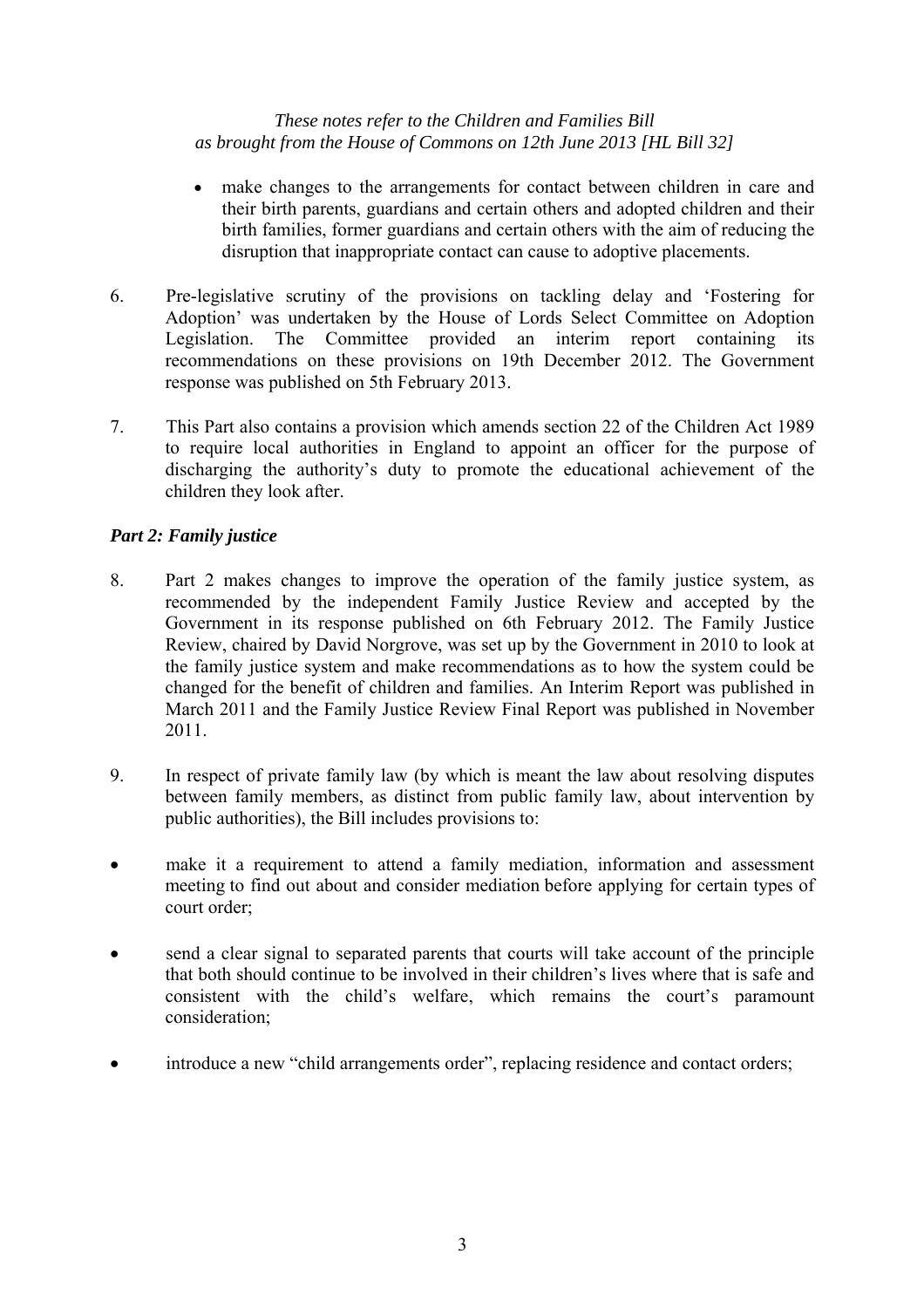- ensure that expert evidence in family proceedings concerning children is permitted only when necessary to resolve the case justly, taking account of factors including the impact on the welfare of the child, and whether the information could be obtained from one of the parties already involved in the proceedings;
- make changes so that when a child arrangements order is breached, the court can direct the parties to undertake activities designed to help them understand the importance of complying with the order and making it work;
- streamline court processes in proceedings for a decree of divorce, nullity of marriage, or judicial separation (or, in relation to a civil partnership, for a dissolution, nullity or separation order) by removing the requirement for the court to consider whether it should exercise any of its powers under the Children Act 1989. Arrangements for children can be decided at any time through separate proceedings under the Children Act 1989.
- 10. In respect of public family law, the Bill includes provisions to:
- introduce a maximum 26 week time limit for completing care and supervision proceedings with the possibility of extending the time limit in a particular case for up to eight weeks at a time, should that be necessary to resolve the proceedings justly;
- ensure that the timetable for the case is child focused and decisions about it are made with explicit reference to the child's welfare;
- make it explicit that, when the court considers a care plan, it should focus on those issues essential to deciding whether to make a care order; and
- remove the eight week time limit on the duration of initial interim care orders and interim supervision orders, and the four week time limit on subsequent orders, and allow the court to make interim orders for the length of time it sees fit, although not extending beyond the date when the relevant care or supervision order proceedings are disposed of.
- 11. Pre-legislative scrutiny of the family justice clauses was undertaken by the House of Commons Justice Select Committee. The Committee published its report on 14th December 2012 and the provisions in Part 2 reflect the Government's response to the report, published on 5th February 2013.

# *Part 3: Children and young people in England with special educational needs*

12. Part 3 of the Bill contains provisions following the Green Paper *Support and Aspiration: A new approach to special educational needs and disability* published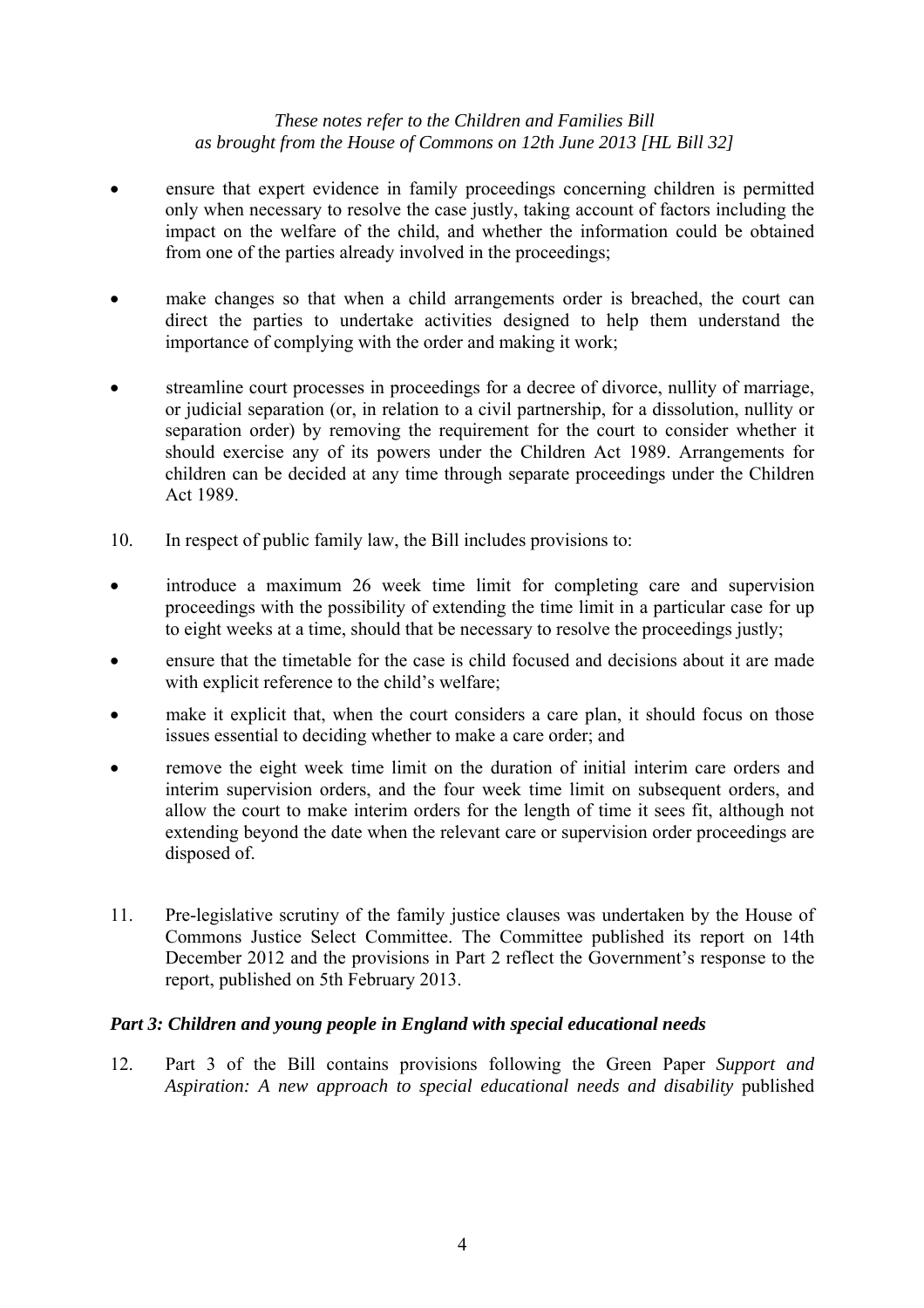18th March 2012 and the follow up; *Progress and Next Steps* published 15th May 2012.

- 13. The provisions are a major reform of the present statutory framework for identifying children and young people with special educational needs, assessing their needs and making provision for them. They require local authorities to keep local provision under review, to co-operate with their partners to plan and commission provision and publish clear information on services available. The provisions set out the statutory framework for identifying, and assessing the needs of children and young people who require support beyond that which is normally available. Statements are replaced by new Education, Health and Care Plans for both children and young people. The provisions place a new requirement on health commissioners to deliver the healthcare services specified in Plans.
- 14. They extend the rights that parents of children with statements of special educational needs currently have (to express a preference for the school they wish their child to attend) to young people, and widen the institutions for which they can express a preference to include Academy schools, further education colleges and sixth form colleges, non-maintained special schools and independent special schools and independent specialist colleges approved for this purpose by the Secretary of State.
- 15. The provisions are also intended to give parents and young people greater control over the way their support is provided through involvement with local authorities in reviewing services and through the option of personal budgets in certain circumstances. They introduce a requirement to consider mediation before appeals are made to the First-tier Tribunal. This is to help resolve disagreements without the need for Tribunal appeals wherever possible. The provisions also include a power to pilot giving children the right to make appeals to the Tribunal themselves, rather than it having to be through their parent.
- 16. The clauses replace and extend, in relation to England, provisions in Part 4 of the Education Act 1996, associated regulations, and sections 139A to 139C of the Learning and Skills Act 2000, which will be repealed in relation to children and young people in the area of a local authority in England. Regulations will set out the detailed requirements of particular provisions where provided for in the clauses. A statutory Code of Practice will be developed to provide guidance on the new framework for special educational needs, for the approval of Parliament.
- 17. Pre-legislative scrutiny of the SEN provisions was undertaken by the House of Commons Education Select Committee. The Committee published its report on 18th December 2012 and the provisions in Part 3 reflect the Government's response to the report, published on 5th February 2013.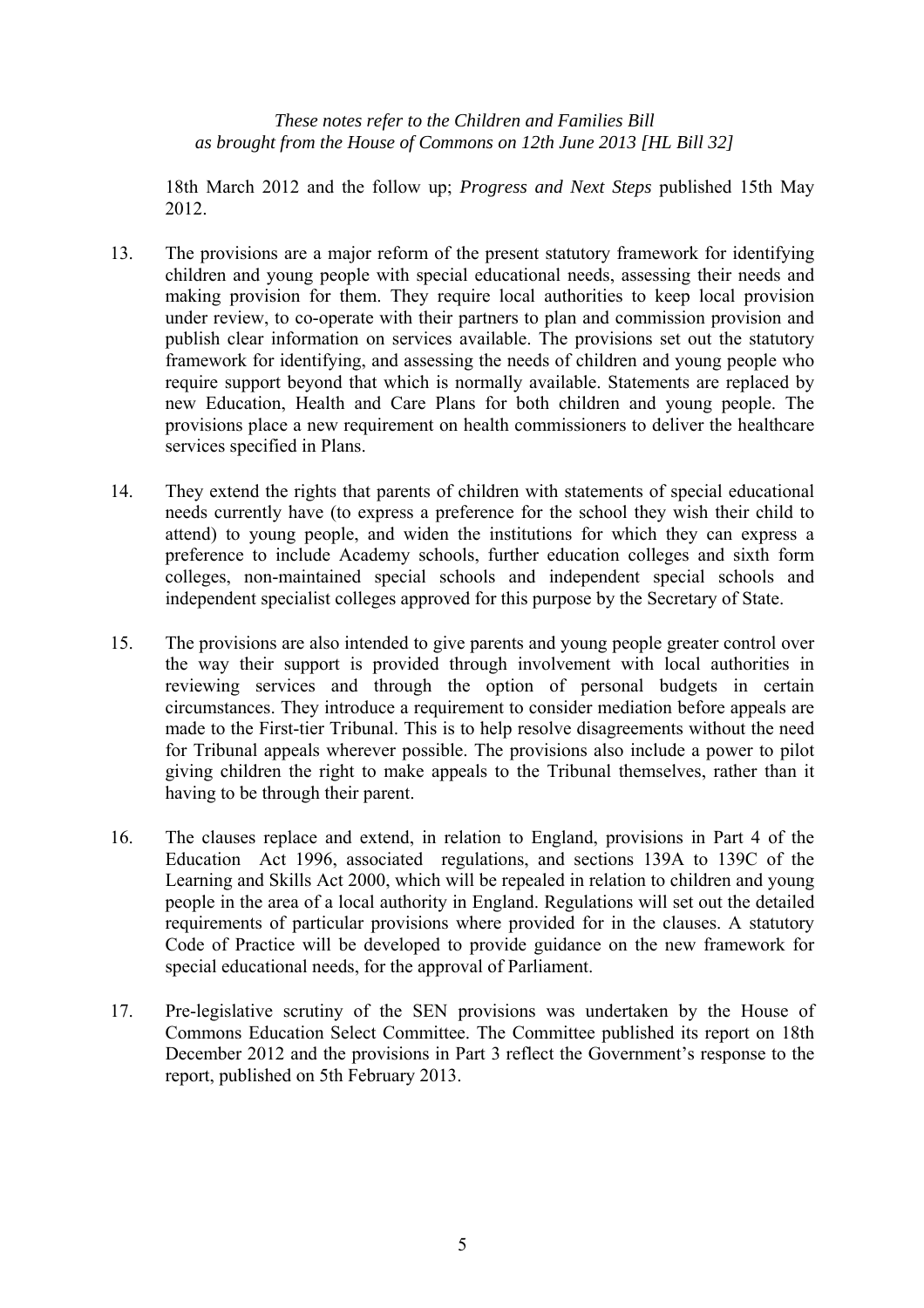# *Part 4: Childcare etc*

- 18. Part 4 of the Bill contains various provisions relating to childcare, some of which flow from proposals described in *More Great Childcare* which the Government published on 29th January 2013 and which includes the Government's response to Professor Cathy Nutbrown's report, *Foundations for Quality* (published June 2012). Section 3D of the report refers to the plans to introduce childminder agencies.
- 19. This Part contains:
	- provision for childminder agencies (that is persons who are registered in the appropriate childcare register by Her Majesty's Chief Inspector of Education, Children's Services and Skills ("the Chief Inspector") and who are therefore able to register childminders and other providers of childcare on domestic premises for the purposes of Part 3 of the Childcare Act 2006);
	- provision for the Chief Inspector to charge a fee for carrying out an inspection of early years childcare provision where the inspection is carried out at the request of the provider and the Chief Inspector is required by the Secretary of State to conduct the inspection;
	- a repeal of the duty in section 11 of the Childcare Act 2006 on English local authorities to prepare, at least every three years, an assessment of the sufficiency of the provision of childcare in their area;
	- provision to remove the requirements in section 28 of the Education Act 2002 on governing bodies of maintained schools to consult with local authorities, staff and parents on whether to offer community facilities or services. This would remove a current burden on schools considering offering before and after school childcare, amongst other services. It also removes the requirement for the governing bodies to have regard to advice or guidance from the Secretary of State before providing such facilities. The changes do not affect Wales; and
	- provision for HMRC to undertake preparatory expenditure in relation to the introduction of a scheme for providing assistance in respect of the costs of childcare.

# *Part 5: The Children's Commissioner*

20. Part 5 of the Bill implements the recommendations from John Dunford's independent review of the Children's Commissioner (*Review of the Office of the Children's Commissioner (England): December 2010)*, which concluded that there were strong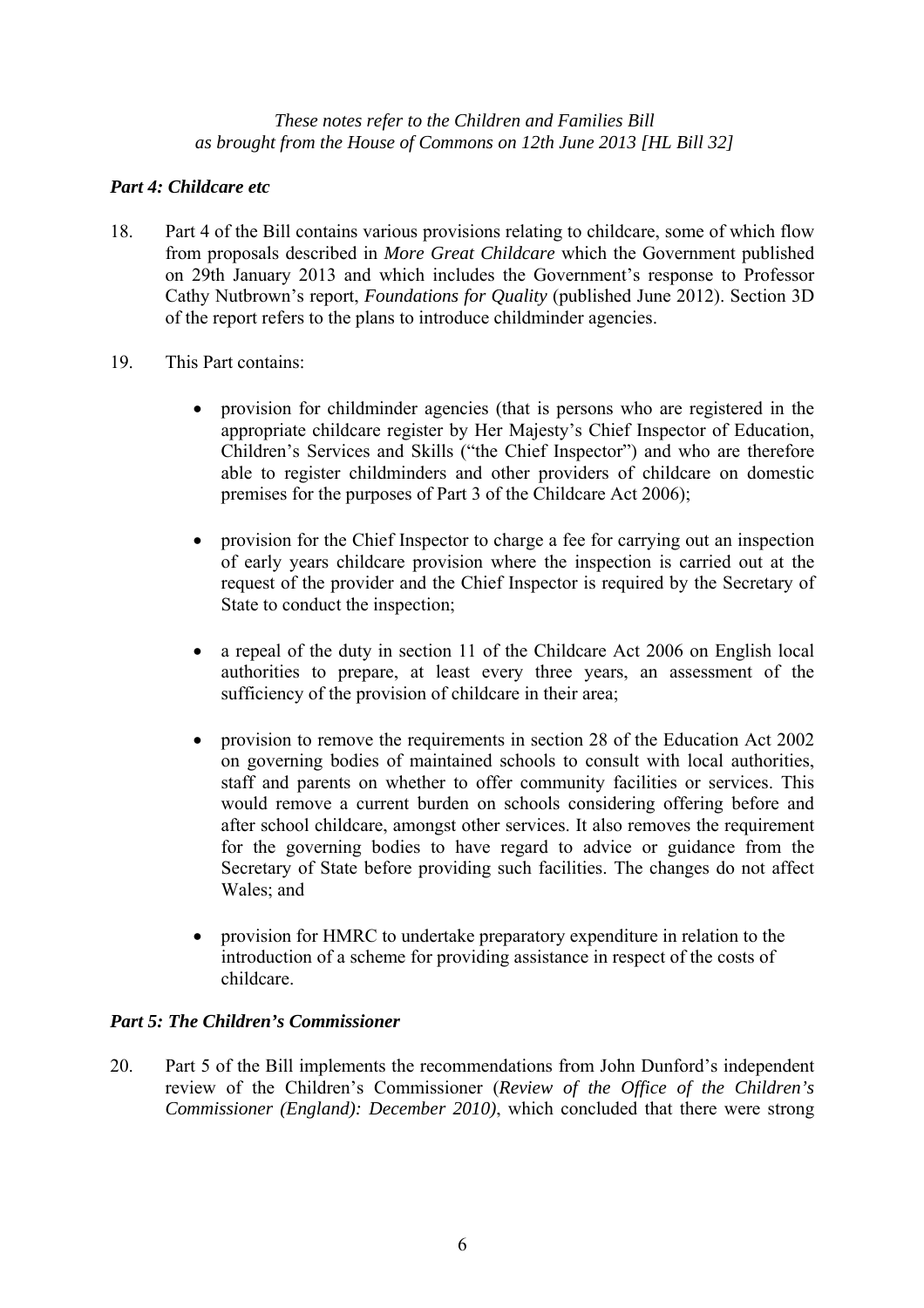arguments for retaining the office of Children's Commissioner ("OCC"), but that the current legislative framework had prevented the Commissioner from having sufficient impact on children's lives. The provisions in the Bill aim to remove the barriers John Dunford identified, in particular by:

- amending the Commissioner's primary function to one of promoting and protecting children's rights;
- making the Commissioner more clearly independent from Government;
- providing for greater scrutiny of the Commissioner's impact, through an annual report to Parliament;
- combining the functions of the Commissioner with the activities currently carried out by the Children's Rights Director; and
- clarifying the Commissioner's powers and remit.
- 21. Pre-legislative scrutiny of the OCC clauses was undertaken by the Joint Committee on Human Rights (JCHR). The Government's response to the report was published on 5th February 2013.

# *Part 6: Statutory rights to leave and pay*

22. Part 6 of the Bill delivers the legislative commitments made in the Government Response to the *Modern Workplaces* consultation which ran from May to August 2011. The provisions will create a new employment right to shared parental leave and statutory shared parental pay for eligible working parents. Women will continue to be eligible for maternity leave and statutory maternity pay or allowance in the same way that they are currently. If they choose to bring their leave and pay or allowance to an early end, eligible working parents will be able to share up to the balance of the remaining leave and pay as shared parental leave and pay. Eligible adopters will also be able to use the new system for shared parental leave and pay. Adoption leave and pay will be extended to prospective parents in the 'Fostering for Adoption' system, and parents in a surrogacy arrangement who are eligible, and intend to apply for, a parental order.

# *Part 7: Time off work: Ante-natal care etc*

23. Part 7 creates a new right for employees and qualifying agency workers to take unpaid time off work to attend up to two ante-natal appointments with a pregnant woman. The right is available to the pregnant woman's husband, civil partner or partner, the father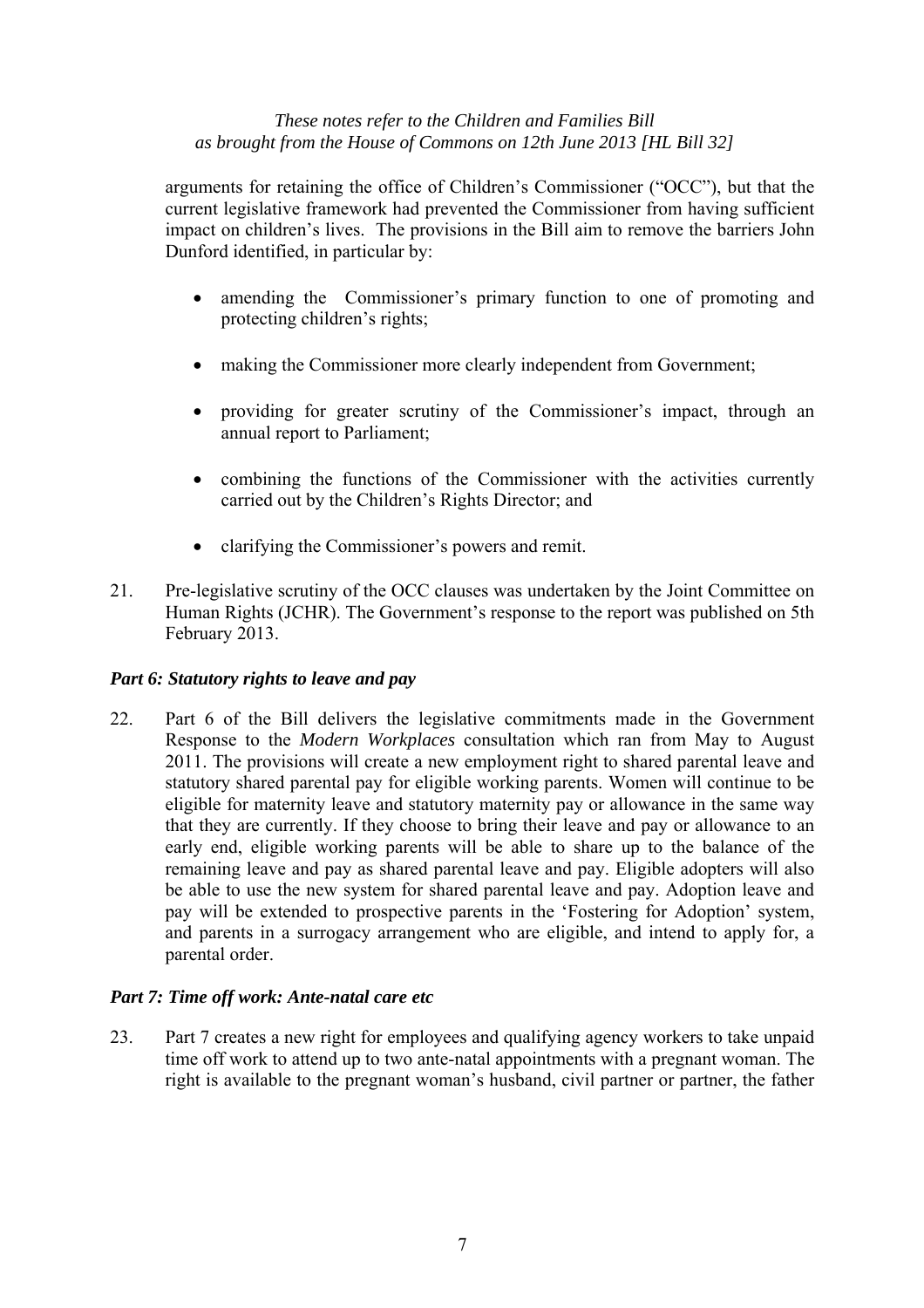or parent of the pregnant woman's child, and intended parents in a surrogacy situation who meet specified conditions.

24. Provision is made for paid and unpaid time off work for adopters to attend meetings in advance of a child being placed with them for adoption.

# *Part 8: Right to request flexible working*

- 25. Part 8 provides for the expansion of the right to request flexible working from employees who are parents or carers to all employees, and the removal of the statutory process that employers must currently follow when considering requests for flexible working. The Government's policy reforms for the right to request flexible working are set out in its paper *Modern Workplaces – Government Response on Flexible Working* (November 2012). This Part sets out the statutory provisions to support those reforms.
	- 26. Changes will enable employees to consider requests using their existing HR processes instead of having to follow a statutory procedure.
	- 27. These clauses amend the Employment Rights Act 1996 ("ERA"). A statutory Code of Practice will be consulted on and published by the Advisory, Conciliation and Arbitration Service (ACAS) to explain what the minimum requirements are in order to consider a request in a reasonable manner. The Code of practice will be issued using powers in the Trade Union Labour Relations (Consolidation) Act 1992.
	- 28. Further background is included on all these provisions and the other elements of the Bill in their relevant section as listed in the "Overall Structure of the Bill" table on the following page.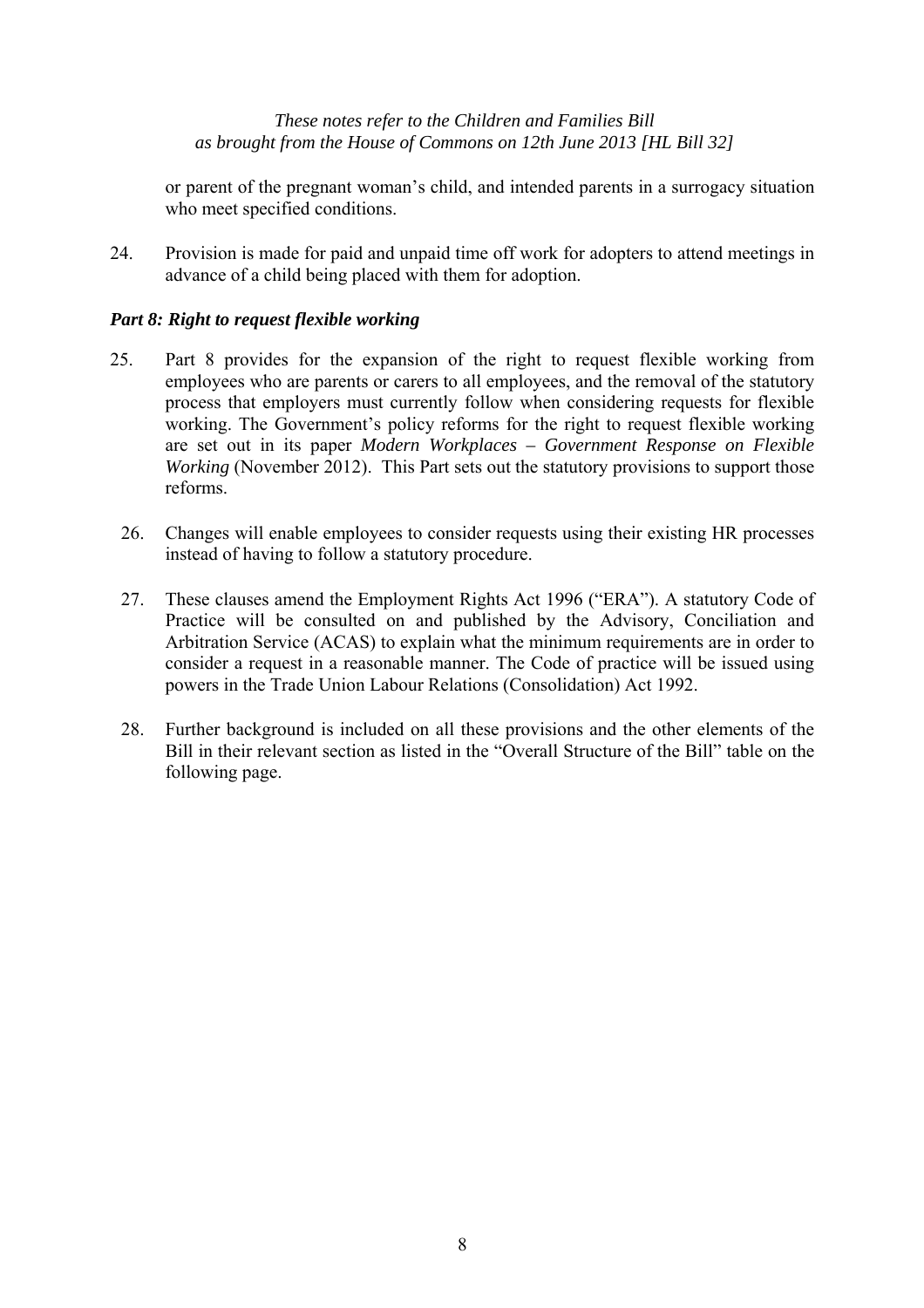# **OVERALL STRUCTURE OF THE BILL**

29. The Bill consists of 9 Parts, 112 Clauses and 7 Schedules.

30. These notes are arranged as follows:

| Order  | <b>Title of Part of Bill</b>                                           | Page number of<br>commentary in<br>these notes |
|--------|------------------------------------------------------------------------|------------------------------------------------|
| Part 1 | Adoption and children looked after by local authorities                | Page 13                                        |
| Part 2 | <b>Family Justice</b>                                                  | Page 22                                        |
| Part 3 | Children and young people in England with special<br>educational needs | Page 34                                        |
| Part 4 | Childcare etc                                                          | Page 61                                        |
| Part 5 | The Children's Commissioner                                            | Page 74                                        |
| Part 6 | Statutory rights to leave and pay                                      | Page 85                                        |
| Part 7 | Time off work: Ante-natal care etc                                     | Page 111                                       |
| Part 8 | Right to request flexible working                                      | Page 119                                       |
| Part 9 | <b>General Provisions</b>                                              | Page 121                                       |

Where explanatory notes are provided for Schedules, these are included in the notes for the relevant clauses. Annex A of this document sets out further detail relating to clause 11 of the Family Justice provisions.

# **TERRITORIAL EXTENT AND APPLICATION**

31. Except where stated otherwise below, the Children and Families Bill extends to England and Wales only, and affects England only. The significant exceptions are explained in the text below.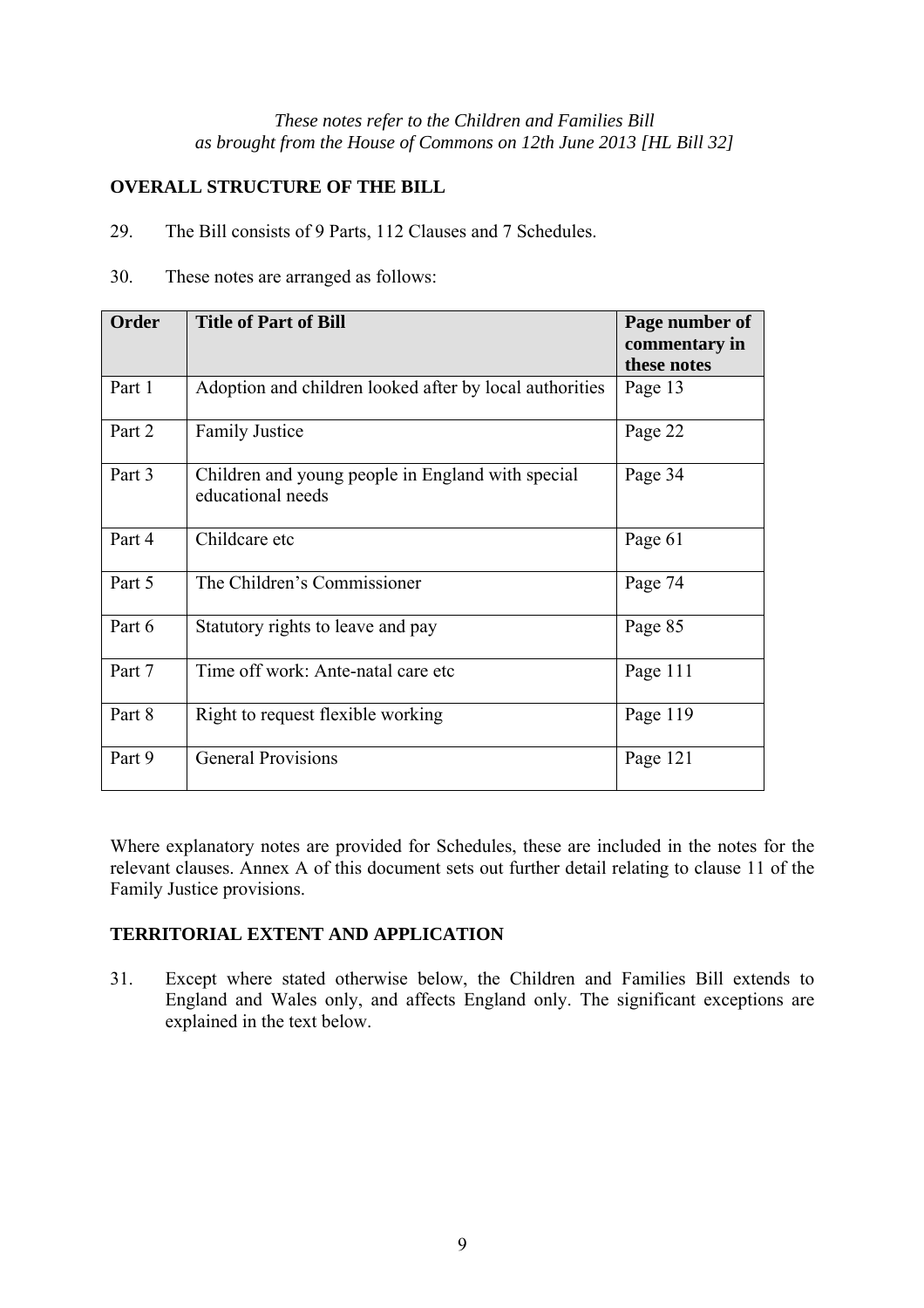## **Scotland**

- 32. Clause 6 and Schedule 1 amend sections 125 to 131 of the Adoption and Children Act 2002, which provide for the establishment of the Adoption and Children Act Register ("the register"). The register contains information about children who are suitable for adoption and for whom the local authority are considering adoption and prospective adopters who are suitable to adopt a child. This clause removes Wales and Scotland from the scope of these sections and provides for the establishment of a register that applies in relation to England only. The Scottish Parliament has passed a legislative consent motion in relation to this change.
- 33. Part 5 of the Bill (clauses 79 to 88) amends Part 1 of the Children Act 2004, to reform the office of Children's Commissioner. Part 1 of that Act extends to the whole of the UK. The changes made by Part 5 will apply to the Commissioner's role in promoting and protecting the rights of children in Scotland, but only in relation to non-devolved matters.
- 34. Parts 6, 7 and 8 of the Bill (clauses 89 to 106) contain amendments to the ERA and the Social Security Contributions and Benefits Act 1992 ("SSCBA") to make provision for statutory rights to leave and pay, time off work for ante-natal and adoption appointments, and flexible working. The clauses relate to non-devolved matters and so extend to Scotland.

## **Northern Ireland**

35. Part 5 of the Bill (clauses 79 to 88) reform the office of Children's Commissioner. These changes will apply to the Commissioner's role in promoting and protecting the rights of children in Northern Ireland, but only in relation to non-devolved matters. In some cases clause 98(3) and (4), in Part 6 of the Bill, also extends to Northern Ireland.

## **Wales**

## **Part 1: Adoption and children looked after by local authorities**

- 36. In relation to clause 6 and Schedule 1 see paragraph 32. The National Assembly for Wales has passed a legislative consent motion in relation to this clause.
- 37. Clauses 7 and 8 of the Bill amend provisions in the Children Act 1989 and the Adoption and Children Act 2002 which deal with contact between a child in the care of the local authority and their birth family and certain other people. Family proceedings are non-devolved matters and so the provisions relating to these will apply to Wales. Adoption policy and functions of local authorities in relation to adoption are matters devolved to the Welsh Government and the provisions which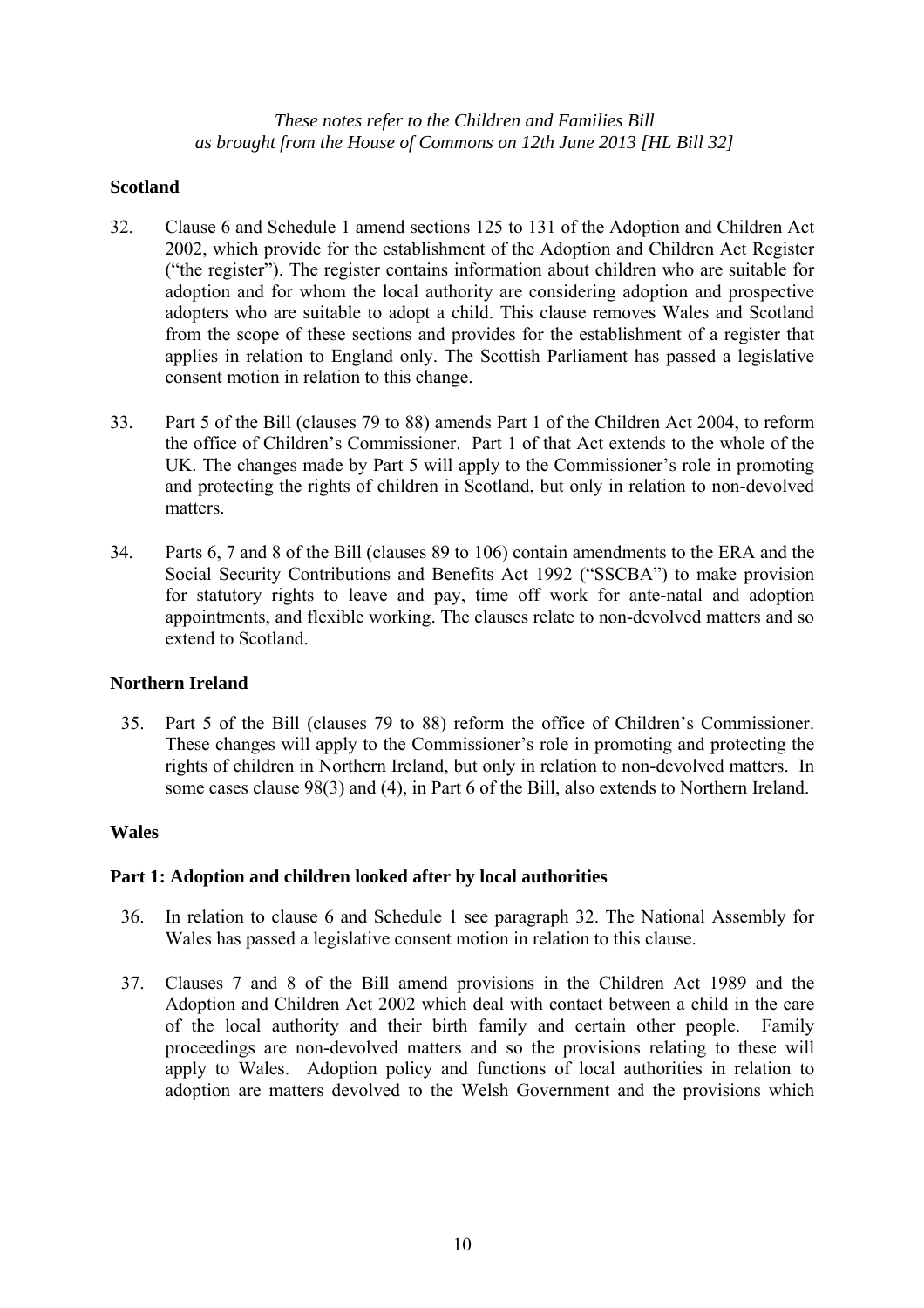relate to local authorities' duties in relation to contact in the Children Act 1989 (other than clause  $7(2)$ ) will not apply to Wales.

# **Part 2: Family justice**

- 38. Part 2 of the Bill (clauses 10 to 18) makes provisions that reform the family justice system. All of the clauses relate to family law and proceedings with one exception set out in the text below. Family law and proceedings are a non-devolved matter and so these provisions apply to Wales.
- 39. Clause 15 amends section 31A of the Children Act 1989 which relates to care orders and care planning. Care planning is an area where the National Assembly for Wales has legislative competence. The amendments to section 31A(1) confer a new power on Welsh Ministers to allow them to prescribe by regulations the time within which a care plan (whose preparation is the responsibility of a local authority in Wales) must be prepared by the local authority. The Assembly has passed a legislative consent motion in relation to this clause.
- 40. In addition, clause 12 introduces a new "child arrangements order" which has a consequential impact on the power of Welsh Ministers to make regulations. The power that is affected is not one that falls within an area of Assembly legislative competence but the changes affect an area of Welsh Ministers' executive competence and as such require their consent.

## **Part 3: Children and young people in England with special educational needs**

41. Part 3 of the Bill (clauses 19 to 73) makes provision that reforms the special educational needs system. These provisions extend to England and Wales, but the majority only apply in England. There will be some cross border effects, where a child or young person in England attends a school or institution in Wales, and the amendment made by clause 56 will apply in Wales. The amendment does not change the effect of the amended provision as it applies in Wales. The Welsh Government has confirmed that no legislative consent motion is required.

## **Part 5: The Children's Commissioner**

42. Part 5 of the Bill (clauses 79 to 88) reforms the office of Children's Commissioner. These changes will apply to the Commissioner's role in promoting and protecting the rights of children in Wales, but only in relation to non-devolved matters.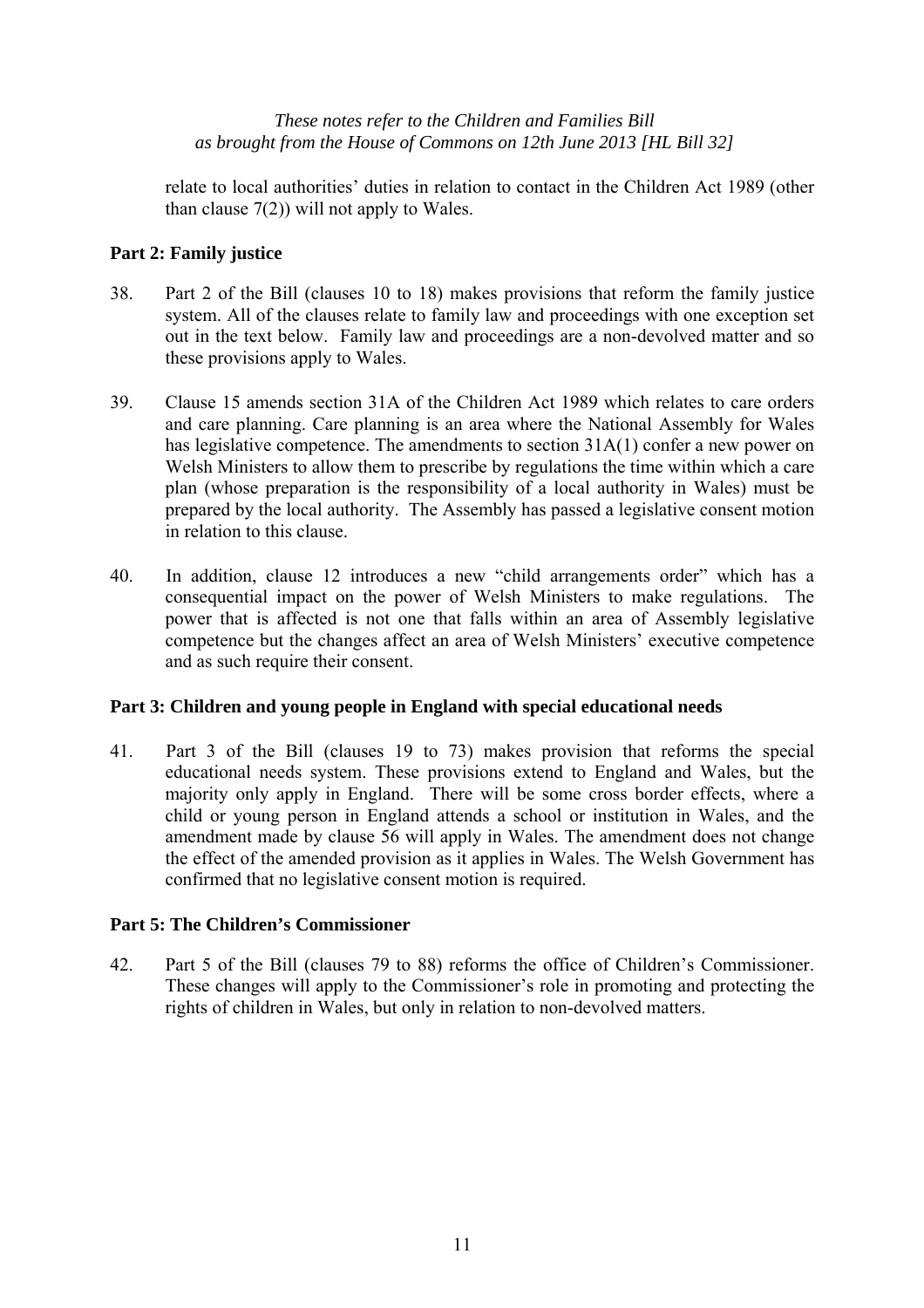# **Parts 6, 7 & 8: Statutory rights to leave and pay, Time off work: ante-natal care etc and Right to request flexible working**

43. Parts 6, 7 and 8 of the Bill (clauses 89 to 106) make provision for statutory rights to leave and pay, time off work for ante-natal and adoption appointments, and flexible working. The clauses relate to non-devolved matters and so extend to Wales.

## **Summary**

44. For the reasons set out above, this Bill contains provisions (namely clauses 6 and 15) that triggered the need for legislative consent motions in Wales and Scotland. Westminster will not normally legislate with regard to devolved matters without the consent of the devolved administrations. If there are any amendments to the Bill relating to devolved matters in Scotland, Wales or Northern Ireland which trigger a legislative consent motion then consent will be sought for them from the Scottish Parliament, the National Assembly for Wales or the Northern Ireland Assembly respectively.

# **COMMENTARY ON CLAUSES**

# **Part 1: ADOPTION AND CHILDREN LOOKED AFTER BY LOCAL AUTHORITIES**

## **Clause 1: Placement of looked after children with prospective adopters**

- 45. This clause amends section 22C of the Children Act 1989 as it applies in relation to England. New *subsection (9A*) imposes a duty on a local authority looking after a child, when they are considering adoption for the child, to consider placing the child in a 'Fostering for Adoption' placement.
- 46. A 'Fostering for Adoption' placement is a placement with foster parents who are also approved prospective adopters, in circumstances where the local authority are considering adoption as an option for the child's long term care (whether it is the only option they are considering, or one of several) but do not yet have authorisation to place the child for adoption. In these circumstances the local authority will be under a duty to consider a 'Fostering for Adoption' placement. Section 22C(5) of the Act will apply, and require the local authority to place the child in 'the most appropriate placement available', and section 22 of the Act will apply in relation to the decision about which placement is most appropriate, and will require the authority to act in the child's best interests.

## **Clause 2: Repeal of requirement to give due consideration to ethnicity: England**

47. This clause amends section 1 of the Adoption and Children Act 2002 so that *subsection (5)* does not apply in relation to local authorities in, and registered adoption societies whose principal office is in, England. Section 1(5) of that Act requires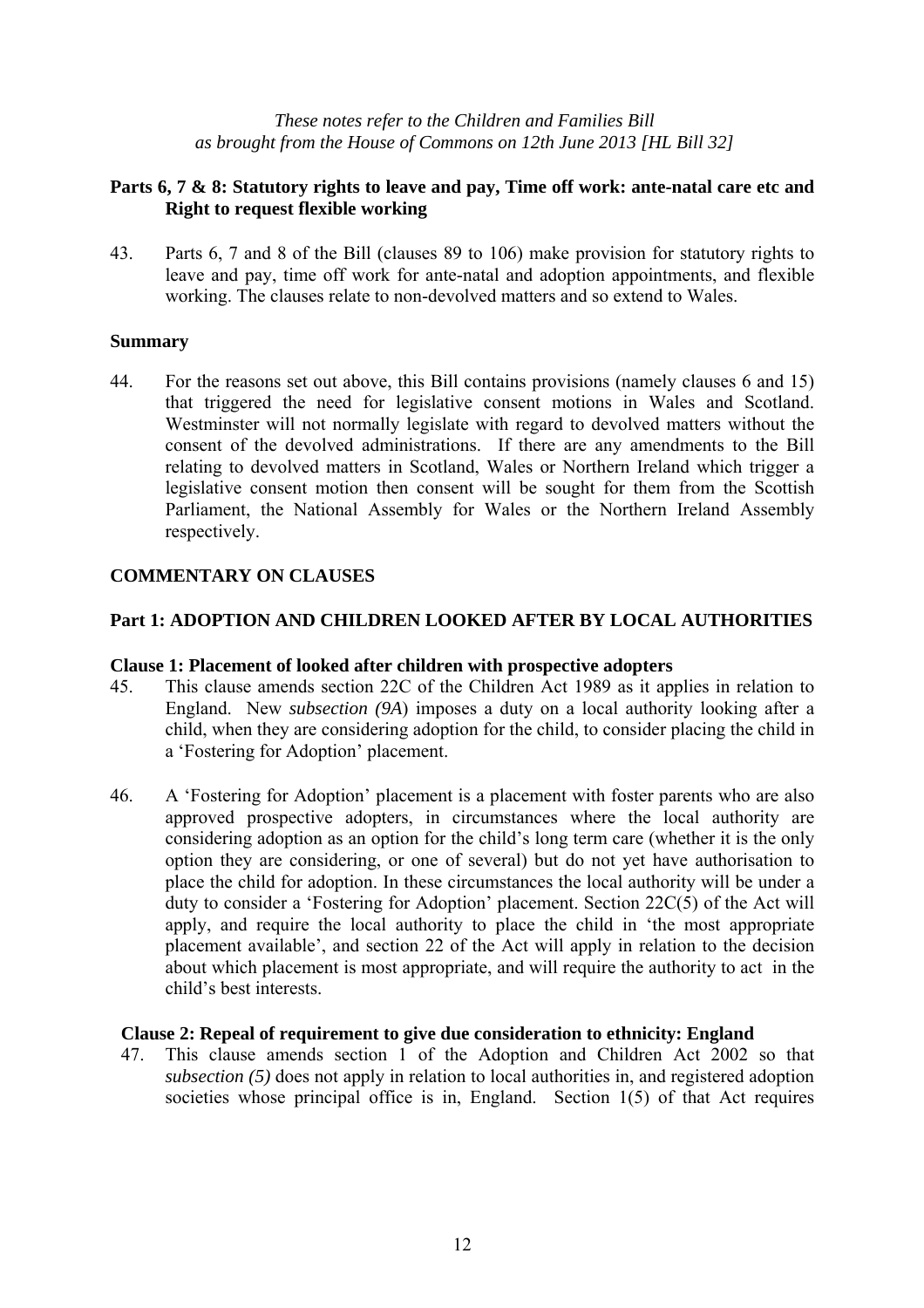adoption agencies to give due consideration to a child's religious persuasion, racial origin and cultural and linguistic background when placing him or her for adoption.

- 48. Adoption agencies are required by section 1(2) and (4) of that Act to make a child's welfare throughout his or her life their paramount consideration, and to have regard to a range of matters, including the child's needs, wishes and feelings, and his or her background and other relevant characteristics, in reaching a placement decision. These provisions, therefore, mean that the adoption agency is already and will remain under a duty to have regard to the child's religious persuasion, racial origin and cultural and linguistic background, amongst other factors, where relevant. An adoption agency is also required by section 1(3) of that Act to bear in mind that any delay in coming to a decision is likely to prejudice the child's welfare.
- 49. The amendment to *subsection* (5) is intended to avoid any suggestion that the current legislation places a child's religious persuasion, racial origin and cultural and linguistic background above the factors in section 1(2) to (4).

## **Clause 3: Recruitment, assessment and approval of prospective adopters**

- 50. This clause inserts a new section 3A into the Adoption and Children Act 2002. Section 3 of that Act requires each local authority to maintain within their area an adoption service designed to meet the needs, in relation to adoption, of, and provide facilities for: children who may be adopted, their parents and guardians; persons wishing to adopt a child; and adopted persons, their parents, natural parents and former guardians. Local authorities may provide those facilities by securing their provision by other local authorities and registered adoption societies (defined in section 2(2) of the 2002 Act). Only local authorities and registered adoption societies may make arrangements for adoption (sections 92 and 94 of the 2002 Act).
- 51. The new section 3A provides a new power for the Secretary of State to direct local authorities in England to make arrangements for their functions in relation to the recruitment of persons as prospective adopters; the assessment of prospective adopters' suitability to adopt a child; and the approval of prospective adopters as suitable to adopt a child, to be carried out by another local authority or one or more voluntary adoption agencies. Such directions may be given to a named local authority or a number of local authorities within a region or local authorities in England generally. Where a direction is in place a local authority will not be able to exercise these functions but must make arrangements with another local authority or a registered adoption society.

## **Clause 4: Adoption support services: personal budgets**

52. This clause inserts a new section 4A into the Adoption and Children Act 2002 to make provision enabling local authorities to prepare personal budgets for adoption support services. A personal budget is an amount to be made available to secure particular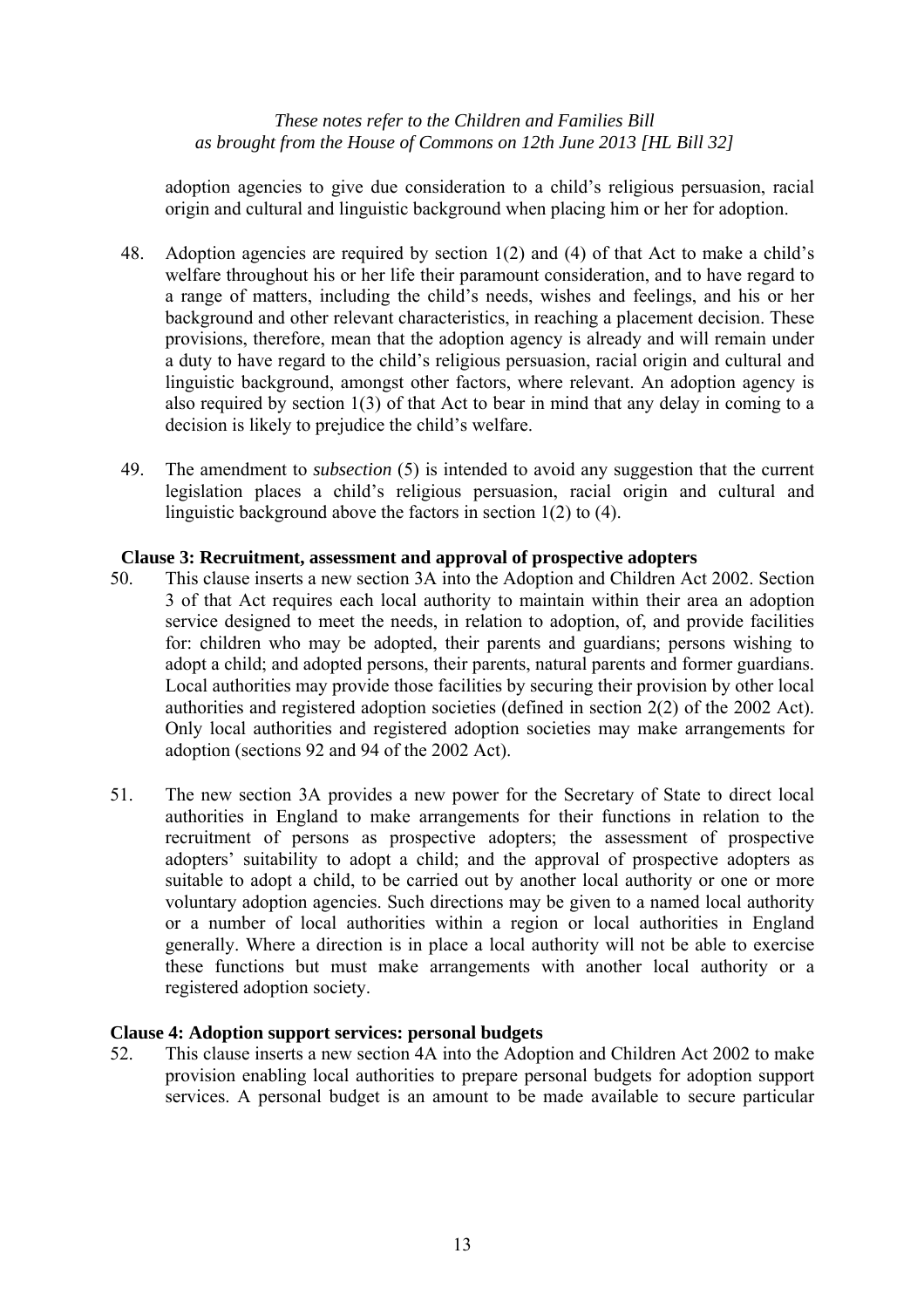adoption support services and provides a way of involving an adopted person or the parent of an adopted person ('the recipient') in securing those services.

- 53. Personal budgets may take the form of direct payments, where families can purchase the services themselves, notional personal budgets, which families can prepare with the local authority and which the local authority can spend on their behalf at their direction or a combination of both.
- 54. Section 4A(2) requires local authorities to prepare a personal budget with respect to adoption support services for a recipient upon request. This only applies where the local authority has, following an assessment under section 4 of the Adoption and Children Act 2002, decided to provide adoption support services *(subsection (1)(a)).*
- 55. The local authority prepare a personal budget where they identify an amount as available to secure the adoption support services that they have decided to provide, with a view to the recipient being involved in securing those services (section 4A(3)).
- 56. Section 4A(4) enables regulations to be made to make detailed provision about personal budgets, including for direct payments to be made to the recipient in order for the recipient to secure the service, the provision of information, support and advice in connection with personal budgets and direct payments, and when, to whom and on what conditions direct payments may or may not be made.
- 57. If regulations authorise direct payments to be made to an adoptive parent or an adopted child they must require them to consent before the direct payment can be made. They must also require local authorities to stop making direct payments where that consent is withdrawn (section 4A(5)).
- 58. Any adoption support services that are secured by means of direct payments will be treated as adoption support services provided by the local authority (section 4A(6)).

## **Clause 5: Adoption support services; duty to provide information**

- 59. This clause inserts a new section 4B into the Adoption and Children Act 2002.
- 60. Section 4B(1) places a new duty on local authorities in England to provide a range of information about adoption support services and other prescribed information, to any person who has contacted the local authority to request information about adopting a child, or has informed the local authority that they wish to adopt a child. Local authorities must also provide such information to any person within their area who they are aware is the parent of an adopted child or to any such person upon request. This subsection also makes provision for regulations to prescribe the circumstances in which a local authority does not need to provide the information.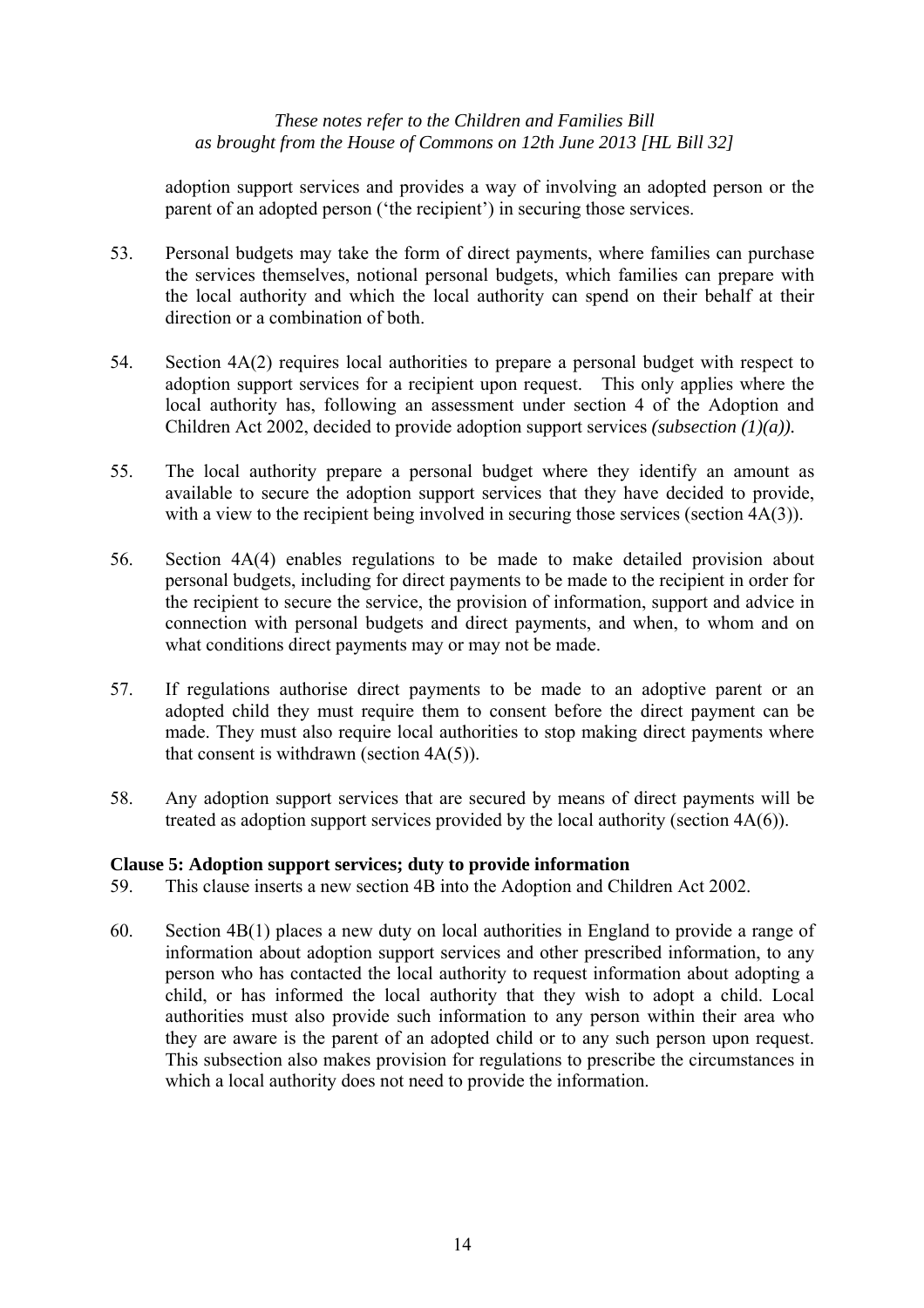61. Section 4B(2) sets out the information that the local authority must provide including information about the adoption support services available in their area and information about assessments for adoption support services. It also makes provision for regulations to prescribe other information that must be provided by the local authority.

## **Clause 6 and Schedule 1: The Adoption and Children Act Register**

- 62. This clause amends the provisions in the Adoption and Children Act 2002 ("the 2002 Act") that provide for the establishment of an Adoption and Children Act Register ("the register") of children suitable for adoption and prospective adopters who are suitable to adopt a child.
- 63. *Subsection (2)* amends section 125(1)(a) of the 2002 Act to allow for the inclusion in the register of prescribed information about children who are being considered for adoption by an English local authority. This is intended to enable details of looked after children to be included in the register where the local authority are considering adoption as an option for them, but have not yet decided that the child ought to be placed for adoption. These children may be placed with local authority foster parents who are also approved prospective adopters under new *subsection 22C(9A*) of the Children Act 1989 (see clause 1). This subsection also amends section 125(3) of the 2002 Act to remove any doubt that the restriction is subject to regulations made under section 128A (as inserted by *subsection (4))* of the 2002 Act.
- 64. A new section 125(1A) is inserted into the 2002 Act to provide that regulations may enable the register to contain prescribed information about children that Welsh, Scottish or Northern Irish adoption agencies are satisfied are suitable for adoption and prospective adopters that they are satisfied are suitable to adopt a child (*paragraph 2(3)* of Schedule 1).
- 65. *Subsection (3)* amends section 128(4)(b) of the 2002 Act to provide that consent needs to be given by a prescribed person if information about a child who is being considered for adoption by an English local authority is to be disclosed to the Secretary of State or the registration organisation.
- 66. Related to this, *subsection (5)* amends section 129(2)(a) to provide that prescribed information entered in the register may be disclosed where an adoption agency in England is acting on behalf of a child for whom they are considering adoption.
- 67. *Subsection (4)* inserts a new section 128A into the 2002 Act, which provides for regulations to allow for the search and inspection of the register by prospective adopters who are suitable to adopt a child in order to enable them to identify a child on the register for whom they might be appropriate adopters. A prospective adopter is suitable to adopt a child if an adoption agency is satisfied that they are suitable to have a child placed with them for adoption (section  $131(2)(b)$ ). The regulations may restrict access to certain parts of the register only, or only to specified content on the register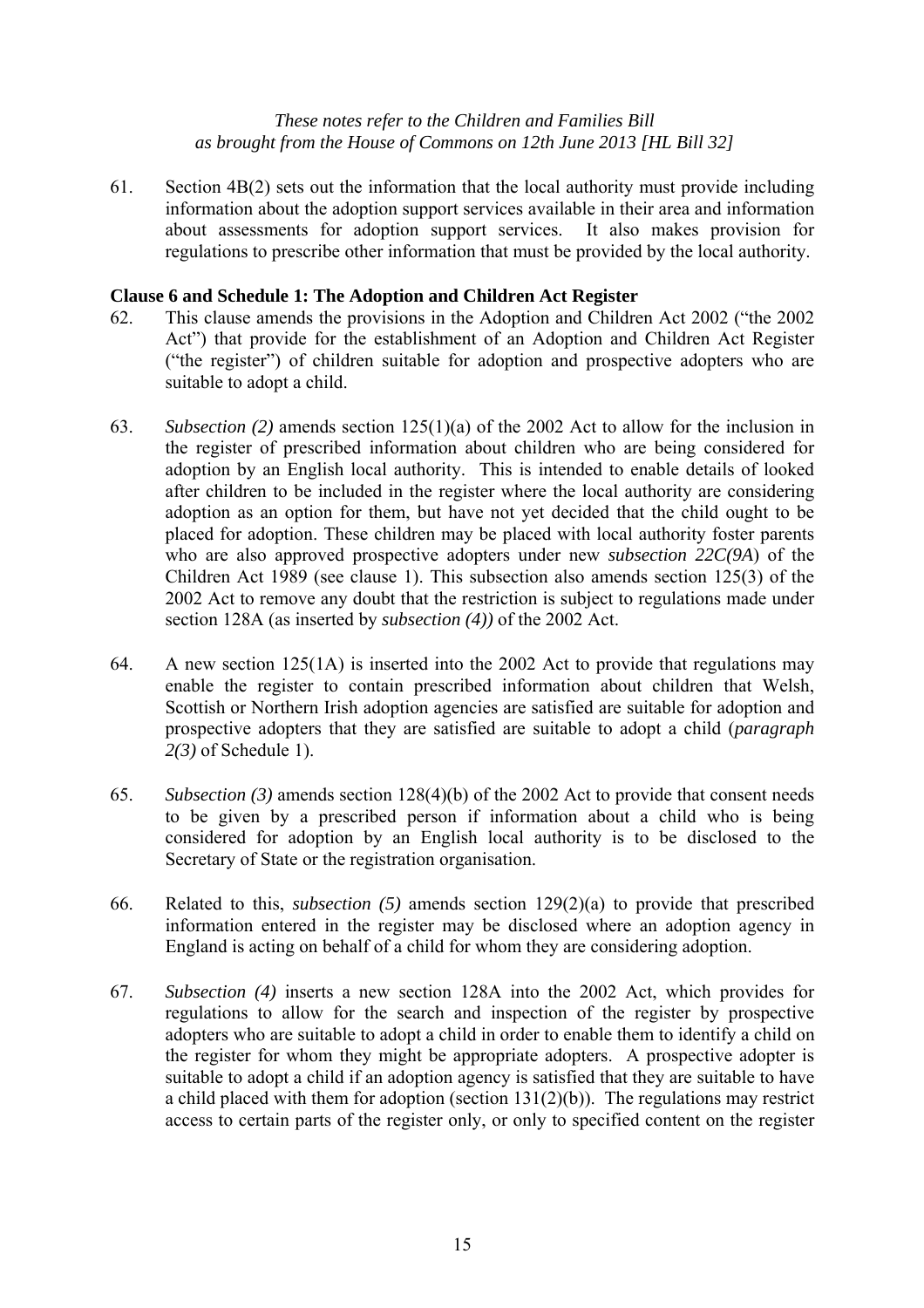(*subsection (2)* of section 128A) and the regulations may also set out terms and conditions of access to the register (*subsection (3)* of section 128A). *Subsection (4)* of section 128A provides that regulations may prescribe the steps that prospective adopters must follow in relation to the information they have received through their search of the register. *Subsection (5)* of section 128A provides that the regulations may prescribe the payment of a fee to the Secretary of State or the registration organisation by the prospective adopters for the searching or inspecting of the register.

- 68. Section 129(1) of the 2002 Act is amended to provide that information entered in the register, or compiled from information entered in the register, may also be disclosed under the regulations made under section 128A of the 2002 Act (*paragraph 6* of Schedule 1). *Paragraph 6* of Schedule 1 inserts a new section 129(2A) which provides for regulations to permit the disclosure of prescribed information entered in the register or compiled from information entered in the register to adoption agencies in England, Wales, Scotland and Northern Ireland and to the registers in Scotland, Wales and Northern Ireland.. Section 129(4) is amended to provide that regulations may prescribe the steps to be taken by adoption agencies in England in respect of information disclosed to them under new section 129(2A) and section 129(7) is amended to provide that regulations may require Welsh, Scottish or Northern Irish adoption agencies, as well as adoption agencies in England, to pay a prescribed fee in prescribed circumstances and to provide that the regulations may require any person to whom information is disclosed, or who discloses information, under new section 129(2A) to pay a prescribed fee.
- 69. *Subsection (6)* inserts a new subsection (6A) into section 97 of the Children Act 1989 to provide that entering information on the register under section 125 of the 2002 Act or accessing information, in accordance with any regulations made under the new section 128A of the 2002 Act, would not be an offence under section 97 of the 1989 Act.
- 70. *Subsection (7)* introduces Schedule 1 (which amends the Adoption and Children Act 2002 to provide for the removal of the requirement to make provision for the register by Order in Council, and for that register not to apply to Wales or Scotland).

## **Clause 7: Contact: children in care of local authorities**

71. Section 34 of the Children Act 1989 provides that where a child is in the care of the local authority the authority must allow the child reasonable contact with their parents or guardians, or certain other persons specified in section 34(1). Local authorities are also required, under *paragraph 15* of Schedule 2 to that Act, to endeavour to promote contact between all looked after children and those persons listed in *paragraph 15(1),* including the child's parents and other relatives of the child, like grandparents or siblings. This clause makes amendments to both of these provisions.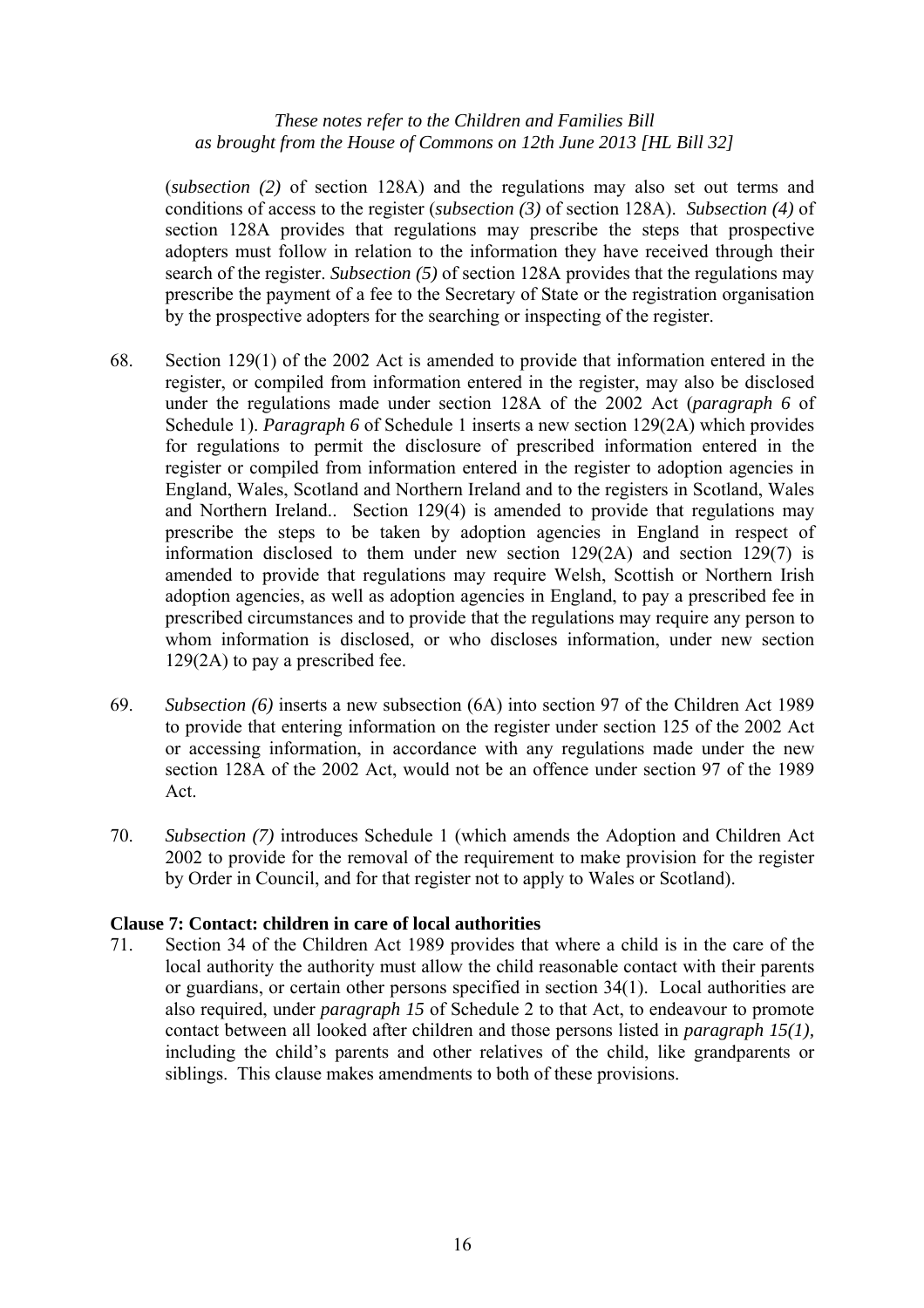- 72. *Subsection (2)* amends section 34(1) to make it clear that the local authority's duty to allow reasonable contact between a child in the care of the local authority and those people listed in section 34(1)(a) to (d) is subject to the local authority's duty to safeguard and promote the welfare of looked after children under section 22(3)(a) of the Children Act 1989. If allowing contact with any of those persons would not safeguard and promote the welfare of the child, the local authority should not allow the contact.
- 73. *Subsection (4)* enables the Secretary of State to make secondary legislation setting out in more detail the matters that the local authority should consider when determining whether contact between the child and any of the people mentioned in section 34(1) is consistent with safeguarding and promoting the child's welfare.
- 74. *Subsection (3)* inserts a new *subsection (6A)* into section 34 to provide that where a local authority in England is refusing contact under section 34(6) with any of the persons listed in section 34(1)(a) to (d), or where a local authority has obtained a court order under section 34(4) authorising them to refuse contact with any of those persons, the duty in paragraph 15(1) of Schedule 2 no longer applies.
- 75. Section 34(11) provides that before making a care order with respect to any child the court has to consider the contact arrangements that the local authority has made or proposes to make and invite the parties to the proceedings to comment on those arrangements. *Subsection (5)* amends that subsection to provide that the court's duties also apply before the court makes, varies or discharges an order under section 34.

# **Clause 8: Contact: post-adoption**

- 76. This clause inserts new sections 51A and 51B into the Adoption and Children Act 2002 which provide for the making of orders which deal with contact arrangements at the adoption order stage and subsequently between an adopted child and those persons listed in section 51A(3).
- 77. Section 51A provides that orders under that section can only be made where an adoption agency has placed or was authorised to place a child for adoption and the court is making, or has made an adoption order.
- 78. When making the adoption order or at any time afterwards the court may either make an order for contact under section  $51A(2)(a)$  or an order prohibiting contact under section 51A(2)(b). The court may also, when making an adoption order, make an order under section  $51A(2)(b)$  prohibiting contact on its own initiative (section  $51A(6)$ ).
- 79. Section 51A(3) prescribes the persons that may be made subject to an order under section 51A. These include former relatives and guardians of the child, amongst others, as well as any person who has lived with the child for at least one year. Section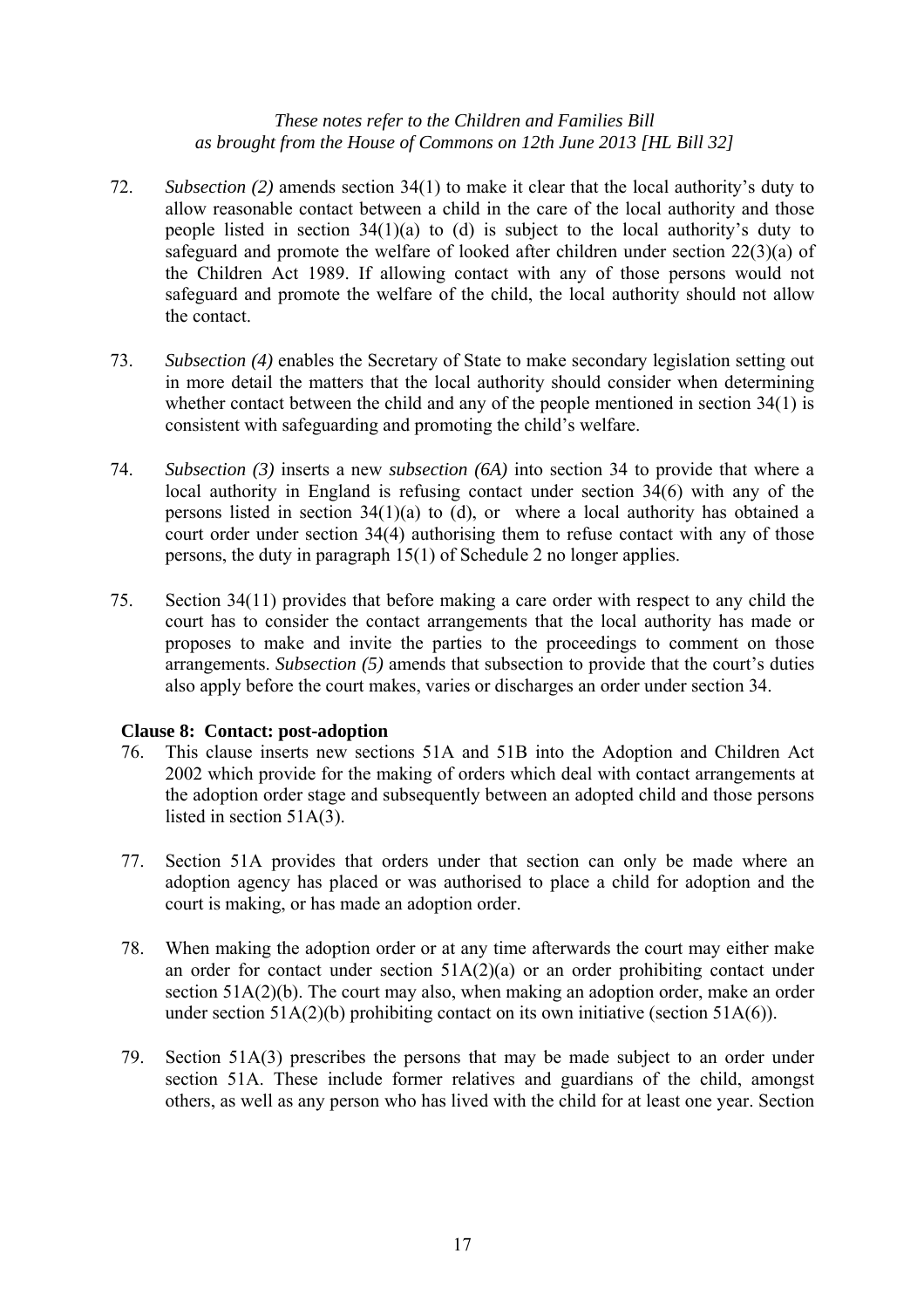51A(7) provides that the one year period need not have been continuous but must not have started more than five years before the application for an order under section 51A was made.

- 80. Under section 51A(4) the child, the person who has applied for the adoption order or the child's adoptive parents may make an application for an order under section 51A without the permission of the court. Any other person may apply for an order if they have obtained the permission of the court to do so.
- 81. Section 51A(5) sets out the factors that the court must consider when deciding whether to grant permission, under *subsection (4)(c)*, to apply for an order. It provides that the court must consider the possible harm that might be caused to the child by the proposed application, the applicant's connection to the child, and any representations that are made to them by the child, the person who has applied for the adoption order or the child's adoptive parents.
- 82. Section 51A(8) provides that where section 51A applies, an order under section 8 of the Children Act 1989 may not provide for contact between the child and anyone who might be named in a section 51A order. Section 26(5) of the Adoption and Children Act 2002 is also repealed (by *subsection (3*)) to ensure that no application for a contact order under section 8 of the Children Act 1989 may be made at the same time as an application for an adoption order.
- 83. An order under section 51A may contain directions on how it will be carried into effect, be made subject to appropriate conditions, be varied or revoked following an application by the child, the adoptive parents or the person named in the order under section 51A and has effect until the child's  $18<sup>th</sup>$  birthday (section 51B(1)).
- 84. Section 51B(4) sets out what rules of court may specify and section 51B(3) provides that the court must, in the light of any rules made, draw up a timetable in relation to orders under section 51A and give directions for ensuring, so far as is reasonably practicable, that any timetable is adhered to.
- 85. Section 1(7) of the Adoption and Children Act 2002 is amended to provide that it applies to orders made under section 51A *(subsection (2))*. This means that the requirements of section 1(2) to (4) of that Act, for example, that the welfare of the child must be the court's paramount consideration, apply when the court is considering making an order under section 51A.
- 86. Section 96(3) of the Adoption and Children Act 2002 is amended to provide that it is not an offence under section 95 of that Act (which prohibits certain payments relating to adoption) to make payments for legal and/or medical expenses in relation to an application for a section 51A order (subsection (4)).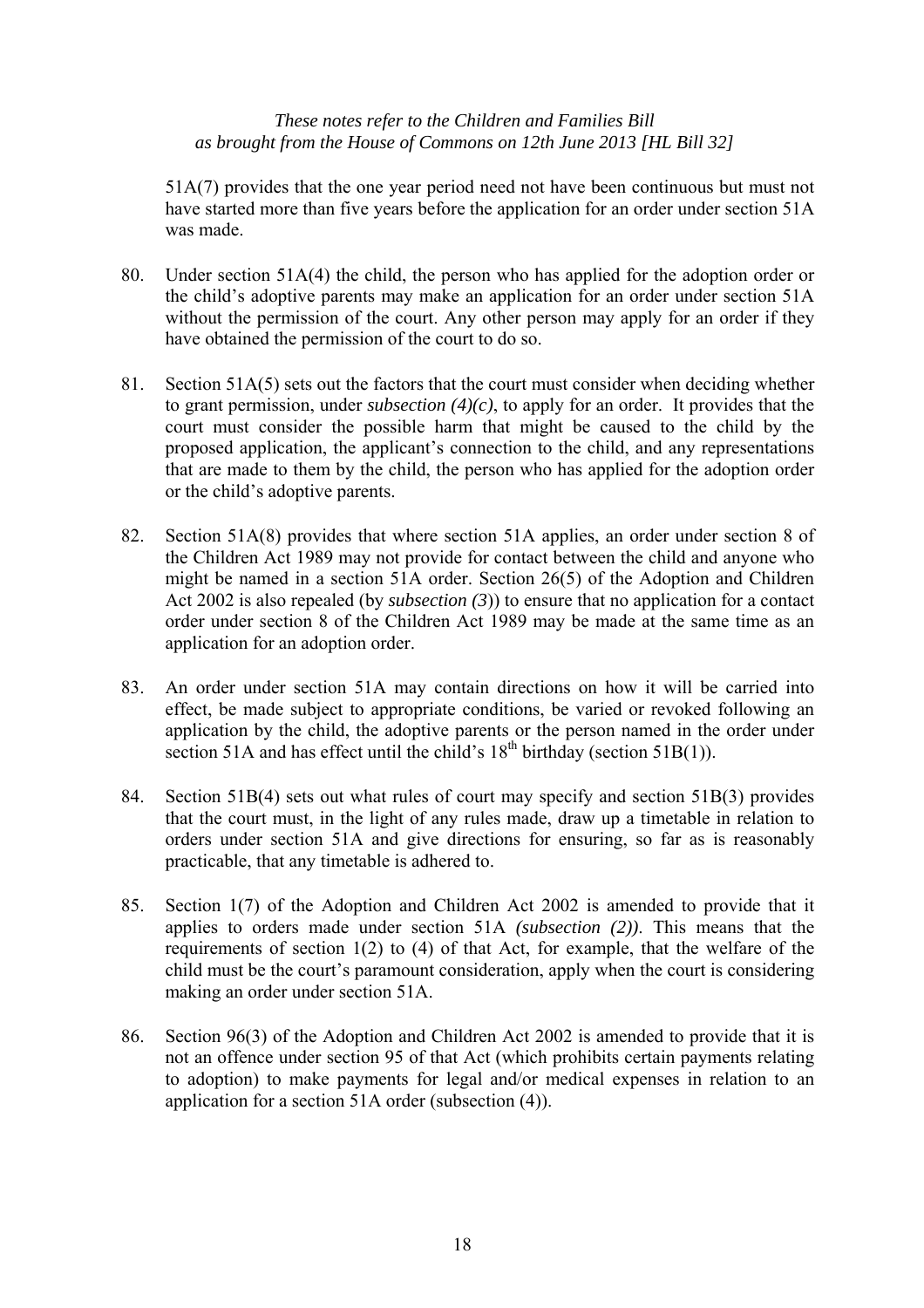- 87. Section 1(1) of the Family Law Act 1986 ('the 1986 Act') is amended to ensure that a section 51A order is classed as a "Part 1 Order" for the purposes of Part 1 of that Act (*subsection (5)).* This enables section 51A orders to be recognised and enforced throughout the UK. Section 2 of the 1986 Act is amended to provide for the circumstances in which a court in England and Wales shall have jurisdiction to make an order under section 51A of the 2002 Act (subsection (6)).
- 88. Section 9 of the Children Act 1989 is amended to provide that a court must not make a specific issue or prohibited steps order when the same result could be achieved by making an order under section 51A *(subsection (7)).* This makes the position with regards to orders under section 51A consistent with the current position in relation to residence and contact orders.
- 89. A number of sections of the Armed Forces Act 1991 ('the 1991 Act') are amended to add references to any person in whose favour an order under section 51A of the 2002 Act is in force with respect to the child alongside references to any person in whose favour a contact order (under section 8 of the 1989 Act) is in force (*subsections (8), (9), (10)* and *(11*)).
- 90. *Paragraph 12(9)(p*) and *13(1)(g)* of Part 1 of Schedule 1 to the Legal Aid, Sentencing and Punishment of Offenders Act 2012 ("the 2012 Act") are amended to ensure that adoption related contact orders under section 51A of the Adoption and Children Act 2002 are within the scope of civil legal aid in the same way as orders under section 8 of the Children Act 1989.

## **Clause 9: Promotion of educational achievement of children looked after by local authorities**

- 91. Section 22 of the Children Act 1989 places a general duty on local authorities to safeguard and promote the welfare of the children they look after. Section 22(3A) places a particular duty on local authorities in England to promote the educational achievement of the children they look after, regardless of where they are placed. Many local authorities in England have an education lead to champion the needs of looked after children. They are often referred to as "Virtual School Heads", because they monitor and track the educational progress of the children looked after by their authority as if they attended a single school. This provision responds to the first key recommendation in the report of the inquiry into the educational attainment of looked after children in England carried out by the All Party Parliamentary Group for Looked After Children and Care Leavers.
	- 92. This clause amends section 22 by inserting new subsections (3B) and (3C). *Subsection (3B)* requires every local authority in England to appoint an officer employed by the authority to make sure the duty under section 22(3A) is properly discharged. *Subsection (3C)* requires that the person appointed under *subsection (3B)* is an officer employed by that local authority or another local authority in England.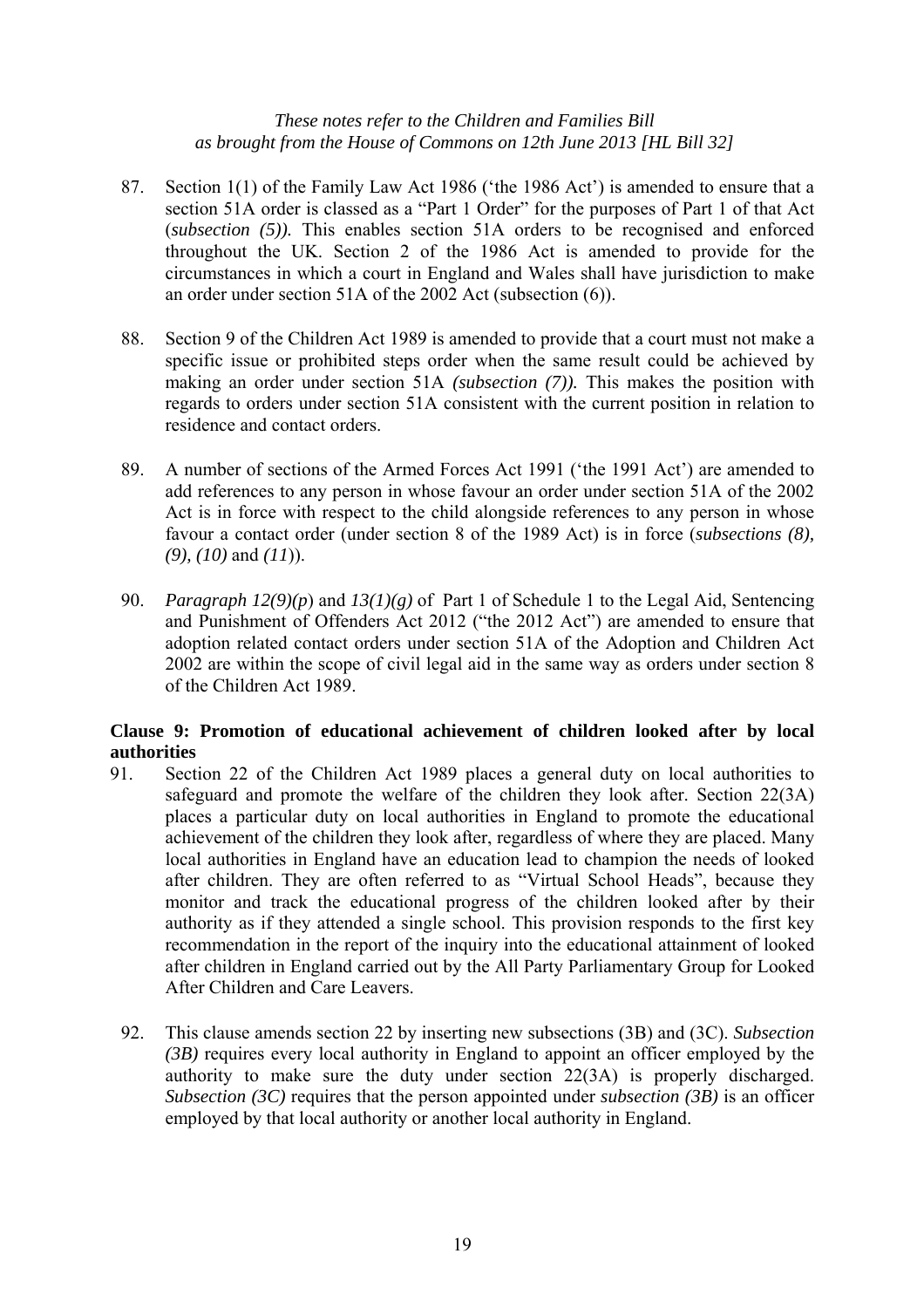- 93. The clause makes explicit reference to permitting a local authority to appoint more than one officer to perform this role. This is intended to remove any doubt that a local authority may make multiple appointments. This is intended to reflect that some authorities - which are significantly larger than others and with higher numbers of looked after children – may wish to have more than one person undertaking this role in order to ensure it is manageable.
- 94. There is existing statutory guidance from the Department for Education, issued under section 7 of the Local Authority Social Services Act 1970, about how local authorities should discharge their duty to promote the education of their looked after children. This guidance will be revised to take account of this new provision. The revised guidance will also explain the relationship between the functions of the appointed officer carrying out the role of the Virtual School Head and the Director of Children's Services ("DCS"). In effect, the DCS, who is appointed for the purposes of the authority's social services functions relating to children, is responsible for promoting the educational achievement of the children looked after by the authority. The appointed officer or VSH and the service he or she managed would be responsible for how this was achieved.

# **Part 2 – FAMILY JUSTICE**

## *Requirement to attend family mediation information and assessment meeting*

## **Clause 10: Family mediation information and assessment meetings**

- 95. *Subsection (1)* provides that any person who wishes to make a relevant family application must first attend a family mediation information and assessment meeting (a "MIAM") to find out about and consider mediation, or other forms of non-court based dispute resolution. *Subsection (1)* does not make a distinction between applicants who are publicly funded and applicants who are not.
	- 96. *Subsection (2)* enables provision to be made in Family Procedure Rules for how the requirement in subsection (1) is to work in practice. This may include provision:
		- setting out circumstances in which the requirement to attend a MIAM before making an application to court will not apply (*subsection (2)(a))*. For example, the Government intends that in cases which are urgent (as to be defined) or where a MIAM cannot be arranged within a specified time, or where there is evidence of domestic violence, the requirement to attend will not apply.
		- about how attendance at a MIAM is arranged and how a MIAM is to be conducted (*subsection (2)(b)).*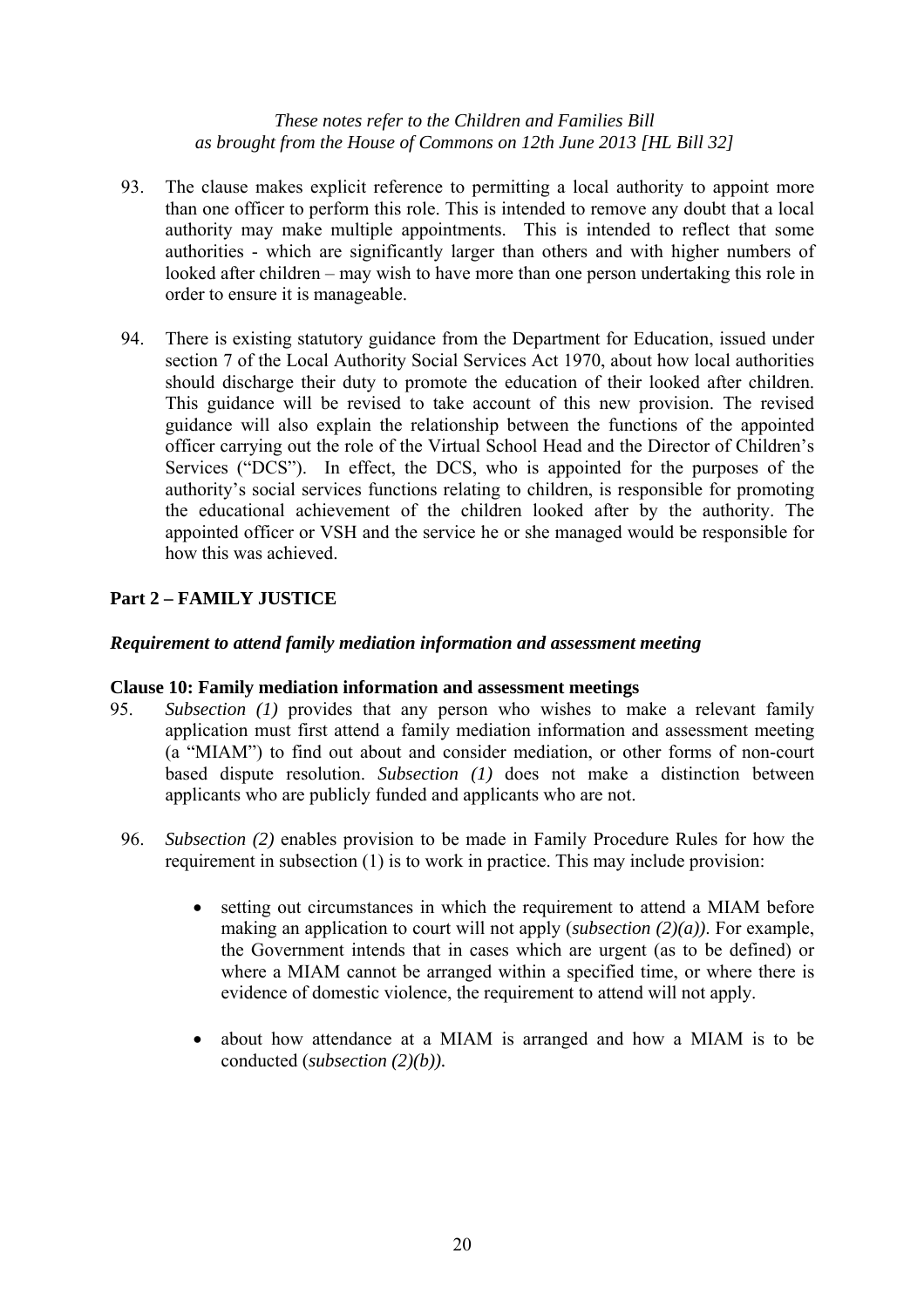- for the court to refuse to issue or otherwise deal with an application if the requirement to attend a MIAM should have, but has not, been complied with (*subsection (2)(c)).*
- about the evidence which is to be considered when determining whether the requirement to attend a MIAM applies and, if so, whether it has been complied with (*subsection (2)(d)).*
- 97. *Subsection (3)* defines various terms used in *subsections (1)* and *(2*). For example, it provides that a "relevant family application" is an application made in family proceedings that is of a description specified in Family Procedure Rules. The Government intends to invite the Family Procedure Rule Committee to make provision in the Family Procedure Rules so that, for example, the requirement to attend a MIAM will apply (unless an exemption applies) in relation to an application for a child arrangements order.
- 98. *Subsection (4)* makes it clear that the powers in the clause to make provision in Family Procedure Rules have no limiting effect on sections 75 and 76 of the Court Act 2003 (which provide the general power to make Family Procedure Rules, being rules regulating practice and procedure in family proceedings).

## *Welfare of the Child: Parental Involvement*

## **Clause 11: Welfare of the Child: Parental Involvement**

- 99. The purpose of this amendment is to reinforce the importance of children having an ongoing relationship with both parents after family separation, where that is safe, and in the child's best interests. It is not the purpose of this amendment to promote the equal division of a child's time between separated parents. The effect of this amendment is to require the court, in making decisions on contested section 8 orders, the contested variation or discharge of such orders or the award or removal of parental responsibility, to presume that a child's welfare will be furthered by the involvement of each of the child's parents in his or her life, unless it can be shown that such involvement would not in fact further the child's welfare. (A "section 8 order" is one of the orders defined by section 8 of the Children Act 1989 - contact orders, residence orders, prohibited steps orders and specific issue orders, although it is being proposed that contact orders and residence orders be replaced by child arrangements orders.)
- 100. The presumption can only apply in the case of a parent falling within the new section  $1(6)(a)$  of the Children Act 1989. A parent falls within section  $1(6)(a)$  if that parent can be involved in the child's life in a way that does not put the child at risk of suffering harm. A parent is to be treated (by virtue of the new section  $1(6)(b)$ ) as someone whose involvement will not give rise to a risk of harm to the child unless the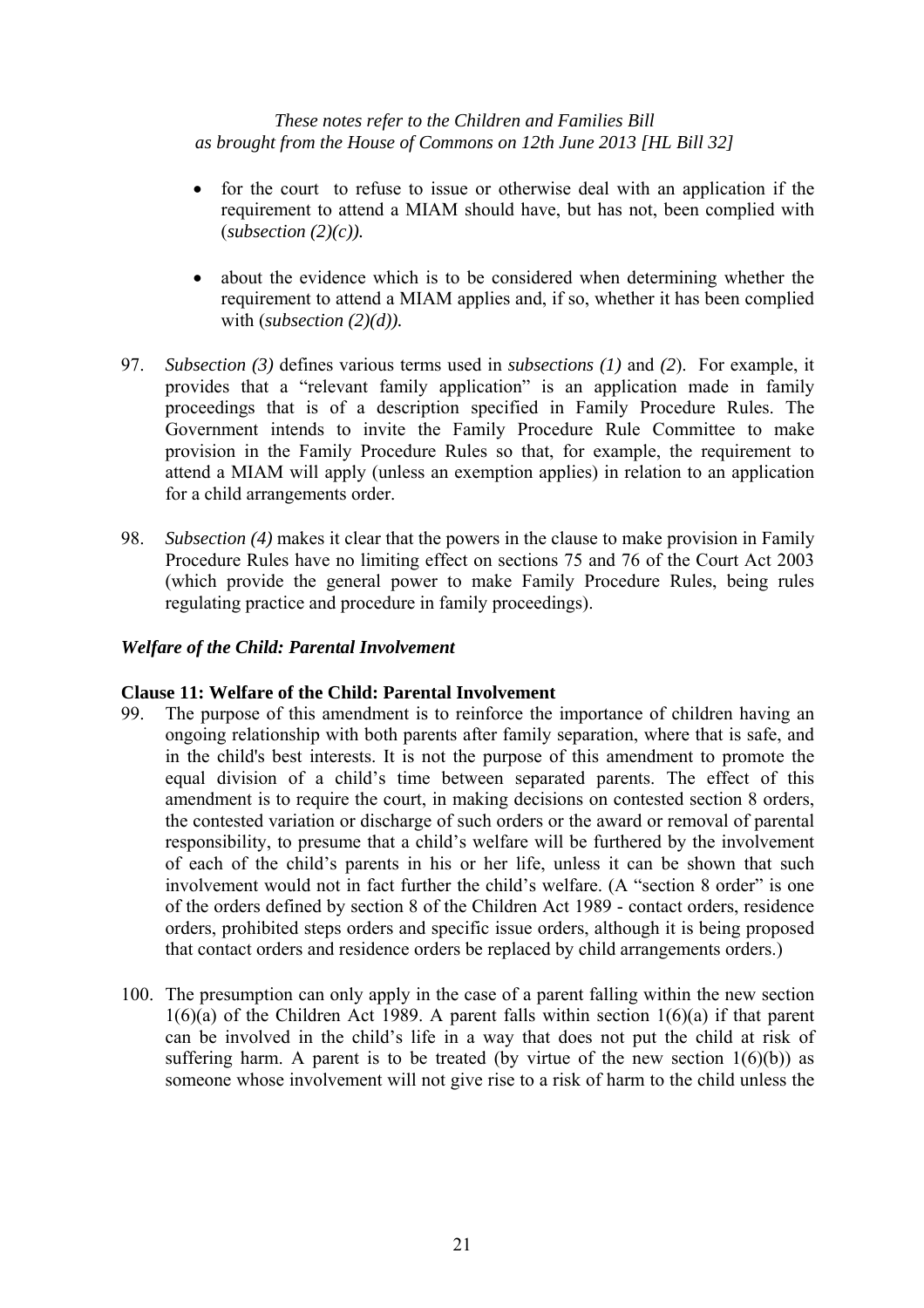court has evidence before it that involvement of that person would give rise to such a risk whatever the form of the involvement.

- 101. If a parent can be involved in the child's life in a way that does not put the child at risk of suffering harm (whether that be through direct, indirect or supervised contact) the presumption applies to that parent and the court must then go on to consider whether the presumption is rebutted on the basis that it is shown that the involvement of that parent would not in fact further the child's welfare.
- 102. Therefore even where a parent can be involved without posing a risk of harm to the child, the presumption will be rebutted if the court believes that the parent's involvement is not consistent with the child's welfare.
- 103. In a case where the presumption stands in respect of either or both of the child's parents, the court will be required to presume that the child's welfare will be furthered by the involvement of that parent (or those parents) in the child's life. This will be a consideration for the court to weigh in the balance when deciding whether to make an order (and if so what order to make) in a particular case, along with the other considerations in section 1 of the Children Act 1989, subject to the overriding requirement that the child's welfare remains the court's paramount consideration.
- 104. A process map and examples are set out at Annex A in order to further explain how the presumption is expected to fit with the decision making process.

#### **Clause 12: Child arrangements orders**

- 105. *Subsection (2)* removes the current definitions in section 8(1) of the Children Act 1989 of a residence order and of a contact order. These orders are replaced by the child arrangements order, in line with the recommendation made by the Family Justice Review.
- 106. *Subsection (3)* inserts into section 8(1) of the Children Act 1989 the definition of the new child arrangements order. A child arrangements order is an order regulating arrangements relating to with whom a child should live, spend time, or have other types of contact, or when they should do so. The "other types of contact" a child arrangements order may provide for could include indirect contact such as a telephone call by the parent. As now, specific matters which arise in connection with the exercise of parental responsibility for a child (including matters giving rise to a need to limit the exercise of that parental responsibility), and that do not relate to who the child should live with or have contact with, will be dealt with by means of a specific issue order or a prohibited steps order (as defined in section 8(1) of the Children Act 1989) as appropriate.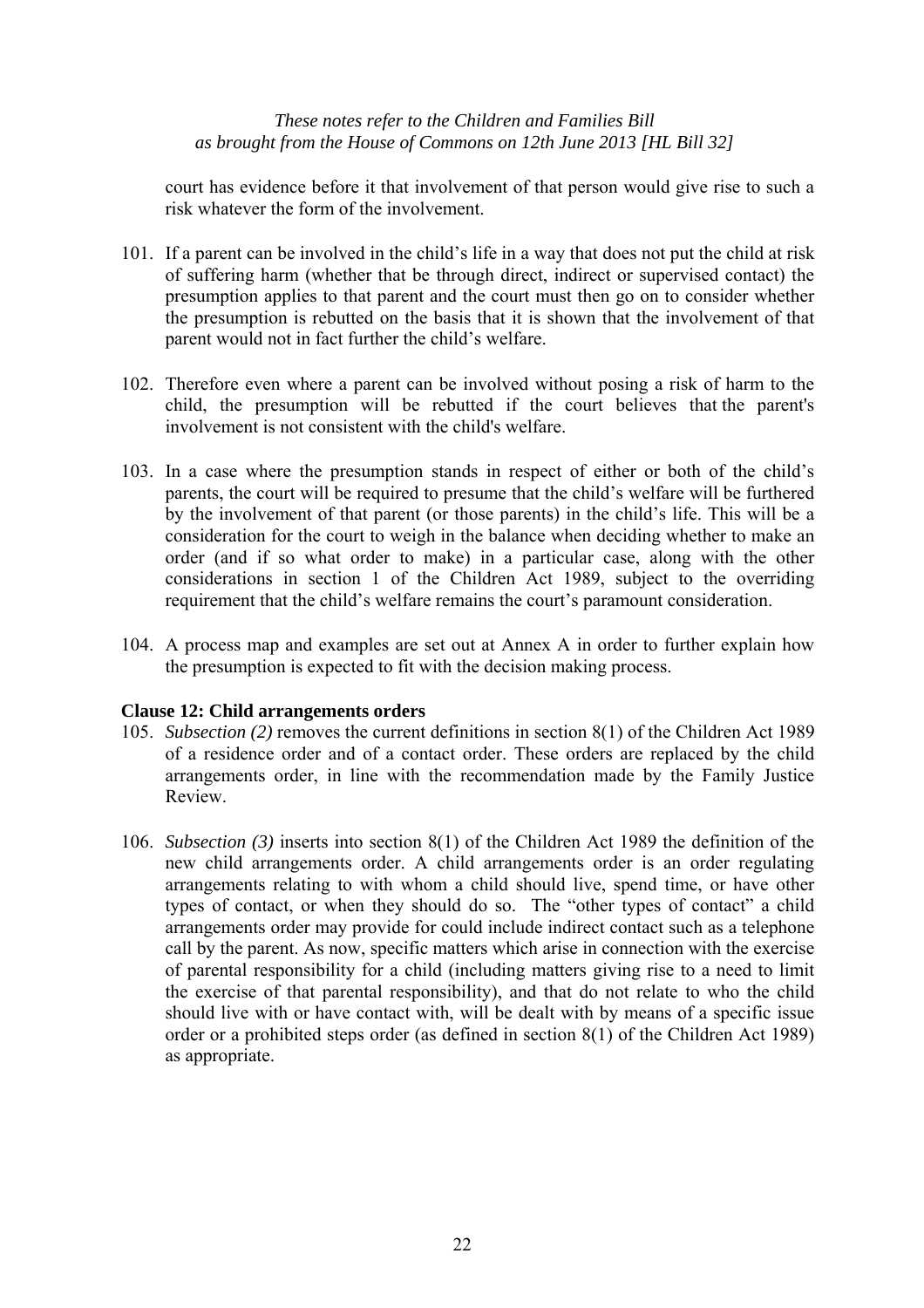107. Entitlement to apply for a child arrangements order will in general mirror the existing entitlement in respect of section 8 orders. But there is one extension of that entitlement, which will arise as a result of consequential amendments to sections 10 and 12 of the Children Act 1989, detailed further below.

## *Schedule 2 – Child arrangements orders: amendments*

- 108. Schedule 2 consists of two parts, each containing amendments to legislation that relate to clause 12 (child arrangements orders) and, in particular, the replacement of the "residence order" and the "contact order" by the child arrangements order. In addition, certain of these amendments reflect a shift in focus in order to achieve a particular policy aim. For those sections where this is the case, a more detailed explanation is provided below.
- 109. Many of these amendments are those which replace "residence order" or "contact order" with "child arrangements order". For many of those sections which previously referred to either residence or contact orders, the distinction remains, but the language now reflects that the order in question will be a specific type of child arrangements order.
- 110. Whilst the name of the order in question will change, the rights that flow from the order will remain. If, for example, the order provides that a child shall live with a particular person, that person (or others seeking confirmation that the child lives with that person), should be able to rely on that child arrangements order as confirmation that the child should be living with that person, in the same way as is currently the case in relation to a residence order. The content of the order will set out with whom the child is to live. From an international perspective, it is the content of an order rather than the name of the order that is important. A child arrangements order which regulates arrangements relating to with whom the child concerned is to live will operate in the same way as a residence order does at present. Parental responsibility that results from the making of such an order will remain.

# *Schedule 2, Part 1: Amendments of the Children Act 1989*

111. Part 1 of Schedule 2 contains the amendments to the Children Act 1989 that relate to clause 12 (child arrangements orders). Several amendments to the Children Act 1989 have the aim of replicating, in so far as possible, the current position as regards residence orders and contact orders. However, some amendments have required additional provisions to be inserted into sections in that Act or an alteration to the focus of such sections. This is to ensure that the amendments reflect the policy aim of moving away from terminology that implies that there is a winner or loser in disputes concerning children (the perception often being that the parent with residence is the winner while the parent with contact is the loser). Where more detailed amendments have been required, further explanation is provided below.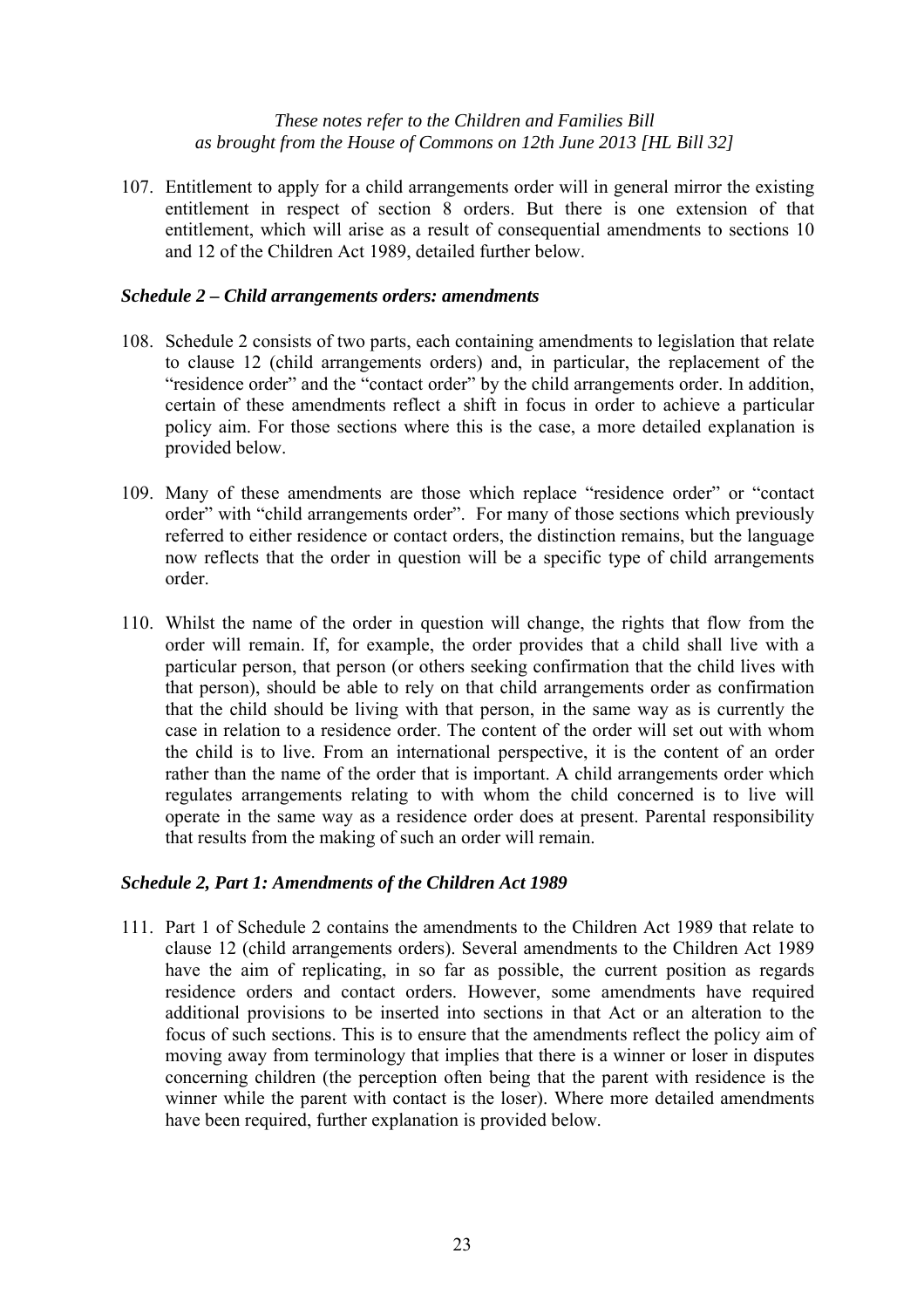- 112. Of particular note in this regard are the amendments made by *paragraphs 7* to *11* of Schedule 2 which amend sections 11A to 11E of the Children Act 1989. Sections 11A to 11E relate to "contact activity directions", which are directions which the court is able to make where it is considering making provision about contact, and "contact activity conditions", which can be imposed in a contact order. Contact activity directions and contact activity conditions have the aim of promoting contact. The amendments to sections 11A to 11E will mean that the activities directed or imposed will be able to relate to more than just promoting the contact provided for in the child arrangements order (or provision about contact which the court is considering). Instead the activities directed or imposed will be about helping to establish, maintain or improve the involvement of a person in a child's life. As such, these directions and conditions will no longer be referred to as "contact activity directions" or "contact activity conditions", but will be "activity directions" and "activity conditions".
- 113. The shift in focus here is to recognise that where the child lives with more than one person or lives with one person and spends time or otherwise has contact with another person, there may be issues that relate to the time spent by the child with the person with whom he or she lives, that affect the smooth operation of the arrangements for the care of the child. In such circumstances, these issues could be addressed by an activity direction or condition.
- 114. In addition, various amendments in Schedule 2 mean that the court will be able to make activity directions when it is considering whether a person has failed to comply with a provision of a child arrangements order, or what steps to take in consequence of such a failure, but where the court is not considering whether to vary or revoke the child arrangements order itself. These amendments will ensure that where there is an alleged or actual failure to comply with a child arrangements order, the court can consider whether it would help in resolving any dispute to require one or more of the adults involved to attend an activity such as a parenting information programme.
- 115. Sections 11F and 11G of the Children Act 1989 are supplementary to sections 11A to 11E. Sections 11H to 11P make provision as to the enforcement of contact orders and the payment of compensation where one person is in breach of an order and the other person suffers financial loss. Amendments made to these sections are to ensure that where a child arrangements order is in force with respect to a child and the provisions setting out the living arrangements (not just arrangements about contact) are sufficiently precise so that it is clear when a person is in breach of the order, the sanctions currently available to the court by virtue of sections 11H to 11P are available for breaches of a child arrangements order by any person who the child is to live with.
- 116. *Paragraph 21* amends section 12 of the Children Act 1989 and relates to the entitlement to parental responsibility as a result of being named in a child arrangements order. New *subsection 12(1A*) gives the court the power to give parental responsibility to the child's father or second female parent (by virtue of section 43 of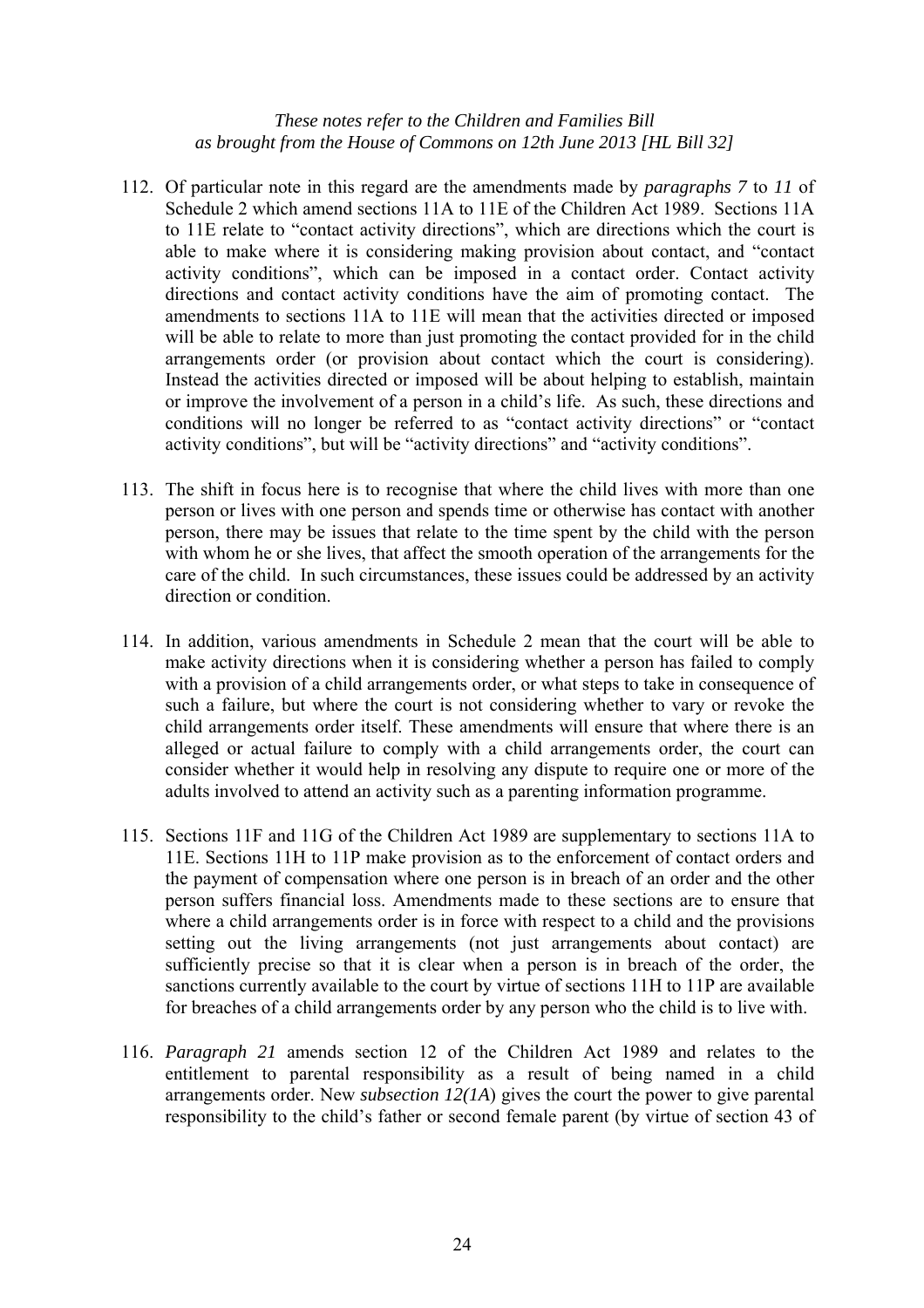the Human Fertilisation and Embryology Act 2008) in cases where the father (or second female parent) is named in the order as a person with whom the child is to spend time or otherwise have contact.

- 117. New *subsection 12(2A*) enables the court to give parental responsibility to a person who is not a child's parent or guardian, in cases where a child arrangements order provides for the child concerned to spend time with or otherwise have contact (but not live) with that person. As *for subsection 12(2),* parental responsibility is limited to the duration of the relevant provision.
- 118. As a result of new *subsection 12(2A*) and new *subsection 10(5)(d)* the entitlement to apply for a child arrangements order will be extended. New paragraph (d) of section 10(5) of the Children Act 1989 (see *paragraph 5(3)(c*) of Schedule 2) would provide that a person who has parental responsibility by virtue of provision under new section 12(2A) is entitled to apply for a child arrangements order. The Government considers that the extension of entitlement that would be effected by new section  $10(5)(d)$  is narrow because there are likely to be only a few cases in which the court considers it appropriate to give parental responsibility to a person with whom a child spends time or otherwise has contact but does not live.
- 119. Section 14, which relates to measures for the enforcement of residence orders under section 63(3) of the Magistrates' Courts Act 1980, is repealed by *paragraph 23*. No equivalent is needed because the enforcement powers of the family court to be established by the Crime and Courts Act 2013 will be sufficient.

## *Schedule 2, Part 2 – Child arrangements order – amendments to legislation other than the Children Act 1989*

120. Part 2 of Schedule 2 contains amendments to legislation other than the Children Act 1989 that relate to clause 12 (child arrangements orders). Many of these amendments replace references to a "residence order" or "contact order" with a references to a "child arrangements order", and all are made either with the intention of preserving the original policy effect of the legislation concerned, or to reflect the new intentions referred to above (for example, in relation to the ability to make activity directions where there has been an alleged or actual failure to comply with a provision of a child arrangements order).

## **Clause 13: Control of expert evidence, and of assessments, in children proceedings**

121. Clause 13 makes provision about when expert evidence may be sought or put before the court in children proceedings. It is intended that, in so far as children proceedings are concerned, these measures will replace similar provisions which are contained in the new Part 25 of the Family Procedure Rules 2010 which is inserted into the 2010 Rules by the Family Procedure (Amendment) (No.5) Rules 2012 [S.I. 2012/3061 and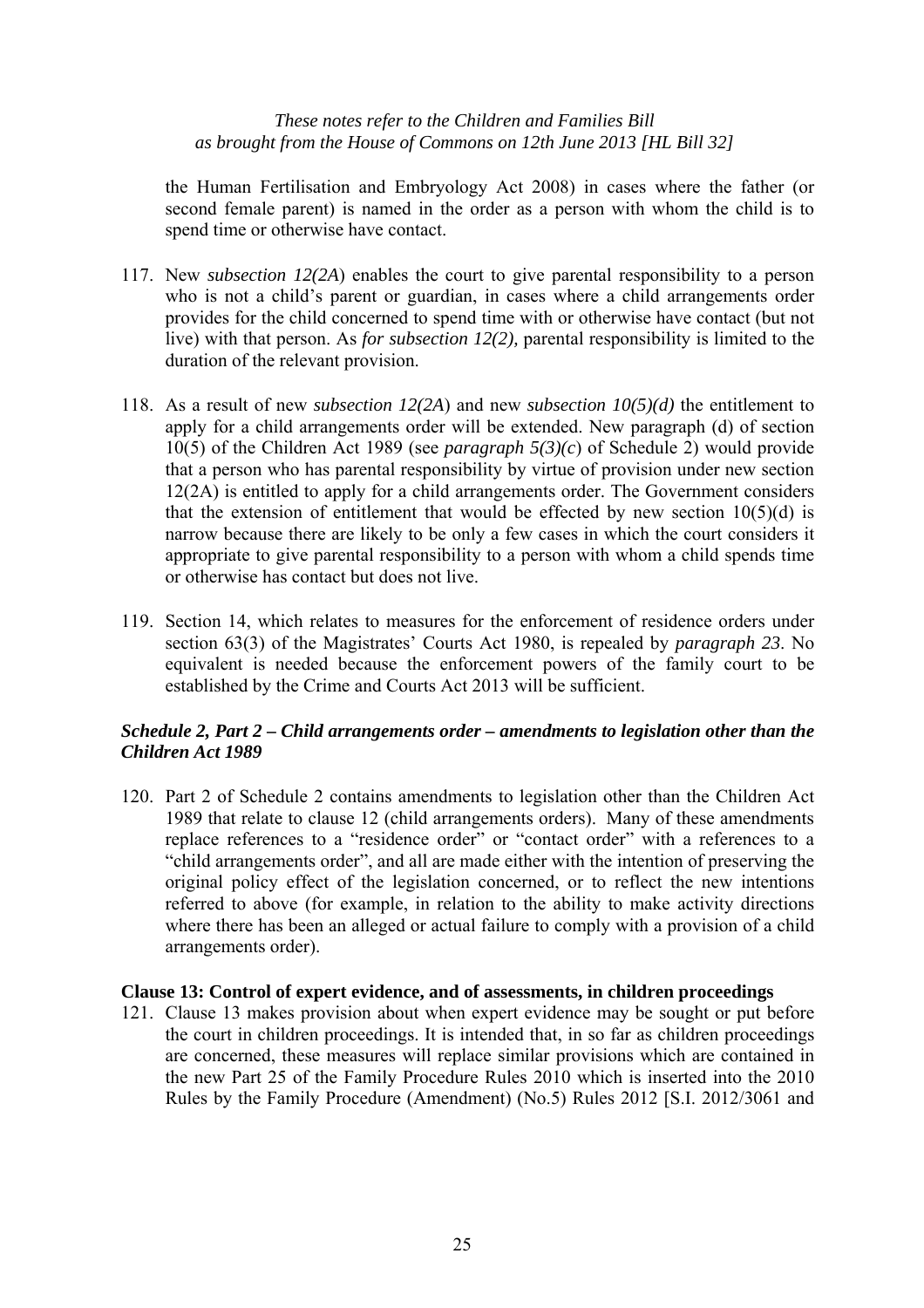came into force on 31st January 2013. The new Part 25 is largely a consolidation of new and old rules relating to the control of expert evidence.

- 122. *Subsection (1)* requires that any person wishing to instruct an expert to provide evidence for use in children proceedings must first seek the permission of the court to do so; *subsection (3)* similarly requires the court's permission for a child to be medically or psychiatrically examined or otherwise assessed by an expert for the purpose of preparing expert evidence for the court; and *subsection (5)* likewise requires the court's permission for expert evidence, whether in the form of a written report or oral evidence, to be put before the court. Similar restrictions are well established in court rules and are now all set out in Part 25 of the Family Procedure Rules
- 123. *Subsections (2)* and *(4)* provide for what is to happen where an expert is instructed or a child medically or psychiatrically examined or otherwise assessed to provide expert evidence for use in children proceedings without first obtaining the court's permission. In these circumstances evidence resulting from the instructions or examination or assessment is inadmissible in children proceedings unless the court rules that it is admissible.
- 124. *Subsection (6)* sets out the test for permission. The court will only be able to give permission as mentioned in subsections (1), (3) and (5) if it is satisfied that the expert evidence is necessary to assist the court in resolving the proceedings justly. In reaching that decision, the court has to consider the factors specified in *subsection (7),* and any additional factors which may be prescribed by way of Family Procedure Rules. The factors have the effect, among other things, that the court will need to consider how the child might be affected if it is likely that the instruction of an expert would lengthen the timetable for the proceedings.
- 125. *Subsection (8)* excludes certain types of evidence from the ambit of expert evidence so they are not subject to the restrictions set out in the clause. These include any evidence given by a person who is a member of staff of a local authority or of an authorised applicant the purpose being to ensure, for example, that local authority social workers are not captured within the definition of expert evidence and permission is not required before they can provide a report or give evidence. Similarly, evidence given by officers of Cafcass or Cafcass Cymru, and any evidence provided in connection with determining the suitability of a child for adoption, is not expert evidence and will not be subject to these restrictions.
- 126. *Subsection (9)* enables "children proceedings" to be defined in the Family Procedure Rules for the purposes of the clause.
- 127. *Subsection (10)* is intended to ensure that any other matter relating to experts in children proceedings can continue to be determined by the Family Procedure Rules.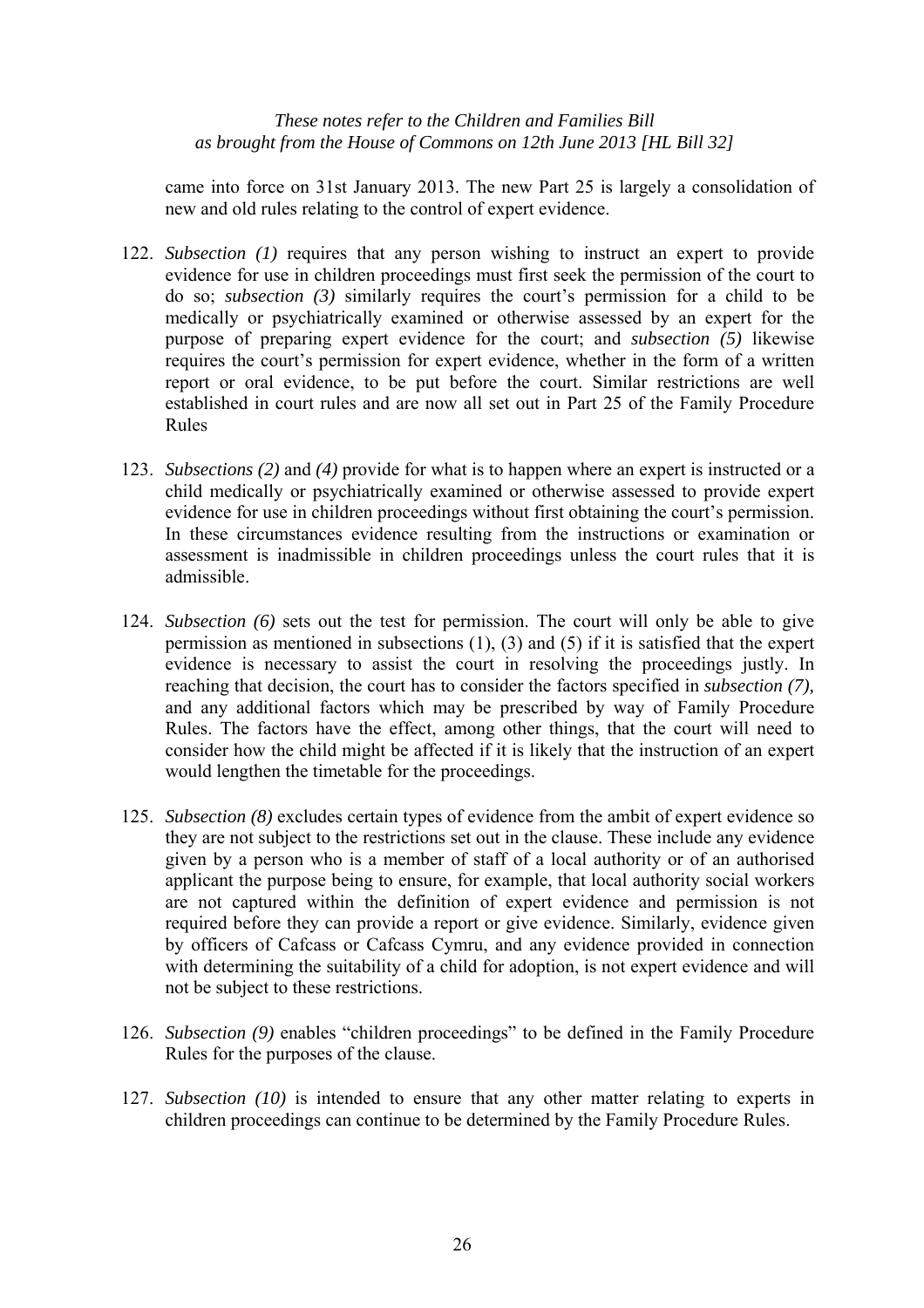128. *Subsection (11)* amends section 38 of the Children Act 1989, which enables the court to give such directions as it considers appropriate relating to the medical or psychiatric examination or other assessment of the child when making an interim care order or an interim supervision order (section 38(6)). The new *subsections (7A)* and *(7B)* align section 38 with the new test for permission for expert evidence in children proceedings (as provided for in the previous provisions of clause 14) so that the court may only make a direction for such an examination or assessment to be undertaken if it is satisfied that it is necessary to assist the court to resolve the proceedings justly (new subsection 7A). In reaching a decision, the court must consider a number of factors mirroring those in *subsection (7)* of the clause *(new subsection (7B)).*

## **Clause 14: Care, supervision and other family proceedings: time limits and timetables**

## *Time limits for resolution of proceedings*

- 129. *Subsection (2)* amends section 32(1) of the Children Act 1989, which relates to the timetabling of proceedings on an application for a care or a supervision order, to require the court to timetable care and supervision cases with a view to concluding them without delay and, in any event, within 26 weeks of an application being issued.
- 130. *Subsection (3)* inserts a series of new subsections into section 32. New subsections (3) and (4) require that particular regard is had by the court to the impact of the timetable on the welfare of the child when drawing up the timetable for a case, revising that timetable, or making any decision (excluding an extension under new *subsection (5),* dealt with below) which may give rise to a revision of the timetable. The starting point for the court when timetabling cases should always be that the proceedings should be disposed of without delay, and in any event within the applicable period, which will be 26 weeks in the absence of an extension.
- 131. New *subsection (5)* of section 32 allows the court to extend the maximum case duration to be observed when timetabling an application beyond the 26 week time limit, or beyond the end of any previous extension, only if the court considers that an extension (or further extension) is necessary to enable it to resolve the proceedings justly. A decision to extend the maximum case duration to be observed when timetabling the application will in almost every case be followed by a revision of the timetable for the case to take advantage of the extension, for example, by relisting the date of a hearing. When deciding whether to extend time, the court must have particular regard to the impact which any ensuing revision of the timetable would have on the welfare of the child to whom the application relates, or on the duration and conduct of the proceedings.
- 132. New *subsection (7)* of section 32 highlights, by way of guidance, that extensions should not be granted routinely, and should be seen as requiring specific justification.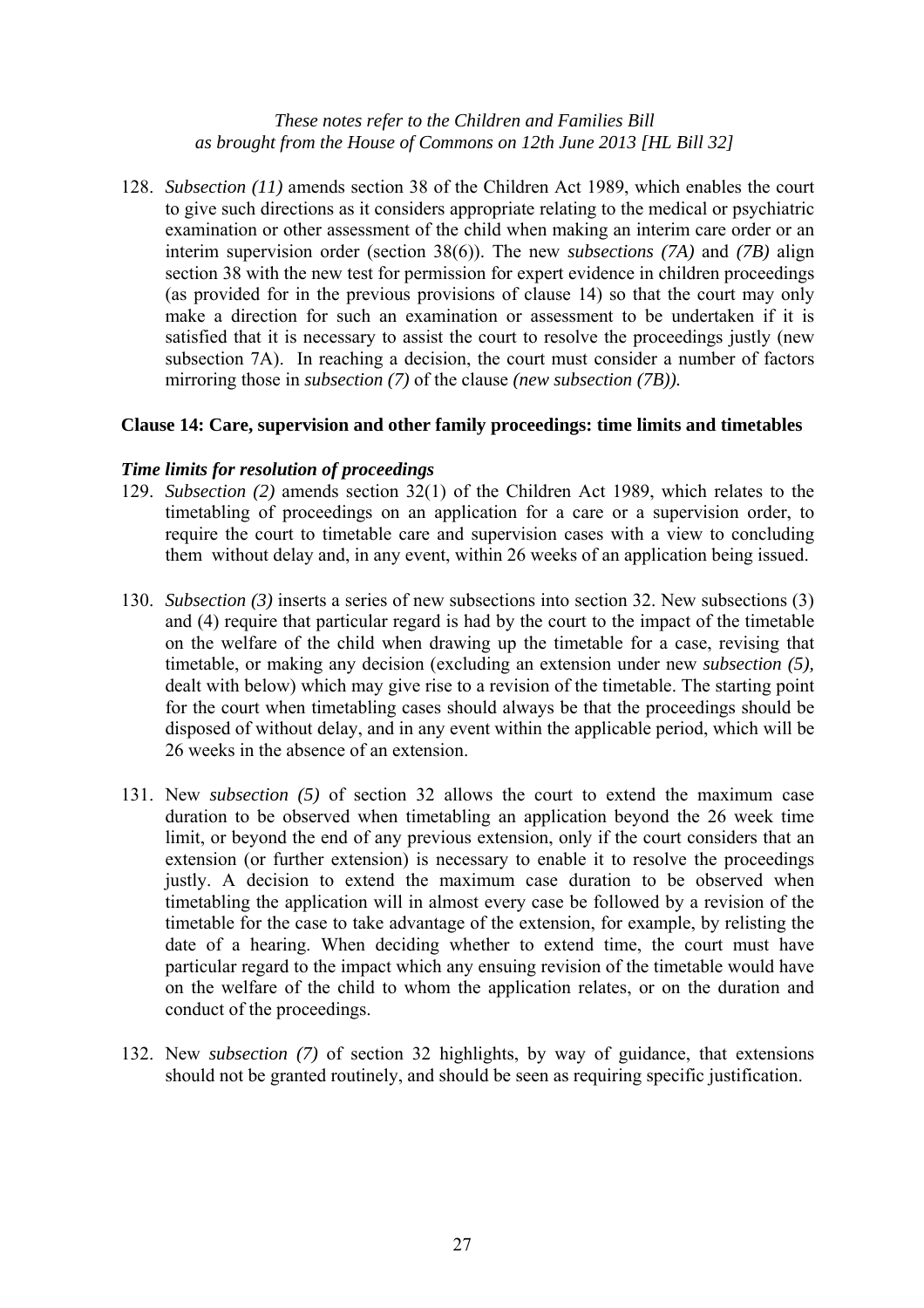- 133. The factors which may be relevant when the court is considering whether to extend time beyond 26 weeks, or beyond the end of a previous extension may include, for example, the disability or other impairment of a person involved in the proceedings, if that means that their involvement in the case requires more time than it otherwise would, or external factors beyond the court's control, such as parallel criminal proceedings, if that is relevant to the case.
- 134. New *subsection (8*) of section 32 provides that each separate extension of time made under subsection (5) is to last no more than 8 weeks (even where an extension is granted after the expiry of the period being extended).
- 135. New *subsection (9*) of section 32 gives the Lord Chancellor power by making regulations to vary the 26 week time limit or the eight week time limit for extensions. Such regulations would be subject to the affirmative procedure by virtue of amendments contained in clause 16(1).
- 136. New *subsection (10*) of section 32 provides for rules of court (Family Procedure Rules) to be able to make certain provision relating to the matters to which the court should have regard when deciding whether to extend the time limit to be observed when timetabling for disposal of an application.
- 137. *Subsection (4)(a)* removes the limits on the duration of interim care orders (ICOs) and interim supervision orders (ISOs) set out in section 38 of the Children Act 1989 (eight weeks for initial orders and four weeks for any subsequent orders). Instead the judge will be able to set the length of ICOs and ISOs for a period which is considered appropriate in the particular circumstances of the case, although no ICO or ISO can endure beyond the cessation of the proceedings themselves. Should an ICO or an ISO expire before the proceedings have been resolved, the court will be able to make a further order
- 138. It is expected that when making an ICO or ISO it will usually be appropriate to align the duration of the ICO or ISO with the timetable for the proceedings (including any extensions that may have been granted), to avoid the need for the court to make multiple ICOs or ISOs within proceedings.
- 139. *Subsection (7)* makes minor amendments to section 32(1) of the Children Act 1989. *Subsection (7)(b)* clarifies that a court is required to draw up a timetable in the light of any provision in rules of court that is of the kind mentioned in *subsection (2)(a)* or *(b)* (whether or not the rules themselves are made by virtue of *subsection (2)).*
- 140. *Subsection (5), (6) and (8)* are consequential upon the change in wording contained within *subsection (7)(b*).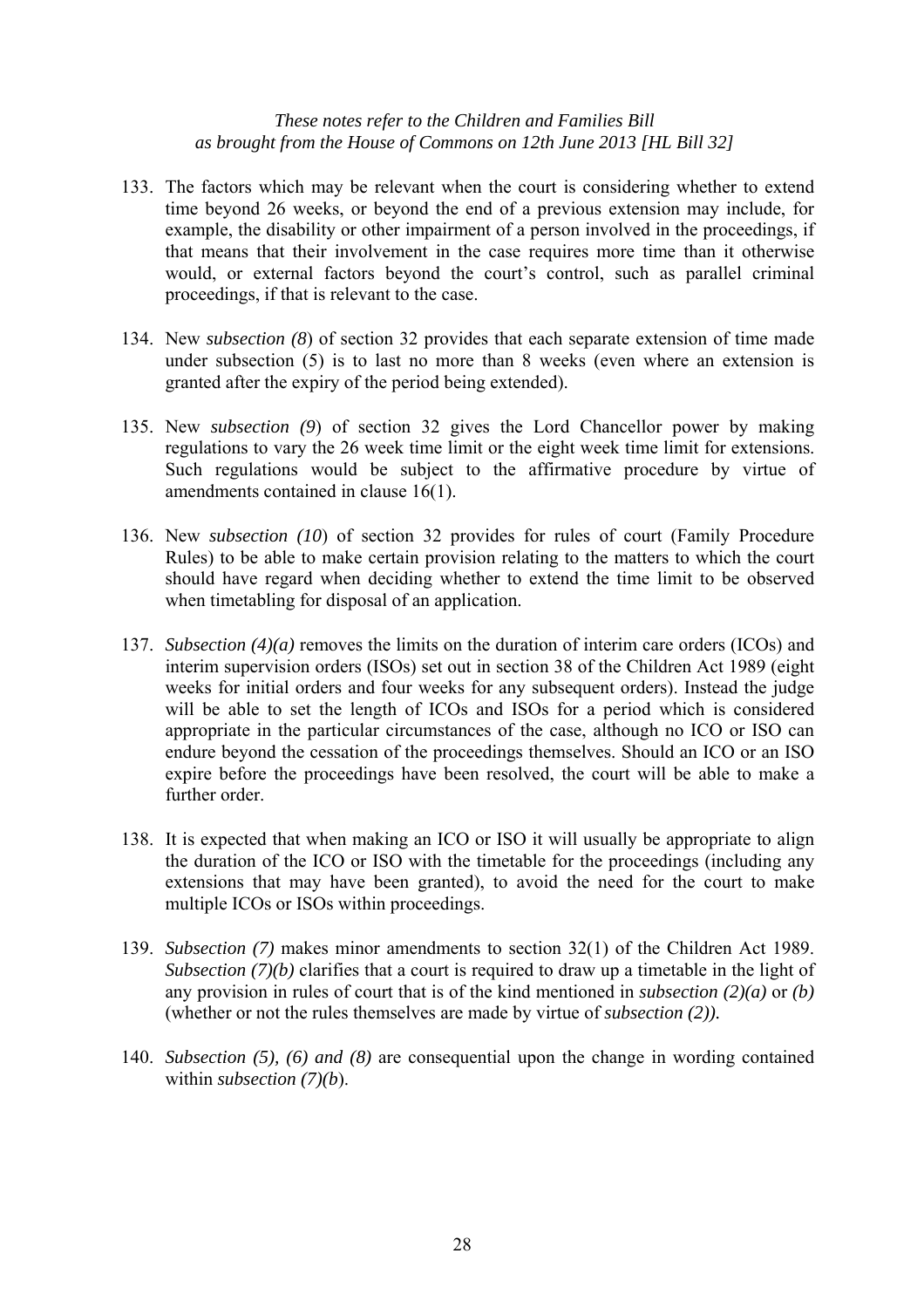## **Clause 15: Care Plans**

- 141. This clause amends section 31 of the Children Act 1989 so as to focus the court's consideration, when making its decision as to whether to make a care order, on the provisions of the care plan that set out the long-term plan for the upbringing of the child. Specifically, the court is to consider whether the local authority care plan is for the child to live with a parent or any member of or friend of the child's family, or whether the child is to be adopted or placed in other long term care. These are referred to as the "permanence provisions" of the section 31A plan. The court is not required to consider the remainder of the section 31A plan (subject to section 34(11) which requires the court to consider the contact arrangements for the child), although the amendments do not prevent the court from doing so.
- 142. New *subsection (3C)* provides that the Secretary of State may by regulations amend what is meant by the "permanence provisions".

## **Clause 16: Care proceedings and care plans: regulations: procedural requirements**

143. This clause is consequential on the previous two clauses and provides that regulations made under either section 31(3C) (regulations about permanence provisions) or 32(9) (regulations amending time limits for disposal of care or supervision proceedings) of the Children Act 1989 are to be subject to an affirmative resolution procedure.

## **Clause 17: Repeal of restrictions on divorce and dissolution etc where there are children**

- 144. This clause repeals section 41 of the Matrimonial Causes Act 1973 and section 63 of the Civil Partnership Act 2004 which require the court to consider whether it should exercise any of its powers under the Children Act 1989 in proceedings for a decree of divorce, nullity of marriage, or judicial separation or, in relation to a civil partnership, for a dissolution, nullity or separation order. These sections apply where there are children under the age of 16 or where there are children who have reached the age of 16 to whom the court directs that the provisions should apply.
- 145. Where there are disputes over children or financial issues, the parties are able to make an application under the relevant section of the Children Act 1989 or the Matrimonial Causes Act 1973. Arrangements for children will no longer be scrutinised as part of the divorce process but can instead be resolved through separate proceedings at any time.
- 146. *Subsection (1)* repeals the relevant sections of the 1973 and 2004 Acts and *subsections (2)* to *(7)* make consequential amendments and repeals in respect of provisions in the Matrimonial Causes Act 1973, the Children Act 1989 and the Civil Partnership Act 2004.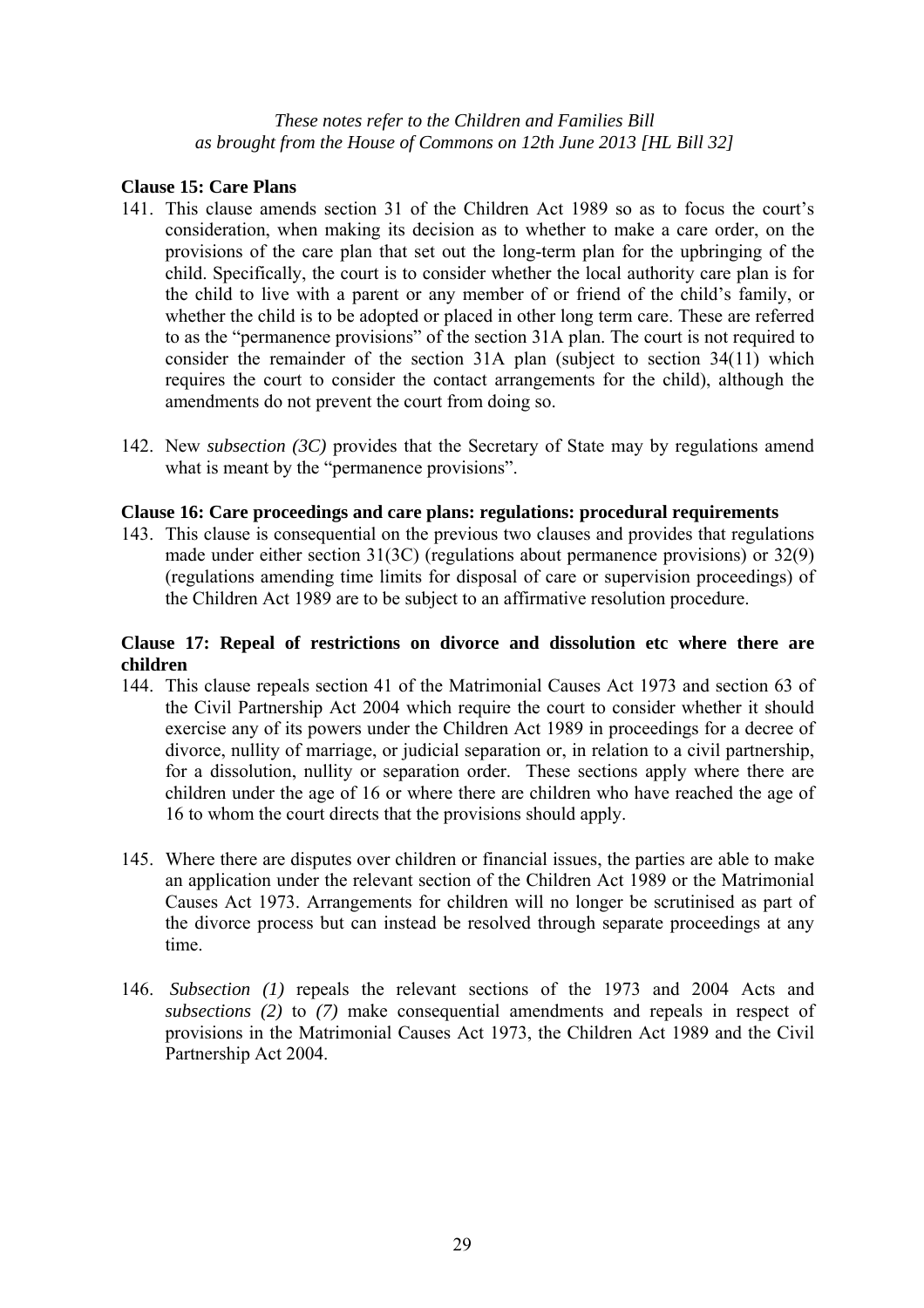# **Clause 18: Repeal of uncommenced provisions of Part 2 of the Family Law Act 1996**

- 147. This clause repeals uncommenced provisions of Part 2 of the Family Law Act 1996. The Family Law Act 1996 received Royal Assent on 4th July 1996. Part 2 of the 1996 Act introduced revised divorce procedures and encouraged people to consider using mediation to resolve disputes arising on divorce. The provisions were aimed at reducing the bitterness of divorce and the damaging impact on all involved in divorce.
- 148. *Subsection (1)* repeals the uncommenced divorce provisions contained in Part 2 of the Family Law Act 1996. Section 22 (funding of marriage support services) is in force and is not being repealed.
- 149. *Subsection (2)* repeals various provisions of the Family Law Act 1996 which relate to the provisions of Part 2, including the general principle in section 1(c) relating to bringing marriage to an end with minimum distress to the parties and to encouraging family mediation. A range of non-statutory initiatives pre-court and at court have been introduced to promote and encourage consideration and use of mediation and these are aimed at all separating parents, whether or not the parents are married.
- 150. *Subsection (3)* makes consequential repeals of other legislation.
- 151. *Subsections (4)* and *(5)* make consequential amendments.
- 152. *Subsections (6)* and *(7)* turn modifications to statutory provisions, which were contained in commencement orders, and which were to have effect until such time as provisions of Part 2 of the Family Law Act 1996 came into force, into permanent amendments to the modified provisions. For example, certain modifications to section 22(2) of the Matrimonial and Family Law Proceedings Act 1984 made by a commencement order are to be made permanent.
- 153. *Subsection (8)* makes minor amendments to section 31(7D) of the Matrimonial Causes Act 1973 which is one of the provisions modifications of which are made permanent by *subsection (7*).
- 154. *Subsection (9)* defines the commencement orders referred to in this clause and revokes the provisions of these orders which contain the modifications to statutes which are being turned into permanent amendments by *subsections (6) and (7)* or which are no longer needed.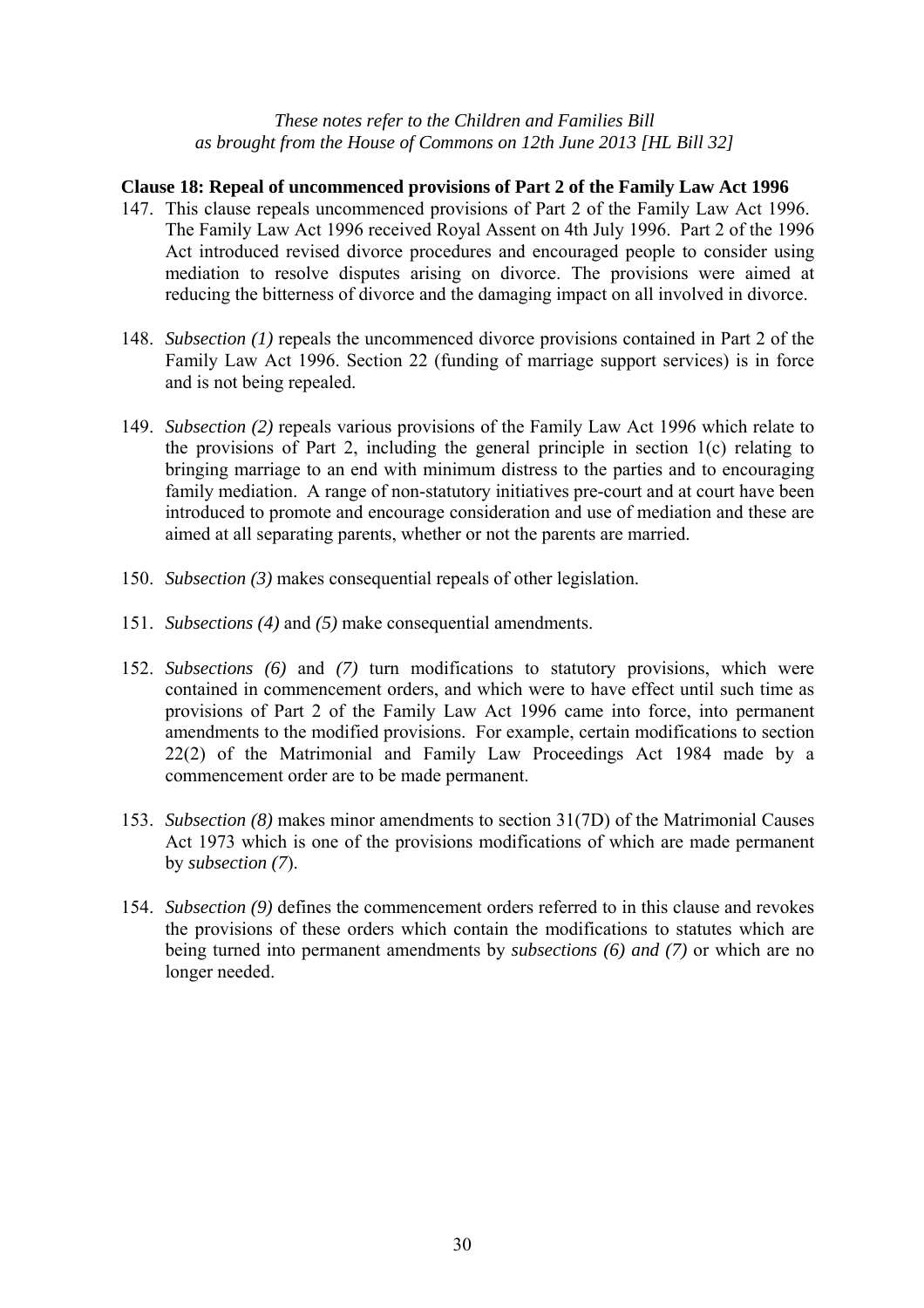# **PART 3 - CHILDREN AND YOUNG PEOPLE IN ENGLAND WITH SPECIAL EDUCATIONAL NEEDS**

## *General principles*

## **Clause 19: Local authority functions: Supporting and involving children and young people**

155. This clause sets out the general principles that local authorities must have regard to in exercising their powers and duties under Part 3 of the Bill in the case of children and young people. The principles are based on the Government's vision for reforming services for children and young people with special educational needs, as set out in the 2011 Green Paper: Support and Aspiration: A new approach to Special Educational Needs and Disability. They seek to ensure that local authorities place children, young people and families at the centre of decision making, enable them to participate in a fully informed way, and with a focus on achieving the best possible outcomes.

## *Special educational needs etc*

#### **Clause 20: When a child or young person has special educational needs**

- 156. A child or young person has special educational needs if they have a learning difficulty or disability which calls for special educational provision to be made for them.
- 157. Children and young people with special educational needs may require extra or different provision in relation to thinking and understanding, as a result of physical or sensory difficulties, emotional or behavioural difficulties, difficulties with speech and language or how they relate to and behave with other people. Disabled children and young people may require extra or different provision, for example, if they are less mobile than their peers and require additional or extra provision so they can access the same learning opportunities.
- 158. A child or young person does not have a learning difficulty or disability simply because the language in which they are (or will be) taught is different from the one they speak at home.
- 159. This clause replicates the current definition of special educational needs in section 312 of the Education Act 1996 and the definition of a learning difficulty in section 15Z (6) and (7) of the Education Act 1996, applying a single definition to children and young people from birth to 25.
- 160. Clause 73 defines various terms:
- Young person is a person over compulsory school age\* but under 25.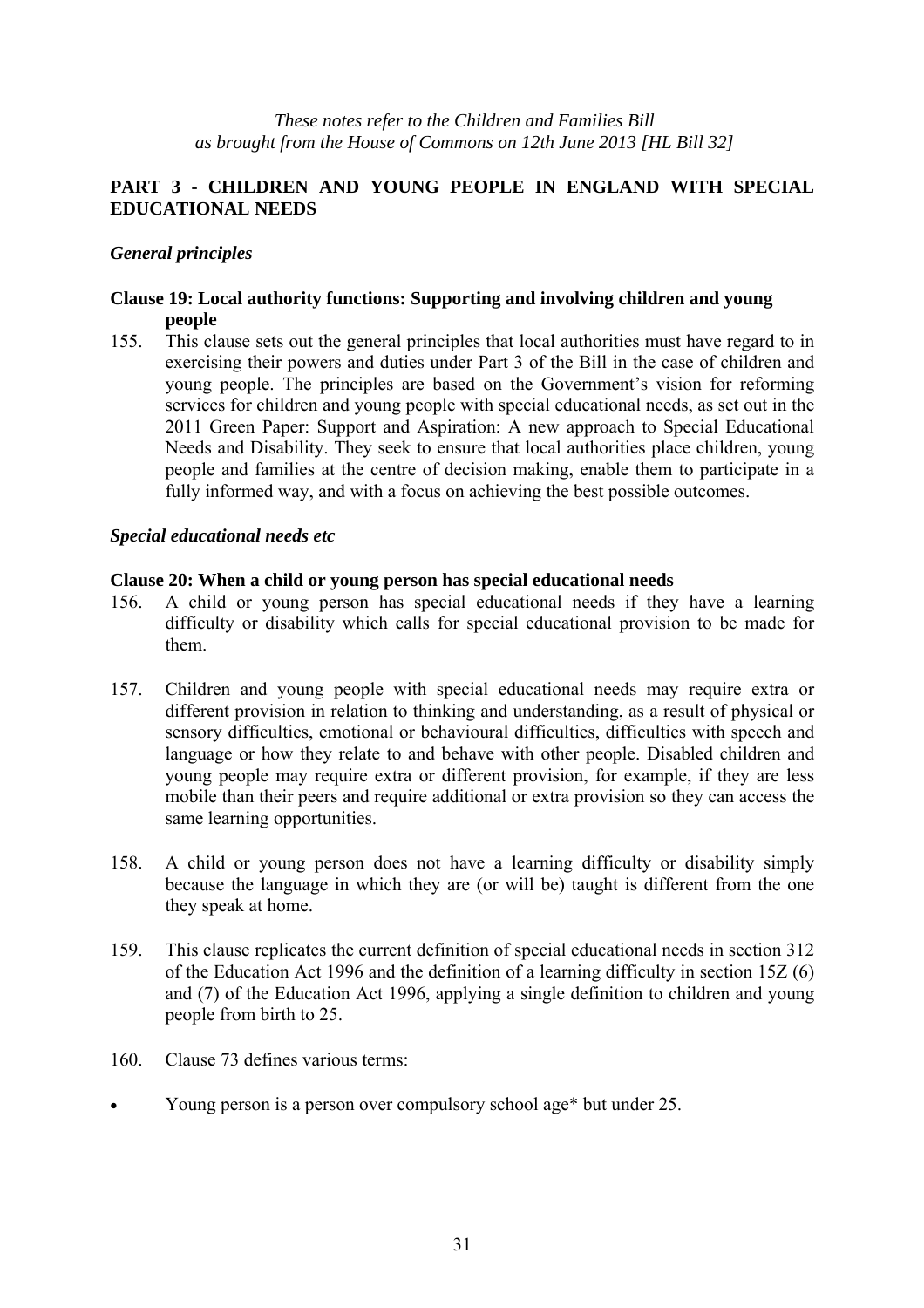- Mainstream schools are maintained schools and Academy schools that are not special schools. A maintained school is a community, foundation or voluntary school, or a community or foundation special school not established in a hospital.
- Post-16 institution is any institution that provides education or training for those over compulsory school age, but which is not a school or within the higher education sector. Mainstream post-16 institutions are those which are not specially organised to make special educational provision for students with special educational needs, that is, further education colleges, sixth form colleges, 16-19 Academies and training providers. Special post-16 institutions are post-16 institutions that are specially organised to make special educational provision for students with special educational needs. They are not within the further education sector or 16-19 Academies and are currently often referred to as independent specialist providers or independent specialist colleges.

 \* *Compulsory school age* has the meaning given by section 8 of the Education Act 1996. A person begins to be of compulsory school age when he attains the age of 5 on 31st March, 31st August or 31st December in any year, or where he attains the age of 5 on another date, he begins to be of compulsory school age on whichever of those dates comes next after his fifth birthday. He ceases to be of compulsory school age on the last Friday in June of the school year in which he attains the age of 16.

 *\*child* is a person who is not over compulsory school age: see section 579 of the Education Act 1996

## **Clause 21: Special educational provision, healthcare provision and social care provision**

- 161. This clause defines special educational provision, healthcare provision and social care provision.
- 162. Special educational provision is additional or different from that which would normally be provided for children or young people of the same age in mainstream schools or colleges, maintained nursery schools and places at which relevant early years education is provided. It might include support from a specialist teacher, access to a specialist teaching programme, specialist ICT equipment or a specialist job coach. For children under two it means educational provision of any kind.
- 163. Healthcare provision means provision of health care services provided as part of the NHS. These services may be provided by or on behalf of NHS bodies including by private providers. Social care provision is provision made by local authority social services. Healthcare provision or social care provision which is made wholly or mainly for the purposes of the education or training of the child or young person is to be treated as special educational provision (rather than healthcare or social care provision). This reflects the precedents set by case law in relation to the current special educational needs legislation.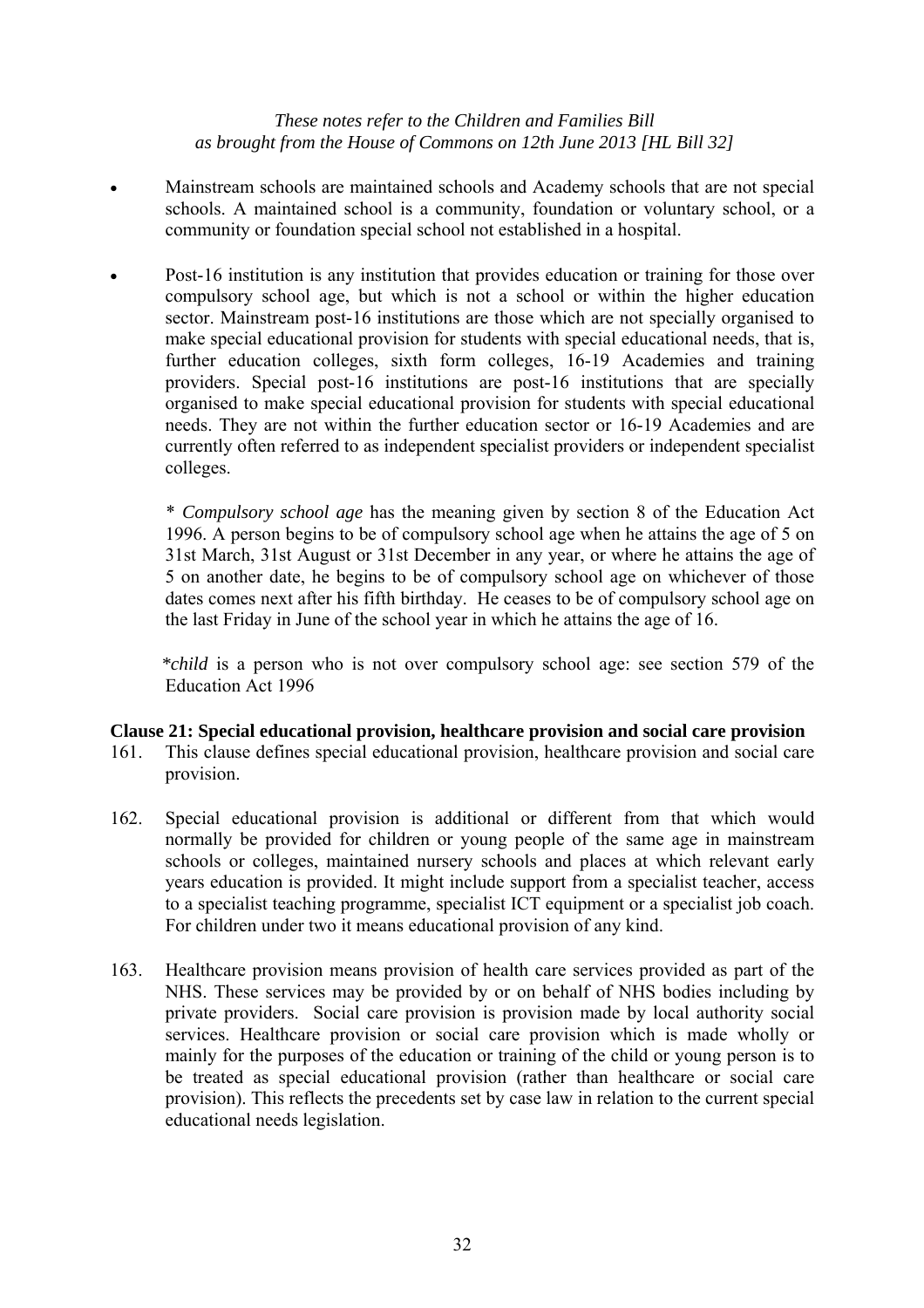- 164. The clause replicates, and replaces in England, the current definition of special educational provision in section 312 of the Education Act 1996 and applies it to young people over compulsory school age.
- 165. Relevant early years education is defined in clause 73 as having the same meaning as under section 123 of the Schools Standards and Framework Act 1998, that is, free early years provision (as defined in section 20 of the Childcare Act 2006) which is provided under arrangements made by a local authority pursuant to section 7 of the Childcare Act 2006.

## *Children and young people for whom a local authority is responsible*

## **Clause 22: Identifying children and young people with special educational needs**

- 166. This clause places a duty on local authorities to identify all those children and young people in their area who have or may have special educational needs. Children and young people can be brought to the attention of the local authority by their parents, by their school or college, or by other professionals, for example a social worker, General Practitioner, health visitor, teacher, early years professional or a further education tutor.
- 167. This clause is based on, but differs from, sections 13(5) and 321 of the Education Act 1996 and will apply in England. The Education Act provisions will be repealed in relation to England when these provisions come into force.

## **Clause 23: When a local authority is responsible for a child or young person**

- 168. This clause specifies the children and young people for whom a local authority is responsible for the purposes of Part 3 of the Bill, which includes their functions of identifying and assessing a child or young person's education, health and care needs and drawing up an Education Health and Care Plan ("EHC Plan") to meet them, and preparing a local offer of services that are available for children and young people with special educational needs and their families.
- 169. A local authority is responsible for a child or young person if he or she is in the authority's area and he or she has been identified by the authority or brought to its attention as someone who has or may have special educational needs. This will cover children and young people who live in the authority's area and educated within it and those who live in the authority's area but who are educated outside its area. This would include, for example, children and young people with an EHC Plan from the local authority's area who the authority has placed in an independent school or post-16 Independent Specialist College. This clause allows anyone to bring a child to the attention of the local authority as having or possibly having special educational needs. Explicit rights for parents and young people and schools and colleges to request a statutory assessment, carried forward from the present SEN system, are set out in clause 36.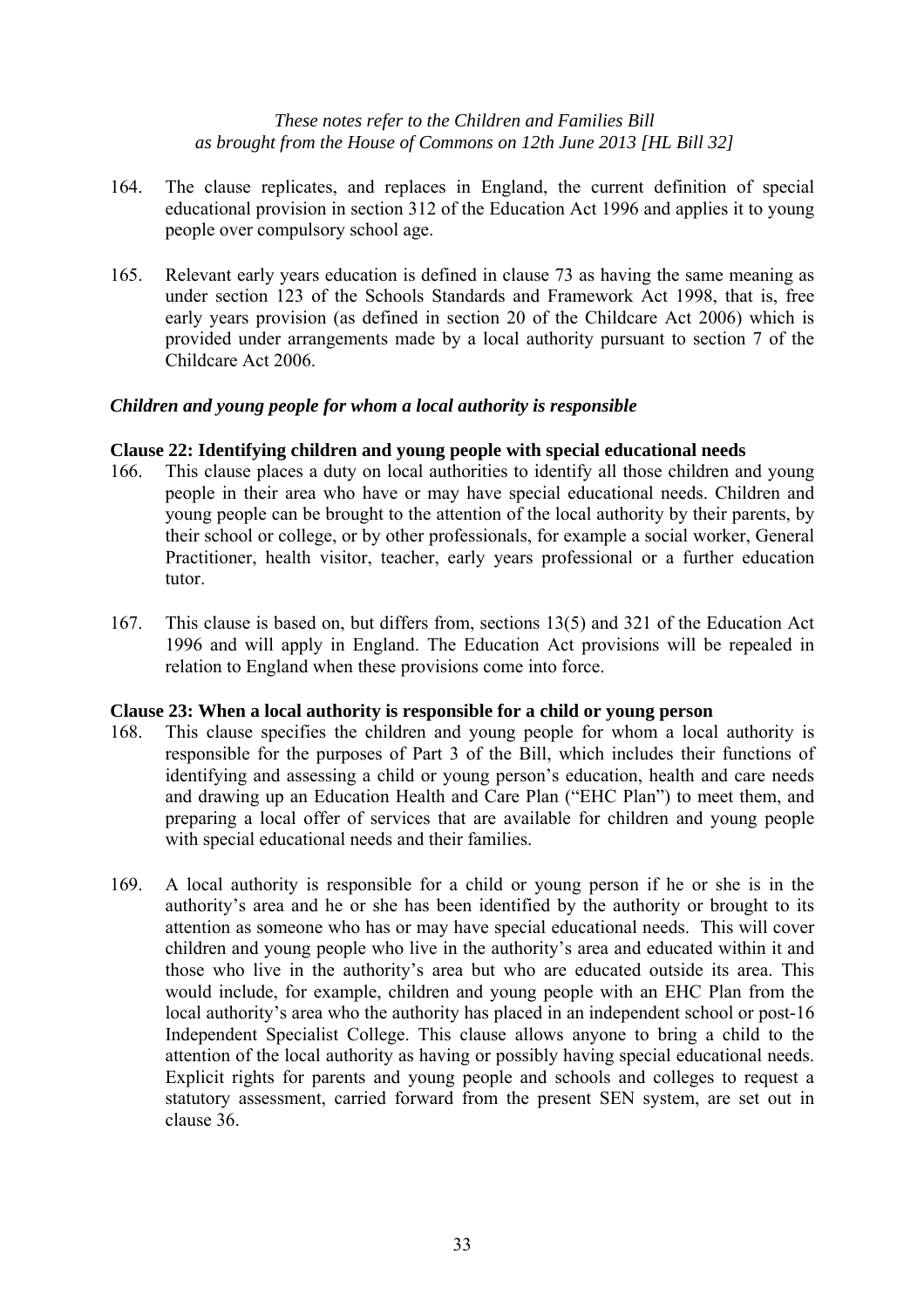170. This clause replaces, in England, section 321 of the Education Act 1996 and section 139B(4) of the Learning and Skills Act 2000. Clause 73 makes clear that references in this Part to a child or young person who is in the area of a local authority in England do not include a child or young person who is wholly or mainly resident in the area of a local authority in Wales.

## **Clause 24: Duty of health bodies to bring certain children to the local authority's attention**

- 171. Where a clinical commissioning group, NHS Trust or NHS Foundation Trust, in carrying out their functions in relation to a child under compulsory school age are of the opinion that the child has or probably has special educational needs they must tell the child's parents and give them the chance to discuss this with an officer of the group or trust. They must then tell the appropriate local authority. They must also tell the parent if they think a particular voluntary organisation is likely to be able to give them advice or assistance in respect of their child's special educational needs. This clause helps to ensure that young children who may need special educational provision are brought to the local authority's attention early on.
- 172. The clause replicates section 332 of the Education Act 1996.

## *Education, Health and Care provision: integration and joint commissioning*

## **Clause 25: Promoting integration**

- 173. Local authorities are required to carry out their functions in relation to special educational provision in a way that promotes integration between special educational provision, healthcare provision and social care provision where they consider that this would promote the well-being of children or young people or where it would improve the quality of special educational provision for them (as described in *subsection (1)*).
- 174. The clause is intended to assist children and young people with special educational, health and social care needs by improving the way services work together to provide support for them.
- 175. The clause reflects the duty placed on clinical commissioning groups by section 14Z1 of the National Health Service Act 2006 (as inserted by section 26 of the Health and Social Care Act 2012) and the proposed duty on local authorities under clause 6 of the draft Care and Support Bill which look to improve integrated working between services.

## **Clause 26: Joint commissioning arrangements**

176. This clause requires the local authority and local commissioning bodies to work in partnership and make arrangements for considering and agreeing the education, health and care provision reasonably required by the learning difficulties and disabilities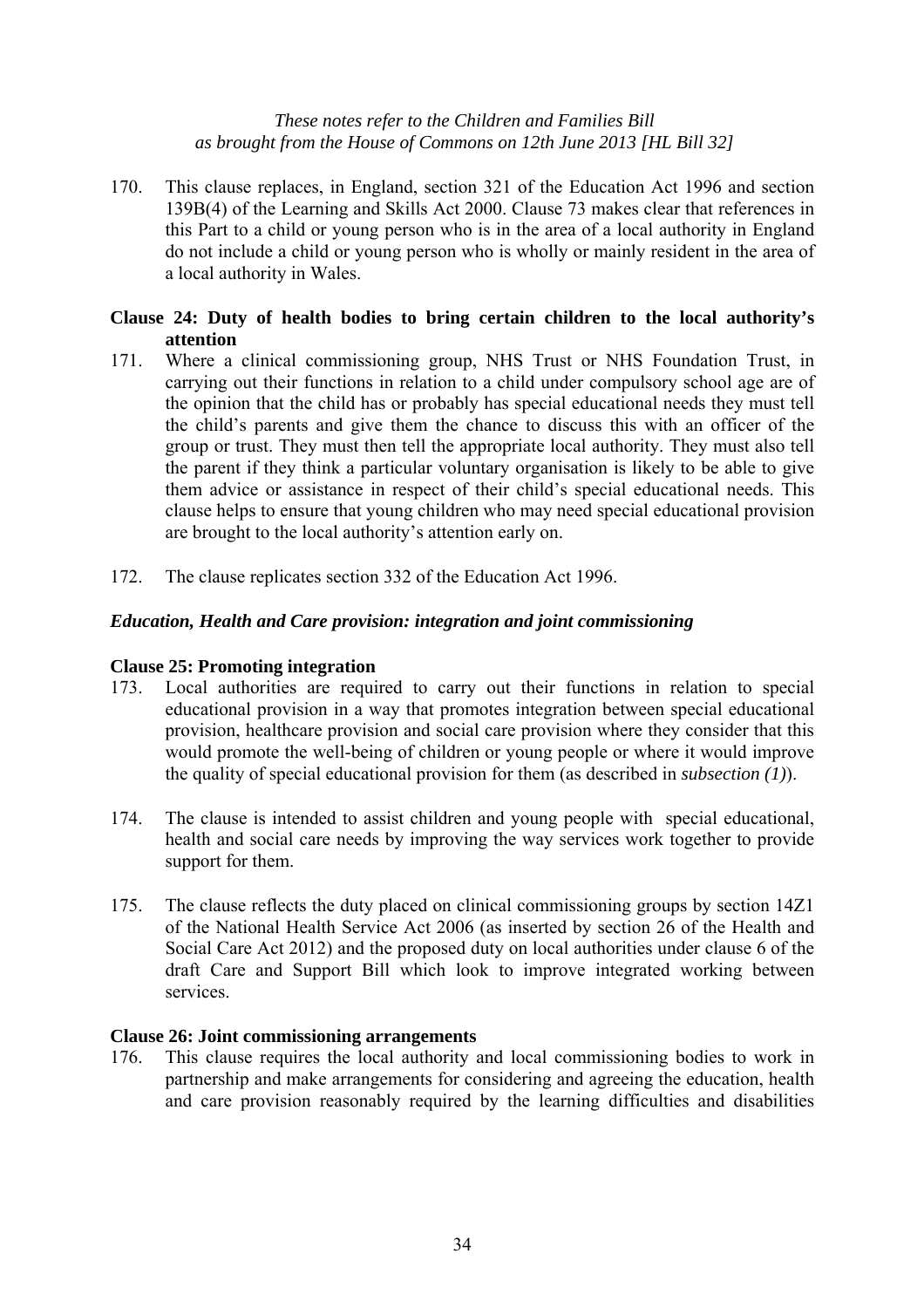which result in the children and young people for whom the authority is responsible having special educational needs. It does not specify the form which the arrangements should take as this should be agreed locally.

- 177. Commissioning Bodies are defined to include the NHS Commissioning Board as well as the individual clinical commissioning groups, so the arrangements may cover circumstances in which the Board is responsible for commissioning services directly, such as low incidence/high need specialist services, and for particular groups for whom it has commissioning responsibility, such as the children of members of the armed forces. Each CCG which is under a duty to arrange the provision of services and facilities under the NHS Act 2006 for children and young people for whom a local authority is responsible will be a partner commissioning body of the authority. Subsection (9) provides a power to prescribe the circumstances in which a CCG is not to be treated as a partner commissioning body.
- 178. The joint commissioning arrangements must include arrangements for the local authority and commissioning bodies to consider and agree the special educational, health and social care provision required locally, and to determine what provision is to be secured and by whom, in order to meet that need. The arrangements must also cover what information and advice is to be provided about education, health and care provision, how it is to be provided, and how complaints about education, health and care provision may be made and handled. In addition, the arrangements will also include procedures for resolving disputes between the partners.
- 179. The joint commissioning arrangements are also intended to help support other provisions. It is anticipated that the arrangements will help the local authority better inform its local offer (see clause 30), help those children and young people who have special educational, health and social care needs by ensuring that there are adequate and 'joined up' assessments under clause 36, help secure the provision included in EHC Plans, and help in agreeing personal budgets for providing support (see clause 49). The local authority and its partner commissioning bodies are required to act consistently with the joint commissioning arrangements and to keep them under review so they can be updated where necessary.
- 180. The duty under joint commissioning arrangements may be fulfilled by making use of existing local arrangements where they are used to meet the purposes set out under this clause. Such arrangements will include joint strategic needs assessments and joint health and wellbeing strategies developed pursuant to section 116 of the Local Government and Public Involvement in Health Act 2007 (as amended by sections 192 and 193 of the Health and Social Care Act 2012).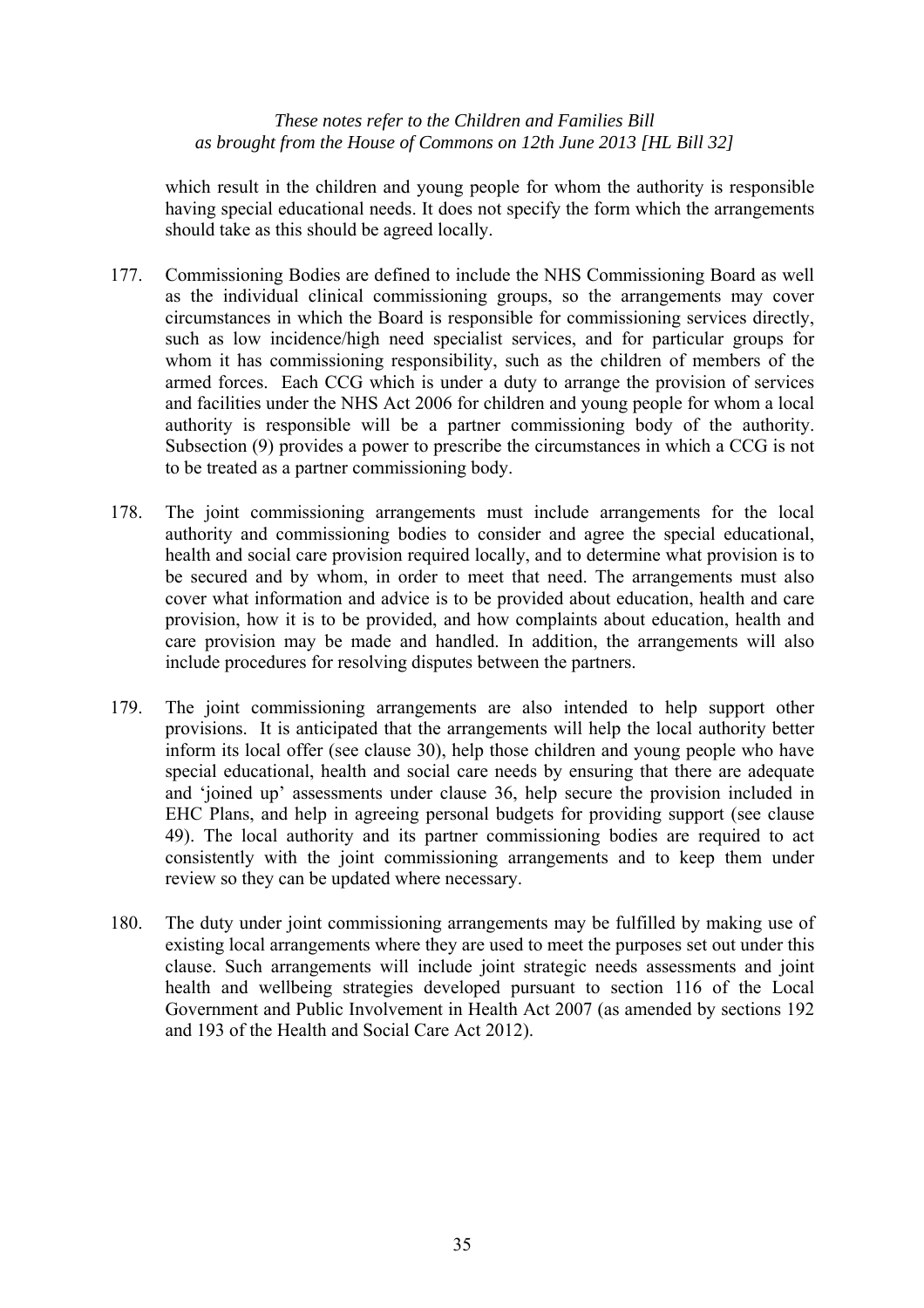## *Review of education and care provision*

## **Clause 27: Duty to keep education and care provision under review**

- 181. This clause requires local authorities in England to keep under review the special educational provision and social care provision made in their area for children and young people with special educational needs and the provision made outside their area for children and young people with special educational needs for whom they are responsible.
- 182. Local authorities must consider the extent of provision and whether it is sufficient to meet children and young people's special educational needs and social care needs. This complements the local authority's duties under section 14 and section 15ZA of the Education Act 1996 to secure sufficient schools and suitable education and training for young people.
- 183. When keeping their provision under review local authorities are required to consult with children and young people with special educational needs, parents of children with special educational needs, the bodies named in *subsection (3*) of the clause and any other such people as the local authority thinks appropriate.
- 184. In carrying out their duties under this clause local authorities must have regard to the relevant Joint Strategic Needs Assessment and Health and Well-being Strategy.
- 185. This clause replaces section 315 of the Education Act 1996 in England and will operate alongside clause 26 on joint commissioning to provide the local authority with relevant information with which to prepare the local offer.

## *Co-operation and assistance*

## **Clause 28: Co-operating generally: local authority functions**

- 186. This clause is a reciprocal duty of co-operation which requires local authorities and partners (listed in *subsection (2*)) to co-operate with one another in the exercise of the authority's functions in this Part relating to children and young people with special educational needs.
- 187. The local authority must under *subsection (3*) ensure that there is co-operation between its officers involved in education and training and social services and any other officers who assist children or young people to prepare for adulthood and independent living as part of the local offer.
- 188. *Subsection (4*) provides a power to prescribe the circumstances in which a clinical commissioning group is not to be treated as a partner of a local authority.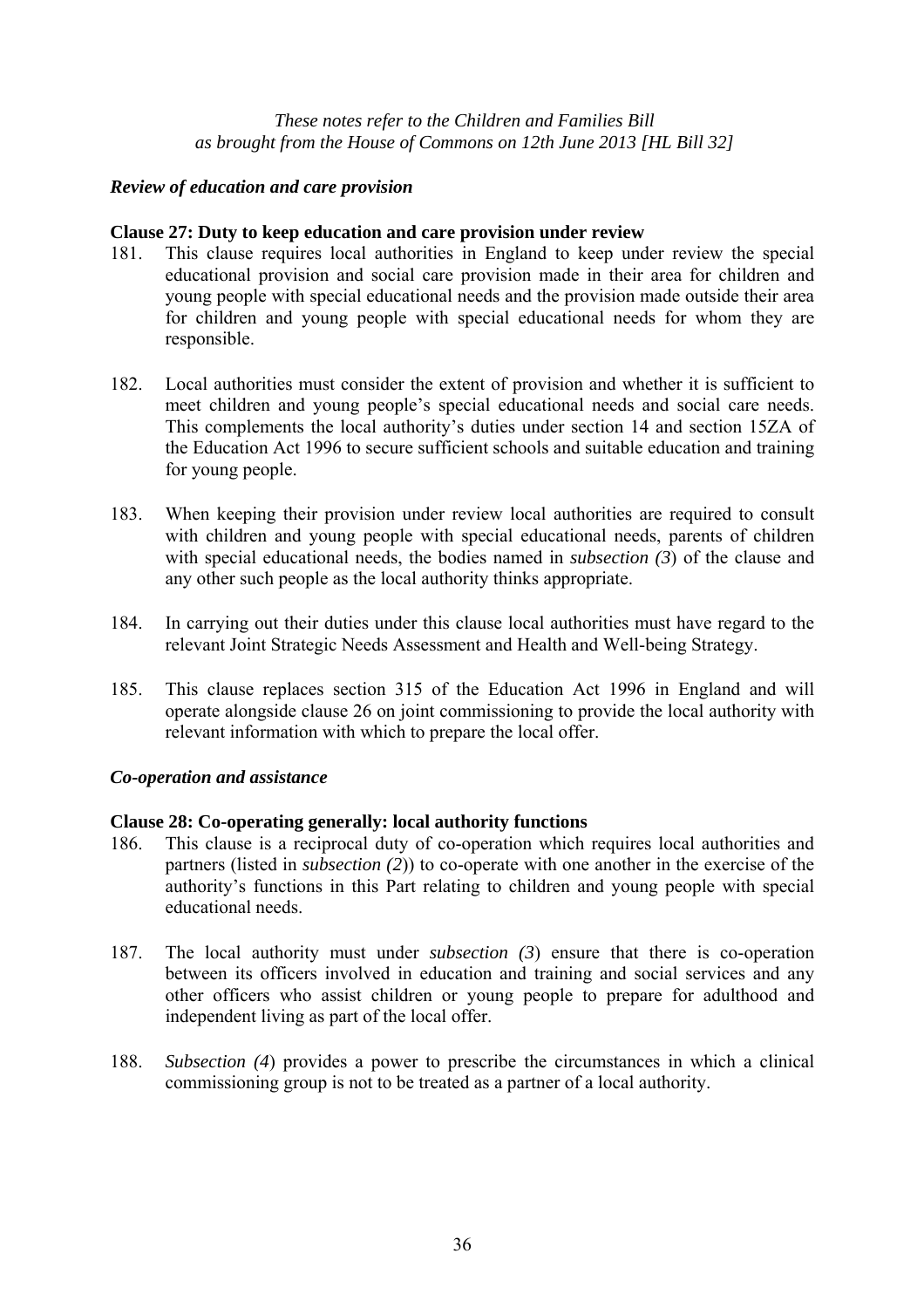# **Clause 29: Co-operating generally: governing body functions**

189. This clause complements the duty in clause 28, and relates to the functions of governing bodies, proprietors and management committees, rather than local authorities. It requires co-operation between those institutions listed in *subsection (2)* and local authorities in the delivery of their duties set out in these provisions.

# *Information and advice*

# **Clause 30: Local offer for children and young people with special educational needs**

- 190. This clause requires local authorities to publish information about services they expect to be available for children and young people with special educational needs. This will be called the "local offer" and local authorities will keep their local offer under review and revise it. The local offer must include information about the provision the local authority expects to be available in its own area for children and young people with special educational needs and outside of its area for the children and young people for whom it is responsible, regardless of whether or not they have EHC Plans. Information about provision outside the local authority's area could include, for example, specialist provision located in a neighbouring authority but which is available to children and young people in its area.
- 191. The local offer will cover special educational, healthcare and social care provision, other educational provision, training provision, provision to assist in preparing children and young people for adulthood and independent living (such as finding employment or obtaining accommodation), and arrangements for children and young people to travel to schools or post-16 education (including further education colleges, sixth form colleges, independent specialist providers and training providers) and providers of relevant early years education.
- 192. Regulations will set out the information local authorities should include in their local offer, how it is to be published, who is to be consulted in preparing it and how the authority will involve children and young people with special educational needs and parents of children with special educational needs in preparing and reviewing it. This will include publishing comments about the local offer that have been received from or on behalf of children and young people with special educational needs, and parents of children with special educational needs, and the authority's responses to the comments received. Local authorities will also have to include information about how to seek an assessment for an EHC Plan, about other sources of information, advice and support, and about how to make a complaint about provision in the local offer. The regulations will also set out the extent of the information local authorities should include about provision outside of their area. Local authorities will be free to include other information in their local offer if they wish. This clause on the local offer works alongside clause 27 which requires local authorities to keep their education and social provision for children and young people with special educational needs under review,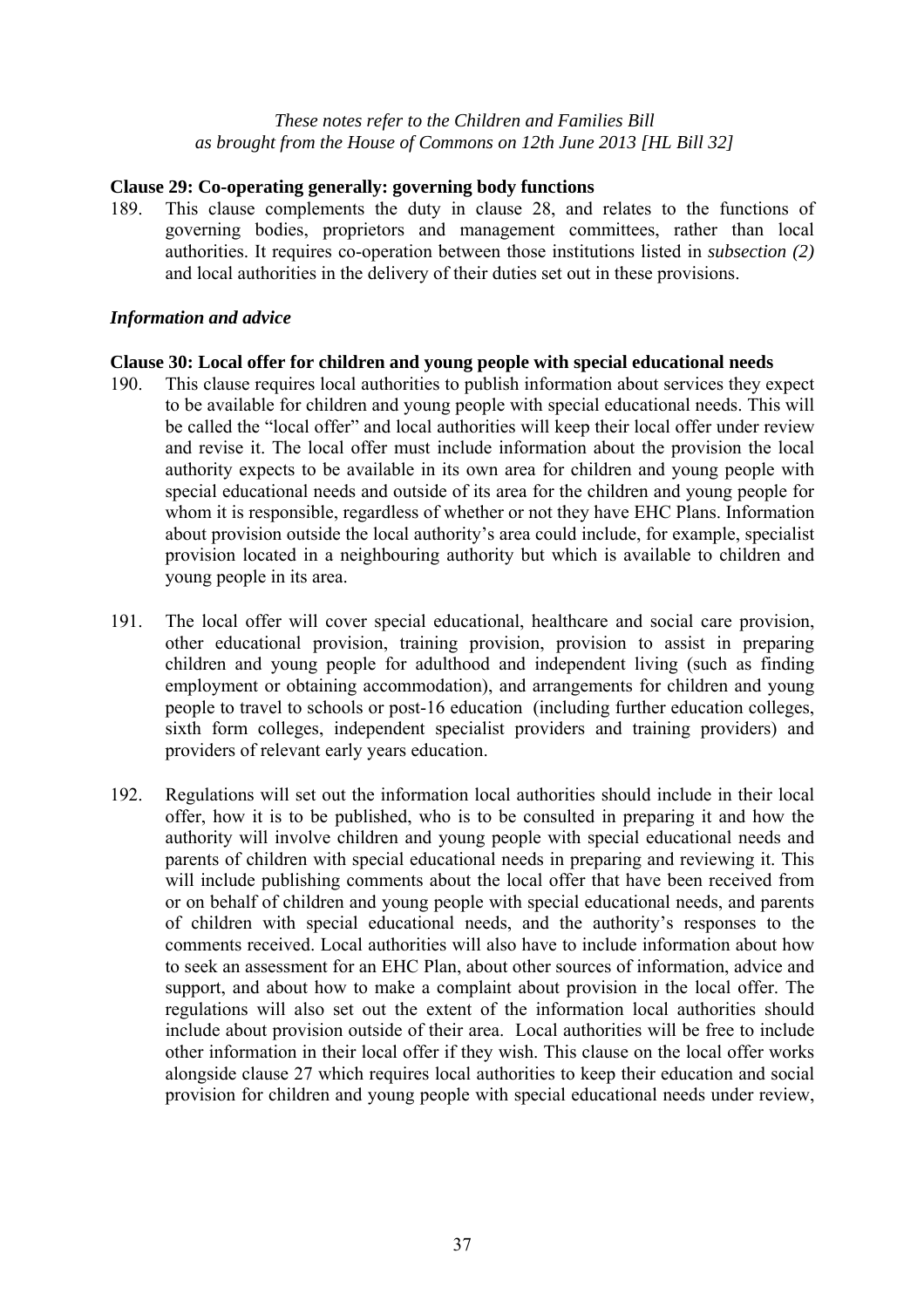and also clause 26 which requires local authorities to make joint commissioning arrangements with partner clinical commissioning groups.

# **Clause 31: Co-operating in specific cases: local authority functions**

- 193. This clause supplements the duties in clauses 28 and 29. It requires health service partners, other local authorities and youth offending teams to co-operate when asked by a local authority for help in carrying out its duties towards children and young people with special educational needs.
- 194. Requests for cooperation could be in relation to assessments of individual children's special educational needs and preparation of EHC Plans. Regulations may impose time limits where a request to co-operate relates to local authority duties in these areas.
- 195. This clause replaces, in England, section 322 of the Education Act 1996.

# **Clause 32: Advice and information for parents and young people**

196. This clause requires local authorities to make arrangements for advice and information about special educational needs to be provided for the parents of children, and young people, in its area with those needs, and to make the services provided known to those people and to schools and colleges and others they consider appropriate. This clause replaces and extends section 332A of the Education Act 1996 under which local authorities have provided parent partnership services which already provide information and advice to parents of children with special educational needs. Section 332A related to children, parents and schools. The new clause extends the reach of the provision in section 332A to young people. It places a duty on local authorities to make these provisions known to the head teachers, proprietors and principals of schools and post-16 institutions in their area. The local authority may also inform anyone else it thinks is appropriate.

# *Mainstream education*

# **Clause 33: Children and young people with EHC Plans**

- 197. Clause 33 sets out what action should be taken when a local authority is making an EHC Plan for a child or young person with special educational needs who is to go to a school or college and the child's parents or the young person do not ask for a particular school or college to be named in the EHC Plan in accordance with clause 38, or where they do make a request, but the local authority does not intend to name the requested provider.
- 198. It places a duty on the local authority to make sure that the EHC Plan provides for the child or young person to be educated in a maintained nursery school or mainstream setting (that is, not in a special school or special college) unless that is against the wishes of the young person or the child's parent, or would damage the efficient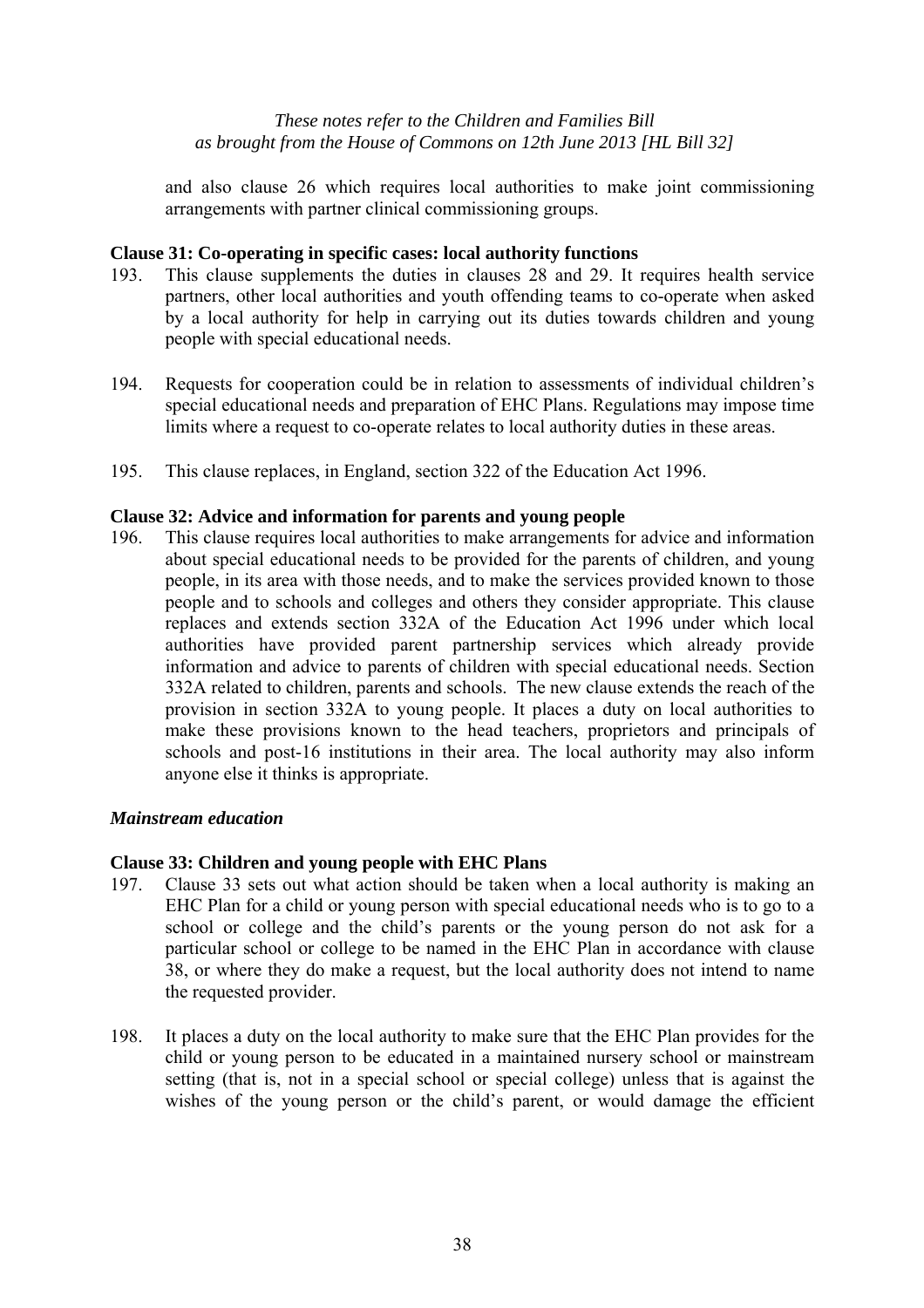education of others and there are no reasonable steps that could be taken to overcome this. If one of those conditions applies, the child or young person's EHC Plan can provide for them to be educated in a special school or a special post-16 institution such as an independent specialist provider.

199. This clause replaces sections 316 and 316A of the Education Act 1996 and extends the provisions to young people in post-16 education.

# **Clause 34: Children and young people with special educational needs but no EHC Plan**

- 200. This clause applies to a child or young person in England who has special educational needs but no EHC Plan and who is to be educated in a school or post-16 institution. It sets out the general principle that those children and young people must be educated in a maintained nursery school, mainstream school or mainstream college except in particular circumstances. These are: where it is agreed that they are admitted to a special school or special post-16 institution to be assessed for an EHC Plan; it is agreed that they are admitted to a special school or special post-16 institution following a change in their circumstances; they are admitted to a special school which is established in a hospital; or where they are admitted to a Special Academy whose Academy arrangements allow it to admit children or young people with special educational needs who do not have an EHC Plan.
- 201. This clause replaces, in England, sections 316 and 316A of the Education Act 1996 and extends the provisions to young people in further education and training.

# **Clause 35: Children with special educational needs in maintained nursery schools and mainstream schools**

- 202. When a child with special educational needs is being educated in a maintained nursery school or a mainstream school the school must enable the child to take part in the activities of the school with other children as far as is reasonably practicable and so long as this ensures the child gets the special educational provision they need, it does not damage the education of the other children and it does not mean an inefficient use of resources.
- 203. This clause replaces, in England, section 317(4) of the Education Act 1996.

# *Assessment*

# **Clause 36: Assessment of education, health and care needs**

204. This clause gives a child's parent, a young person or a person acting on behalf of a school or post-16 institution the right to request a statutory assessment. It requires local authorities to consider whether an assessment is necessary for a child or young person where such a request has been made or where the authority has become responsible for the child or young person in some other way, such as by someone else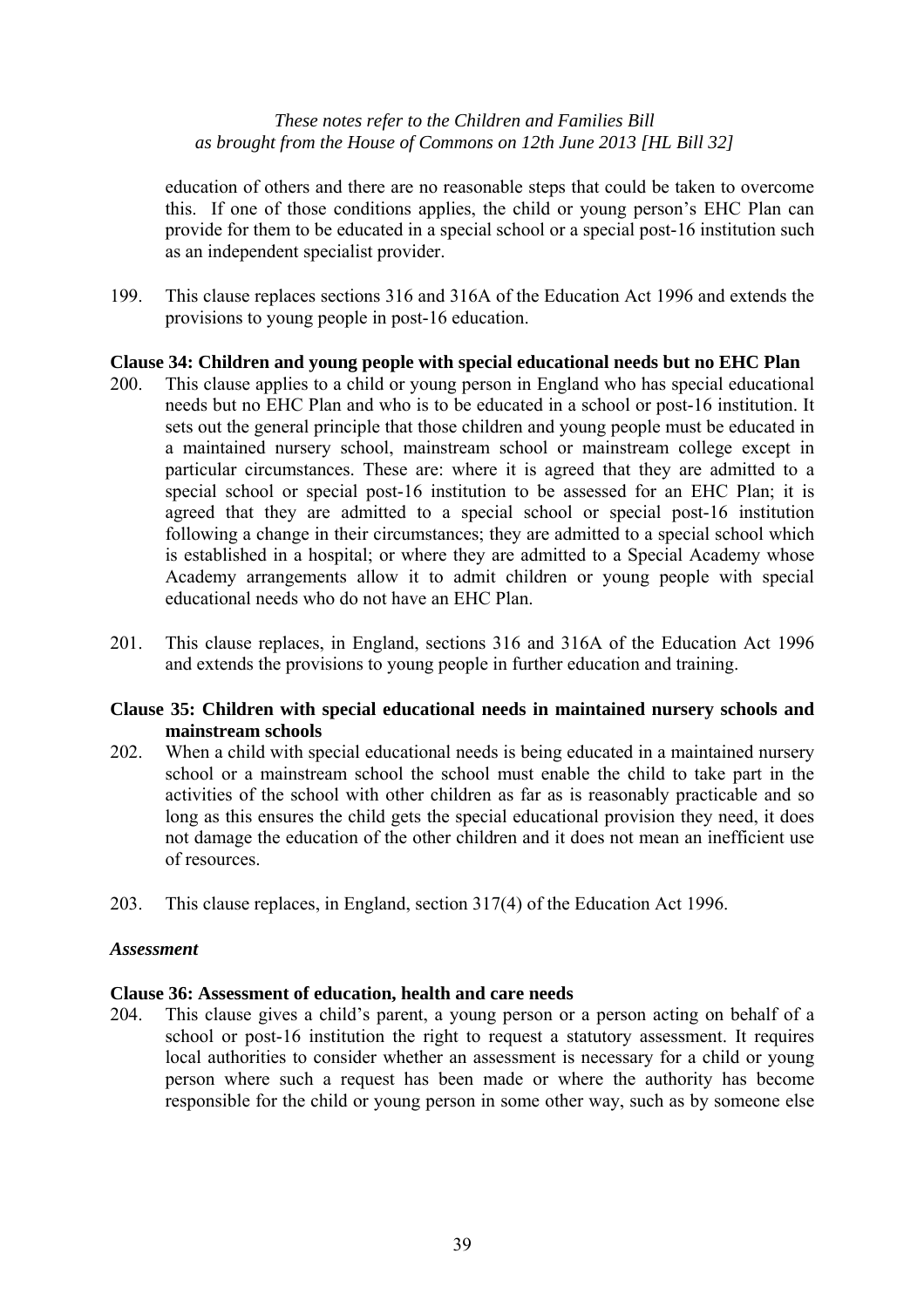bringing the child or young person to the authority's attention. The clause sets out the local authority's duties when making their decision about whether to carry out an assessment and in carrying out any subsequent assessment of the child or young person. In making a decision on whether an assessment is necessary, the local authority must consult with the child's parents or the young person, to ensure they are involved in the process from the outset. If the local authority decides not to carry out an assessment they must inform the child's parents or the young person of their decision and their reasons for it. If they intend to carry out an education, health and care needs assessment they must inform the child's parents or the young person and make sure that they are aware of their rights to have their own views considered by the local authority (either orally or in writing).

- 205. The local authority must carry out an assessment if, after taking account of any views expressed and evidence submitted, it thinks that the child or young person has or may have special educational needs and that it may be necessary for special educational provision to be made for a child or young person through an EHC Plan. The parent or young person should be informed of the outcome of the assessment and whether the local authority intends to prepare an EHC Plan. Further detail about the assessment process will be set out in regulations, including, for example, how assessments are conducted and advice obtained, how parents and young people can express their views and submit evidence, and about the provision of information, advice and support in connection with an assessment.
- 206. Clause 51 provides that if, having received and considered a request for an assessment, a local authority decides not to carry one out, the child's parents or the young person may appeal against that decision to the First-tier Tribunal.
- 207. The provision in clause 36(10) is intended to make clear that when a local authority is deciding whether to carry out an assessment for a young person aged 19 or over, it must take into account that person's age. Young people may have an EHC Plan up to age 25 but, as young people will be ready to leave education or training and make the transition into adult life at differing ages, in many cases an EHC Plan will end sooner than that.
- 208. This clause replaces, in England, sections 323 and 331 of the Education Act 1996 and will replace sections 139A to 139C of the Learning and Skills Act 2000.

# *Education, health and care plans*

# **Clause 37: Education, health and care plans**

209. This clause sets out what a local authority must do if the education, health and care assessment in clause 36 indicates that a child or young person requires an EHC Plan for their special educational provision.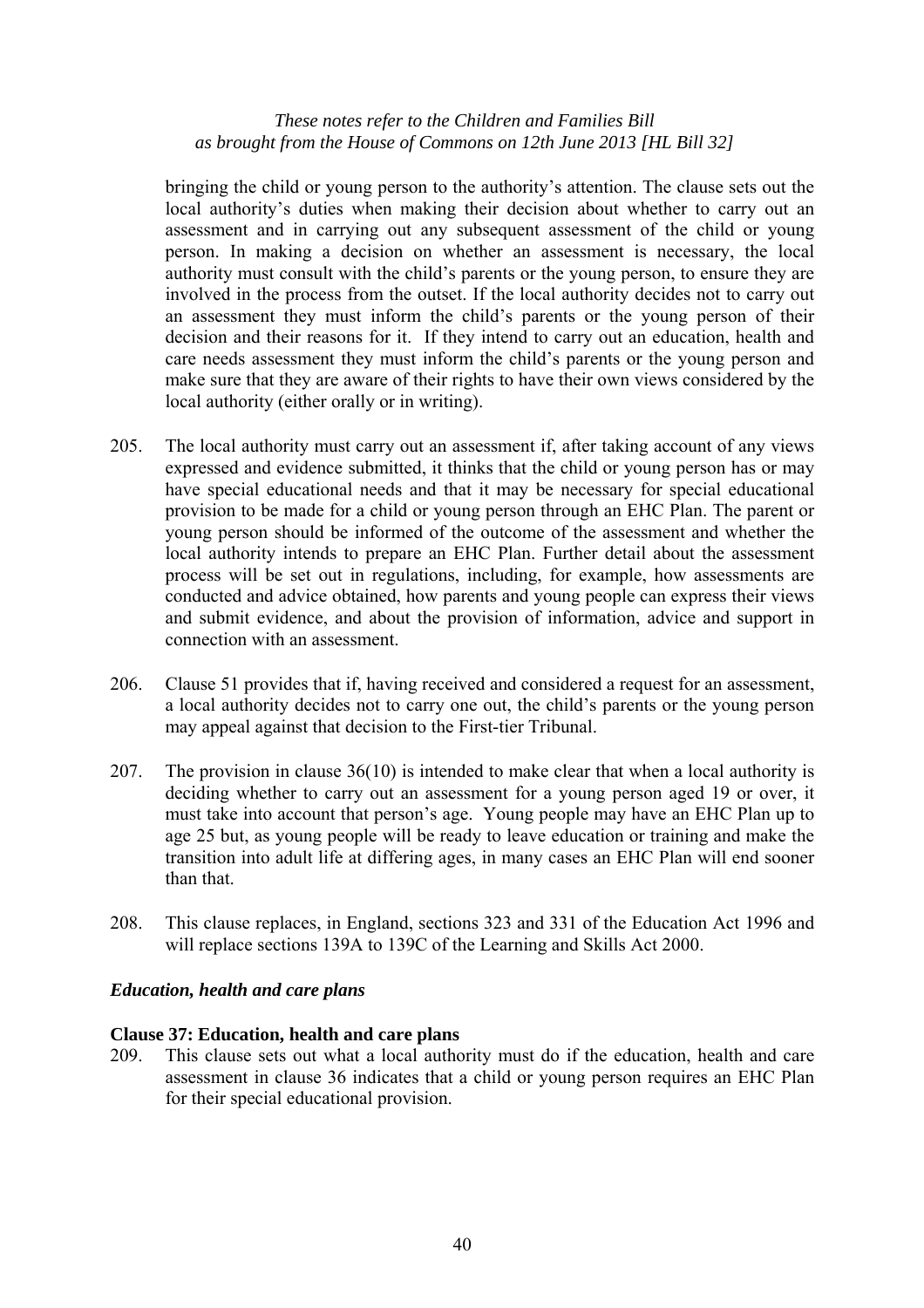- 210. The local authority is under a duty to make sure that an EHC Plan is prepared and then implemented. The EHC Plan should specify the short and long term outcomes that it is designed to help the child or young person achieve and the special educational, health and social care provision that will be made to support them. This could include, for example, access to specialist teaching, speech and language therapy provision, and short breaks.
- 211. The health and social care provision to be specified in the EHC Plan is that which is reasonably required by the learning difficulties and disabilities which result in the child or young person having special educational needs. For example, health provision could include therapies, such as occupational therapy, and equipment, such as wheelchairs and continence supplies. Social care provision could include short breaks. Other health and social care provision may be included in plans, where local authorities and health commissioners consider this would be beneficial to the child or young person. For example, if a child with an EHC Plan for significant dyslexia developed an unrelated illness, it might make sense for them, their parents and the professionals supporting them to co-ordinate their care through the EHC Plan.
- 212. It may not always be necessary for the local authority to maintain an EHC Plan once a young person is over 18, but the local authority will be able to decide whether it is necessary for it to do so, for example, where a young person needs time to complete a particular course or training. Further detail about the preparation (including time limits), content and maintenance of an EHC Plan, may be set out in regulations.
- 213. When a local authority is deciding whether or not a young person aged 19 or over needs an EHC Plan, it must take into account that person's age. Young people may have an EHC Plan up to age 25 but, as young people will be ready to leave education or training and make the transition into adult life at differing ages, in many cases an EHC Plan will end sooner than that.
- 214. This clause replaces, in England, section 324 of the Education Act 1996.

# **Clause 38: Preparation of EHC Plans: draft plan**

- 215. This clause sets out the process that must be undertaken by a local authority when preparing a draft EHC Plan. The local authority must consult with the child's parents or the young person, to ensure they are involved in the planning process from the outset and their views are taken into account. The local authority must send a copy of the draft EHC Plan to the child's parent or the young person and make sure that they are aware of the ways in which they can express their views on the content of the draft EHC Plan.
- 216. The draft EHC Plan must not name a specific institution or a type of institution. This is so that parents or young people have the opportunity to request (before the end of the time period which is specified in the notice sent to the parent or young person under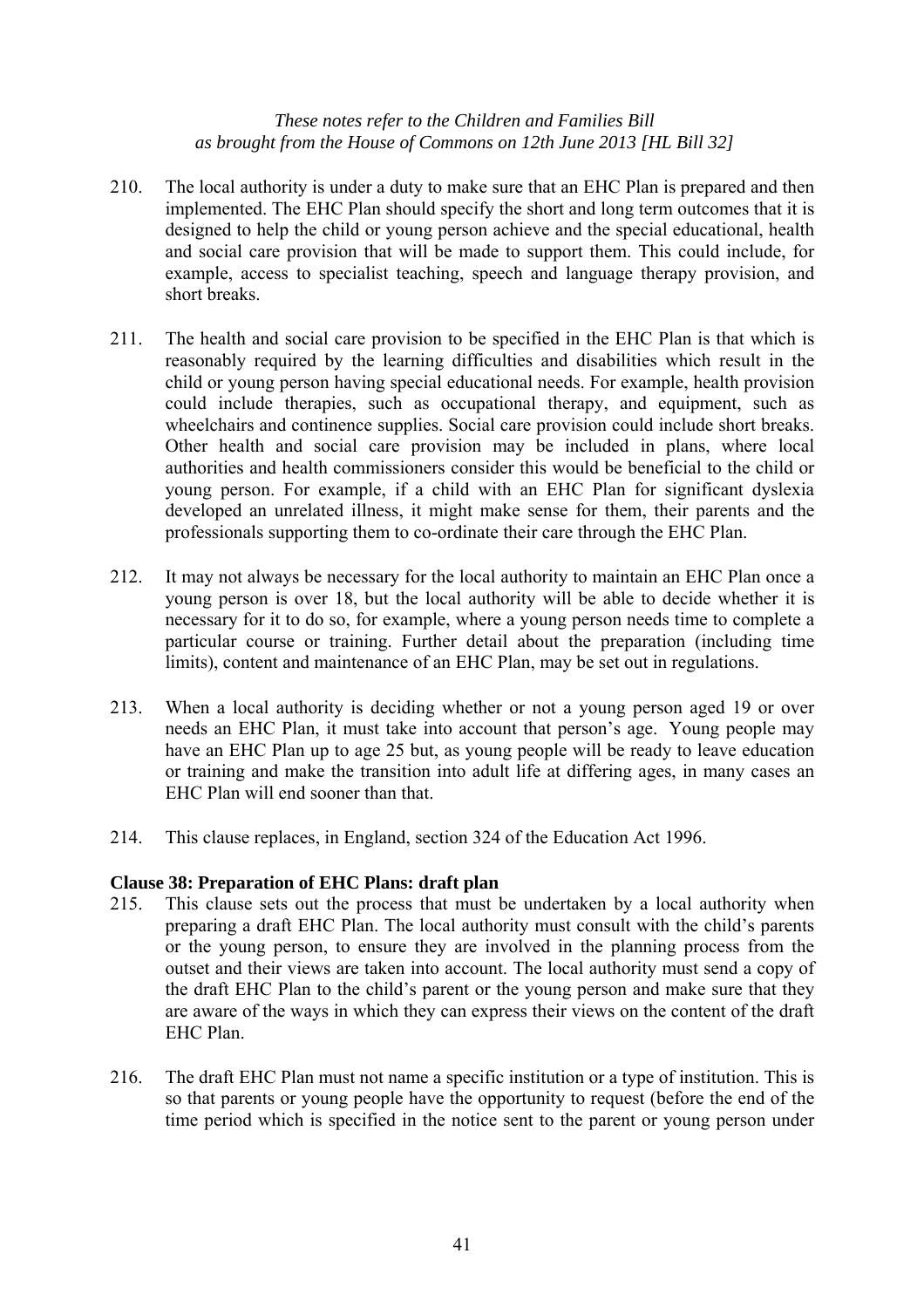subsection (2)(b)) that a particular school, further education college in England, or other institution is named in the EHC Plan before it is finalised. Parents and young people may request any institution of the types listed in subsection (3). Parents and young people will also be able make representations for an independent school or post-16 independent specialist provider not included in this list as is the case under the current legislative framework (although there will be no corresponding duty on the local authority to name such an institution in the EHC Plan or for that institution to be under a duty to admit the child or young person). Local authorities may also specify education otherwise than in a school or post-16 institution in an EHC Plan where they consider this to be suitable provision.

217. This clause replaces, in England, section 323 of the Education Act 1996.

#### **Clause 39: Finalising EHC Plans: request for particular school or other institution**

- 218. This clause applies where the child's parent or the young person has received a draft EHC Plan and requested that a particular institution is named in the EHC Plan.
- 219. The local authority is required to consult any institution that it is considering naming in the EHC Plan and, where that institution is maintained by another local authority, the other authority. The local authority must comply with the parent or young person's request unless the child or young person's attendance at the school would not meet their special educational needs, or would be incompatible with the efficient education of others or the efficient use of resources. If it believes that these circumstances apply, the local authority must name the school or other institution, or type of institution, that the local authority considers to be most appropriate for the child or young person (having consulted that institution before naming it in the EHC Plan). A copy of the final EHC Plan must then be sent to the child's parent or the young person and to the school, college or other institution that has been named in the EHC Plan.
- 220. This clause replaces, in England, section 324 and parts of Schedule 27 of the Education Act 1996.

#### **Clause 40: Finalising EHC Plans: no request for particular school or other institution**

- 221. This clause applies where the child's parent or young person has received a draft EHC Plan but has not made a request for a particular institution in accordance with clause  $38(2)(b)(ii)$ . They may have said they would like an independent school, training provider or early years education provider to be named, or they may have indicated no preference at all.
- 222. In this eventuality, the EHC Plan must name the specific institution or type of institution that the local authority considers appropriate. The local authority must consult any school or institution that it is considering naming, and where that institution is maintained by another local authority, that authority, before finalising the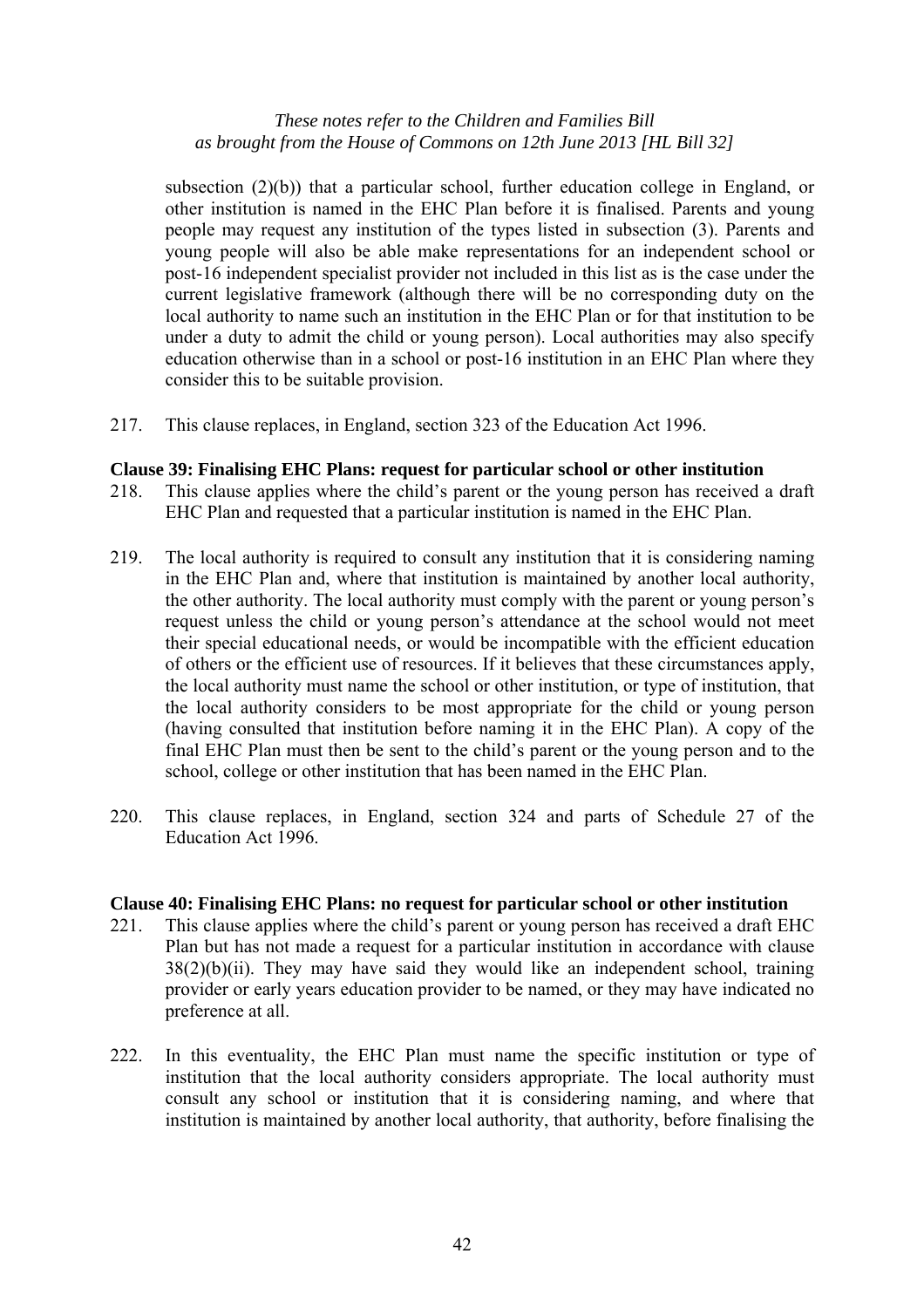EHC Plan. A copy of the final EHC Plan must then be sent to the child's parent or the young person and the school or other institution named in the EHC Plan.

- 223. Further duties on the local authority which apply in these circumstances are set out in clause 33 (duty to educate within the mainstream sector).
- 224. This clause replaces, in England, section 324 of the Education Act 1996.

# **Clause 41: Independent special schools and special post-16 institutions: approval**

225. Independent schools that are specially organised to make special educational provision for children with special educational needs, and special post-16 institutions (independent specialist colleges) can be named in an EHC Plan. This clause gives the Secretary of State the power to approve such institutions and once he has done so parents and young people can express a preference for them under clause 38(2), with the resultant conditional duty on the local authority to name the institution in the EHC Plan. Approval can only be given if the institution consents. The Secretary of State may withdraw approval and regulations may make provision about the types of institution that can be approved, and the criteria that must be met for such approval. Regulations may also set out the matters to be taken into account in deciding whether to give or withdraw approval and may cover publication of a list of institutions that have been approved by the Secretary of State.

# **Clause 42: Duty to secure special educational provision and health care provision in accordance with EHC Plan**

- 226. Where an EHC Plan is maintained for a child or young person, the local authority must make sure that the special educational provision set out in it is made. The local authority need not make the special educational provision set out in the EHC Plan if the child's parent or the young person makes alternative, suitable arrangements.
- 227. The responsible commissioning body must make sure that health provision set out in the EHC Plan is made. The 'responsible commissioning body' in relation to any specified health care provision means the body (or each body) that is under a duty to arrange the health care provision for the child or young person. This will typically be the relevant clinical commissioning group but may also be the NHS Commissioning Board. The responsible commissioning body need not make the health provision set out in the EHC Plan if the child's parent or the young person makes alternative, suitable arrangements.
- 228. This clause replaces and expands, in England, section 324 of the Education Act 1996.

# **Clause 43: Schools and other institutions named in EHC Plan: duty to admit**

229. Where a maintained school, maintained nursery school, Academy, institution in the English further education sector (further education college or sixth form college), non-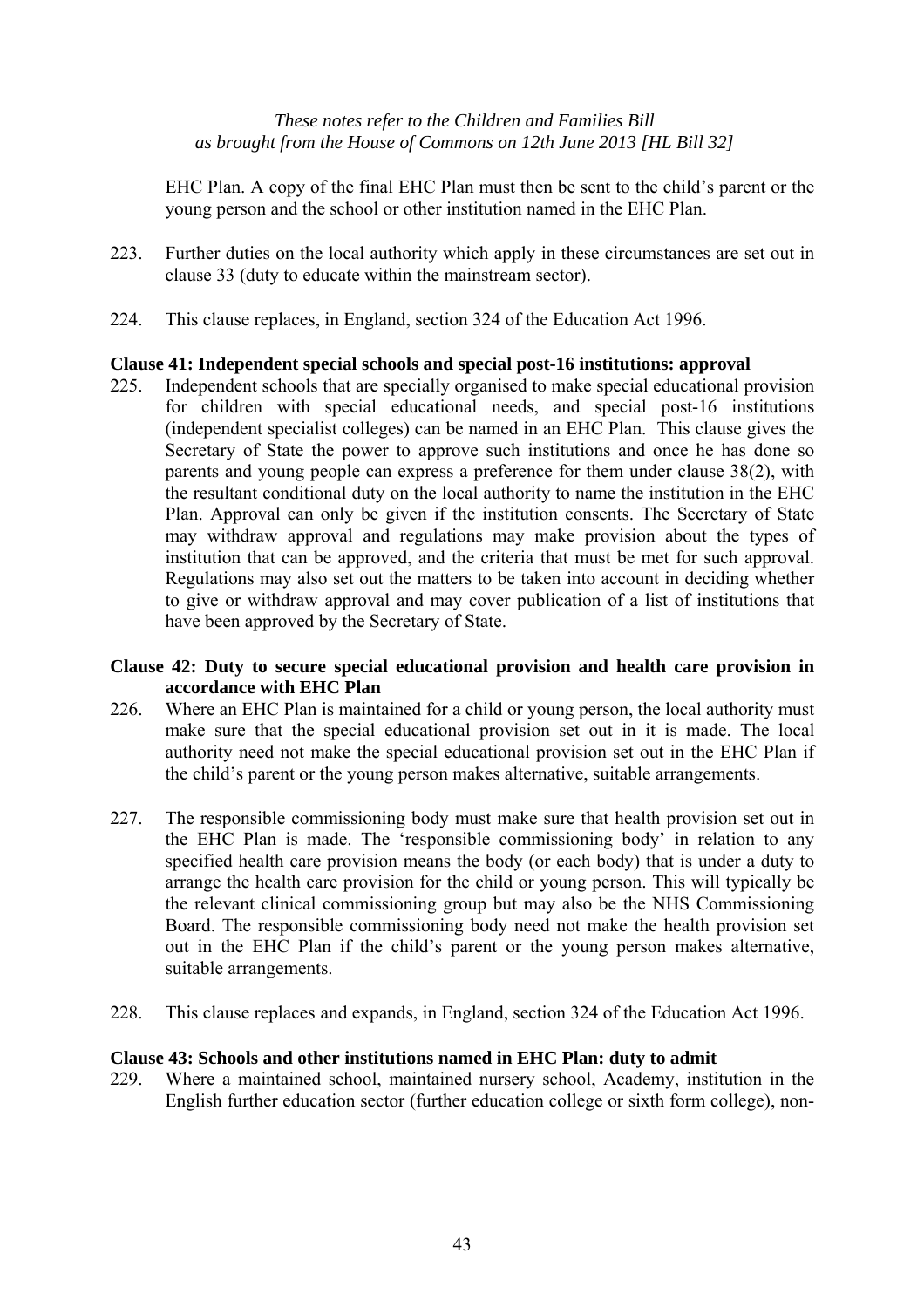maintained special school, or independent school or independent specialist college approved by the Secretary of State under clause 41 is named in an EHC Plan it must admit the child or young person.

230. This clause replaces, in England, section 324 of the Education Act 1996.

# **Clause 44: Reviews and re-assessments**

- 231. This clause requires local authorities to review a child or young person's EHC Plan at least every 12 months. It also sets out when re-assessments must take place. A review is intended to consider whether the provision in the EHC Plan is meeting the child or young person's assessed needs and whether they are making progress towards the outcomes identified. A re-assessment means undertaking the assessment process in Clause 36 again, for example when a child or young person's needs may have changed significantly. Local authorities must consult with the parent of the child, or the young person, during any review or re-assessment to ensure they are involved in the process from the outset and their views are taken into account.
- 232. The local authority must carry out a re-assessment if one is requested by the child's parent, the young person or the school, college or other institution that they attend, subject to particular exemptions to be set out in regulations (which might include for example where a previous assessment has been conducted relatively recently). The local authority also has the power to carry out a re-assessment without waiting for one to be requested by a parent or school. In reviewing an EHC Plan maintained for a young person over 18 or deciding whether to reassess the needs of a young person over 18 the local authority must have regard to their age. More detail about the process for reviewing, amending or replacing EHC Plans will be provided in regulations including circumstances in which a local authority must or may review a EHC Plan (for example, before the end of a specified phase of a child or young person's education, or when a young person becomes NEET, that is, they are not in education, employment or training).
- 233. This clause replaces, in England, section 323 of the Education Act 1996.

# **Clause 45: Ceasing to maintain an EHC Plan**

- 234. A local authority may only stop maintaining an EHC Plan if they are no longer responsible for that child or young person, for example if the child or young person has moved to another area, or they consider that it is no longer necessary for the EHC Plan to be maintained.
- 235. The clause sets out some of the circumstances under which it would no longer be necessary to maintain the EHC Plan, for example, where the child or young person no longer requires the special educational provision specified in the EHC Plan. In making its decision, the local authority must take into account whether the educational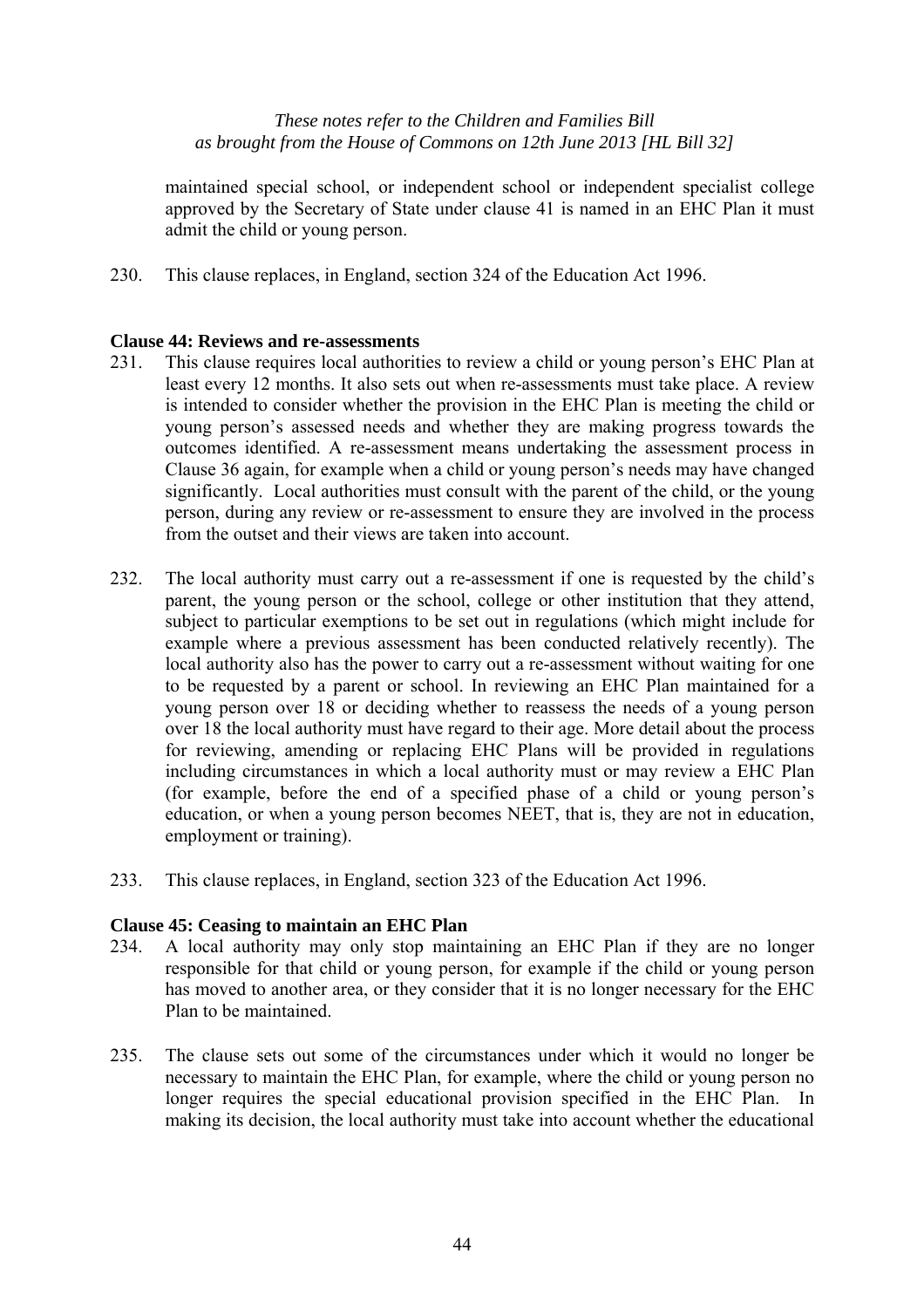outcomes specified in the EHC Plan have been achieved. This enables a local authority to continue an EHC Plan where a young person has dropped out of education (i.e. is not in education, employment or training (NEET)) but would like to return to education or training. They must also, for a young person over 18, have regard to their age. Regulations may make further provisions about ceasing to maintain an EHC Plan. When an appeal is made against a local authority's decision to cease a EHC Plan, the authority must continue to maintain the EHC Plan until the time has passed for bringing an appeal or the appeal has been determined by the First tier Tribunal.

# **Clause 46: Maintaining an EHC plan after young person's 25th birthday**

236. This clause gives local authorities the power to maintain an EHC Plan for a young person until the end of the academic year (such date to be prescribed in regulations) in which they become 25, enabling them to take account of individual needs and circumstances.

# **Clause 47: Transfer of EHC Plans**

- 237. This clause enables regulations to be made regarding the process for transfers of EHC Plans, when a child or young person with an EHC Plan moves between local authority areas. This may include a duty on the new local authority to maintain an EHC Plan prepared by the previous local authority.
- 238. This clause replaces, in relation to England, paragraph 7(2) of Schedule 27 to the Education Act 1996

# **Clause 48: Release of a child or young person for whom EHC Plan previously maintained**

239. If a child or young person who is released from a custodial sentence previously had an EHC Plan, the local authority that is responsible for the child or young person on their release (which may not the same local authority that secured the EHC Plan originally) must maintain the previous EHC Plan and review it as soon as is practicable after release. They must, for a young person over 18, have regard to their age. Sections 562C, 562D, 562E, 562G and 562H of the Education Act 1996 make provision for meeting the special educational needs of those under 18 who are in custody and these sections will continue to apply. Sections 86, 90, 115, 116 and 122 of the Apprenticeships, Skills, Children and Learning Act 2009, set out arrangements for education of detained people over 18, including the sharing of information about education and training.

# **Clause 49: Personal budgets and direct payments**

240. This clause requires local authorities to prepare a personal budget for children or young people for whom the local authority maintains an EHC Plan or has decided to make an EHC Plan, if asked to do so by the child's parent or the young person. A personal budget is an amount available to secure particular provision set out in the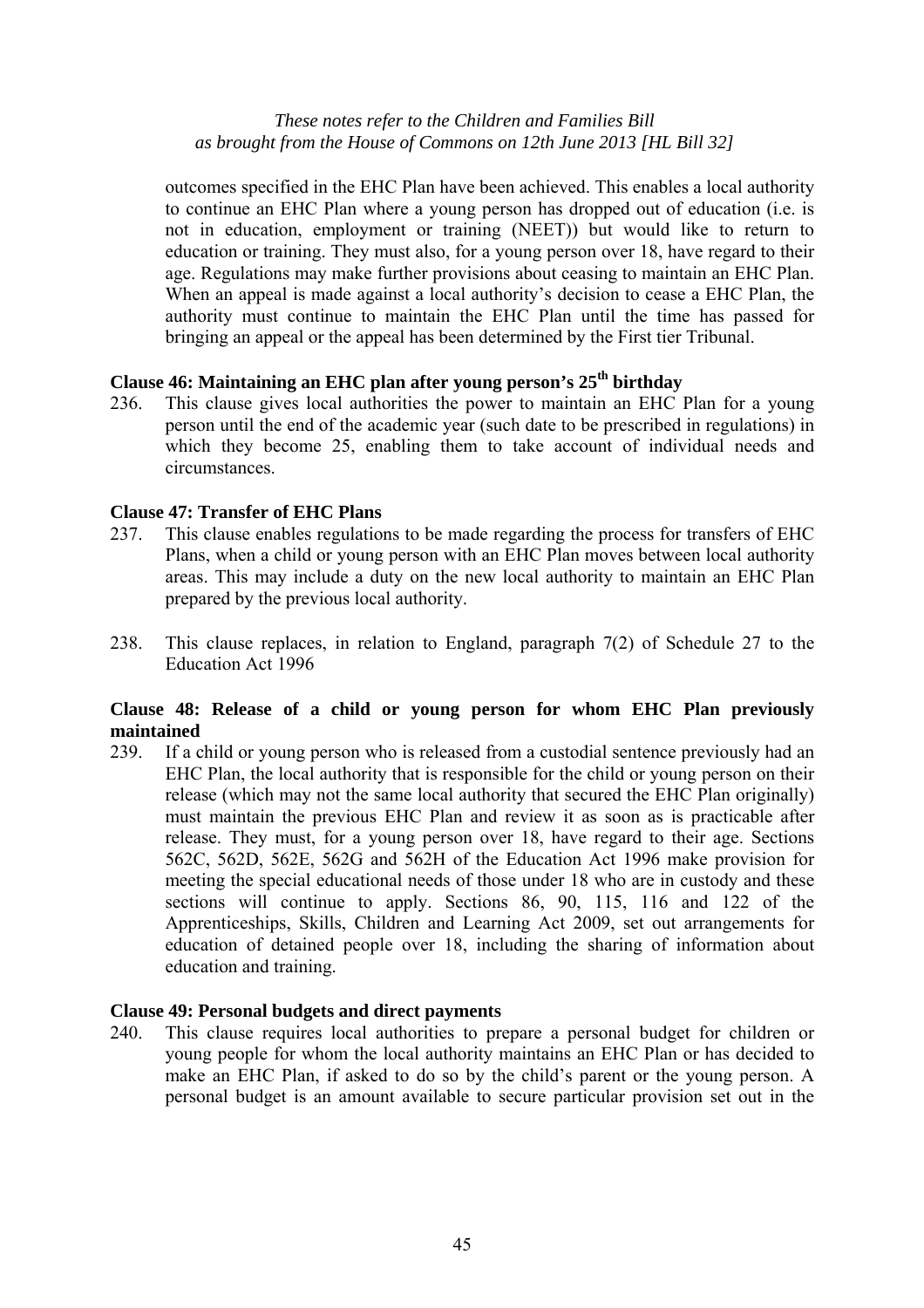EHC Plan and provides a way of involving parents or young people in securing that provision.

- 241. Personal budgets can take the form of direct payments which families can spend themselves or notional budgets which they can devise with the local authority and which the local authority can spend on their behalf at their direction by arranging the provision in the EHC Plan – or a combination of both.
- 242. Regulations will provide details about personal budgets, including provision that may be included in a personal budget or to which a direct payment may relate, the provision of information, support and advice in connection with personal budgets and direct payments, and when, to whom and on what conditions direct payments may or may not be made. Any regulations which authorise direct payments to a parent or a young person must require them to consent before a direct payment can be made. They must also require local authorities to stop making direct payments where that consent is withdrawn.
- 243. Special educational provision purchased with a direct payment will be treated as provision secured by the local authority for the purposes of fulfilling its duty under clause 42(2) to secure the special educational provision in an EHC Plan and health care provision purchased with a direct payment will be treated as provision arranged by the commissioning body for the purposes of fulfilling its duty under clause 42(3).

# **Clause 50: Continuation of services under section 17 of the Children Act 1989**

- 244. This clause inserts a new provision (section 17ZA) into the Children Act 1989.
- 245. It gives a power to local authorities to continue to provide services they have been providing to a young person before their 18th birthday under section 17 of the Children Act 1989 (services to children in need, their families and others) to the young person when they are 18 and over, where the young person has an EHC Plan. The local authority retains discretion over how long it chooses to provide services under section 17 while an EHC Plan remains in place. Where the young person no longer has an EHC Plan, the local authority no longer has the power to extend the provision of these services to young people over 18.
- 246. The provision in this clause aims to support better transitions between children's and adult services for young people with EHC Plans. Guidance on how an authority should use this discretion will be set out in the Code of Practice issued under clause 67.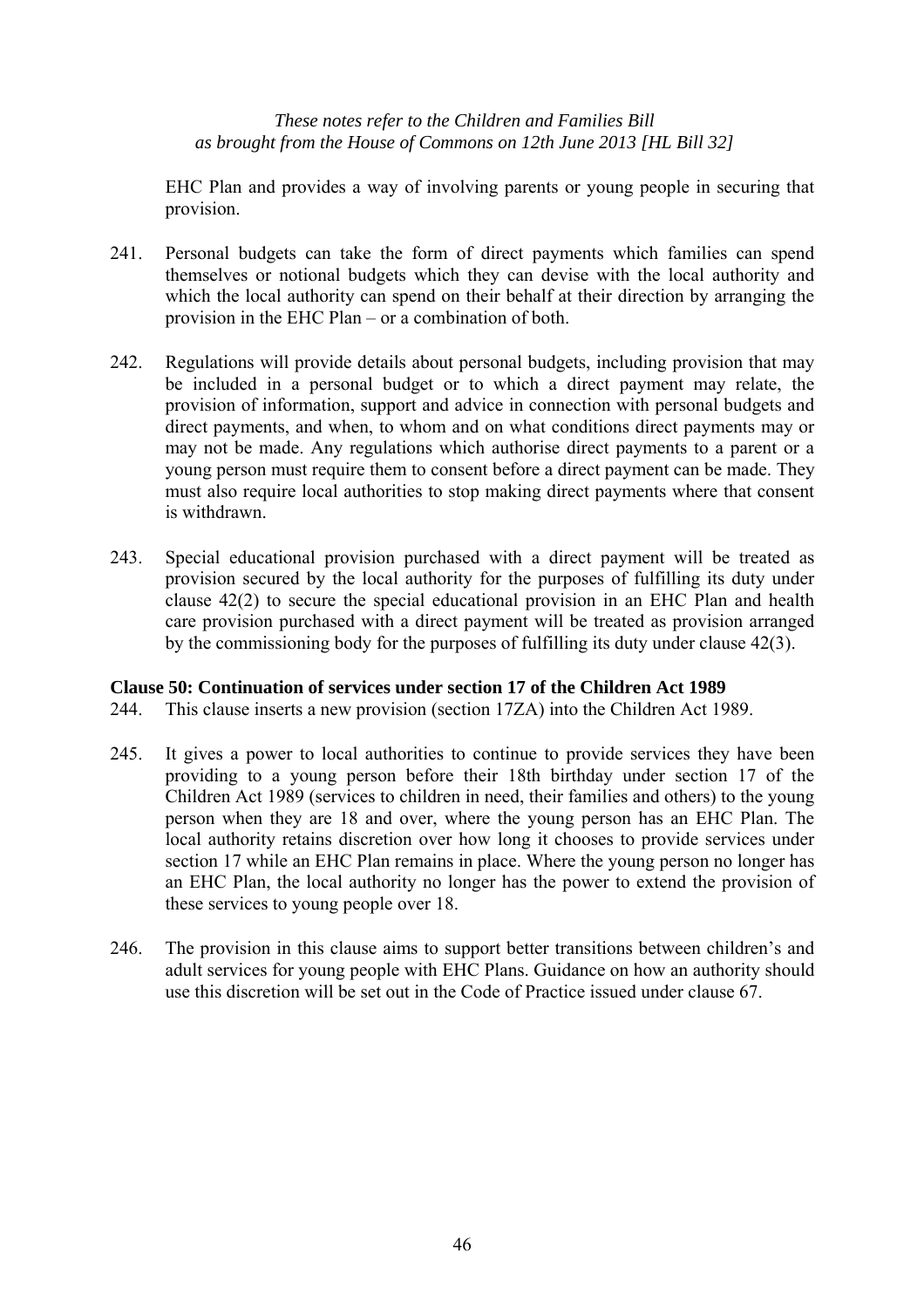# *Appeals, mediation and dispute resolution*

# **Clause 51: Appeals**

- 247. This clause sets out the decisions taken by a local authority in relation to assessments and EHC Plans against which a parent or young person can appeal. These are set out in *subsection (2)*.
- 248. This clause extends the current right of appeal to the First-tier Tribunal to young people aged up to 25 and, in the case of young people in school, transfers the right from the parent to the young person. Currently, only the parents of children and young people under 19 with special educational needs in school are able to appeal to the First-tier Tribunal. The clause also extends the right of appeal to the Tribunal to the parents of children under 2 years of age. Currently such parents cannot appeal to the Tribunal even where the local authority has drawn up a statement for their child.
- 249. An appeal can only be made after mediation has been considered and, where the parent or young person has decided to take part in mediation, this has taken place in accordance with clause 52. The Secretary of State may make regulations in relation to appeals.
- 250. *Subsection (5)* recreates an offence, carried over from the Education Act 1996. A person commits an offence if, without reasonable excuse, they fail to comply with any requirement to provide or allow for inspection of documents, or attend a Tribunal hearing to give evidence or produce documents, where that requirement is imposed by the Tribunal Procedure Rules in relation to an SEN appeal. Under *subsection (6)* a person guilty of such an offence is liable on summary conviction to a fine not exceeding level 3 on the standard scale. Under the Tribunal Procedure Rules nobody may be compelled to give any evidence or produce any document that the person could not be compelled to give or produce on a trial of an action in a court of law.
- 251. This clause replaces, in England, sections 325, 326, 328, 328A, 329, 336 (5A) and (6) of *paragraphs 8* and *11* of Schedule 27 to the Education Act 1996.

# **Clause 52: Mediation**

- 252. When a parent or young person wishes to bring an appeal, they may do so only if an independent mediation adviser has provided them with information about mediation and how it might help. It will be up to the parents or young person to decide whether to go forward to mediation. Where they decide to do so, they must take part in mediation before they can bring an appeal to the First-tier Tribunal. Where they decide against mediation they will be able to go straight to appeal.
- 253. Mediation is different to an appeal, in that it seeks to resolve matters through agreement between parents/young people and local authorities rather than through a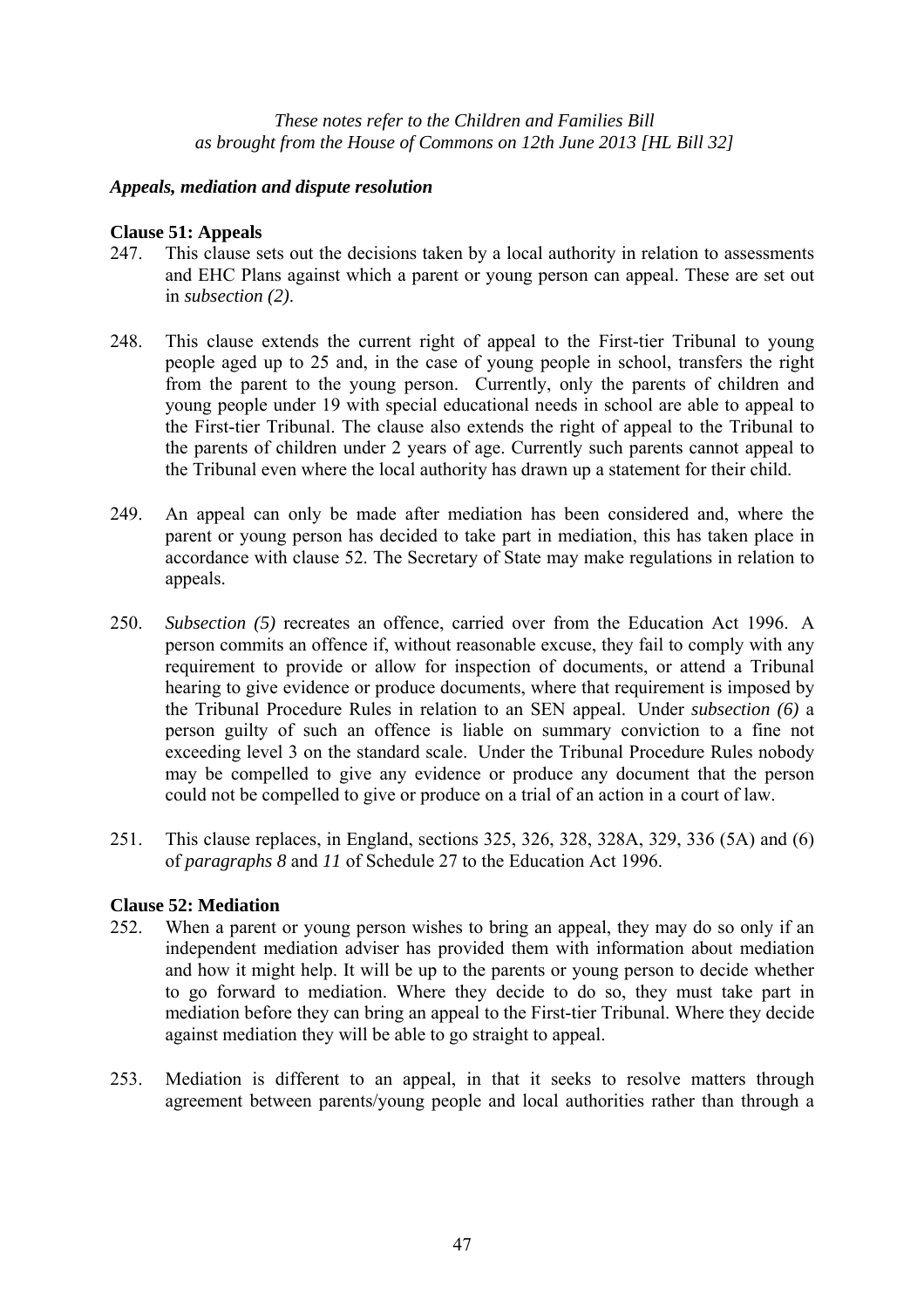judicial decision. The mediator must be independent, meaning that he or she cannot be an employee of a local authority.

- 254. The mediation adviser must issue a certificate to the parent or young person if he or she has provided them with information and advice about pursuing mediation and the parent or young person has informed the adviser that they do not wish to pursue mediation. The adviser must also issue a certificate if they have provided information and advice, the parent or young person has told them they wish to pursue mediation with the local authority and has participated in mediation.
- 255. Appeals which only concern the name of a school, college or other institution specified in the EHC Plan or the type of school, college or institution specified in the EHC Plan or the fact that the EHC Plan does not name any school, college or other institution can be made without going to mediation. This is because the parent or young person will already have been able to request a particular school or institution in the further education sector, and had discussions with the local authority about which institution should be named on the EHC Plan. Requiring mediation in these circumstances would involve repeating the same discussions. The clause gives the Secretary of State regulation-making powers concerning mediation as listed in the clause, including about giving notice, imposing time limits, qualifications and experience of mediation advisers and local authority action following mediation.

# **Clause 53: Resolution of disagreements**

- 256. Local authorities must make arrangements for avoiding or resolving disagreements where the parents of a child with special educational needs, or a young person with such needs, do not agree with how the local authority or an education body (listed in *subsection (9*)) with duties under Part 3 of the Bill provisions has carried out those duties. It must also make arrangements to avoid or resolve disagreements between the parents of a child or a young person and any school or post-16 institution specifically about the special educational provision made by the institution for that child or young person.
- 257. The clause does not require either parents or young people on the one hand, or education bodies or local authorities on the other, to participate in resolving disagreements – use of these arrangements is entirely voluntary.
- 258. Local authorities must appoint someone who is independent to help resolve a disagreement, or prevent it happening in the first place. Employees of a local authority do not meet the criterion of being independent and cannot take on that role.
- 259. Local authorities must tell various people, including parents and young people, about the arrangements they have put in place to resolve disagreements.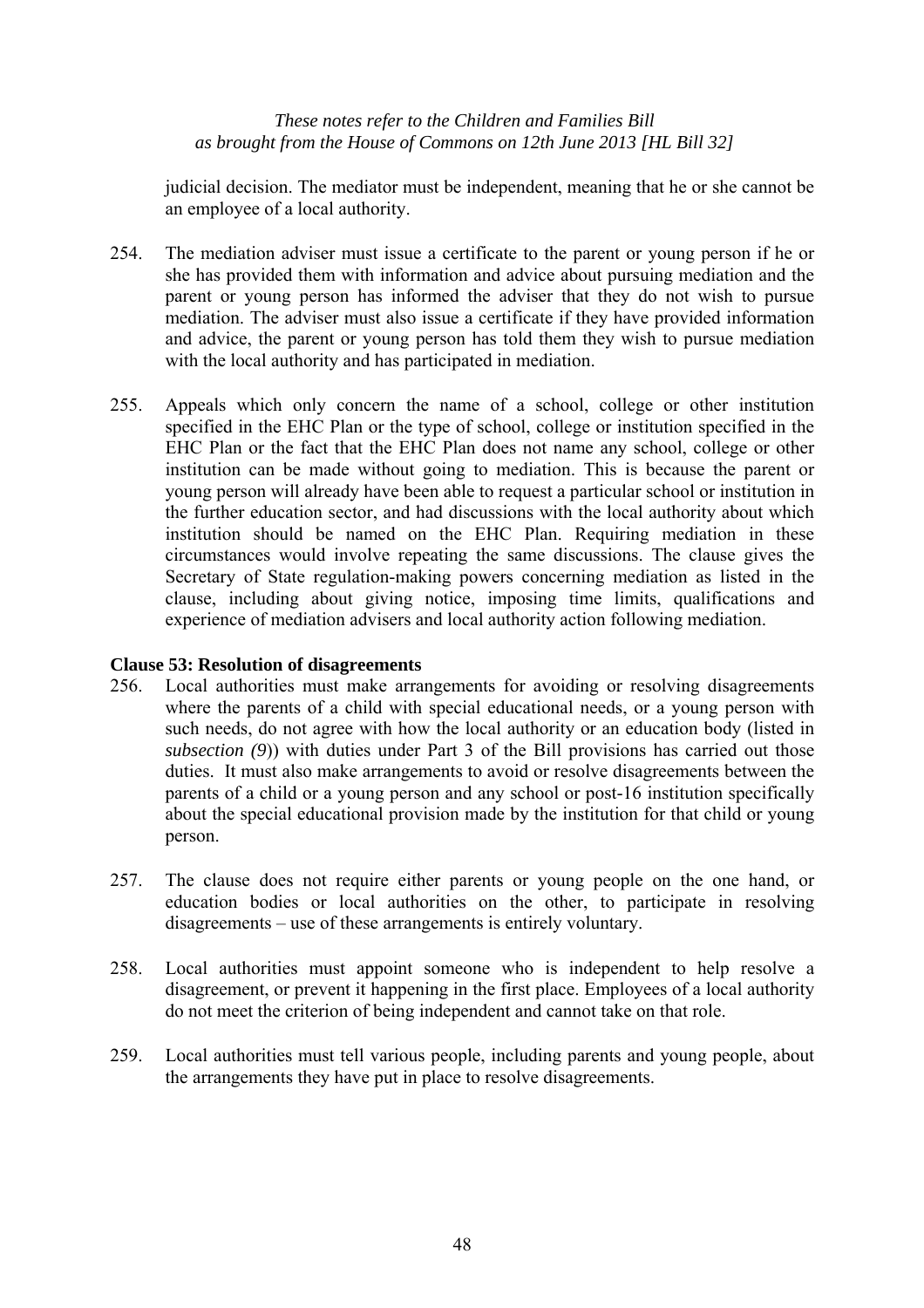260. This clause replaces, in England, section 332B of the Education Act 1996.

# **Clause 54: Appeals and claims by children: pilot schemes**

- 261. This clause gives the Secretary of State a power to establish pilot schemes in local authority areas to enable children to make appeals in relation to their special educational needs and to bring disability discrimination claims against schools to the First-tier Tribunal. Currently the Education Act 1996 and the Equality Act 2010 only give parents such a right.
- 262. The pilots will test whether the right to appeal is something that children would use, the best way to handle these appeals and the cost implications, with a view to extending the right to children across England. The clause establishes the things the pilot scheme can cover. These include the age from which a child may appeal and make claims; how mediation before a child's appeal works; and advice, information and advocacy provided to a child. The clause stipulates that the power to make an order establishing pilot schemes is repealed after five years (from the date on which the Bill receives Royal Assent).

# **Clause 55: Appeals and claims by children: follow-up provision**

- 263. This clause provides the Secretary of State with the power to make an order enabling children in all local authority areas in England to bring appeals and make disability discrimination claims to the First-tier Tribunal.
- 264. The power would be used after pilots have been run. The Secretary of State may not use this power until pilot schemes have been in place for two years.
- 265. The clause establishes what an order made by the Secretary of State can cover and this includes the age from which a child may bring appeals or make disability discrimination claims; about mediation; and advice, information and advocacy provided to a child (mirroring clause 54(2)).

# **Clause 56: Equality Act 2010: claims against schools by disabled young people**

- 266. This clause amends the Equality Act 2010 so that young people in England who are over compulsory school age and in school can make disability discrimination claims to the First-tier Tribunal themselves. Currently only the parents of disabled young people can make claims to the Tribunal. This mirrors the provision made in clause 51 which allows for young people over compulsory school age to make special educational needs appeals to the Tribunal.
- 267. The clause does not affect the rights of parents of young people in Wales to make disability discrimination claims to the Special Educational Needs Tribunal for Wales. Pilots on giving children and young people in Wales the right to make special educational needs appeals and disability discrimination claims to its Tribunal are being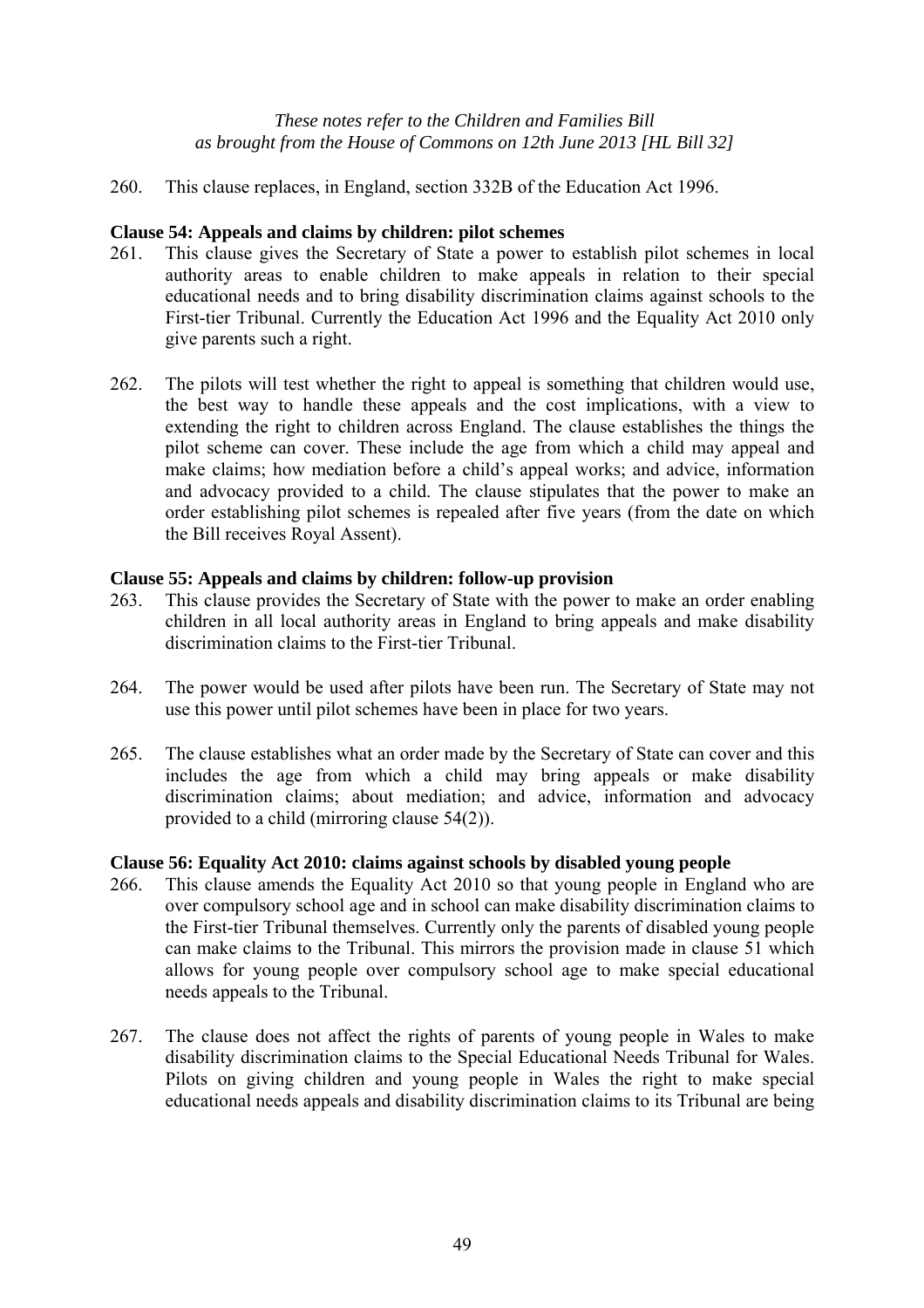conducted with the right being given to all children and young people in Wales following the pilots. The necessary changes to the Equality Act 2010 and the Education Act 1996 will be achieved through a Welsh Measure.

# *Special educational provision: functions of local authorities*

# **Clause 57: Special educational provision otherwise than in schools, post-16 institutions etc**

- 268. A local authority may arrange for special educational provision to be made for a child or young person otherwise than in a school, college or provider of relevant early years education. But before it can do so it has to be satisfied that it would be inappropriate for provision to be made in one of those settings and must have consulted the child's parent or the young person.
- 269. This provision could include, for example, early years education that is not part of the free entitlement to early years education under section 7 of the Childcare Act 2006.
- 270. This clause replaces, in England, section 319 of the Education Act 1996.

# **Clause 58: Special educational provision outside England and Wales**

- 271. This clause enables local authorities to arrange special education provision for a child or young person with an EHC Plan outside England and Wales in an institution that specialises in providing for special educational needs, and gives them power to pay for, or contribute to, the costs of the child or young person attending such an institution.
- 272. This clause replaces, in England, section 320 of the Education Act 1996.

# **Clause 59: Fees for special educational provision at non-maintained schools and post-16 institutions**

- 273. Where a local authority is responsible for a child or young person with special educational needs, and special educational provision is made for him or her at a school, post-16 institution or provider of relevant early years education, the local authority must pay the fees for the education and training received where the institution named in the EHC Plan or, if there is no EHC Plan, the local authority is satisfied the child or young person requires special educational provision, and that it is appropriate to receive it at the institution in question.
- 274. Where board and lodging are provided for the child or young person at such a school or college or place where relevant early years education is provided, the local authority must pay those fees if it is satisfied that special educational provision cannot be made there unless board and lodging are provided.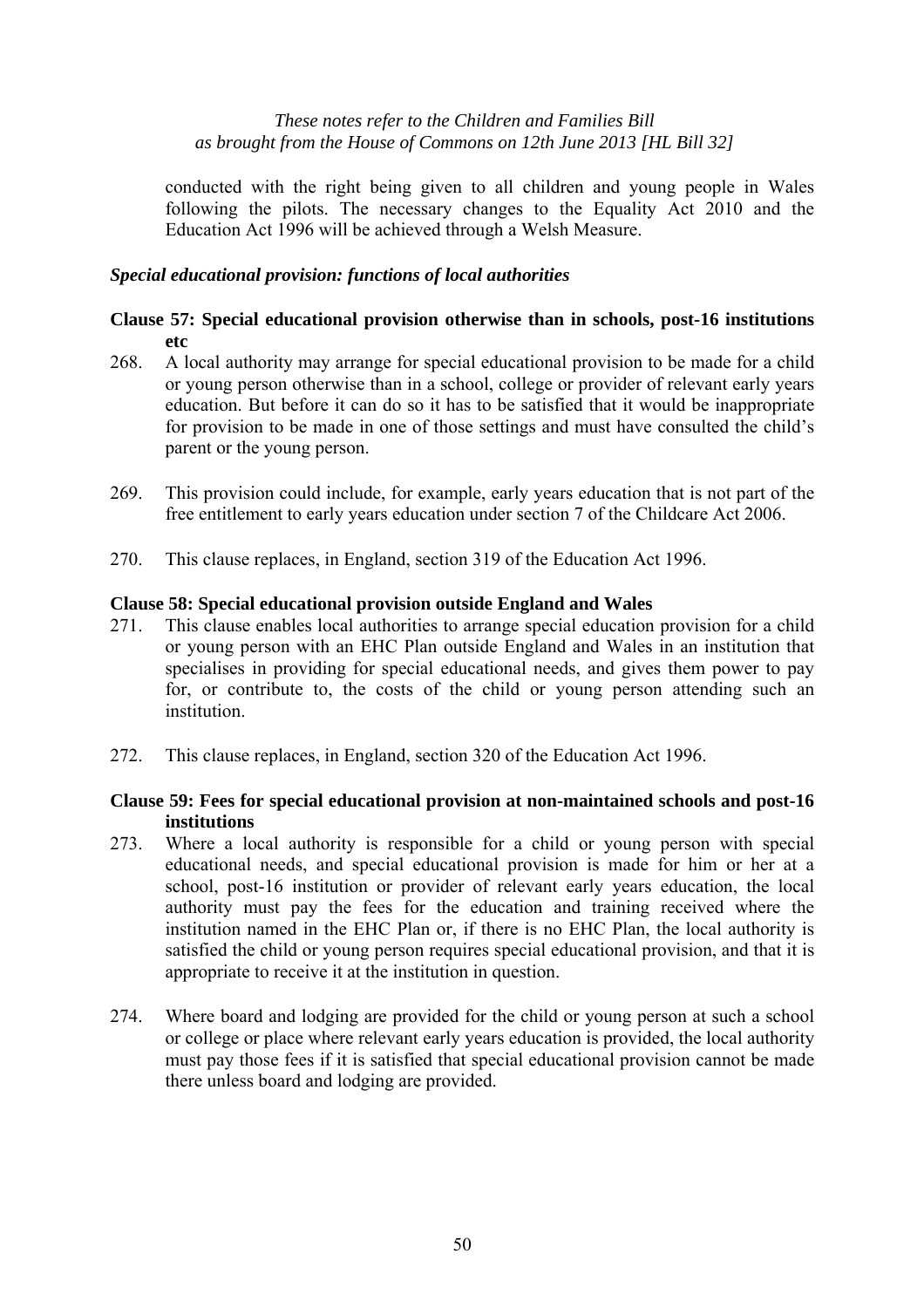275. This clause replaces, in England, section 348 of the Education Act 1996.

# **Clause 60: Supply of goods and services**

- 276. This clause gives local authorities the power to supply goods and services to maintained schools, maintained nursery schools, Academies and institutions in the further education sector (further education colleges or sixth form colleges) that are likely to be attended by a person with an EHC Plan that the authority is maintaining for the purpose of supporting children and young people with special educational needs. Local authorities may supply goods and services on terms and conditions they see fit (including payment). Local authorities may supply goods and services to other local authorities and other bodies to help them make special educational provision for children receiving relevant early years education. This could cover specialist services to support children with different special educational needs, for example, sensory impairments.
- 277. This clause replaces, in England, section 318 of the Education Act 1996.

# **Clause 61: Access to schools, post-16 institutions and other institutions**

- 278. This clause gives local authorities in England the right to have access at any reasonable time to the premises of a school or other institution in England at which education or training is provided to a child or young person with an EHC Plan maintained by the local authority in question, for the purpose of monitoring that education or training.
- 279. The clause replaces, in England, and expands the remit of, section 327 of the Education Act 1996. Section 327 only applies to maintained schools which are maintained by another authority and independent schools. This clause takes account of the extended age remit to which the new special educational needs provisions apply and applies to any institution providing the child or young person with education or training in accordance with an EHC Plan. Local authorities will, under this clause, have access to schools and special post-16 institutions in Wales (but not to general further education institutions in Wales) for the purpose of monitoring the education or training made under an EHC Plan.

# *Special educational provision: functions of governing bodies and others*

# **Clause 62: Using best endeavours to secure special educational provision**

280. This clause requires that the governing bodies, proprietors or management committees of those institutions listed in *subsection (1)* use their best endeavours to secure that the special educational provision that is called for by a pupil or student's special educational needs is made.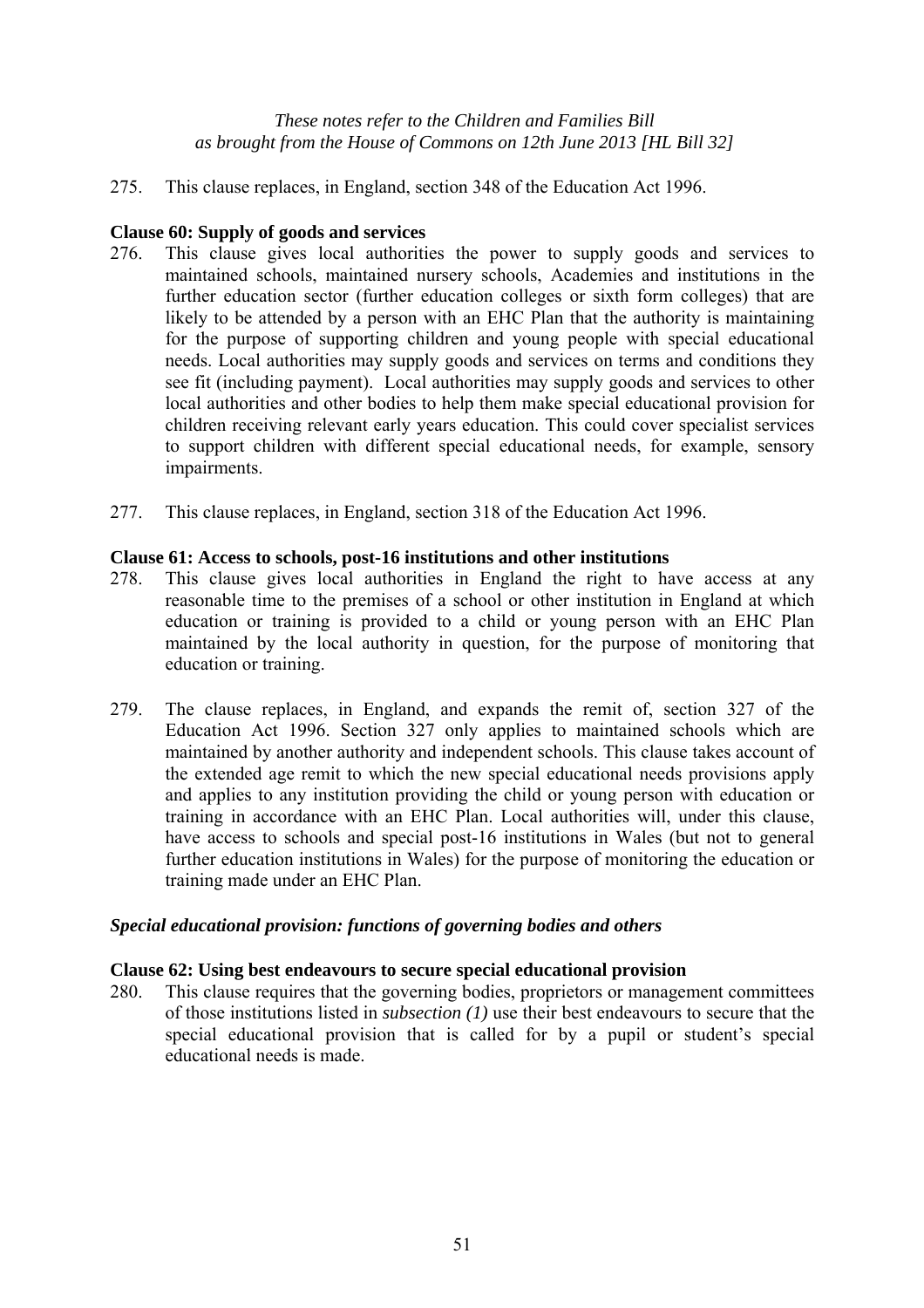281. The clause replaces, in England, and expands the remit of section 317(1)(a) of the Education Act 1996. Section 317 applied to the governing bodies of community, foundation or voluntary schools or maintained nursery schools. The new clause takes account of the age remit of the new special educational needs provisions and the expansion in the number of Academies by applying the duty to further education institutions, Academy schools and 16 to 19 Academies. The new clause also applies to pupil referral units.

# **Clause 63: Special Educational Needs Co-ordinators**

- 282. This clause requires governing bodies of maintained mainstream schools, (including Academy schools) and maintained nursery schools to ensure that there is a member of staff designated as Special Educational Needs (SEN) co-ordinator. The SEN Coordinator will have responsibility for co-ordinating special educational provision for children and young people with special educational needs in their school. This can include providing advice to other teachers on supporting children with special educational needs and liaising with agencies outside the school such as social care services.
- 283. The clause gives the Secretary of State power to make regulations requiring governing bodies and proprietors to ensure that SEN Co-ordinators have prescribed qualifications and/or experience and confer other functions on them in relation to SEN co-ordinators.
- 284. This clause replaces, in England, section 317(3A) and (3B) of the Education Act 1996.

#### **Clause 64: Informing parents and young people**

- 285. This clause, which applies where a child or young person has no EHC Plan, requires governing bodies of maintained schools, maintained nursery schools, the management committees of pupil referral units, and the proprietors of Academy schools and Alternative Provision Academies to tell a child's parent, or the young person when special educational provision is being made for the child or young person. This does not need to happen, if the child or young person has an EHC Plan since parents of children with EHC Plans and young people who have EHC Plans will already be aware that special educational provision is being made.
- 286. This clause replaces, in England, section 317A of the Education Act 1996 and extends the provision to include young people.

#### **Clause 65: Special educational needs information report**

287. This clause imposes a duty on the governing bodies of maintained schools and maintained nursery schools in England, and proprietors of Academy schools in England to prepare a report containing 'special educational needs information'. Special educational needs information is information about the implementation of the governing body's or proprietor's policy for pupils at the school with special educational needs, and information as to the arrangements for the admission of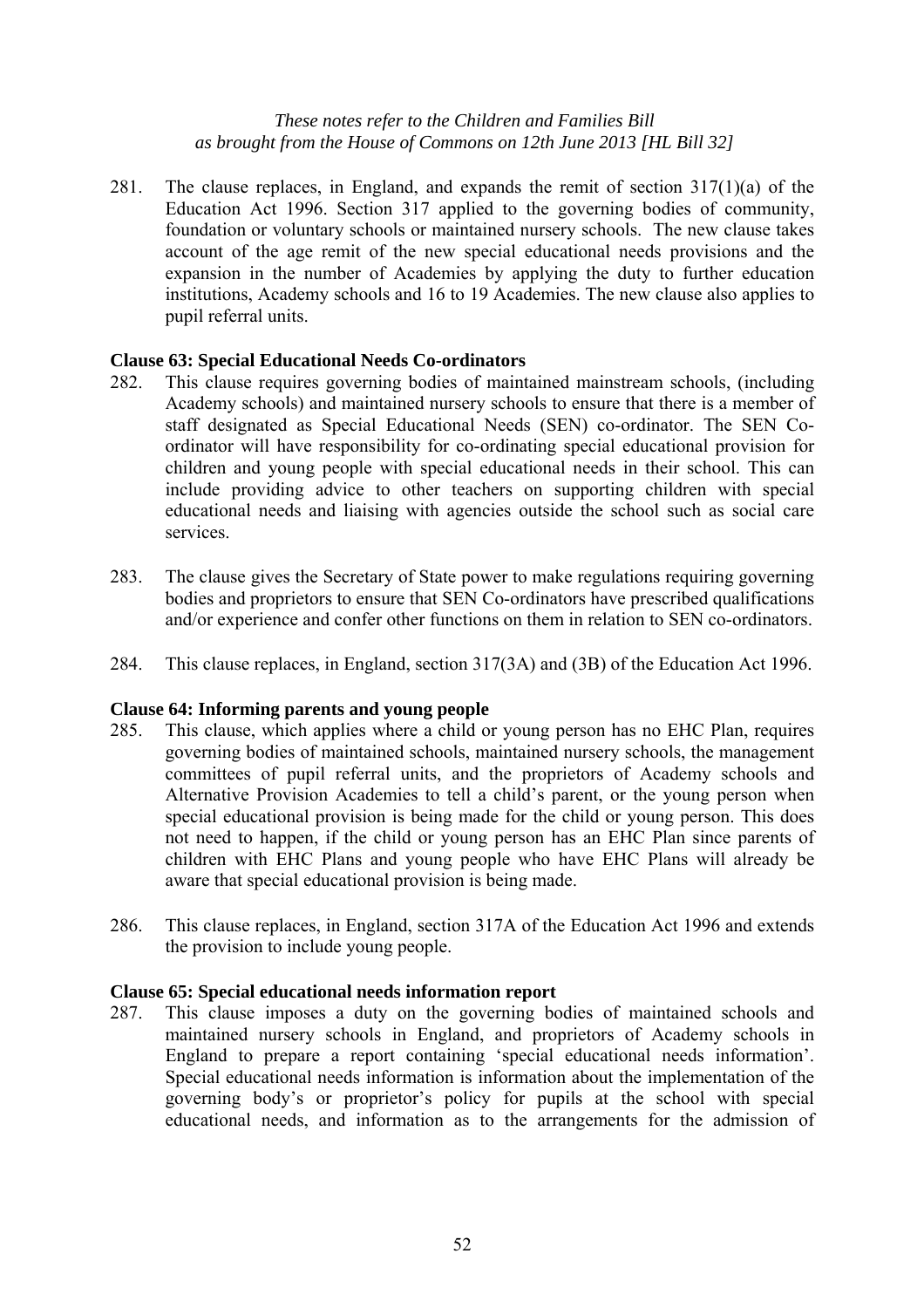disabled pupils to the school; the steps taken to prevent less favourable treatment of disabled pupils; the facilities provided to assist access to the school by disabled pupils; and the accessibility plan which schools must publish under the Equality Act 2010. Regulations will set out the information to be provided.

288. This clause replaces, in England, section 317(5) and (6) of the Education Act 1996. This information is currently published on schools' websites.

# *Information to improve well-being of children and young people with special educational needs*

# **Clause 66: Provision and publication of special needs information**

- 289. This clause places a duty on the Secretary of State to exercise his informationgathering powers to secure special educational needs information about children and young people under 19 from schools and local authorities and the provision made for them which he thinks would be likely to help in improving the well-being of those children and young people. This must be published annually, in a form chosen by the Secretary of State, and must not include the names of individuals.
- 290. This clause replaces, in England, section 332C of the Education Act 1996. That power has been used to publish a document each year containing a range of information about the numbers of children and young people with special educational needs, their characteristics, including the types of special educational needs, where they are educated and their achievements.

# *Code of Practice*

# **Clause 67: Code of Practice**

- 291. This clause requires the Secretary of State to issue a code of practice giving guidance to the governing bodies, proprietors and management committees of those institutions listed in *subsection* (1) on how to carry out their functions under these provisions. These people and bodies must take account of the code when carrying out those functions, as must those who help them carry out those functions.
- 292. The First-tier Tribunal must also take account of the guidance in the code that it considers to be relevant to any questions arising out of a special educational needs appeal with which it is dealing.
- 293. The clause also empowers the Secretary of State to revise the code from time to time and requires him to always publish the current version.
- 294. The clause replaces, in England, section 313 of the Education Act 1996 and widens the scope of who must have regard to the code from maintained schools, maintained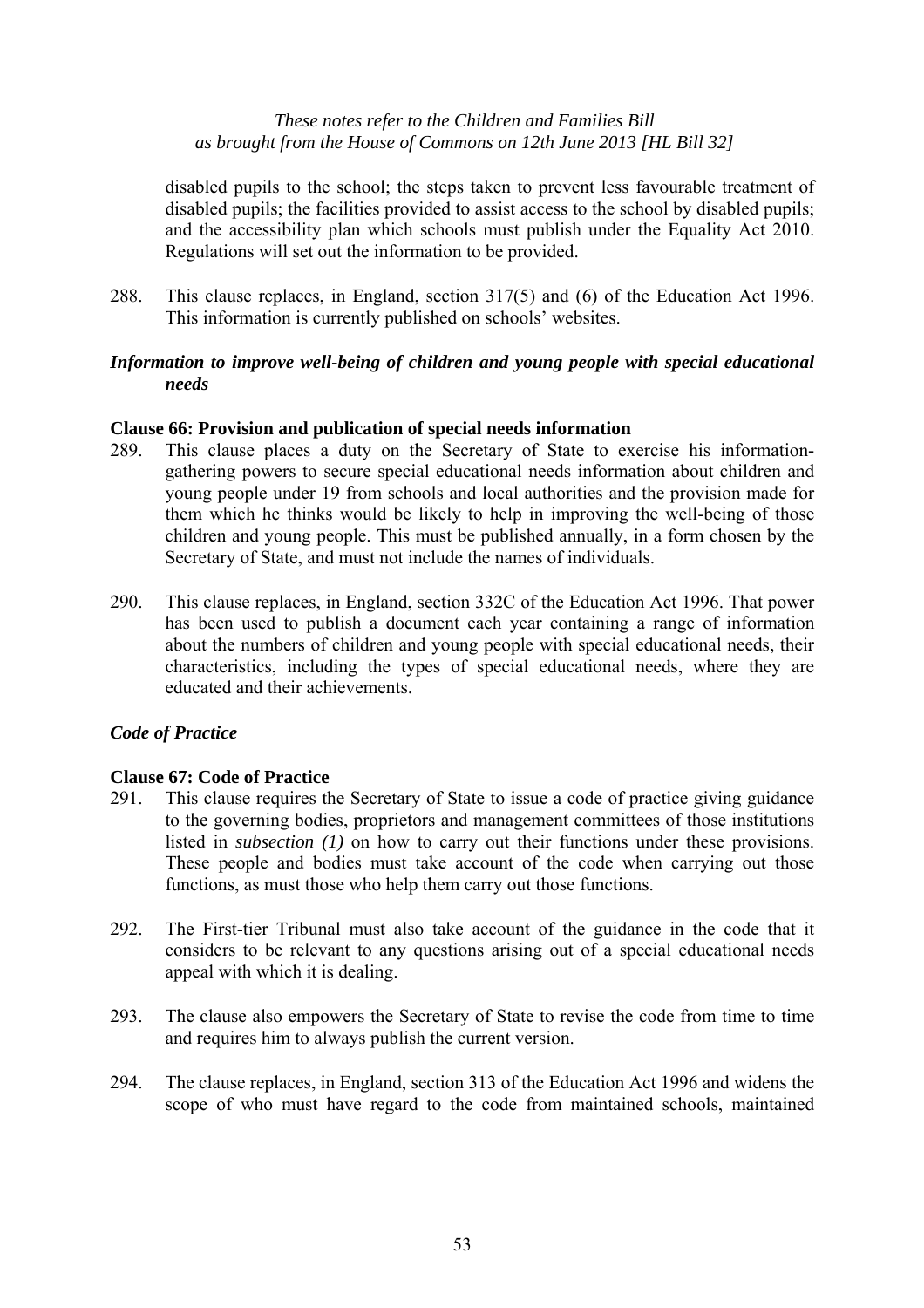nursery schools and local authorities to include colleges, Academies, pupil referral units and early years education providers.

# **Clause 68: Making and approval of Code**

- 295. This clause sets out the procedure for making and approving the Code of Practice. It requires the Secretary of State, when he proposes to issue or revise a Code of Practice, to prepare a draft, consult those he see fit and consider representations made by them. If he decides to proceed with the draft he must lay a copy before each House of Parliament. If, within a period of 40 days, the House resolves not to approve the draft he may not take further steps to issue it.
- 296. The clause replaces section 314 of the Education Act 1996.

# *Supplementary*

# **Clause 69: Parents and young people lacking capacity**

- 297. The clause enables regulations to modify any statutory provisions for the purpose of giving effect to this Part where the parent of a child, or the young person, lacks capacity at the relevant time. Examples of where modifications might be needed include requesting a school or post-16 institution to be named in the EHC Plan, and taking part in mediation. "Lacking capacity" has the same meaning as in the Mental Capacity Act 2005. "Relevant time" means the time at which something is required or permitted to be done by or in relation to a child's parent or young person. A representative is a deputy under the Mental Capacity Act, the person who has been given a lasting power of attorney or an attorney in whom an enduring power of attorney has been created. Where a young person lacking capacity does not have a representative, the reference to young person should be read as the young person's parent (or where that parent also lacks capacity, to that parent's representative).
- 298. Regulations under the clause may give a deputy under the Mental Capacity Act the power to take the relevant decisions, even where this requires the discharge of parental responsibilities, which would otherwise not be permitted by that Act.

# **Clause 70: Part does not apply to detained children and young people**

299. This clause provides that this Part does not apply if a child or young person is detained because of a court order, or by order of recall made by the Secretary of State. This would, for example, include children or young people subject to a custodial sentence in a young offender institution or a young person in prison. Clause 47 sets out what happens when a child or young person who previously had an EHC Plan is released from detention. Section 562C of the Education Act 1996 makes provision for special educational support to be provided to children and young people who are in detention and for the passing of information about their special educational needs between local authorities. Sections 86, 90, 115, 116 and 122 of the Apprenticeships, Skills, Children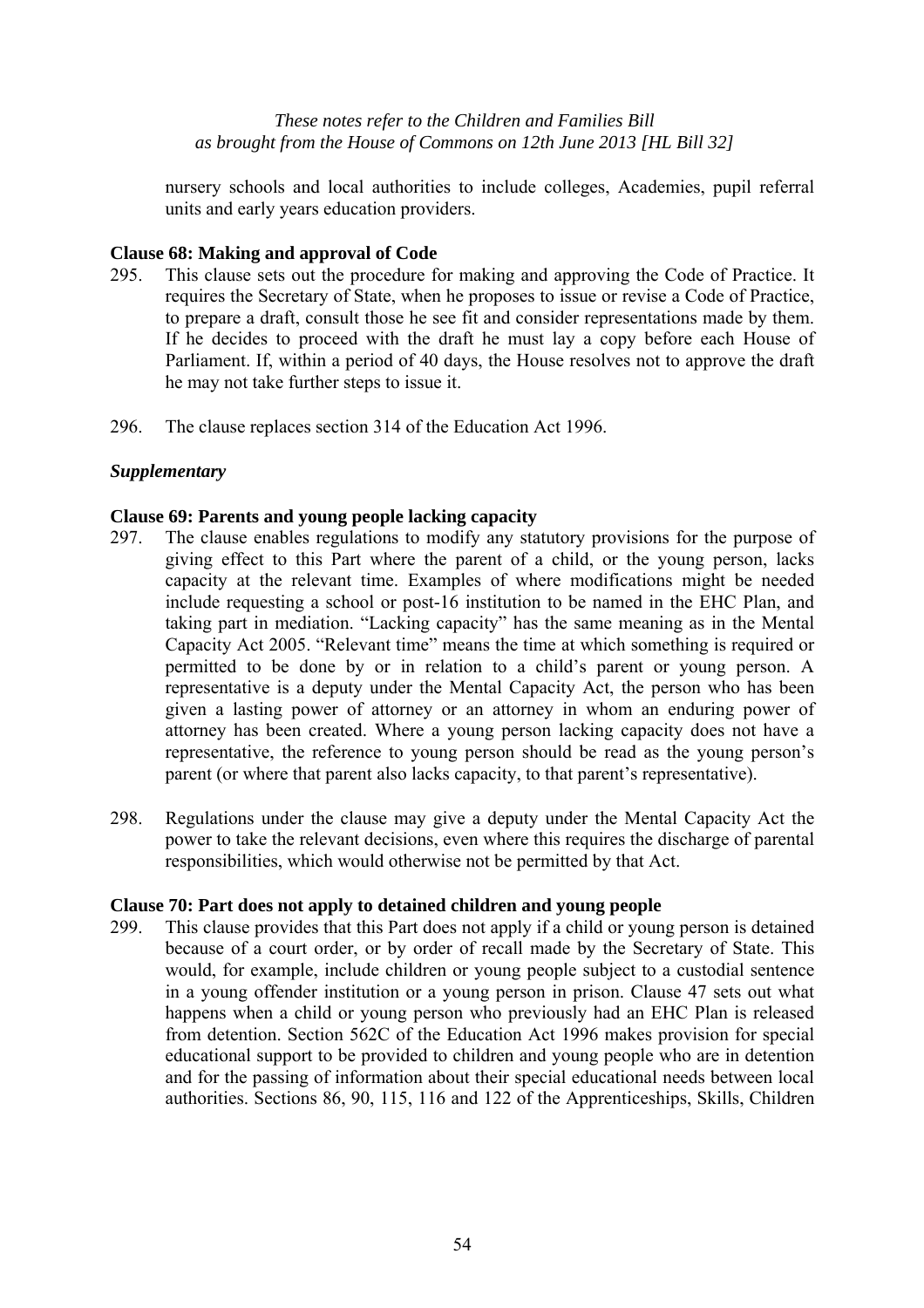and Learning Act 2009 set out the arrangements for education of detained people over 18, including the sharing of information about education and training.

# **Clause 71: Disapplication of Chapter 1 of Part 4 of the Education Act 1996 in relation to children in England**

300. This clause provides for Chapter 1 of Part 4 of the Education Act 1996 to cease to apply in relation to children with special educational needs in the area of a local authority in England when these provisions are implemented. It will continue to apply in relation to Wales and children with SEN statements prepared by a local authority in Wales under that Chapter.

# **Clause 72: Consequential amendments**

301. This clause provides for the amendments set out Schedule 3 to be made to other legislation as a consequence of the provisions in Part 3.

# **Clause 73: Interpretation of Part 3**

302. This clause sets out the definitions of terms used in this Part.

# **PART 4 – CHILDCARE ETC**

# **Clause 74: Childminder agencies**

- 303. Clause 74 gives effect to Schedule 4, which amends the Childcare Act 2006 ("the CA 2006") to provide for the registration of childminder agencies on the childcare registers maintained by the Chief Inspector. It also provides for the registration of childminders (and others who offer childcare on domestic premises) with those agencies.
- 304. Currently anyone wishing to offer childcare provision is obliged to register with the Chief Inspector (unless they are exempt). The amendments to Part 3 of the CA 2006 will enable anyone wishing to offer childcare on domestic premises who would otherwise be obliged to apply to register with the Chief Inspector to register instead with a childminder agency (that is an agency which is itself registered on the early years register or the general childcare register). The Schedule also contains consequential amendments.

# *Schedule 4: Childminder agencies: amendments*

305. Schedule 4 makes the amendments necessary to:

i. enable prospective childminders and certain other providers of childcare on domestic premises to apply to register with a childminder agency as an alternative to making an application to the Chief Inspector;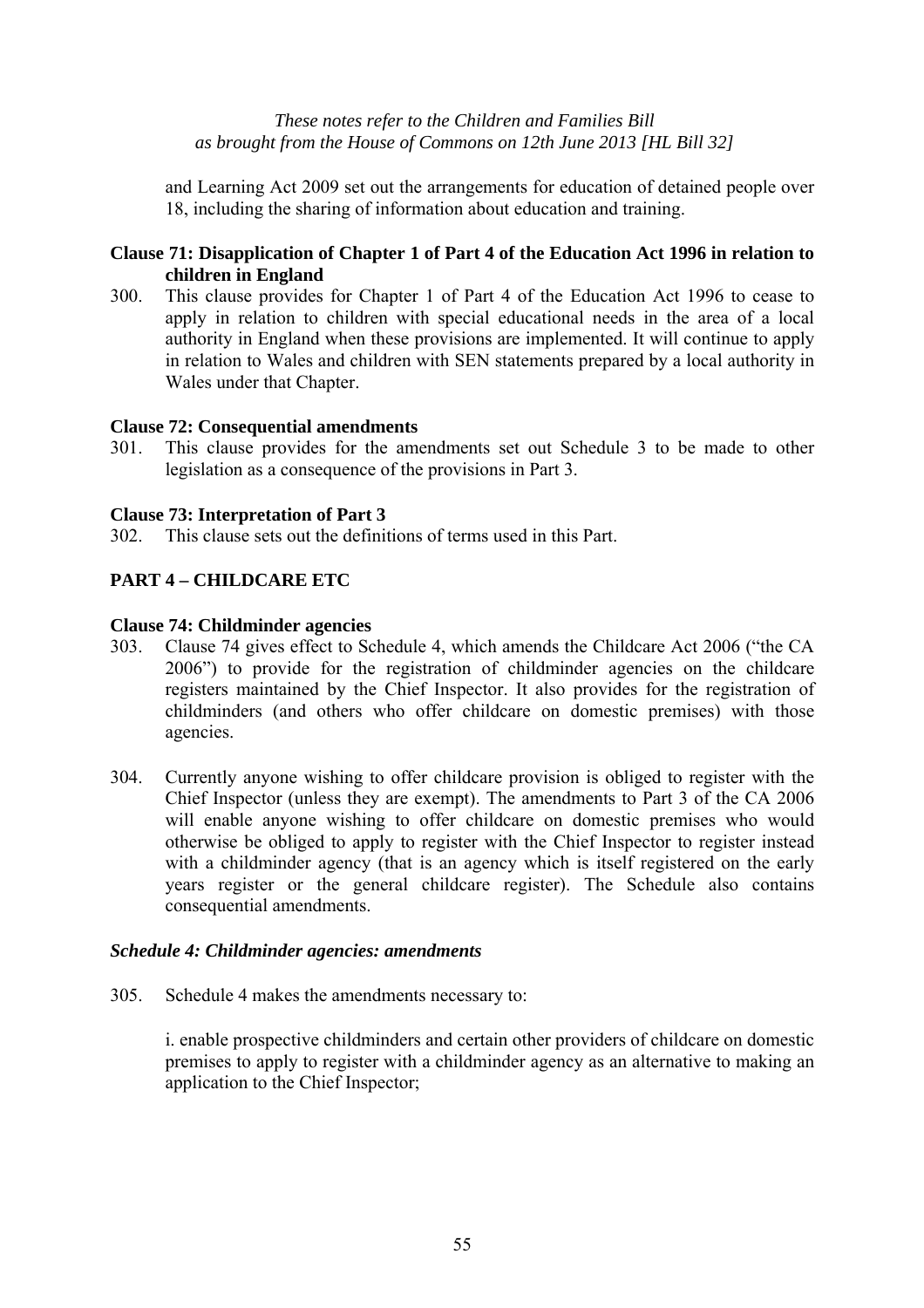ii. provide for childminder agencies, which must be registered on the early years register or Part A of the general childcare register;

iii. enable the Chief Inspector to impose conditions on and inspect childminder agencies; and

iv. enable the Chief Inspector to take enforcement action in respect of unregistered persons who are holding themselves out as childminder agencies.

- 306. Part 1 of Schedule 4 amends section 32 of the CA 2006.
- 307. Section 32 requires the Chief Inspector to maintain two registers; the early years register and the general childcare register. The early years register currently lists anyone who is registered as the provider of childcare for a young child (that is a child from birth up to the 1st September after the child turns five) for whom registration is compulsory. The general childcare register is split into two parts. Part A currently lists all those providing childcare for children over the age of 5 but under the age of 8 (later years providers) for whom registration is compulsory. Part B lists all childcare providers who are not required to be registered but have done so voluntarily. *Paragraph 2* therefore inserts a new *subsection* (2)(b) which provides for early years childminder agencies to be registered on the early years register, a new *subsection (4)(b*) which provides for later years childminder agencies to be registered in Part A of the general childcare register, and amends *subsection (5)* so that Part B will only list childcare providers registered on the voluntary register by the Chief Inspector.
- 308. Part 2 of Schedule 4 amends Chapter 2 of the CA 2006 to allow for the registration of childminders and those who offer other early years provision on domestic premises with early years childminder agencies. It also introduces a new Chapter 2A concerning the registration and regulation of early years childminder agencies. Early years childminder agencies will register early years childminders and other early years providers (those offering early years provision on domestic premises) and provide training and support to such providers. Agencies will also be responsible for monitoring providers registered with them and ensuring that the early years provision is of a sufficient standard.
- 309. Pursuant to section 33(1) of the CA 2006 a person is prohibited from providing early years childminding in England unless registered in the early years register. Early years childminding is early years provision provided on domestic premises for reward where there are no more than three people providing the care or assisting with its provision (see sections 96(4) and (5)). *Paragraph 4* amends section 33 so that anyone registered with an early years childminder agency can also lawfully provide early years childminding.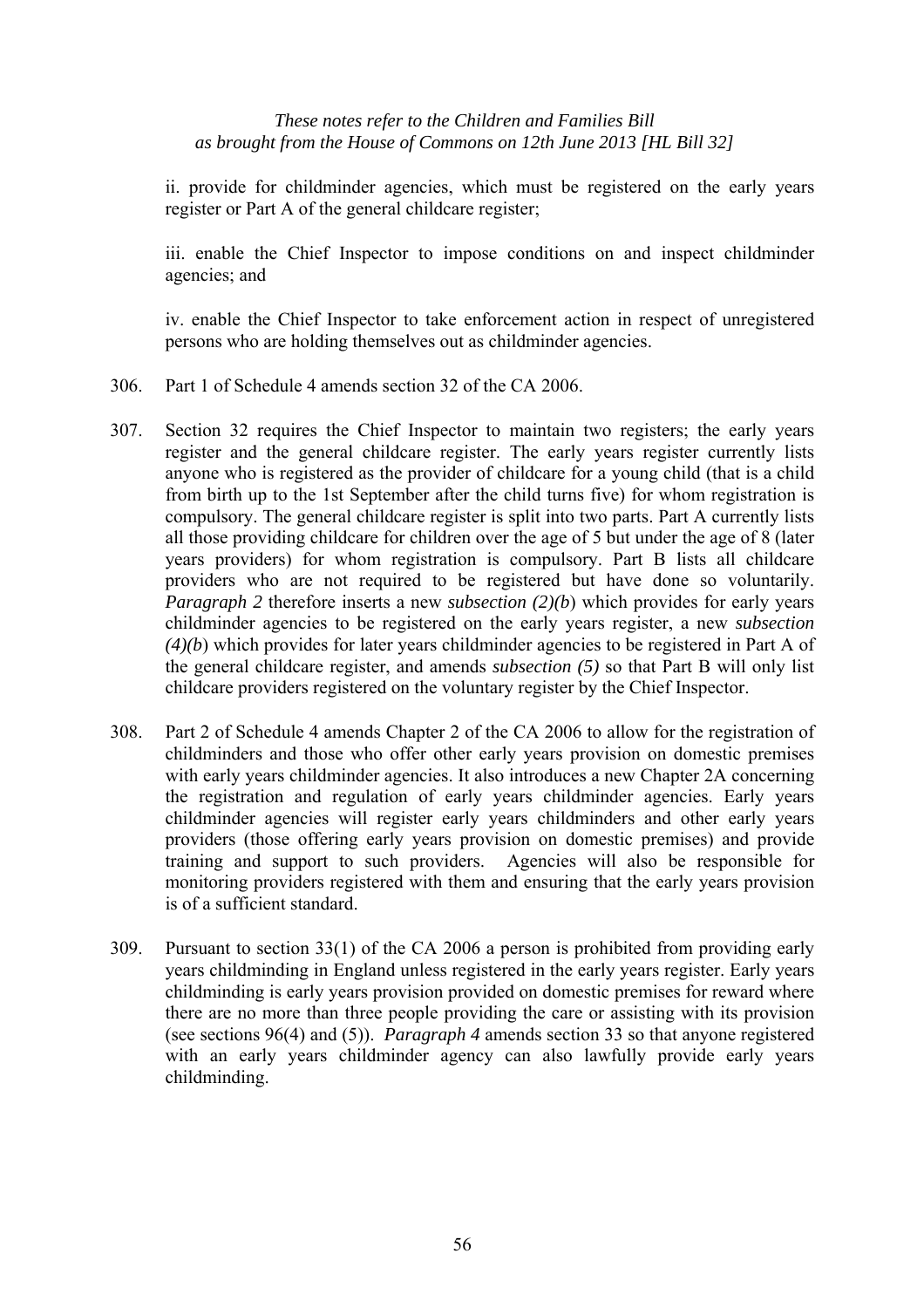- 310. Section 34 sets out the registration requirements for early years providers other than childminders. Currently anyone wishing to offer early years provision on domestic premises which would be childminding but for the fact that the number of people assisting with the provision is greater than three must be registered in the early years register in respect of the premises. *Paragraph 5* amends section 34 so that these providers can be registered with an early years childminder agency in respect of the premises and can therefore also lawfully offer early years provision.
- 311. *Paragraph 6* amends section 35 so as to allow anyone who proposes to offer early years childminding to make an application for registration to an early years childminder agency or to the Chief Inspector. *Subsection (2)(c*) is amended so that only applications to the Chief Inspector need to be accompanied by a prescribed fee. Childminder agencies may charge such fees to childminders as they wish, and this will not be prescribed in legislation. *Paragraph 6* also introduces new subsection (4A). It allows a childminder agency to grant an application for registration if a childminder is not disqualified from registration by regulations under section 75 CA 2006 and it appears to the agency that the childminder has met the prescribed requirements for registration (and is likely to continue to do so) and any other reasonable requirements that the agency has imposed. 'Other reasonable requirements' may include requirements around the qualification levels or experience of childminders. Unlike the Chief Inspector, a childminder agency has discretion as to whether to register a childminder who otherwise meets the prescribed requirements for registration.
- 312. New *subsection (5)(aa*) provides that the power to prescribe requirements for registration can be used to prohibit childminders from being registered on both the early years register and with a childminder agency at the same time. New *subsection (5)(ab)* provides that the power to prescribe requirements for registration can be used to prohibit childminders from being registered with an early years childminder agency as an early years childminder, whilst registered with another childminder agency or by the Chief Inspector in the early years register or general childcare register.
- 313. *Paragraph 7* introduces a new *subsection (1A)* into section 36 so as to allow anyone who proposes to offer early years provision on domestic premises which would be childminding but for section 96(5) to make an application for registration either to the Chief Inspector or to a childminder agency in respect of the premises. Once amended, section 36 will operate in the same way as section 35, as amended, which concerns applications for registration by early years childminders.
- 314. *Paragraph 9* introduces new section 37A which places an obligation on early years childminder agencies to place successful applicants in the register maintained by the agency and to issue them with certificates of registration. It also requires registration certificates to set out particular information as prescribed in regulations and makes provision for amended certificates.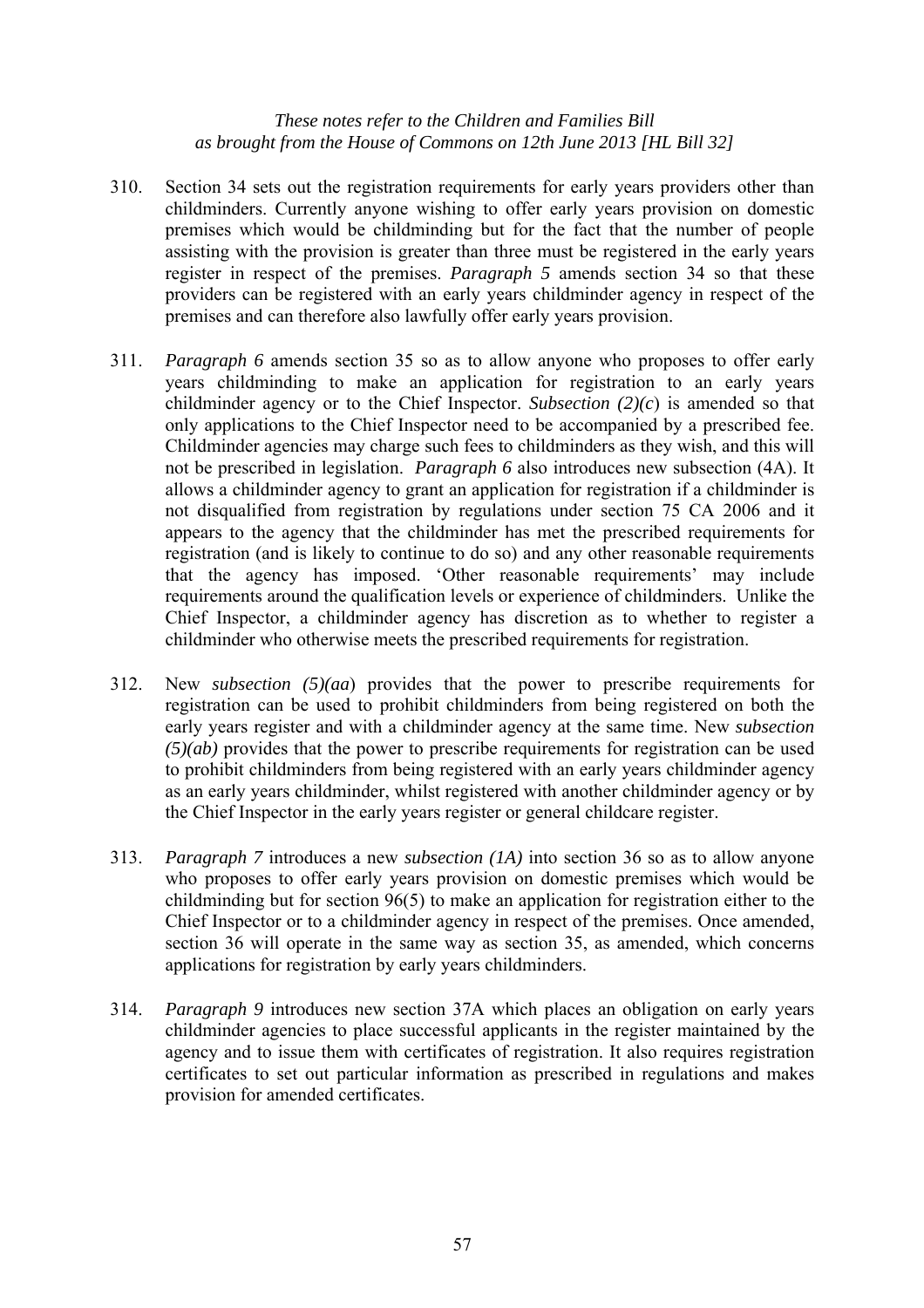- 315. *Paragraph 11* amends section 44 of the CA 2006 so that a "relevant instrument" (that is a learning and development order or regulation prescribing welfare requirements made under section 39(1)) may also confer powers and impose duties on early years childminder agencies in the exercise of their functions under Part 3. In particular it may require an early years childminder agency, in exercising these functions, to have regard to factors, standards and other matters prescribed by or referred to in the instrument. It also provides for allegations that a person has failed to have regard to factors, standards and other matters to be taken into account by an agency.
- 316. *Paragraph 12* amends section 49 CA 2006 so that provisions relating to inspection apply only to childminders or other early years providers registered on the early years register. New section 51D in paragraph 13 makes provision for inspections of childminder agencies. Childminders registered with early years childminder agencies will not be subject to inspections under section 49. Instead, it is intended that they will be subject to regular monitoring visits from the agency they are registered with, where the agency will assess and report on the standards of care being delivered (including how well the childminder meets the requirements of the Early Years Foundation Stage. The obligation to do this will be imposed on agencies as a prescribed registration requirement). Inspections of early years childminder agencies under new section 51D also allow for the Chief Inspector to inspect early years providers registered with an agency as part of the agency's inspection.
- 317. *Paragraph 13* of the Schedule inserts a new Chapter 2A into Part 3 of the CA 2006 comprising new sections 51A to 51F relating to the registration and regulation of early years childminder agencies. These sections are similar in effect to the equivalent sections relating to the registration by the Chief Inspector of childcare providers.
- 318. Section 51A deals with applications for registration by early years childminder agencies. *Subsection (3)* requires the Chief Inspector to grant an application for registration as an early years childminder agency if the applicant is not disqualified from registration and the requirements for registration, which will be set out in regulations, are satisfied and are likely to continue to be satisfied. *Subsection (4)* requires the Chief Inspector to refuse an application where the applicant is disqualified and/or where the requirements set out in regulations are not met.
- 319. *Subsection (5*) sets out some of the matters which the regulations may deal with and these include (but are not limited to) requirements relating to the applicant, the agency's arrangements for registering early years providers and the provision, to the Chief Inspector, of information about early years providers registered with the applicant. *Subsection (5)(f)* allows for requirements in relation to the agency's arrangements for training and monitoring early years providers and providing them with information, advice and assistance. *Subsection*  $(5)(g)$  allows for requirements in relation to the agency's arrangements for ensuring that early years provision (of those registered with it) is of a sufficient standard.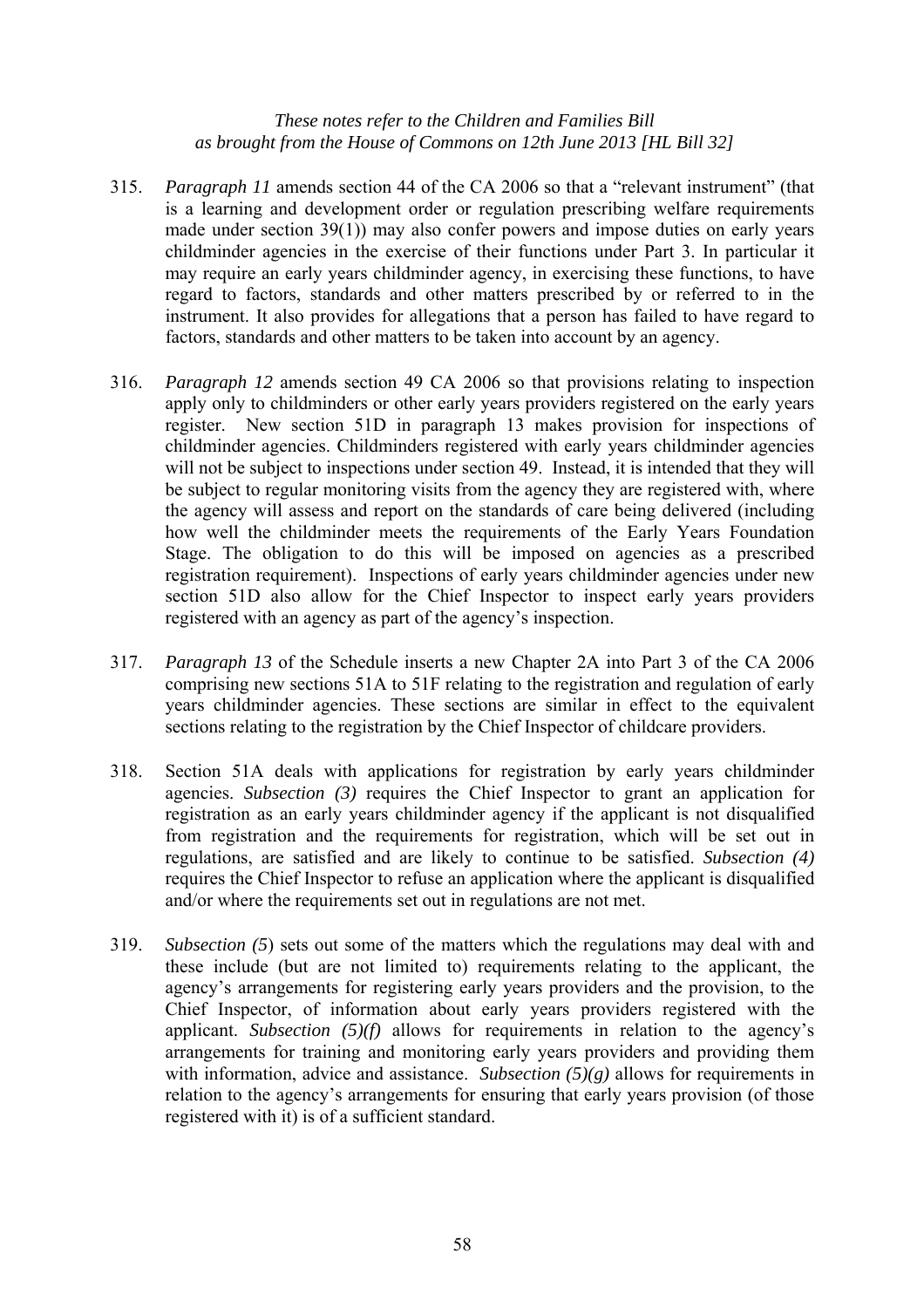- 320. Section 51B places an obligation on the Chief Inspector to place successful applicants in the early years register and to issue them with certificates of registration. It also requires registration certificates to set out particular information as prescribed in regulations and makes provision for amended certificates.
- 321. Section 51C deals with conditions on registration for early years childminder agencies. It allows the Chief Inspector to impose any appropriate conditions at any time and to vary or remove any conditions at any time. Under *subsection (4)* it is an offence if, without reasonable excuse, a person does not comply with registration conditions.
- 322. Section 51D relates to inspection of early years childminder agencies. It requires the Chief Inspector to inspect early years childminder agencies at the request of the Secretary of State. It also allows the Chief Inspector to inspect early years childminder agencies at any other time when the Chief Inspector considers it appropriate. *Subsection (2)* allows the Chief Inspector, as part of an agency's inspection, to inspect the early years provision provided by those registered with the agency to ensure that the Chief Inspector is able to assess the quality of support being offered by the agency through visiting providers registered with an agency. *Subsection (3*) allows the Chief Inspector to charge a fee, as prescribed in regulations, for an inspection of an early years childminder agency, when both the agency has requested an inspection and the Secretary of State requires it*.* This mirrors *Clause 75*, which enables the Chief Inspector to charge a fee if he carries out an inspection of an early years provider at the request of the provider. *Subsection (4)* provides for regulations to require the early years childminder agency to notify particular people of an inspection. Regulations could, for example, require agencies to notify childminders registered with them of an impending inspection.
- 323. Section 51E sets out requirements for the Chief Inspector to give an inspection report in writing on any early years childminder agency and makes provision for the distribution of copies of the report. *Subsection (3)* allows for regulations to be made requiring the agency to make copies of the report available to prescribed persons. This could include, for example, childminders registered with the agency and parents who place their children in the care of childminders registered with that agency.
- 324. Section 51F makes it an offence for a person to falsely represent that they are an early years childminder agency. This would mean, for example, that a person purporting to register childminders and other early years providers who was not registered as an agency on the early years register would be committing an offence.
- 325. Part 3 of Schedule 4 (later years childminder agencies) amends Chapter 3 of the CA 2006 to allow for the registration of childminders and others who offer later years provision on domestic premises with later years childminder agencies. It also introduces a new Chapter 3A concerning the regulation of later years childminder agencies. Later years childminder agencies will register later years childminders and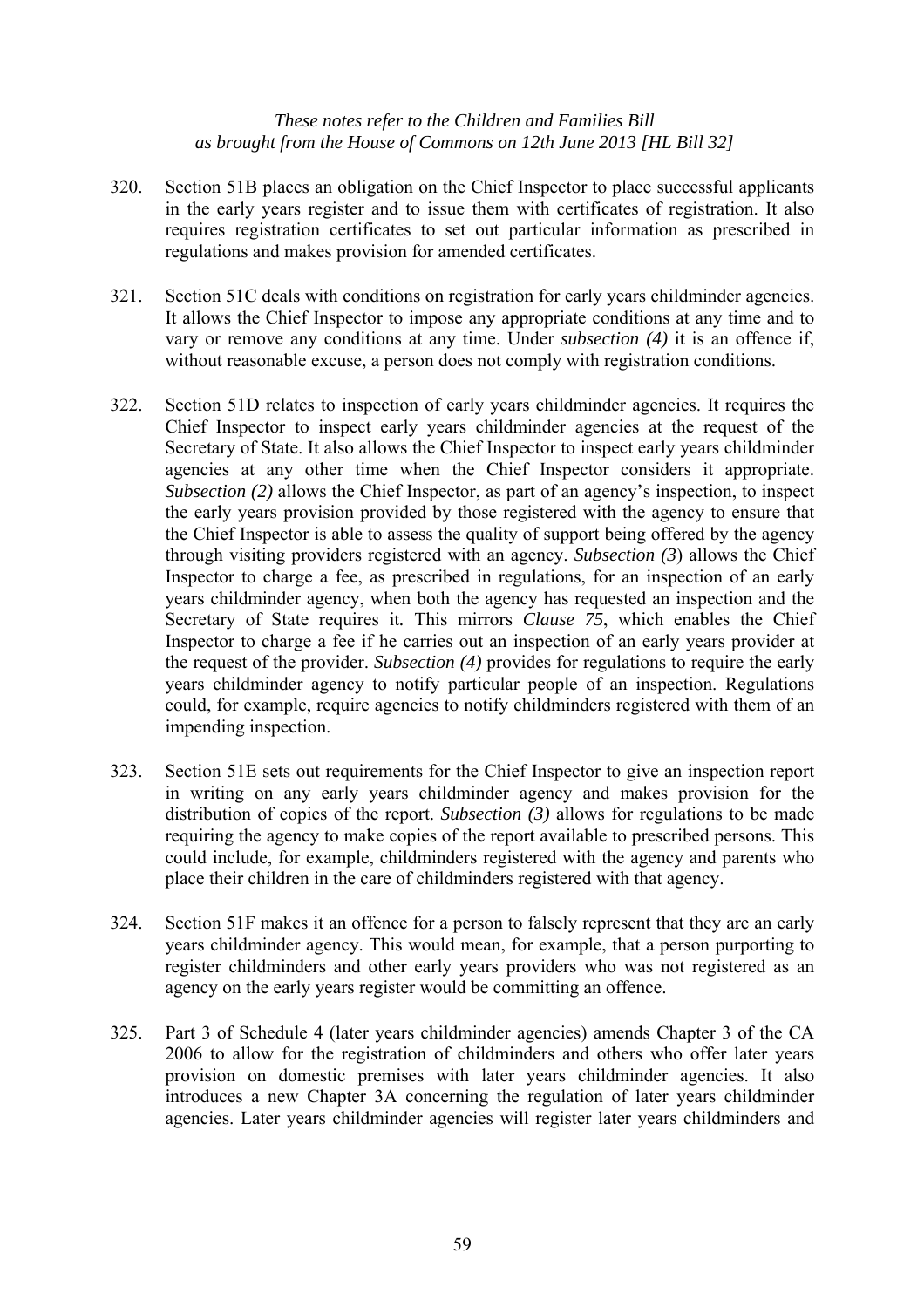other later years providers (those offering later years provision on domestic premises) and provide training and support to such providers. Agencies will also be responsible for monitoring providers registered with them.

- 326. Later years provision in relation to a child means the provision of childcare at any time from 1 September following his/her 5th birthday up to the age of eight (see section 96(6)). Later years childminding is later years provision provided on domestic premises for reward where there are no more than three people providing the care or assisting with its provision (see sections 96(8) and (9)). Pursuant to section 52(1), a person cannot provide later years childminding unless registered on Part A of the general childcare register maintained by the Chief Inspector. *Paragraph 15* amends section 52 so that anyone registered with a later years childminder agency can also lawfully provide later years childminding*.* Similarly, *paragraph 16* amends section 53 so that others offering later years provision on domestic premises can be registered with a later years childminder agency in respect of the premises and can therefore also lawfully offer later years provision.
- 327. *Paragraphs 17 to 23* make amendments to the provisions of the CA 2006 which deal with the process of registration for later years childminders and other later years providers on domestic premises. The amendments provide for the possibility of registration with later years childminder agencies. The registration process will mirror that which applies to early years childminders and other early years providers who seek to register with an early years childminder agency, as described above by reference to *paragraphs 6 to 10* of Schedule 4.
- 328. *Paragraph 22* introduces a new section 57A into the CA 2006. It requires a childminder agency which is both an early years and later years agency, on request, to register a person as a later years provider where that person is already registered with the agency as an early years provider.
- 329. *Paragraph 24* amends section 59. This is the later years equivalent to section 44 of the CA 2006. This section allows the Secretary of State to make regulations governing the activities of registered later years providers. These may cover issues such as the welfare of children, suitable persons and premises, complaints procedures and the provision of information. *Subsections (4) and (5)* have been amended so as to allow regulations to confer powers or impose duties on later years childminder agencies, in particular the need to have regard to standards and other matters prescribed in the regulations. *Subsection (6)* has been amended to provide for allegations that a person has failed to have regard to factors, standards and other matters to be taken into account by an agency.
- 330. *Paragraph 25* amends section 60 of CA 2006 so that provisions relating to inspection apply only to childminders or other later years providers registered in Part A of the general childcare register. New section 61E makes provisions for inspections of later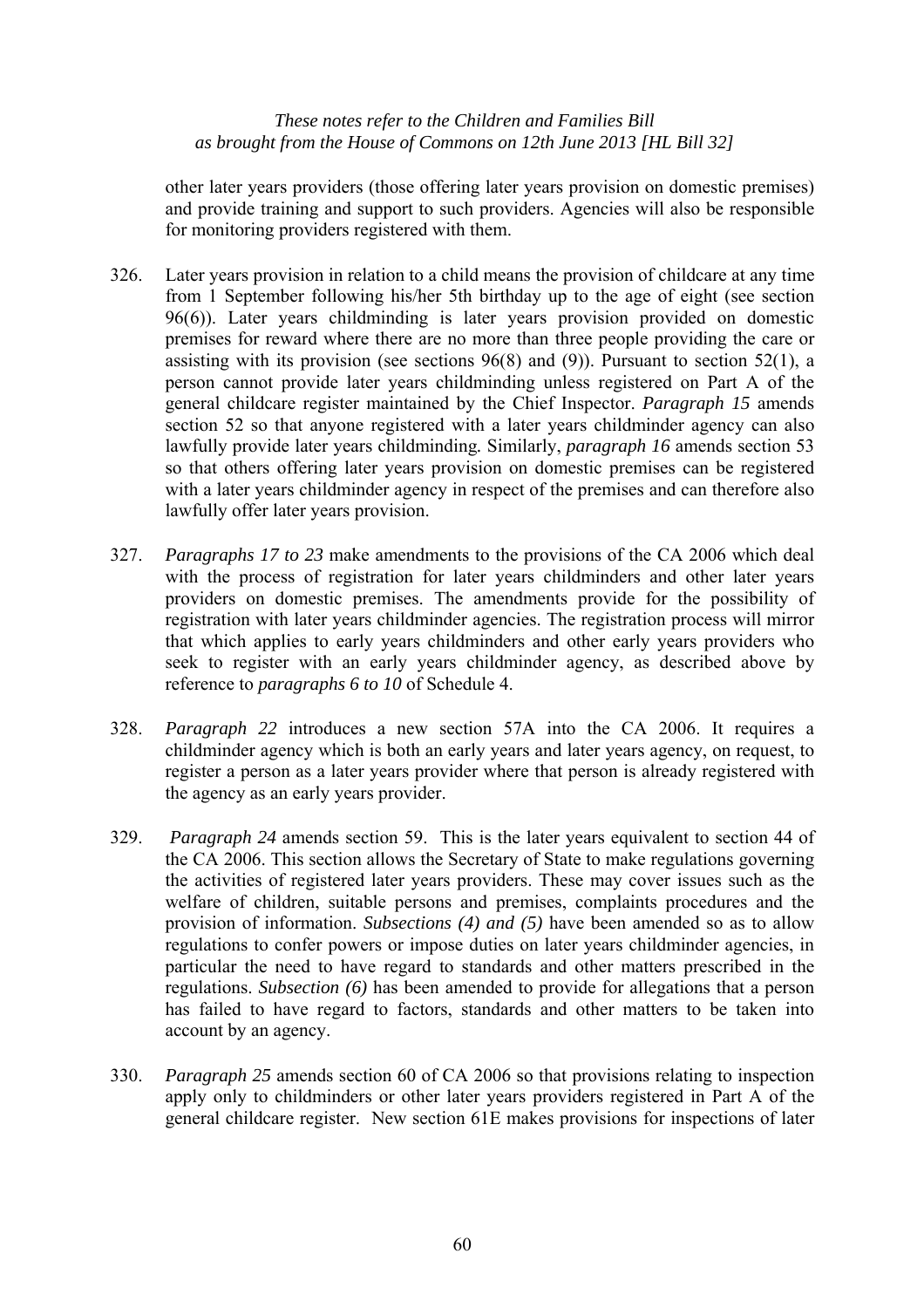years childminder agencies. Childminders registered with later years childminder agencies will not be subject to inspections under section 60. Instead, it is intended that they will be subject regular monitoring visits from the agency they are registered with, where the agency will assess and report on the standards of care being delivered. Inspections of later years childminder agencies under new section 61E also allow for the Chief Inspector to inspect later years providers registered with an agency as part of the agency's inspection

- 331. *Paragraph 26* of the Schedule inserts a new Chapter 3A into Part 3 of the CA 2006, comprising new sections 61A to 61G, relating to the registration and regulation of later years childminder agencies.
- 332. The process of registration for later years childminder agencies and the Chief Inspector's powers and obligations in respect of the registration and inspection of later years childminder agencies mirror those for early years childminder agencies. A special procedure has, however, been introduced for early years childminder agencies who notify the Chief Inspector that they wish to operate as a later years childminder agency. Section 61C requires the Chief Inspector, on request, to register a person in Part A of the general childcare register if that person is already registered in the early years register as an early years childminder agency. This means that an agency need not go through the registration process twice.
- 333. Part 4 of Schedule 4 includes provisions to enable those already registered with a childminder agency in respect of early or later years provision to register provision that is otherwise exempt from registration at the same agency on a voluntary basis. Provision exempt from registration includes, for example, later years childminding for a child who has attained the age of eight, or early years or later years childminding in respect of which the person is not required to be registered under chapter 2 or 3 of the CA 2006. Part 4 introduces new section 65A into the CA 2006, which provides for a simplified application process for those already registered with a childminder agency who wish to register in respect of provision that is otherwise exempt from registration. Section 67 is also amended to enable the Secretary of State to exercise his power to make regulations governing activities of persons who register voluntarily so as to impose duties or confer powers on childminder agencies as well as the Chief Inspector.
- 334. Part 5 of Schedule 4 includes provisions which apply to all childminder agencies. It includes provisions relating to cancellation and suspension of registration, disqualification from registration and removal from the registers. It also includes provisions dealing with the Chief Inspector's powers of entry, and powers and duties in relation to provision of information about providers. Provision is made relating to offences and criminal proceedings.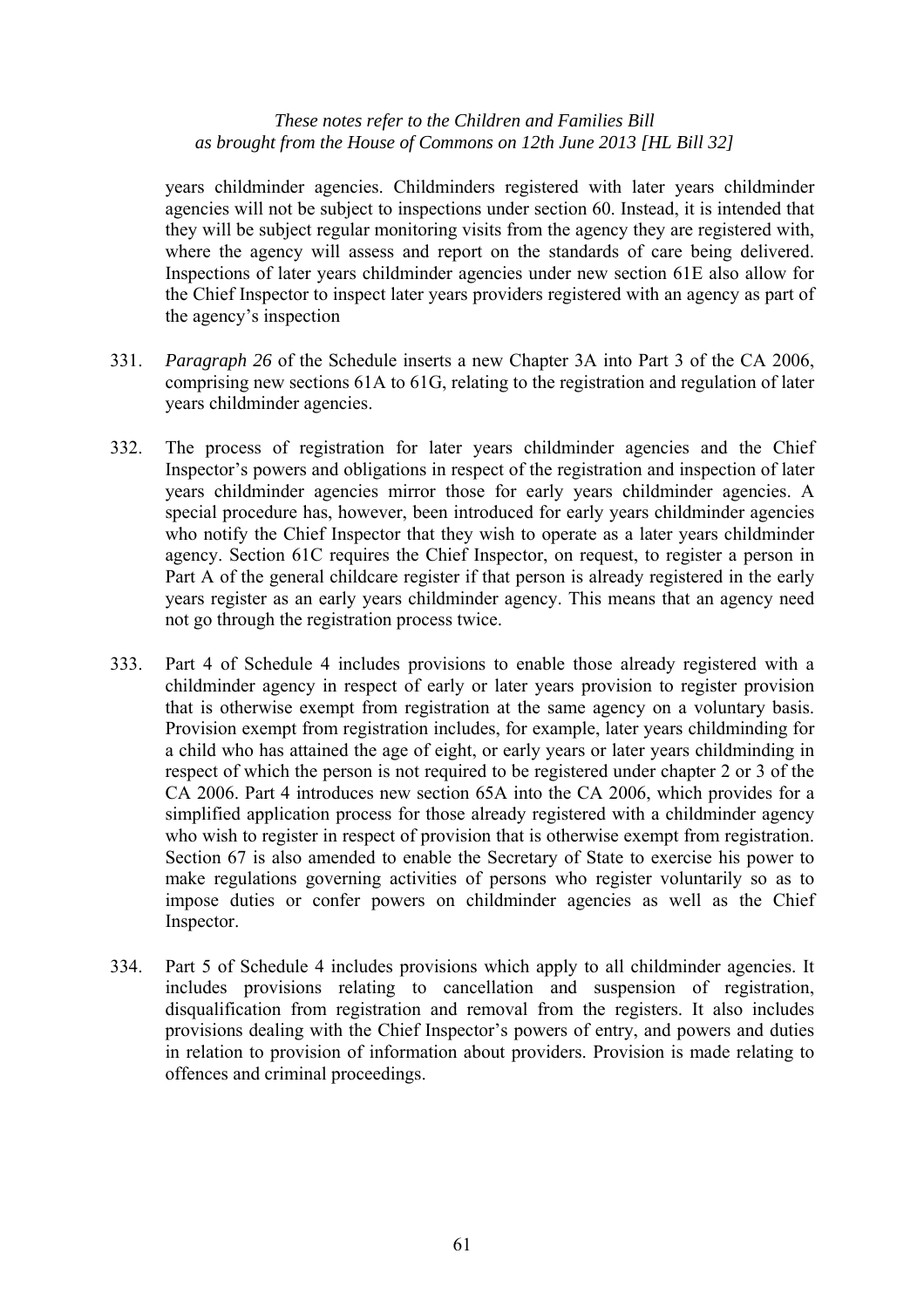- 335. *Paragraph 33* amends section 68 (cancellation of registration) so that this section only applies to childcare providers who are registered on the early years or general childcare register. The cancellation of registration for persons registered with childminder agencies will be dealt with in regulations made under new section 69A. New section 69B deals with the cancellation of a childminder agency's registration.
- 336. *Paragraph 34* amends section 69 (suspension of registration) so that it only applies to childcare providers on the early years or general childcare register. The suspension of registration for those registered with childminder agencies will also be dealt with in regulations made under new section 69A. New section 69C deals with the suspension of a childminder agency's registration.
- 337. *Paragraph 35* introduces new section 69A which allows for the making of regulations dealing with the cancellation, termination and suspension of a provider's registration with a childminder agency. In particular, regulations may make provision for situations when a provider voluntarily terminates their registration with an agency. It also allows for offences to be created relating to things done while a person's registration with an agency is suspended. Regulations may also make provision concerning how disputes are to be resolved between agencies and providers registered with them.
- 338. Section 69B deals with cancellation of the registration of a childminder agency registered on a childcare register. It requires the Chief Inspector to cancel registration if a person becomes disqualified from registration and allows the Chief Inspector to cancel registration where prescribed requirements for registration are not met, conditions of registration are not complied with or fees are not paid. *Subsection (4)* enables regulations to make provisions about the effect of an agency's cancellation on the providers registered with that agency. Regulations may, for example, enable providers to be provisionally registered with the Chief Inspector in these circumstances so that they are able to continue to provide childcare as registered providers while they seek alternative registration with the Chief Inspector or another childminder agency.
- 339. Section 69C enables the Secretary of State to make regulations allowing a person's registration as a childminder agency to be suspended for a particular period in certain circumstances. Where a childminder agency has its registration suspended, it must not carry out any functions of a childminder agency or represent that it is able to do so. Otherwise the agency will be committing an offence (see *subsection (6*)). *Subsection (3*) allows regulations to make provisions about the effect of an agency's suspension on the providers registered with that agency.
- 340. *Paragraph 38* introduces new section 70A which allows childminder agencies to give notice to the Chief Inspector when they wish to be removed from either of the registers. The Chief Inspector must remove from the register any agency which has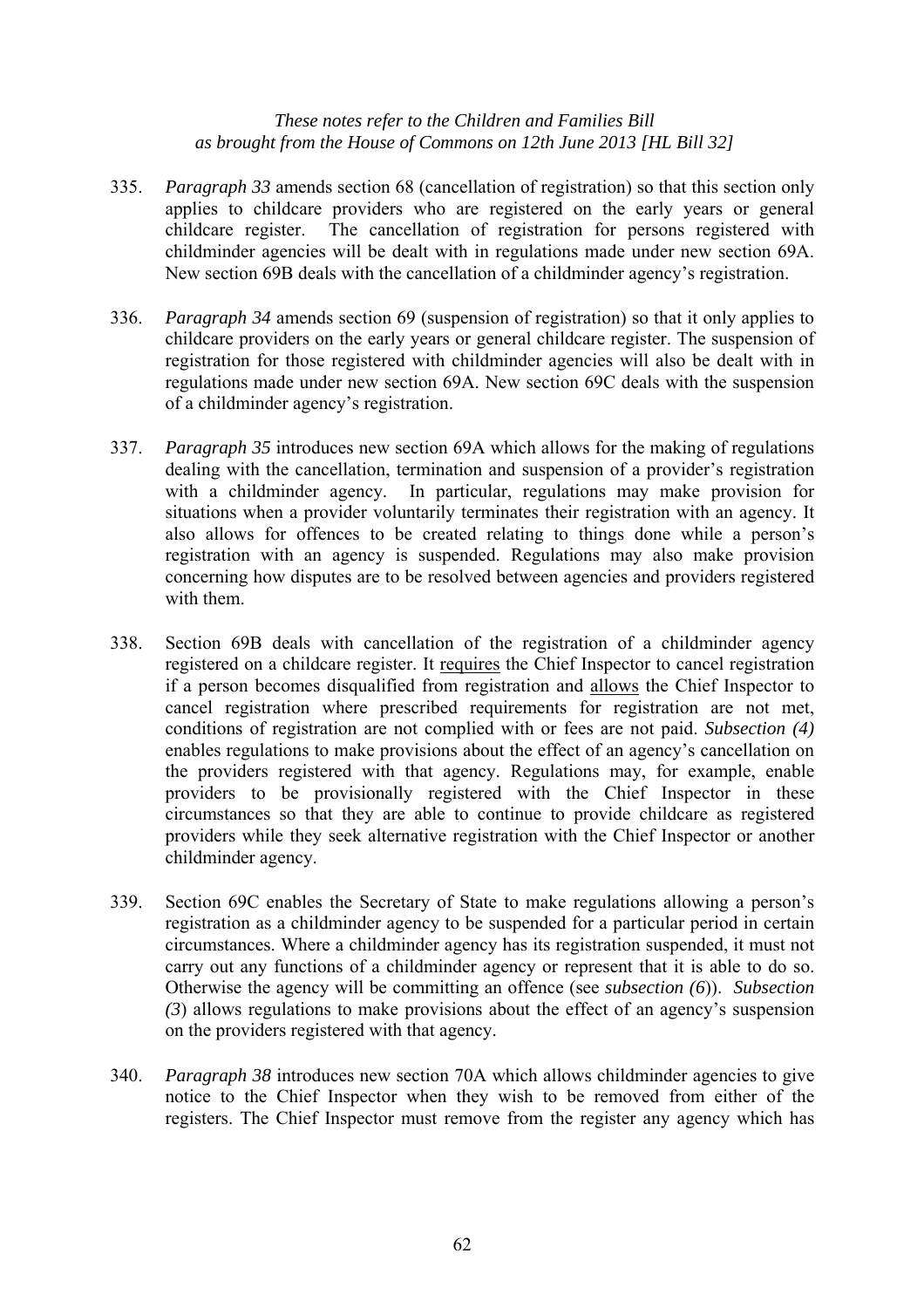given notice. However, the Chief Inspector may not remove the person if the Chief Inspector has already sent notice of intention to cancel registration and has not yet decided against that step or has already sent notice of a decision to cancel registration and the time for appeal is still running.

- 341. Section 72 enables the Chief Inspector to apply to a Justice of the Peace for an order cancelling registration, varying or removing a registration condition or imposing a new condition. *Paragraph 40* amends section 72 so that the Chief Inspector can only make such an application in relation to providers on the early years or general childcare register. Such an application cannot be sought by, or made in relation to, a childminder agency, or a childminder registered with a childminder agency. Regulations under section 69A will set out the requirements for childminder agencies in terms of dealing with providers' registrations in situations where it appears that children in the care of those providers may be suffering or are likely to suffer significant harm. There is no equivalent provision for cancellation of registration or the imposition of conditions on childminder agencies in an emergency as they will not be directly caring for children.
- 342. *Paragraphs 43 and 44* make amendments to reflect that section 75 (disqualification from registration) applies only to early years and later years providers and not to childminder agencies (who are covered by the disqualification provisions in new section 76A).
- 343. *Paragraph 45* amends section 76 of the CA 2006 (consequences of disqualification) so that a person who is disqualified from registration under regulations made pursuant to section 75 (for example, someone who is barred from engaging in regulated activity under the Safeguarding Vulnerable Groups Act 2006) must not be a member, director, manager or other officer of a childminder agency or work for an agency. *Subsection (3*) is amended so that a person who is disqualified from registration cannot be employed in connection with carrying out the functions of a childminder agency. New *subsections (3A)* to *(3C)* provide that an early years or later years childminder agency must not register any providers who are disqualified from registration under regulations made pursuant to section 75. Contravention of these prohibitions is an offence under subsection (4) although these are subject to the defences at subsections (5), (6) and (6A).
- 344. *Paragraph 46* introduces new sections 76A and 76B. New section 76A is largely based on section 75 of the CA 2006. It provides for the Secretary of State to make regulations setting out when a person may be disqualified from registration as a childminder agency. These are likely to be similar to those for childcare providers who are currently disqualified from registration, relating to the suitability to work with children and other matters concerning the safeguarding and protection of children. *Subsection (3)* enables regulations to be made allowing the Chief Inspector to waive disqualification in certain circumstances.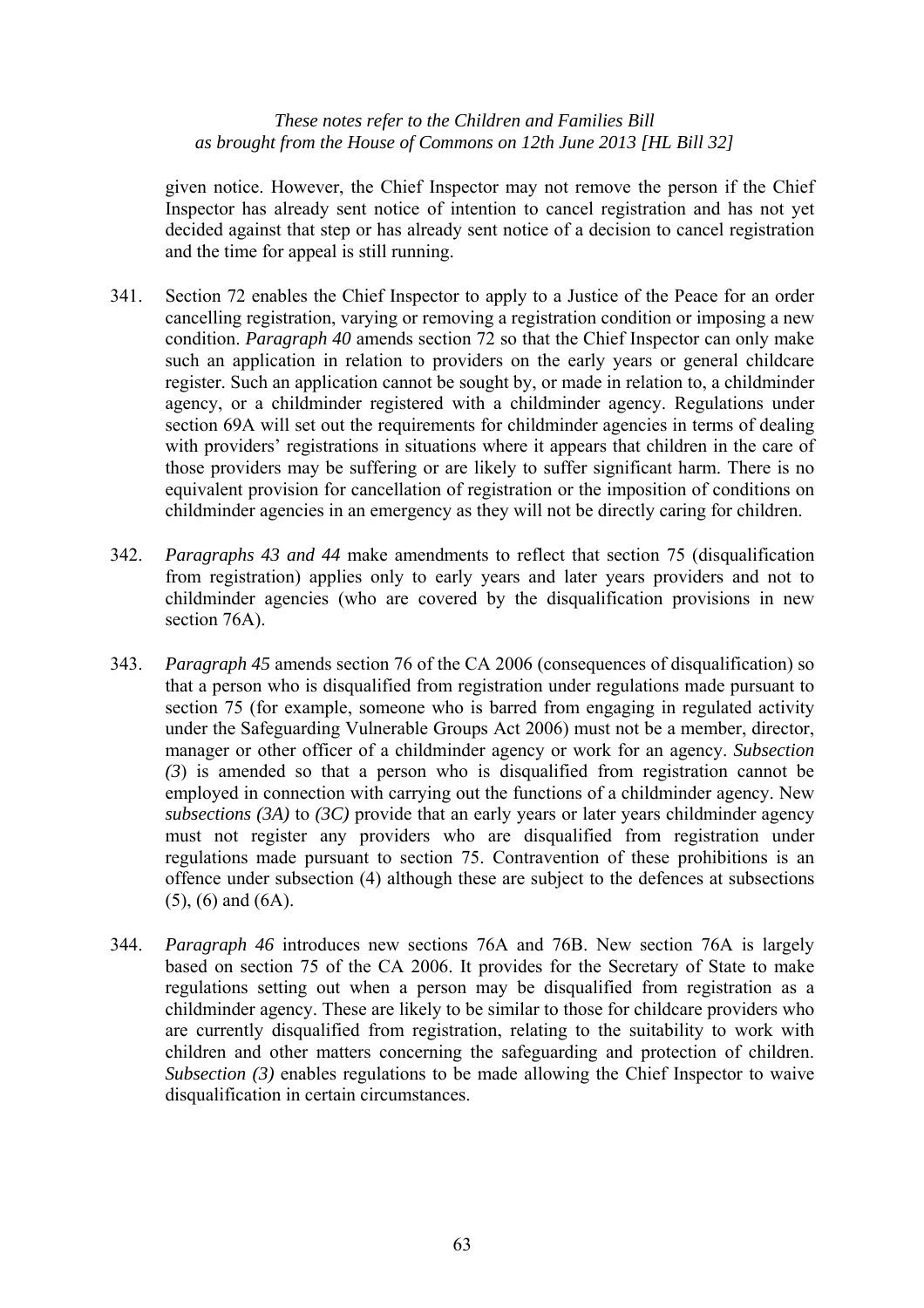- 345. Section 76B sets out the consequences of disqualification for childminder agencies. These are that a disqualified person must not exercise any functions of a childminder agency, purport to exercise such functions, or be a member, director, manager or other officer of an agency or work for an agency. *Subsection (2)* provides that a person disqualified from registration as a childminder agency must also not provide or be concerned in the management of other types of early or later years provision. Contravention of these prohibitions is an offence.
- 346. *Paragraph 49* amends section 77 (which concerns the Chief Inspector's powers of entry) so that it applies only in relation to early and later years providers. Entry to the premises of childminder agencies is dealt with in new section 78A*. Subsection (2*) is amended so that the Chief Inspector may enter the premises of a provider registered with a childminder agency for the purposes of conducting an inspection of the agency.
- 347. *Paragraph 44* introduces new Section 78A to give a person authorised by the Chief Inspector the power of entry, at any reasonable time, in respect of any premises in England if he has reasonable cause to believe that a person on the premises is falsely representing that it is an early years or later years childminder agency. It also gives a power of entry in respect of the premises of any childminder agency at any reasonable time (*subsection (2*)) for the purposes described in *subsection (3*), which are to conduct an inspection under sections 51E or 61F, and to determine if conditions on, or requirements for, registration are being met. Under *subsection (8)* it is an offence intentionally to obstruct a person exercising powers under this section. *Subsection (9*) specifies the penalty for the offence, a fine not exceeding level 4 on the standard scale.
- 348. New section 78B (which reflects section 78) deals with circumstances in which a power of entry conferred by section 78A is exercisable on domestic premises. In the case of agencies, this would be where an agency's registered address is also domestic premises. If the premises are the home of someone who is not employed by the childminder agency, or a member, manager, director or other officer of the agency, section 78B requires the consent of an adult occupying the property before a power of entry under the Act may be exercised (see *subsection (2)*).
- 349. *Paragraph 51* amends section 82 of the CA 2006 to allow the Chief Inspector to require from a childminder agency information about their activities as an agency. The information is limited to that which the Chief Inspector considers it is necessary to have for the purpose of his functions under Part 3. *Subsection (2)* provides that this power includes a power for the Chief Inspector to require an early years or later years childminder agency to provide him with information about an early years or later years provider registered with the agency.
- 350. *Paragraph 53* introduces new section 83A to require childminder agencies to give the Secretary of State, HMRC (Her Majesty's Revenue and Customs) and the relevant local authority information (to be prescribed in regulations) when it takes certain steps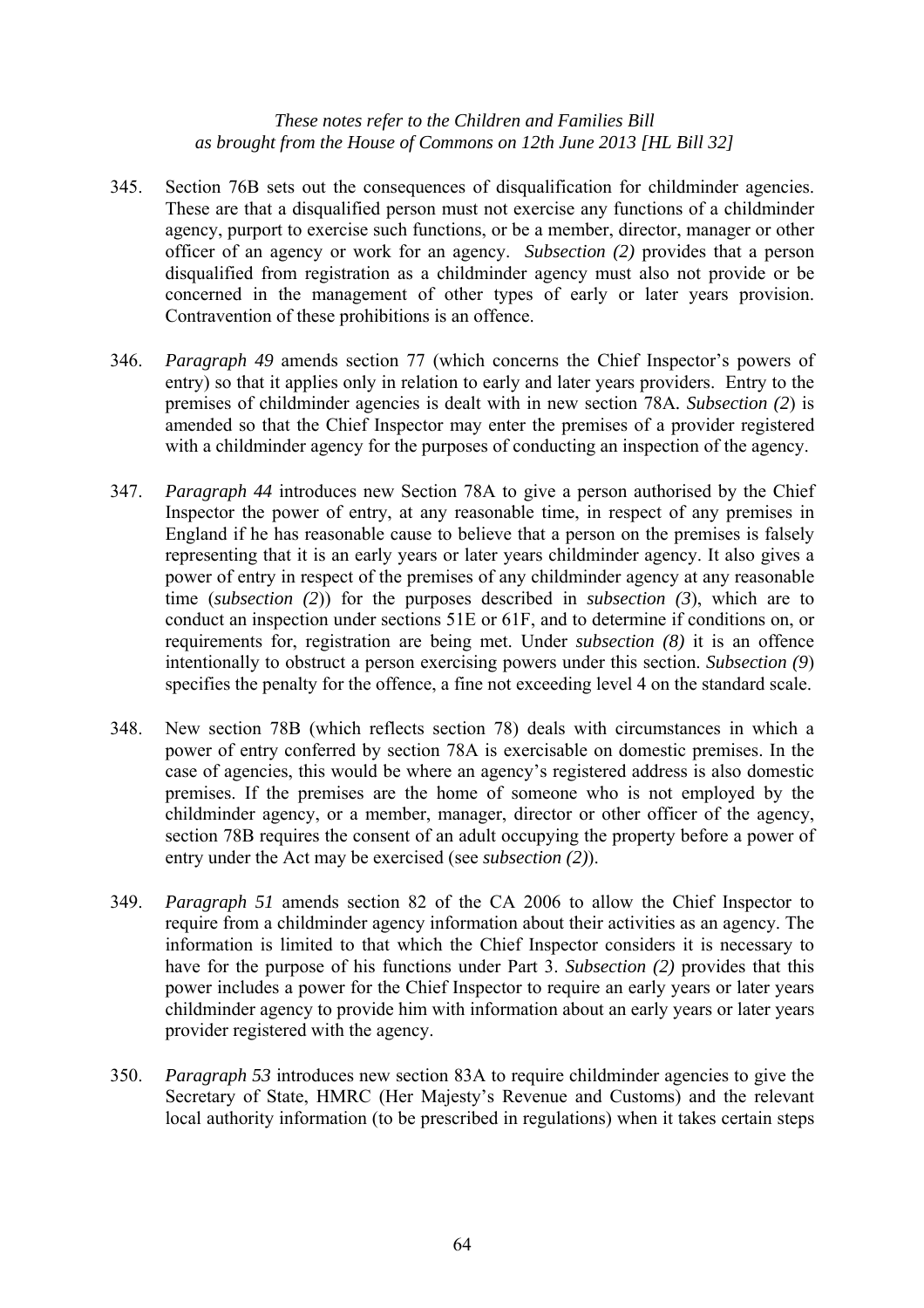under Part 3, such as registering a childcare provider. The information which may be prescribed is, in the case of the Secretary of State, information that the Sectary of State may require for the purposes of functions in relation to universal credit under Part 1 of the Welfare Reform Act 2012, in the case of HMRC, information relevant to their functions relating to tax credits and, in the case of local authorities, information which would assist them in the running of the information service which they are required to establish under section 12 of the CA 2006.

- 351. *Paragraph 55* inserts new section 84A to allow childminder agencies to make prescribed information about registered persons available (to such persons and in such manner as they feel appropriate) for the purpose of (a) assisting parents in choosing a childcare provider or (b) protecting children from harm and neglect. *Subsection (3)* enables the Secretary of State to make regulations requiring childminder agencies to provide prescribed information about registered persons to prescribed people for either of those purposes. This could include, for example, passing information to the police or other child protection agencies for the purpose of protecting children from harm.
- 352. *Paragraph 57* amends section 89 so that regulations concerning fees payable to the Chief Inspector relating to the exercise of his functions under Part 3 apply only to those on the early years or general childcare registers (that is, childminder agencies and childcare providers registered by the Chief Inspector). Fees for providers registering with childminder agencies will not be prescribed and agencies will be able to set their own fees in respect of the services they will provide.
- 353. For the purpose of making decisions about registration, it may be necessary for the Chief Inspector to obtain information from third parties which relates to an applicant for registration or a registered person (or from other persons who may be caring for the children concerned). Section 90 enables the Secretary of State to make regulations allowing the Chief Inspector to refuse or to cancel registration if consent from the person whom the information concerns to the disclosure of that information by third parties is withheld or consent is withdrawn. *Paragraph 58* extends section 90 so as to encompass the registration of childminder agencies.
- 354. Section 98 of the CA 2006 is amended by *paragraph 61* to provide a definition of "childminder agency", "early years childminder agency" and "later years childminder agency." New *subsection (1A*) is inserted so as to make clear that a person is registered for the purposes of Part 3 of the Act if they are registered on either of the early years or general childcare registers or they are registered with an early years or later years childminder agency.
- 355. Part 6 of the Schedule (other amendments) includes, at *paragraph 62*, an amendment to section 99. Section 99(1) allows regulations to make provision requiring all registered early years providers, and school-based providers who are exempted from registration requirements by section 34(2), to provide "individual child information"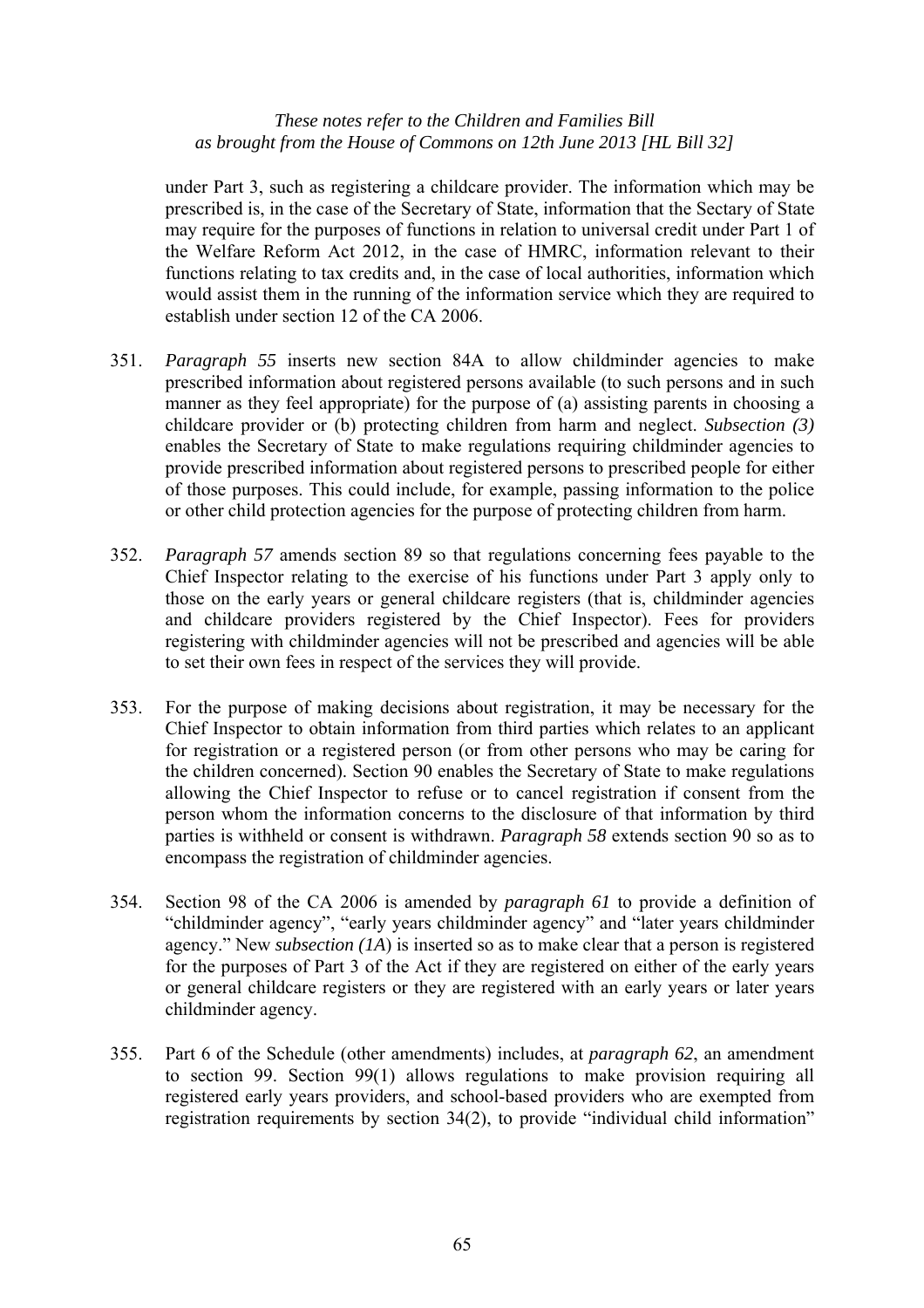(as defined in that section) to the Secretary of State or any prescribed person. *Paragraph 62* extends that provision to ensure that early years childminder agencies can also be required, by regulations, to provide certain individual child information to prescribed persons.

356. *Paragraph 63* makes an amendment to the Employment Agencies Act 1973 so that childminder agencies are exempted from that Act. As childminder agencies will be subject to regulation by the Chief Inspector, and by regulations made under the CA 2006, this exemption also means that they are not subjected to a further regulatory regime.

# **Clause 75: Inspection of providers of childcare to young children**

357. This clause amends section 49 of the CA 2006, which relates to the inspection of early years childcare provision. It enables the Chief Inspector to charge a fee for an inspection that is carried out at the request of the provider, where that inspection is also required by the Secretary of State. Equivalent provision enabling the Chief Inspector to charge a fee for the re-inspection of childminder agencies is made by *paragraphs 13* and *26* of Schedule 4, which introduce new sections 51D(3) and 61E(3) respectively.

# **Clause 76: Repeal of local authority's duty to assess sufficiency of childcare provision**

358. This repeals the duty in section 11 of the CA 2006 on English local authorities to prepare, at least every three years, an assessment of the sufficiency of the provision of childcare in their area.

# **Clause 77: Governing bodies: provision of community facilities**

- 359. Section 27 of the Education Act 2002 gives the governing bodies of maintained schools the power to make available facilities or services of the school for the benefit of the school's pupils and their families, and the people who live or work locally. These services might take the form of childcare before or after the school day, for example. Currently, if maintained schools want to make this kind of provision, section 28(4) of the Education Act 2002 requires their governing bodies to consult with their local authority, their staff, and the parents of pupils registered at the school. In addition, section 28(5) requires the governing bodies of maintained schools in England to have regard to advice or guidance from the Secretary of State or their local authority when offering this type of provision.
- 360. This clause removes the requirements in section 28(4) and (5) for maintained schools in England (it preserves the effect of the section in respect of Wales).

# **Clause 78: Childcare costs scheme: preparatory expenditure**

361. This clause enables HMRC to incur expenditure in preparing for the introduction of a scheme for providing assistance in respect of the costs of childcare.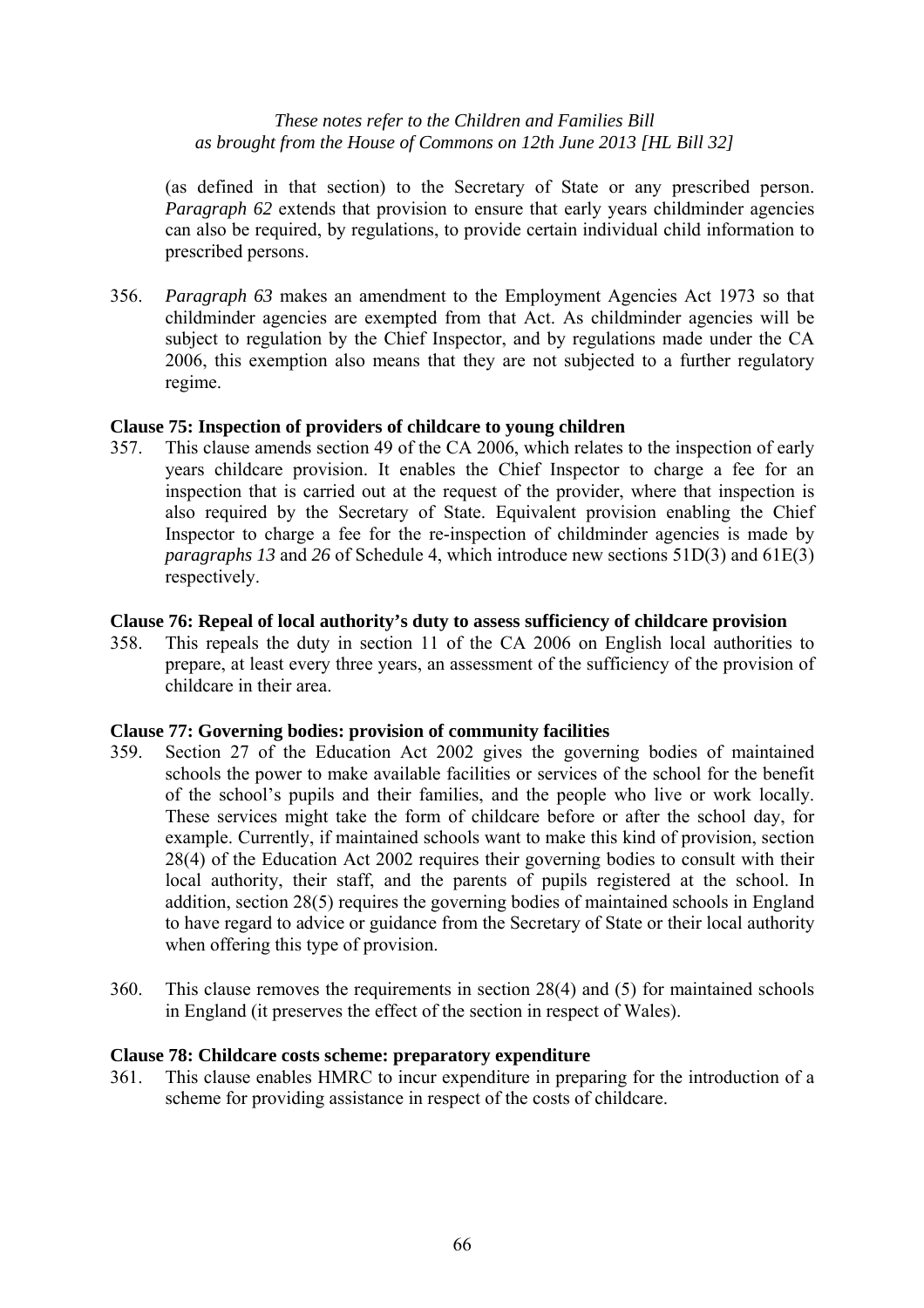362. The Government has announced that it intends to introduce a new tax-free childcare scheme to assist working families in meeting the costs of formal childcare. Further legislation will be introduced as required setting out the details of the scheme.

# **PART 5 – THE CHILDREN'S COMMISSIONER**

#### **Clause 79: Primary function of the Children's Commissioner**

- 363. Clause 79 replaces section 2 of the Children Act 2004 ("the 2004 Act") with new sections 2 to 2C, and changes the primary function of the Commissioner from one of 'promoting awareness of the views and interests of children in England' to one of 'promoting and protecting the rights of children in England'.
- 364. The role of promoting children's rights will entail raising awareness of children's rights and how they should be applied.
- 365. The role of protecting children's rights should, in practice, mean that the Commissioner will be able to challenge any policy or practice which he or she considers may lead, or has led, to an infringement or abuse of children's rights, and provide evidence of any negative impact of those policies and practices on children's rights to those who are responsible and have sufficient standing to bring about change. The Commissioner will not have the power to require a change to that policy or practice.
- 366. Promoting awareness of children's views and interests will continue to form part of the primary function, as it will remain important that children's views inform any comments or recommendations that the Commissioner makes. New section 2(2) achieves this by providing that the function of promoting awareness of the views and interests of children is an aspect of the primary function of promoting and protecting children's rights.
- 367. New section 2(3) lists some of the activities that the Commissioner may undertake in exercising the primary function. The list is not exhaustive and therefore does not place a limit on the activities the Commissioner may undertake. Many of the activities listed are carried forward from the existing legislation, but have been updated appropriately to reflect the new primary function:
	- *paragraph* (*a*) concerns the provision of advice to relevant persons on how to act compatibly with children's rights. This aspect of the primary function is likely to involve making recommendations to change policies or practices that the Commissioner considers have or may infringe children's rights;
	- *paragraph* (b) goes on to set out that the Commissioner may also encourage relevant persons to take account of children's views and interests. This aspect of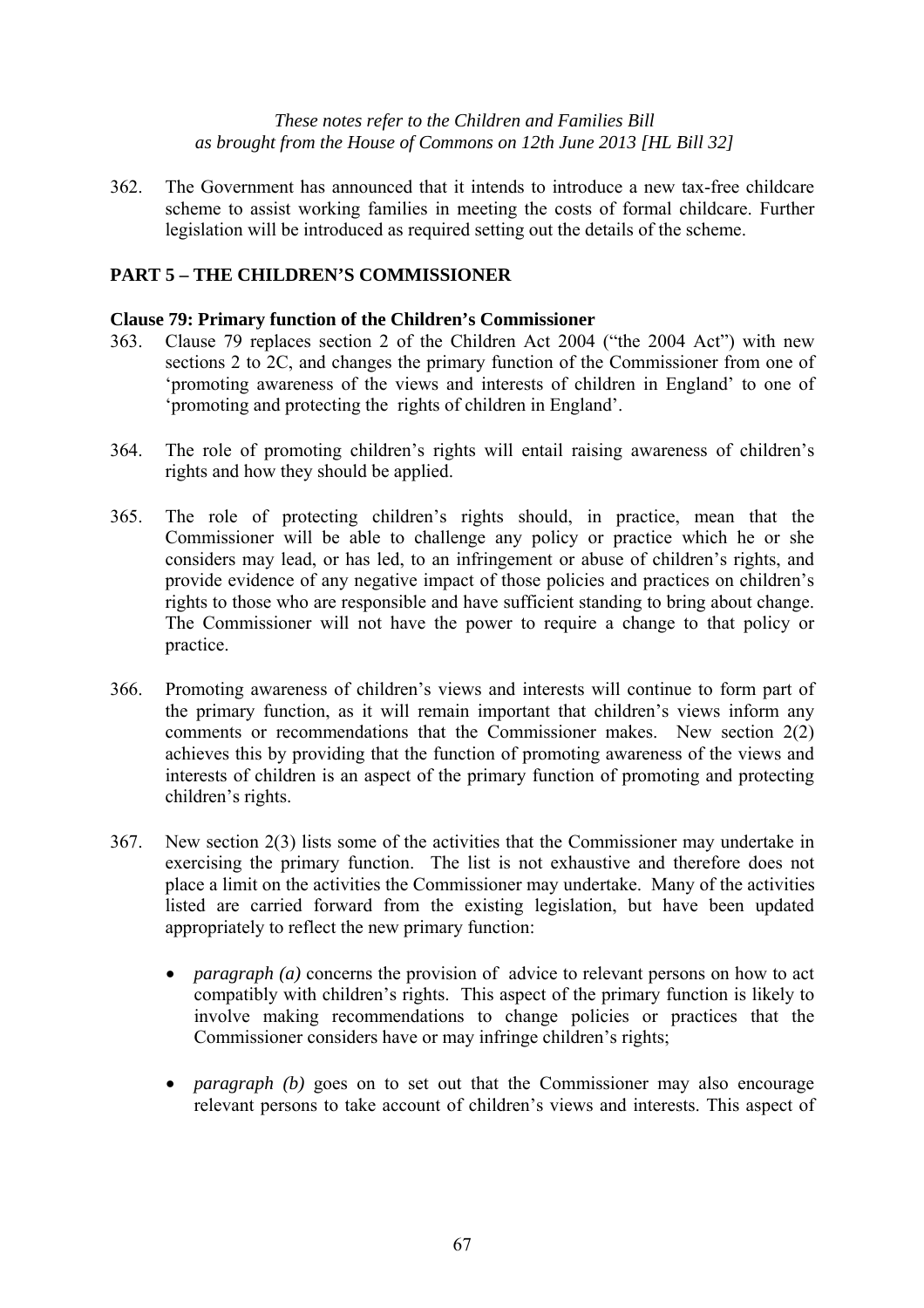the Commissioner's role could include providing both general guidance on how best to involve children in the decision-making processes of organisations; and highlighting specific examples of points children have raised in the course of a particular investigation that the Commissioner has undertaken;

- *paragraph (c)* carries forward a similar provision from Part 1 of the Children Act 2004, but extends it to cover 'rights' (as well as views and interests) to reflect the change to the Commissioner's primary function;
- *paragraph (d)* makes clear that in the discharge of the primary function, the Commissioner can assess the potential impact that proposed new policies or legislation made by the UK Government may have on children's rights. It will be for the Commissioner to determine whether to carry out such assessments and on which issues;
- *paragraph (e)* makes it clear that the Commissioner may, in particular, bring any matter to the attention of Parliament. Relevant matters could be raised, for example, through the Commissioner's annual report to Parliament (see section 8 of the 2004 Act), or by writing to the chair of a relevant Select Committee;
- *paragraphs (f), (g)* and *(h)* reflect similar provisions in Part 1 of the 2004 Act. In each provision, 'the words 'consider or research' have been replaced with 'investigate'. In addition, paragraph (f) clarifies that the Commissioner may investigate the availability and effectiveness (rather than 'operation') of complaints services for children. Paragraph (g) contains a new, but linked provision that concerns investigations of the availability and effectiveness of advocacy services for children. In carrying out these activities, the Commissioner will want to be satisfied that there is adequate provision in place, and that services are easily accessible and respond effectively to the issues raised by children;
- *paragraph (h)* broadly replicates a provision from Part 1 of the 2004 Act, clarifying that the Commissioner has wide discretion over other matters that he or she chooses to investigate, but provides for this to cover the rights (as well as the interests of) children – to reflect the change to the Commissioner's primary function;
- *paragraph (i)* makes clear that the Commissioner's primary function of promoting and protecting rights may include reporting on the implementation of the United Nations Convention on the Rights of the Child (UNCRC) in England (and, under sections 5 to 7, in Wales, Scotland and Northern Ireland, as regards non-devolved matters). Formal reporting to the UN Committee remains the responsibility of the State Party, but this provision makes it clear that the Commissioner may carry out his or her own independent assessments;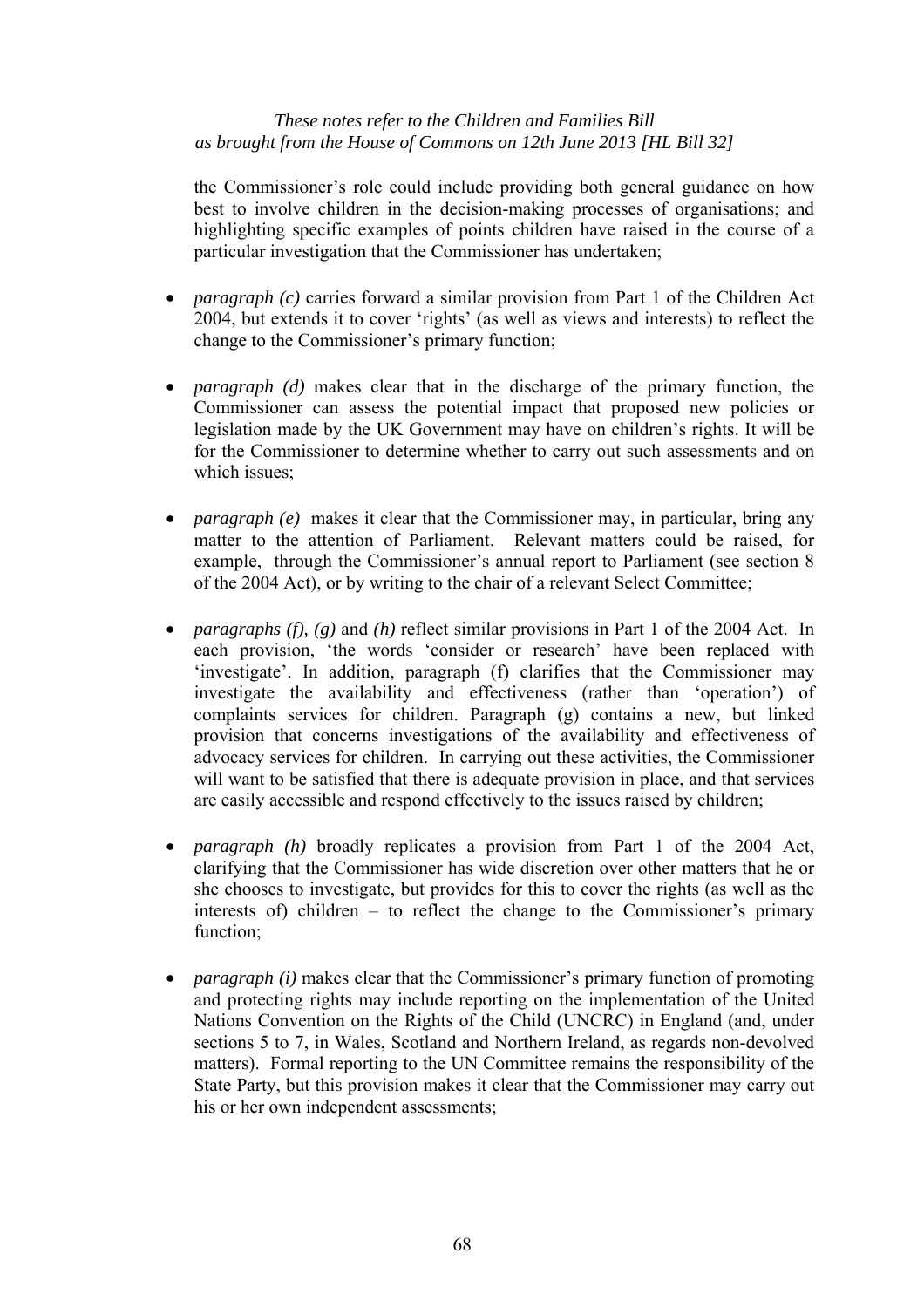- *paragraph (j)* confirms that the Commissioner is able to publish a report on any matter that he or she has considered or investigated under the Commissioner's primary function. It will be for the Commissioner to determine whether to publish a report.
- 368. *Subsection (4)* requires the Commissioner when exercising the primary function to have particular regard to promoting and protecting the rights of: the children defined in new section 8A (certain vulnerable children); and other children who the Commissioner determines are at particular risk of their rights being infringed. The definition of children in section 8A (as inserted by clause 86) covers children and young people who currently fall within the remit of the Children's Rights Director (CRD). This includes children receiving social care services or who live away from home for significant periods of time, such as children in residential special schools, residential FE colleges and boarding schools.
- 369. Requiring the Commissioner to have particular regard to the rights of children defined in section 8A should ensure that children and young people in respect of whom the CRD currently carries out activities will be given particular attention by the Commissioner.
- 370. Aside from children defined in new section 8A, there are other groups of children who are at particular risk of having their rights infringed – for example children in custody. *Subsection (4)* therefore also requires the Commissioner to give particular attention to groups of children who are at greater risk of their rights being infringed. It is for the Commissioner to determine which other groups of children fall within this subsection, and how to act in order to promote and protect their rights.
- 371. *Subsection (5*) provides that the Commissioner will continue to be prohibited from conducting investigations into the case of an individual child. The intention is that the Commissioner will concentrate on strategic issues that affect a number of children, rather than provide an ombudsman service for individual children. There may be circumstances however where the Commissioner could properly respond to queries from or about individual children that are relevant to the exercise of the primary function. The subsection also makes clear that the Commissioner in the exercise of his or her primary function is not to carry out investigations which are properly for other bodies, such as criminal investigations into one or more individual cases or groups of cases. The Commissioner will, however, be able to provide advice and assistance (as set out in section 2D) to children defined in section 8A.

# *2A United Nations Convention on the Rights of the Child (UNCRC)*

372. New section 2A(1) (as inserted by clause 79) provides that the Commissioner must have regard to the UNCRC and any Optional Protocols which are in force in relation to the United Kingdom (subject to any reservations, objections or interpretative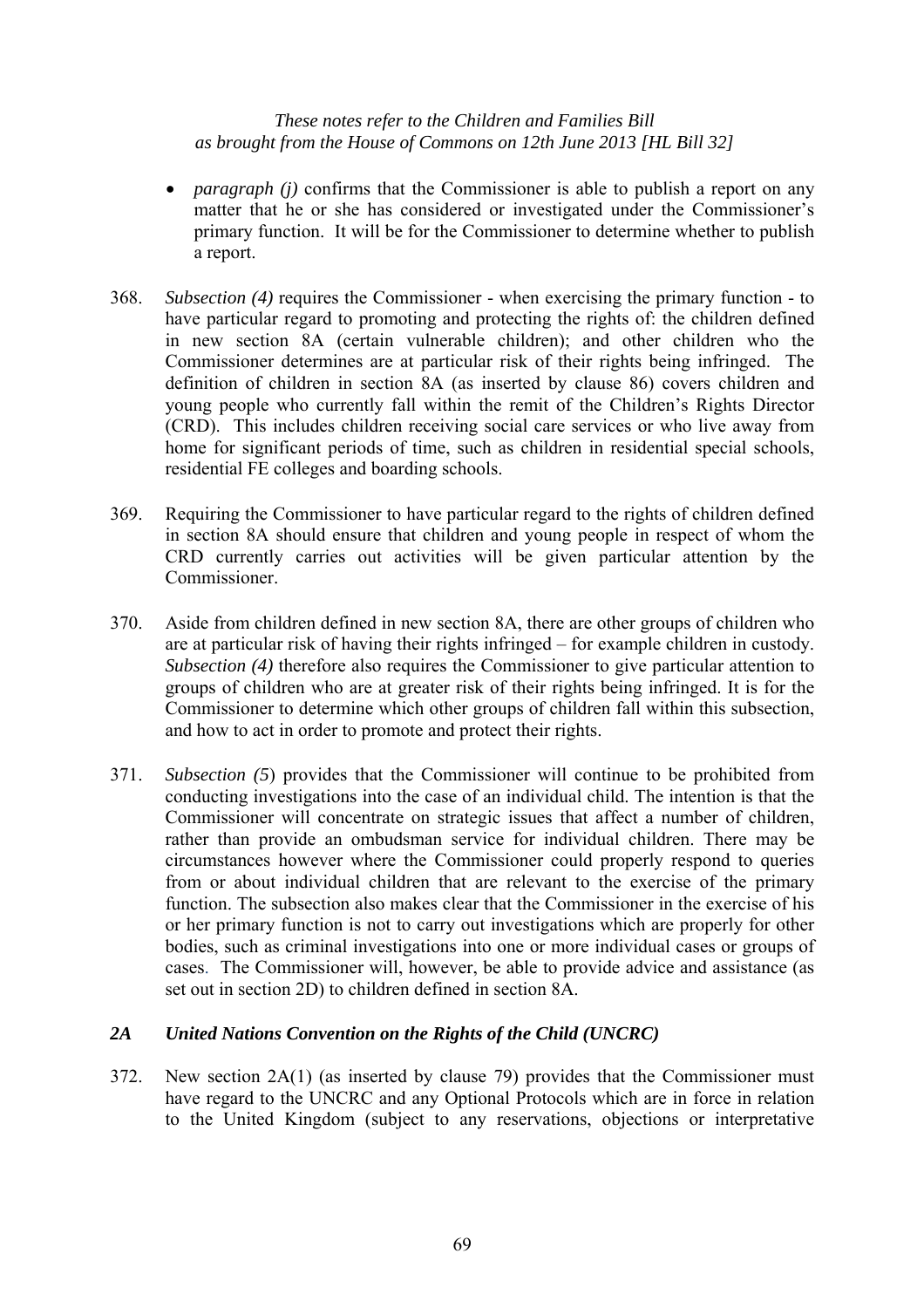declarations by the United Kingdom), when considering what constitutes children's rights and interests. As Article 41 of the UNCRC makes clear, where other rights exist in domestic law or international law applicable to that State, which afford children greater protection than the UNCRC, these should apply.

# *2B Involving children in the discharge of the primary function*

- 373. New section 2B (as inserted by clause 79) broadly replicates sections 2(4) and (6) of the 2004 Act and seeks to ensure that the Commissioner: takes reasonable steps to involve children in his or her work; and provides children with information about the Commissioner's role and how they can raise issues with him or her. *Subsection (2)(b*) makes provision for children to be consulted on the activities that the Commissioner intends to undertake in the discharge of the primary function. *Subsection (3)* requires the Commissioner (when involving children in the discharge of the primary function) to have particular regard to: children defined in new section 8A; and children who do not have other adequate means to make their views known. It will be for the Commissioner to determine which children fall into the latter category.
- 374. It will be for the Commissioner to decide how best to make children aware of his or her role and activities, and to put in place arrangements that allow children to contact the Commissioner and comment on his or her proposed work programme. The Commissioner may also wish to use other organisations which have an interest in children's rights as a conduit for seeking the views of children, to avoid duplication and to make best use of available resources.

# *2C Primary function: reports*

375. New section 2C (as inserted by clause 79) relates to reports that the Commissioner publishes following any investigations that he or she has undertaken in carrying out the primary function. It broadly replicates section 2(5) and (10) of the 2004 Act. *Subsection (2)* requires the Commissioner to publish a report in a child-friendly format where the Commissioner considers it appropriate to do so. Under *Subsection (3),* it is open to the Commissioner to require persons exercising functions of a public nature which are subject to recommendations from the Commissioner, to set out in writing, within a time period specified by the Commissioner, what action they are taking or proposing to take in response to the recommendations. A person is not obliged to accept any recommendations that the Commissioner makes, but if they do not intend to implement a recommendation, they should set out in writing the reasons for not doing so.

# **Clause 80: Provision by Commissioner of advice and assistance to certain children in England**

376. Notwithstanding the provision at section 2(5) (as inserted by clause 79), which prevents the Commissioner from carrying out investigations into the case of an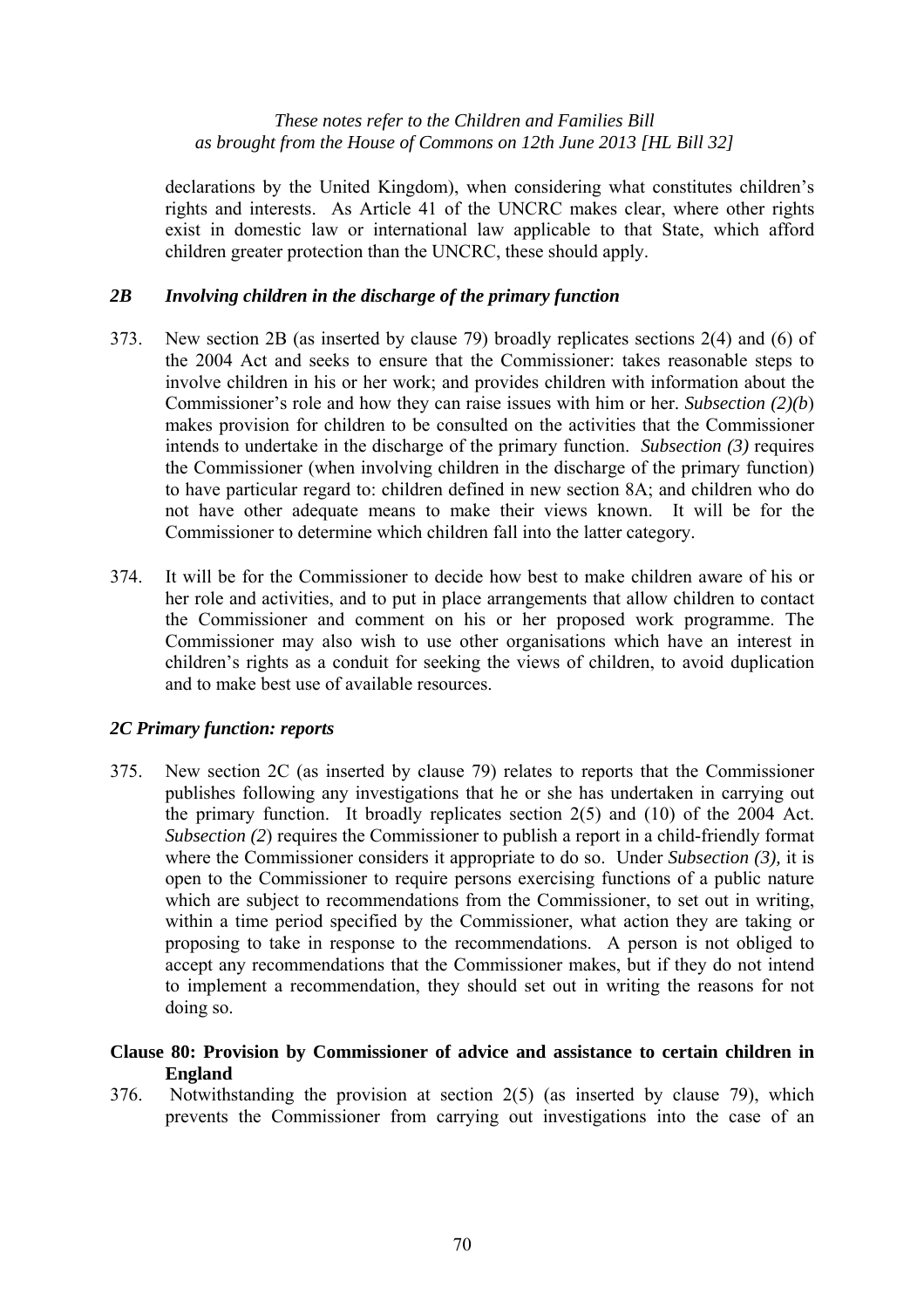individual child, new section 2D provides for a new power that will enable the Commissioner to provide advice and assistance to children and young people defined in section 8A. This will enable the role which the Children's Rights Director currently carries out in relation to such children to be carried forward under the new arrangements. Part 5 (clause 88) provides for the abolition of the office of Children's Rights Director

377. In practice, it is not envisaged that this will involve providing a full casework function. The advice and assistance role will normally entail signposting the individual to an existing complaints process, or making representations on their behalf to the relevant organisation, with a view to resolving the matter informally.

# **Clause 81: Commissioner's power to enter premises**

378. Clause 81 inserts a new section 2E into the 2004 Act. This broadly replicates the Commissioner's existing powers to enter premises where children are accommodated or cared for, in order to interview children, and also applies it in relation to the new section 2D function as well as the primary function. However, the power has been extended to reflect existing practice. This provision does not extend to private dwellings, but would apply in respect of any part of a premises which was not a private dwelling. New sections 2E(2)(b) and 2E(4) provide that the Commissioner or his or her representative can observe the facilities and standards of care provided and interview persons working at the establishment. These provisions have no impact on the Commissioner's power, pursuant to the discharge of his or her functions, to interview children in situations other than where the power to enter premises is being used.

# **Clause 82: Provision of information to Commissioner**

379. Clause 82 inserts a new section 2F into the 2004 Act, which broadly replicates the current section 2(9). It places a duty upon persons exercising functions of a public nature to provide the Commissioner with information that the Commissioner requests as long as: the request is reasonable; and it is information that the body is able to disclose lawfully to the Commissioner. The effect of section 2F is, for example, that where a person exercising functions of a public nature has discretion to disclose confidential information under other legislation, it must do so, so long as the request is reasonable. However, it does not create a legal gateway that overrides other legislation, for example, where that legislation restricts disclosure of confidential information to certain specified persons or purposes (for example, confidential health data).

# **Clause 83: Advisory board**

380. New section 7A (as inserted by clause 83) imposes a new requirement on the Children's Commissioner to appoint an advisory board, the purpose of which is to provide advice and assistance to the Commissioner. It will be for the Children's Commissioner to decide who to appoint to the board, but *subsection (2)* requires the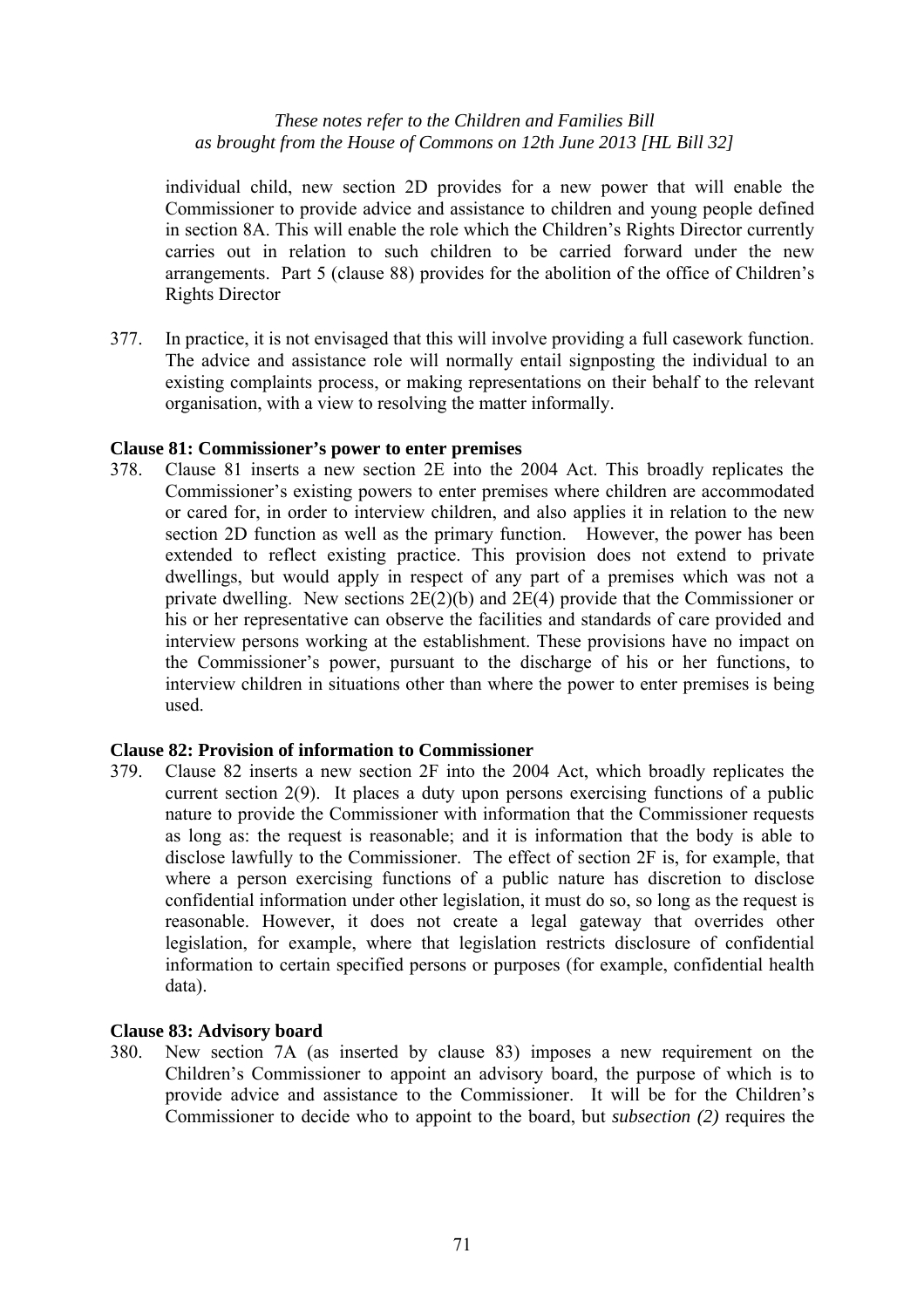board's membership, when taken together, to represent a broad range of interests that are relevant to the functions of the Children's Commissioner. The role of the board will be advisory only and ultimately it will be the responsibility of the Children's Commissioner (rather than the advisory board) to determine how to exercise his or her functions. The aim of the advisory board is to make the Commissioner's business planning processes more transparent and to ensure that his or her activities add value, rather than duplicate, the work of other organisations with an interest in children's rights. It will be for the Children's Commissioner to determine whether to appoint a separate chairperson from among the members of the advisory board, or to chair the advisory board him or herself*. Subsection (3*) requires the Commissioner to publish details of the process through which appointments to the advisory board will be made and the criteria used to select members. The intention is to ensure that the process by which individuals are selected is open and transparent.

# **Clause 84: Business plans**

381. New section 7B (as inserted by clause 84) imposes requirements on the Children's Commissioner to consult on, and then publish, a business plan. *Subsection (1*) sets out what should be included in the business plan. *Subsections (2) and (3*) set out the time period that the business plan should cover and when it should be published. *Subsection (4*) requires the Commissioner to consult children and bodies which represent a range of relevant interests and other persons who the Commissioner considers appropriate on the content of the business plan before it is published. *Subsection (5)* stipulates that when consulting children, the Commissioner should, in particular, take steps to consult children falling within section 8A and other children who do not have adequate means to make their views known.

# **Clause 85: Annual reports**

- 382. Clause 85 amends section 8 of the 2004 Act, which is concerned with the Commissioner's annual report. The Government wants the report to be a mechanism through which Parliament has the opportunity to scrutinise the Commissioner's activities and impact. The annual report is not intended to provide a vehicle through which the Commissioner makes recommendations for change, which should be contained in the separate reports that the Commissioner publishes following his or her investigations or inquiries.
- 383. Accordingly, section 8 will continue to require the Commissioner to report annually on the main activities that he or she has undertaken and what impact these activities have had on the promotion and protection of children's rights. New section 8(2) (b) and (c) require the Commissioner to include in the annual report information on: the actions that he or she has taken to support children falling within section 8A; and an account of how the Commissioner has involved children in the discharge of his or her functions.
- 384. *Subsection (2)(a)* of the clause amends section 8(1) of the 2004 Act to provide that the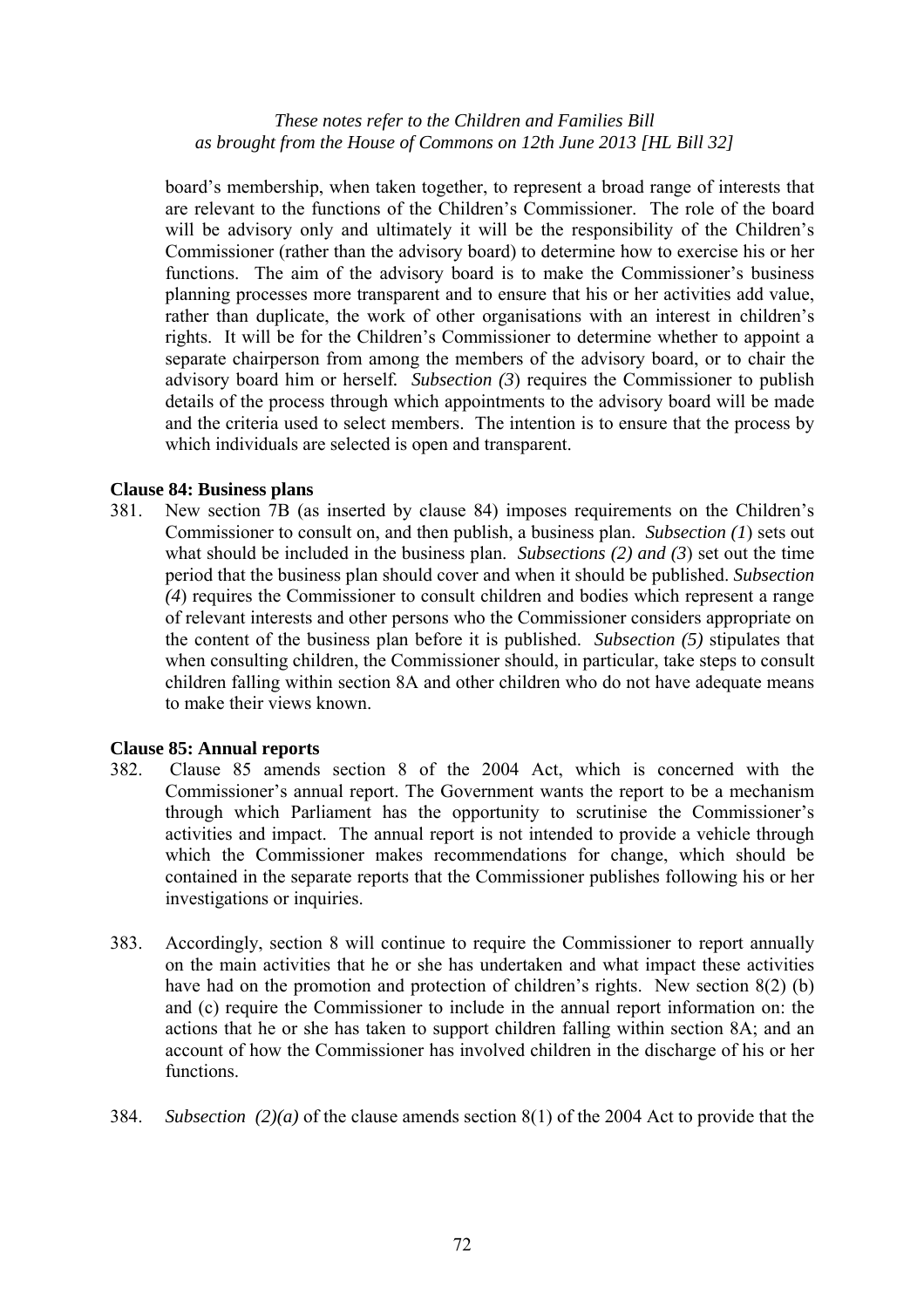annual report must address how the Commissioner has discharged all his functions. *Subsections (4) and (5)* provide for the Commissioner to lay the annual report before both Houses of Parliament, rather than through the Secretary of State, as is presently the case. The Commissioner will be responsible for publishing, publicising and disseminating the report, as appropriate. *Subsection (6)* requires the Commissioner to ensure that a child-friendly version of the annual report is available.

#### **Clause 86: Children living away from home or receiving social care**

- 385. New section 8A (as inserted by clause 86) defines, for the purposes of the Commissioner's functions, a specific group of children and young people whom the Commissioner:
	- should have particular regard to, when discharging the Commissioner's primary function (as set out in section  $2(4)$ );
	- should have particular regard to, when taking steps to involve children in the discharge of the Commissioner's primary function (as set out in section 2B);
	- can provide advice and assistance to (as set out in section 2D); and
	- should have particular regard to, when consulting on the Commissioner's business plan (as set out in section 7B(5)).
- 386. The annual report must also set out how the Commissioner has had particular regard to this group, in exercising his functions.
- 387. The definition includes all those children and young people who currently fall under the remit of the CRD.

#### **Clause 87 and Schedule 5: Minor and consequential amendments**

388. Schedule 5 makes minor and consequential amendments to Part 1 of the 2004 Act, and a consequential amendment to the Criminal Justice and Courts Services Act 2000.

# *Inquiries*

389. *Paragraph 1(2)* removes the requirement on the Commissioner to consult the Secretary of State before holding an inquiry under section 3 of the 2004 Act; and *paragraph 2(1)* removes the Secretary of State's power to direct the Commissioner to conduct an inquiry. *Paragraph 2(2*) makes consequential amendments to provisions in the 2004 Act that remove the power of the Secretary of State to direct the Commissioner to undertake an inquiry into the case of an individual child in Wales, Scotland or Northern Ireland. The purpose of these changes is to address concerns raised by John Dunford and others which called into question the Commissioner's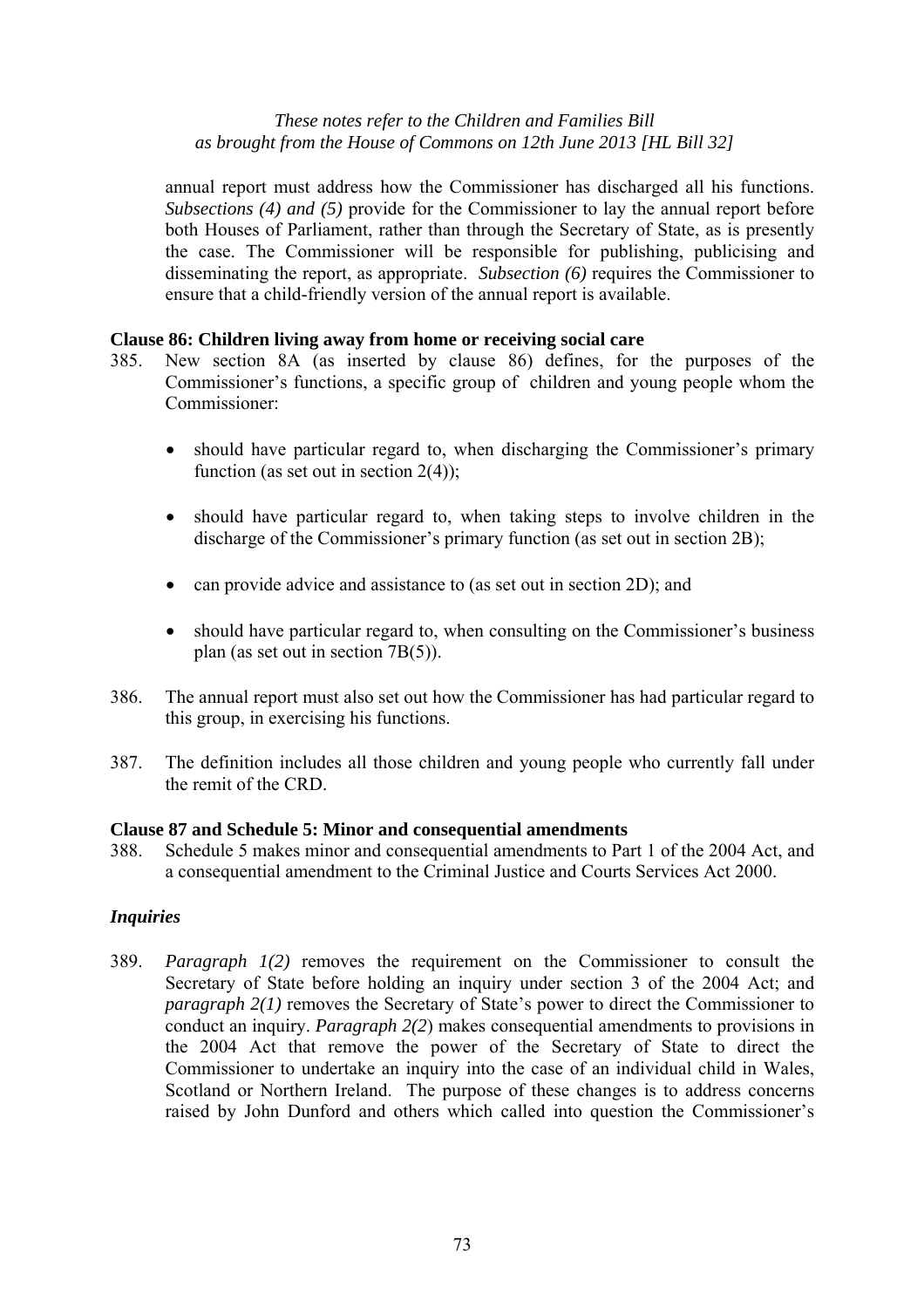independence from Government which had potentially damaged the Commissioner's credibility. It will be for the Commissioner to determine how to respond to a request from the Secretary of State to undertake a particular activity.

# *Functions of Commissioner in respect of Wales, Scotland and Northern Ireland*

390. *Paragraphs 3, 4 and 5* amend Section 5, 6 and 7 of the 2004 Act to apply (with certain modifications) the changes to the Commissioner's functions to his or her functions in respect of non-devolved matters in Northern Ireland, Scotland and Wales.

# *Young persons*

- 391. *Paragraph 6* substitutes a new section 9 in the 2004 Act. This provision applies for the purposes of Part 1 other than sections 2A and 8A (and references to a child who falls within section 8A). Its purpose is to enable the Commissioner to exercise his functions in relation to young persons in England who are aged 18 or over for whom an EHC plan is maintained by a local authority (as to which, see Part 3 of the Bill); who are aged 18 or over and under 25 and to whom services have been provided by a local authority under any of sections 23C to 24D (which relate to the provision of advice and assistance for certain children and young people) of the Children Act 1989; or who have been looked after by a local authority in any of the devolved administrations at any time after reaching the age of 16.
- 392. *Subsection (3)* makes provision in respect of the Commissioners functions in Wales, Scotland and Northern Ireland. In this case, a child includes a young person who is aged 18 or over and under 25 who has a learning disability (as defined); who has been looked after by a local authority in Wales, Scotland or Northern Ireland at any time after the age of 16, or to whom a local authority in England has provided services under any of sections 23C to 24D of the Children Act 1989 at any time after reaching the age of 16. This subsection is intended to preserve the effect of section 9 as it applied before substitution under this Bill.

#### *Appointment and tenure of the Children's Commissioner*

- 393. *Paragraph 7*(a) of Schedule 5 amends paragraph 3(2) of Schedule 1 to the 2004 Act, strengthening the requirement on the Secretary of State to involve children in the Commissioner's appointment, by requiring him or her to 'take reasonable steps' to involve them.
- 394. *Paragraph 7(b)* and *(c)* make changes to address a concern raised in John Dunford's report, "Review of the Office of the Children's Commissioner (England)", namely that the ability for a Commissioner to be appointed for a second term might compromise his or her independence. In future, therefore, the Children's Commissioner will be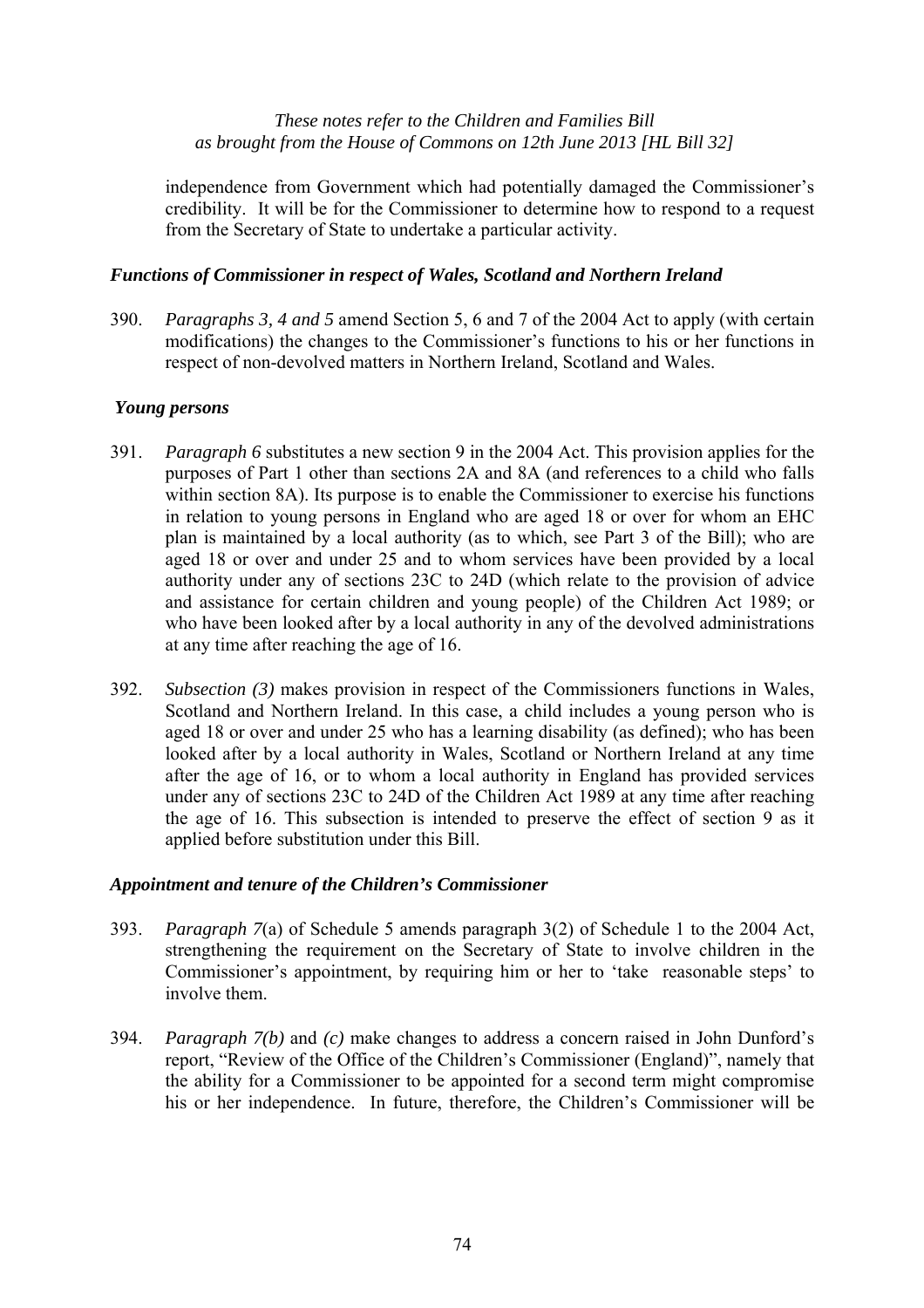appointed for a single, six-year term. There will no longer be an option to renew the Commissioner's appointment at the end of his or her term of office.

# *Interim Appointments*

- 395. *Paragraph 8* inserts a new paragraph 3A into Schedule 1 to the 2004 Act, which makes provision for appointing an interim Children's Commissioner and sets out the process that should be followed. This provision is introduced as a consequence of removing the requirement on the Commissioner to appoint a Deputy Children's Commissioner and will apply where the current Children's Commissioner resigns, is dismissed (in line with the provisions set out in *paragraph 3(7)* of Schedule 1 to the 2004 Act), or is otherwise unable to continue in post.
- 396. Where such a situation arises, a recruitment exercise to appoint a new substantive Children's Commissioner should begin at the earliest opportunity. However, it is possible that recruiting a new substantive Children's Commissioner could take some time and *paragraph 8* therefore provides for the Secretary of State to appoint an interim Children's Commissioner to provide continuity and stability in the intervening period. *Sub-paragraph (2)* provides that the terms and conditions of any interim appointment will be determined by the Secretary of State.
- 397. *Sub-paragraph (3*) provides that the interim appointment should cease either:
	- at the point that a new substantive Commissioner is appointed; or, if sooner
	- 6 months after the date that the interim appointment is made.
- 398. If, for any reason, the recruitment of a new substantive Commissioner cannot be completed within 6 months, *sub-paragraph (4*) enables the Secretary of State to renew the interim appointment for up to a further 6 months. *Sub-paragraph (4)* also provides that a person who has been appointed as the interim Children's Commissioner can subsequently be appointed as the new substantive Commissioner (following the process required under paragraph 3 of Schedule 1).
- 399. *Sub-paragraphs (5) and (6)* make provision in relation to resignation and removal from office of the interim Children's Commissioner which is equivalent to the provision for the Children's Commissioner.

#### *Deputy Children's Commissioner*

400. *Paragraph 9* amends paragraph 5 of Schedule 1 to the 2004 Act, so as to remove the requirement on the Commissioner to appoint a deputy. It will be for the Commissioner to determine his or her office's staffing structure. Paragraph 9(2) makes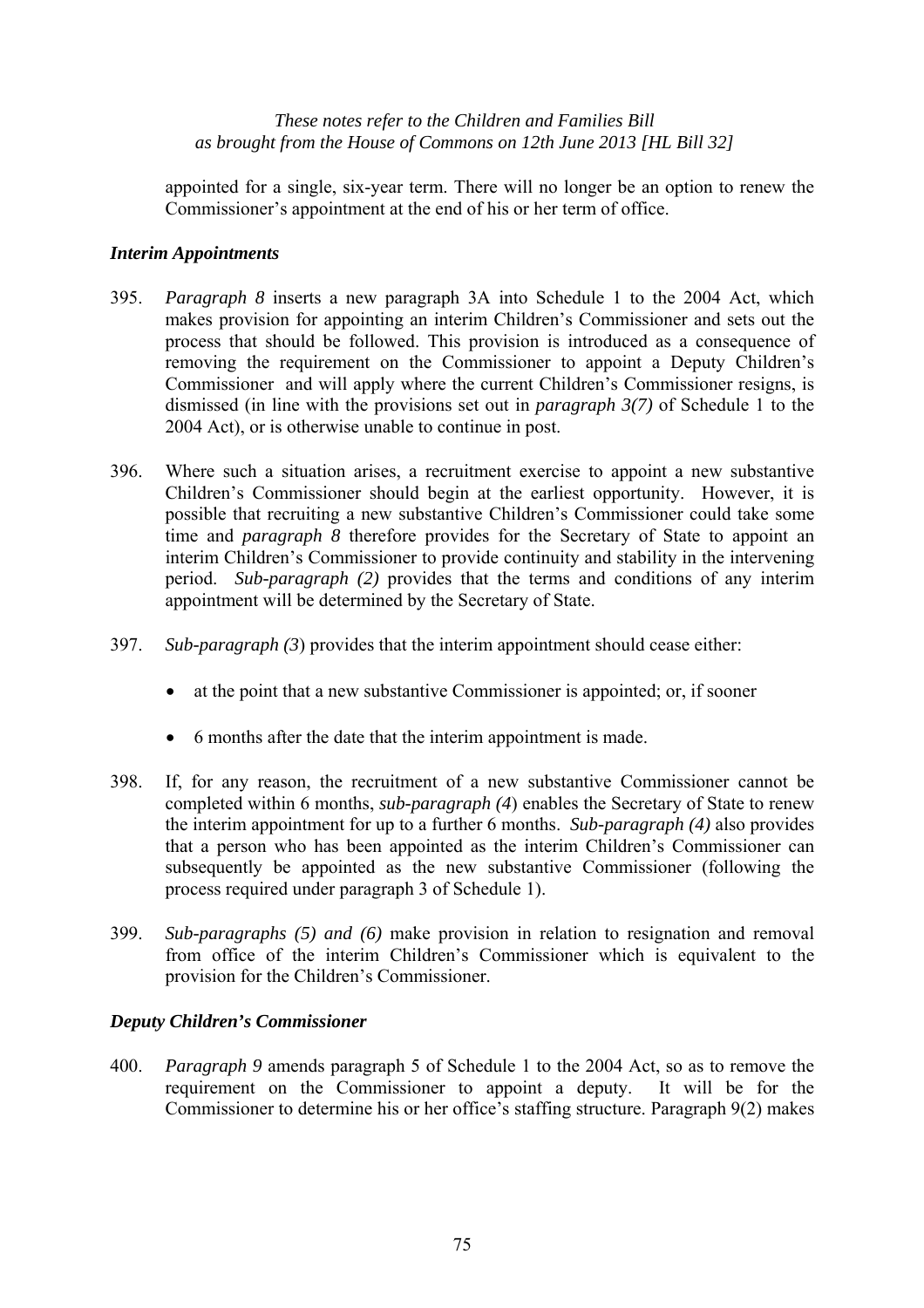consequential amendments.

# **Clause 88: Repeal of requirement to appoint a Children's Rights Director**

- 401. *Subsection* (1) repeals the provision in the Education and Inspections Act 2006 which required the Chief Inspector to appoint a Children's Rights Director.
- 402. *Subsection (2)* amends provisions in that Act to take account of this change and, in particular, to place requirements on Ofsted and the Chief Inspector to have regard to any matters raised by the Children's Commissioner. In general, the purpose of these provisions is to ensure that the views and interests of children within the Children's Rights Director's remit continue to inform the work of the Chief Inspector and the Office, but they will also extend more generally to cover any matters raised by the Children's Commissioner.
- 403. *Subsection (3)* introduces Schedule 6, which provides for transitional provision enabling certain staff and property to be transferred from Ofsted to the staff of the Children's Commissioner.

# *Schedule 6: Repeal of requirement to appoint a Children's Rights Director: Transfer schemes*

- 404. *Paragraph 1* contains a power for the Secretary of State to make a scheme in relation to designated members of staff who are members of staff of Ofsted to become members of staff of the Children's Commissioner. The Schedule provides that the scheme may contain provisions as to continuity of employment.
- 405. *Paragraph 2* contains a power for the Secretary of State to make a property transfer scheme, transferring to the Children's Commissioner any property, rights and liabilities of Ofsted.
- 406. *Paragraph 3* provides that for the purposes of the transfer schemes, references to 'the Office' include, so far as relevant the Chief Inspector. Paragraph 5 allows a scheme to contain supplementary, incidental, transitional or consequential provision. Paragraph 6 defines certain terms used in the schedule.

# **PART 6 - STATUTORY RIGHTS TO LEAVE AND PAY**

#### **Clause 89: Shared parental leave**

407. Clause 89 inserts a new Chapter 1B into Part 8 of the ERA. This creates a new entitlement for employees to be absent from work on shared parental leave for the purposes of caring for a child.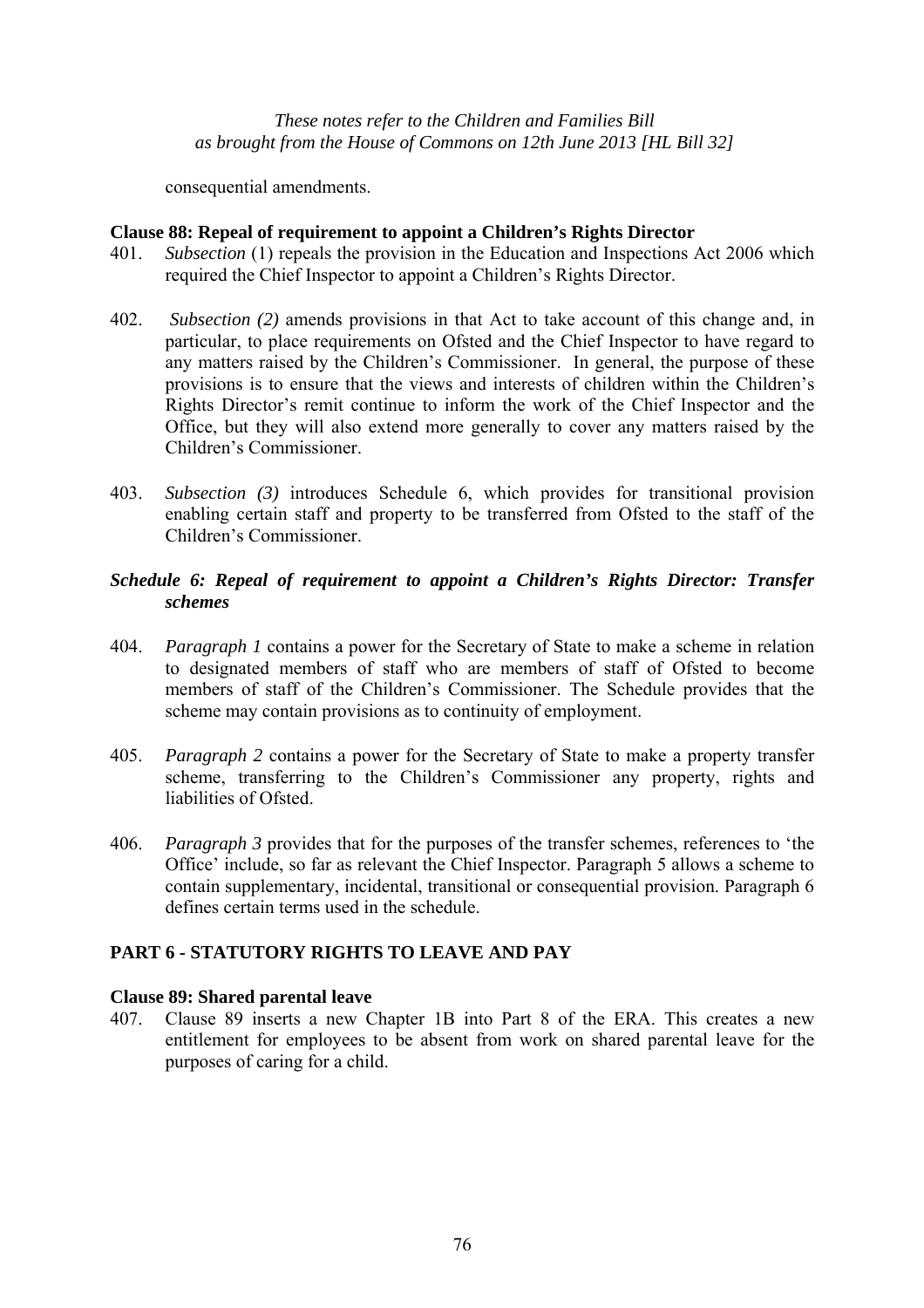# *Section 75E: Entitlement to shared parental leave: birth*

- 408. Section 75E deals with entitlement to shared parental leave in relation to birth.
- 409. *Subsections (1) and (4*) confer powers on the Secretary of State to make regulations entitling employees to be absent from work for the purpose of caring for a child if they satisfy certain specified conditions.
- 410. *Subsections (1) to (3)* are about the conditions for eligibility of the mother of the child. The conditions that may be specified include conditions as to duration of employment, her relationship with the child and as to caring with another person ("P") for the child. *Subsection (1)(f)* includes a condition relating to the giving of a notice of intention to take shared parental leave; and subsection (3) specifies what this notice may be about: it may be about the amount of leave available to the mother; the amount of leave the mother intends to take; and whether and to what extent P will take leave or statutory shared parental pay. *Subsection*  $(1)(g)$  specifies a condition relating to the consent of P to the amount of leave that the mother intends to take.
- 411. *Subsection (2*) provides that the conditions of entitlement of the mother can include P meeting conditions in respect of P's employment or self-employment, P's earnings, P's relationship to the mother or the child and P's intention to care, with the mother, for the child. The effect of this provision is that one of the conditions of entitlement to shared parental leave for the mother can relate to the mother's sharing the care of the child with P and P satisfying conditions as to economic activity and relationship with the child or the mother.
- 412. *Subsection (4)* specifies conditions that may be included in regulations to give entitlement to shared parental leave for another employee (the father or the mother's partner). These include certain conditions as to duration of employment, the employee's relationship with the child or with the child's mother and as to the employee caring, with the child's mother, for the child. *Subsection (4)(d*) includes a condition relating to the giving of a notice of intention to take shared parental leave. *Subsection (4)(e)* specifies a condition relating to the child's mother's consent to the amount of shared parental leave the employee intends to take.
- 413. *Subsection (5)* provides that the conditions of entitlement for the employee can include the mother meeting conditions as to her employment or self-employment, her earnings, her caring with the employee for the child and her entitlement (or otherwise) to statutory maternity pay or maternity allowance and the exercise of these entitlements. The effect of this provision is that one of the conditions of entitlement to shared parental leave for an employee (the father or the mother's partner) can relate to the employee sharing care of the child with the mother and to the mother satisfying conditions as to economic activity.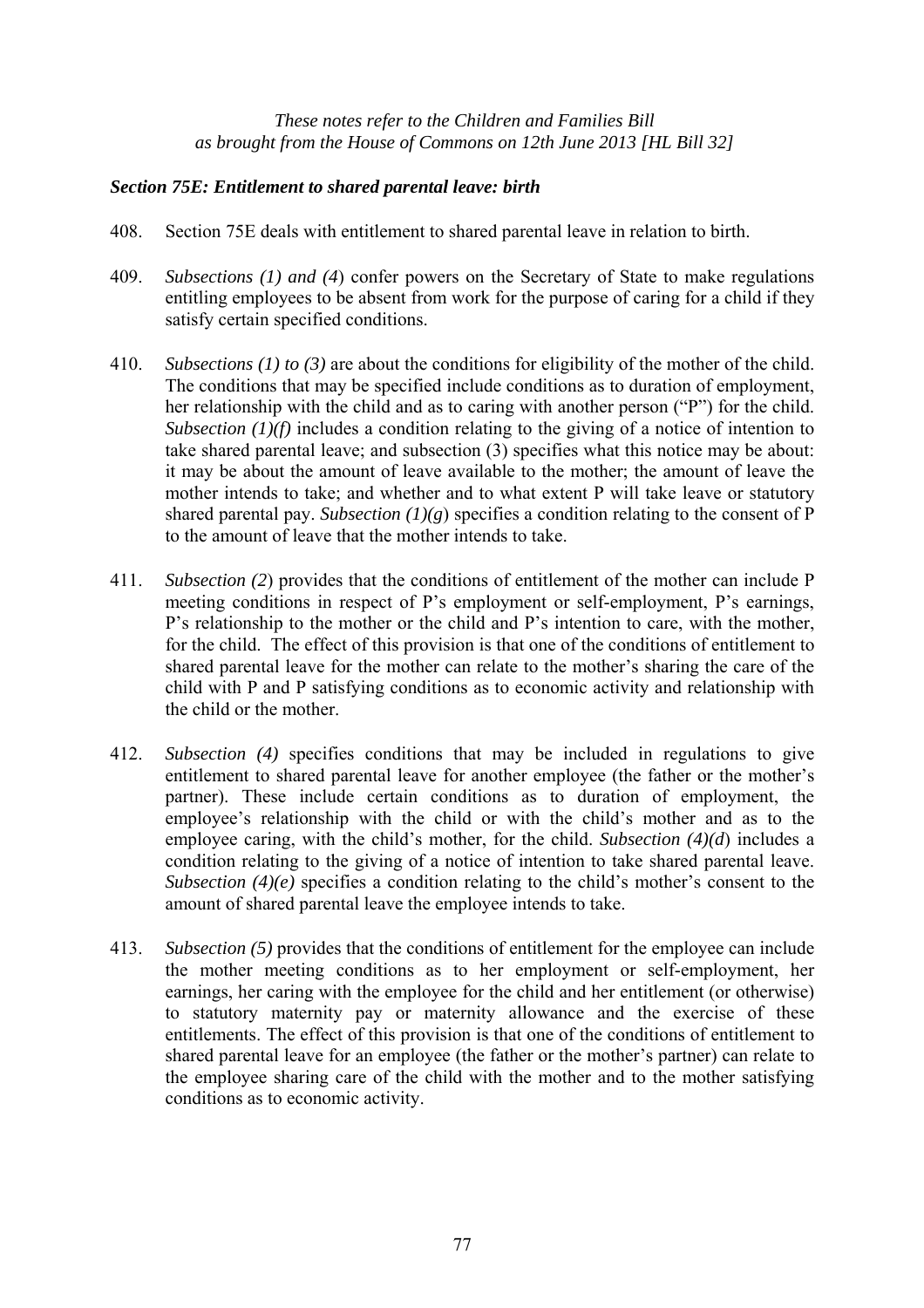414. *Subsection (6)* specifies what the notice the employee is required to give under subsection (4) is about. It may be about the amount of leave available to the employee, the amount of leave the employee intends to take, and whether and to what extent the mother will take leave or shared parental pay.

# *Section 75F: Entitlement to leave under section 75E: further provision*

- 415. Section 75F is about the making of regulations to calculate the amount of leave available to the employee, to limit the amount of shared parental leave, to limit when it may be taken, to require the leave to be taken as a single period and to provide for the varying of the amount of shared parental leave that an employee may take and the times at which an employee takes this leave.
- 416. This section provides that regulations under section 75E will include provisions for determining the amount of shared parental leave and when this leave may be taken. *Subsection (6)* specifies that provision under *subsection (1)(b)* is to secure that shared parental leave must be taken before the end of such a period as may be prescribed. *Subsection (7)* further specifies that provision under *subsection (1)(b)* is to provide for the taking of shared parental leave in a single period or in non-consecutive periods.
- 417. This section specifies the maximum amount of leave to which an employee is entitled. The maximum amount in the case of a mother who is entitled to maternity leave is an amount of time specified by regulations (expected to be the total length of maternity leave (52 weeks)) less the amount of maternity leave taken by the mother (where she returns to work without taking specified action to reduce her maternity leave period) or the amount by which the maternity leave period has been reduced. The maximum amount of time in the case of a mother who is entitled to statutory maternity pay or maternity allowance only is an amount of time specified by regulations (expected to be 52 weeks) less the number of weeks of statutory maternity pay or maternity allowance payable to the child's mother, or the number of weeks by which the maternity allowance period or maternity pay period has been reduced.
- 418. This section specifies that the amount of shared parental leave to which the employee is entitled in respect of a child takes into account the amount of such leave taken by another person in respect of that child or the number of weeks of statutory shared parental pay received by another person in respect of that child (in the case where the other person is entitled to statutory shared parental pay in respect of the child but not to shared parental leave).
- 419. This section specifies that for the purposes of calculating the amount of maternity leave taken under this section, part of a week is to be treated as a full week.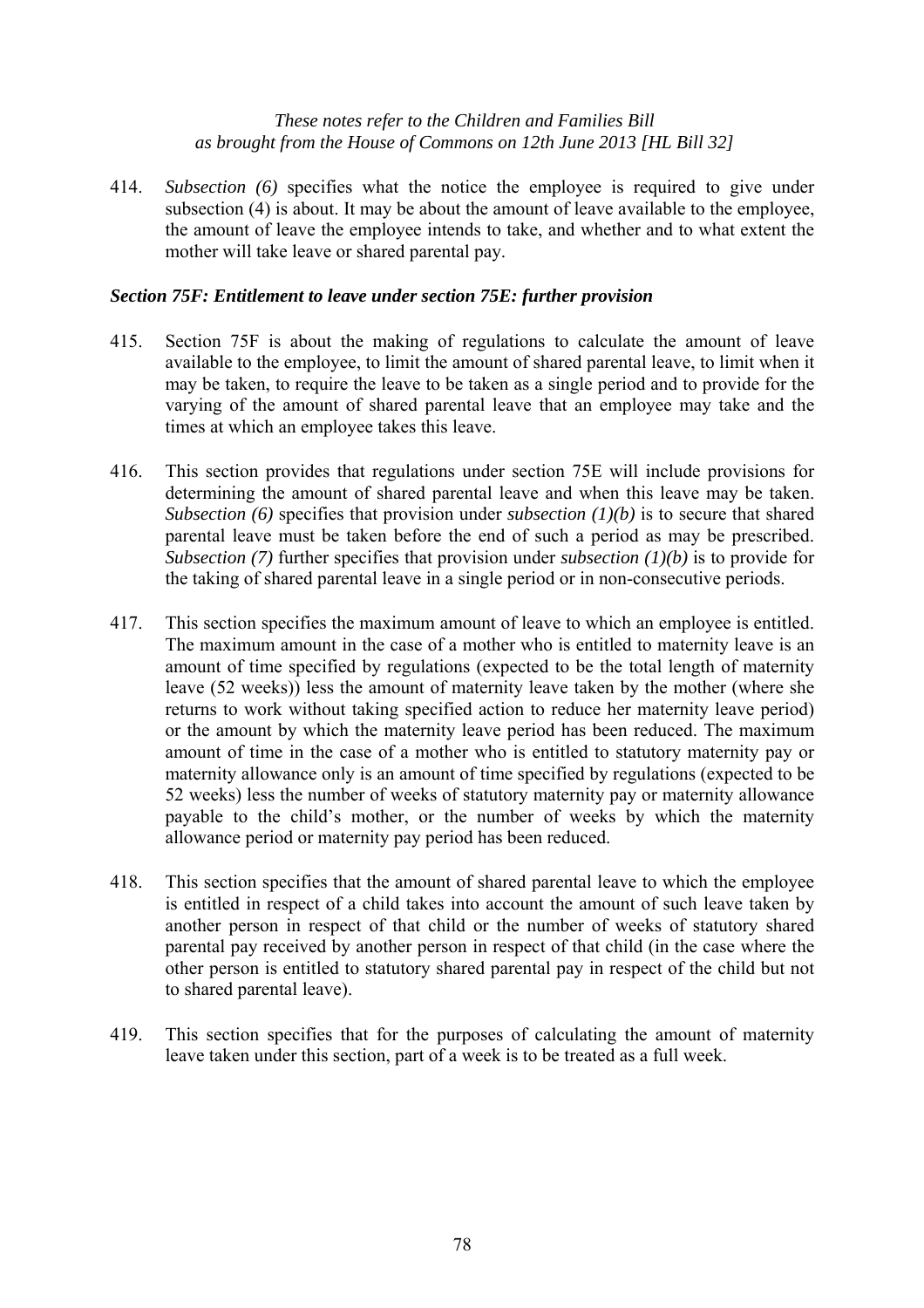- 420. This section specifies that for the purposes of calculation of the amount of shared parental leave under this section, part of a week is to be treated as a full week.
- 421. This section provides that the regulations under section 75E may enable an employer, in a case where an employee has proposed to take non-consecutive periods of shared parental leave, to require the employee to take that amount of leave as a single period of leave. This single period of leave may start with a day proposed by the employee or, if no day is proposed, with the first day of the first period of leave proposed by the employee. This provision is to provide a default position for when the shared parental leave can be taken if agreement cannot be reached between employer and employee.
- 422. This section provides that regulations made under section 75E may enable an employee, subject to prescribed restrictions, to vary the period or periods of shared parental leave to be taken without varying the amount of leave, and to vary the amount of leave which the employee has notified an intention to exercise. This section provides that variations to the period or periods during which the leave is taken may require this variation to be subject to obtaining the employer's consent in circumstances specified by regulations. This section specifies that in relation to variations to the amount of leave which the employee has notified an intention to exercise, the employee may be required to do this by notice and the consent of the child's mother or P may be required. This section specifies that notifications of variation of the amount of leave which an employee intends to exercise may be required to include notice about the amount of shared parental leave the employee has taken in respect of the child, how much leave the employee intends to take and the amount of shared parental leave or statutory shared parental pay that the other person who may be entitled to such leave or pay in respect of the child, has taken or intends to take.
- 423. This section provides that regulations made under section 75E may specify the things which are and are not to be taken as done for the purpose of caring for the child; the minimum amount of shared parental leave that may be taken and provision about how this leave may be taken; the circumstances in which an employee may work for an employer during a period of shared parental leave without bringing the period of leave, or the employee's entitlement to it, to an end and the circumstances in which the employee may be absent on shared parental leave otherwise than for the purpose of caring for a child without bringing their entitlement to an end. The latter provision might be relevant to situations where an employee has an entitlement to shared parental leave but whose child subsequently dies. They may also make provision to exclude the right to be absent on shared parental leave in respect of a child where more than one child is born as a result of the same pregnancy.
- 424. This section specifies that in this section "week" means any period of seven days.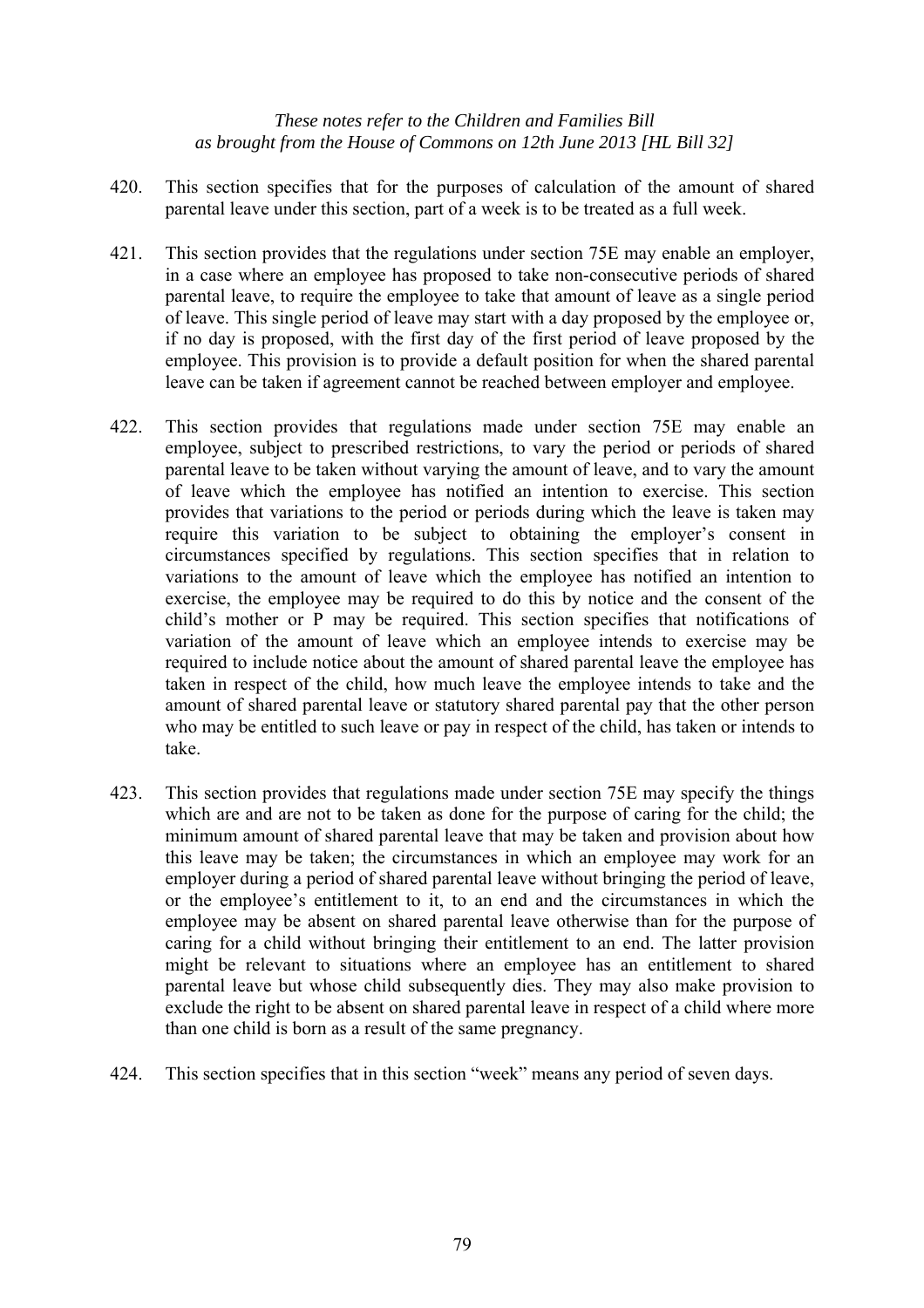425. This section enables the Secretary of State to provide by regulations that certain subsections do not have effect, or have effect with prescribed modifications, in a case where the mother of a child dies before another person has become entitled to shared parental leave in respect of that child. This might to be relevant to situations where a mother dies before entitlement to shared parental leave has arisen for herself or her partner.

# *Section 75G: Entitlement to shared parental leave: adoption*

- 426. Section 75G deals with entitlement to shared parental leave in relation to adoption.
- 427. *Subsections (1) and (4)* confer powers on the Secretary of State to make regulations entitling employees who are adopters or prospective adopters to be absent from work for the purpose of caring for a child if they satisfy certain conditions.
- 428. *Subsections (1) to (3)* are about the conditions of eligibility of the person with whom a child is to be, or is expected to be, placed for adoption (the "primary adopter"). These include certain conditions as to the primary adopter's duration of employment, relationship with the child and as to caring with another person ("P") for the child. *Subsection*  $(1)(g)$  specifies a condition relating to the consent of P to the amount of leave the primary adopter intends to take. *Subsection (1)(f)* includes a condition relating to the giving of a notice of intention to take shared parental leave under this subsection; and *subsection (3)* specifies what this notice may be about, such as the maximum amount of leave available to the primary adopter, the amount of leave the primary adopter intends to take and the extent to which P intends to exercise entitlement to the leave or to statutory shared parental pay.
- 429. *Subsection (2*) provides the conditions of entitlement of the primary adopter can include P meeting certain conditions in respect of employment or self-employment, earnings, relationship to the primary adopter or the child and having caring responsibility for the child. The effect of this provision is that one of the conditions of entitlement to shared parental leave for the primary adopter can relate to the primary adopter sharing the care of the child with P and P satisfying conditions as to economic activity and relation with the child or the primary adopter.
- 430. *Subsections (4) to (6)* specify conditions that may be included in regulations to give entitlement to shared parental leave to another employee (other than the primary adopter). These include certain conditions as to duration of employment, the employee's relationship with the child and with the primary adopter and as to the employee caring with the primary adopter for the child. *Subsection (4)(d)* includes a condition relating to the giving of a notice to the employer of intention to take shared parental leave. *Subsection (4)(e)* specifies a condition relating to the consent of the primary adopter to the amount of leave that the other employee intends to take.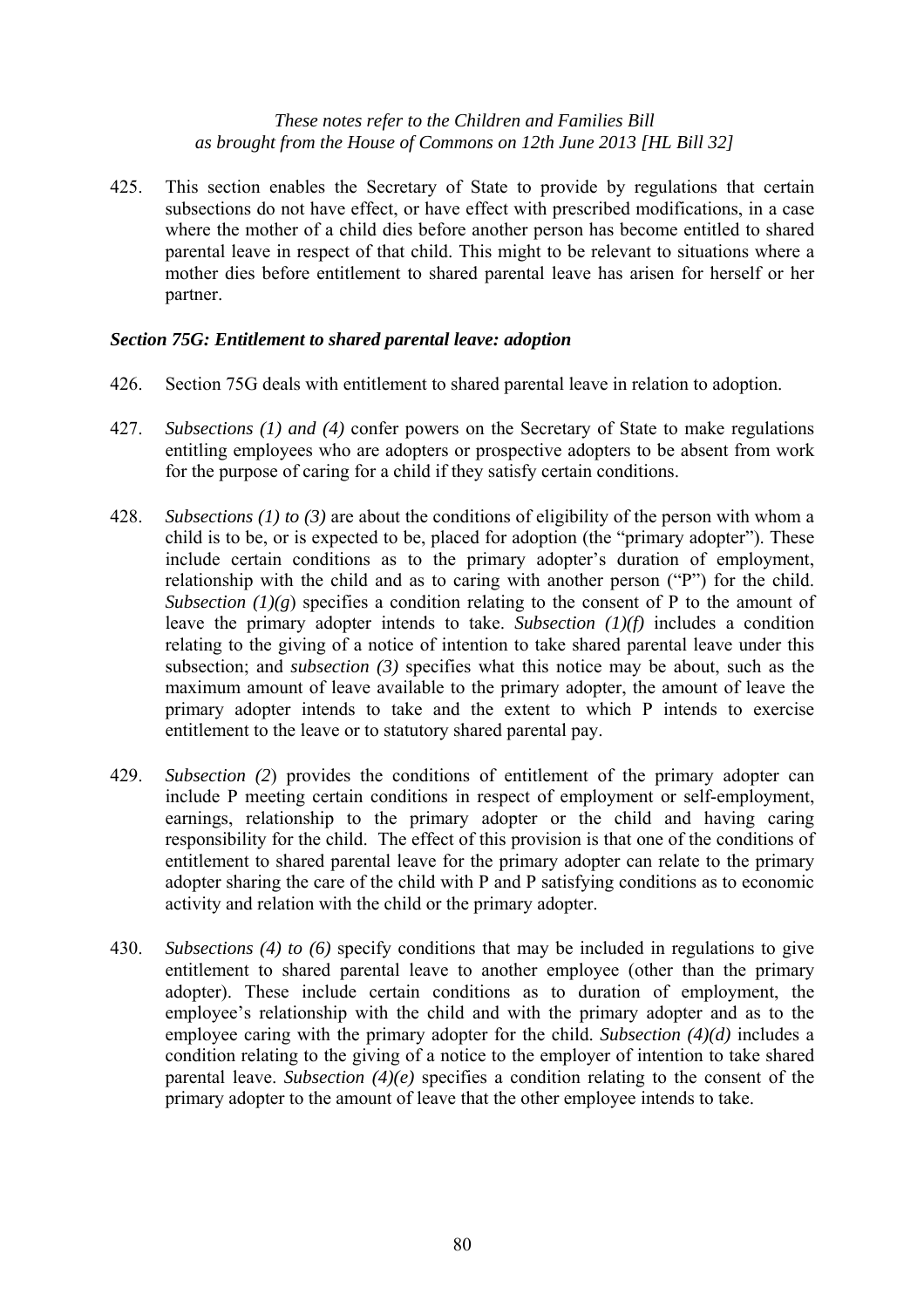- 431. *Subsection (5)* provides that the conditions for entitlement for the employee can include the primary adopter meeting conditions as to employment or self-employment and earnings; the primary adopter caring with the employee for the child; the primary adopter's entitlement (or otherwise) to adoption leave or statutory adoption pay, and the extent of the primary adopter's exercise of such entitlement.
- 432. *Subsection (6)* specifies what the notice the employee is required to give under *subsection (4)* is about. It may be about the maximum possible extent of their entitlement to leave, the amount of leave the employee intends to take, and whether and to what extent the primary adopter will exercise an entitlement to shared parental leave or statutory shared parental pay.

# *Section 75H: Entitlement to leave under section 75G: further provision*

- 433. Section 75H is about the making of regulations to calculate the amount of shared parental leave available to the employee, to limit the amount of shared parental leave, to limit when it may be taken, to require the leave to be taken as a single period and to provide for the varying of the amount of shared parental leave that an employee may take and the times at which an employee takes this leave.
- 434. This section provides that regulations under section 75G will include provisions for determining the amount of shared parental leave to which an employee is entitled in respect of a child, and when this leave may be taken. This section specifies that provision under *subsection (1)(b)* is to allow shared parental leave to be taken in nonconsecutive periods. The effect of this is to allow the leave to be taken more flexibly than in a single consecutive block.
- 435. This section specifies the maximum amount of leave to which an employee is entitled. The maximum amount in the case of a primary adopter who is entitled to adoption leave is an amount of time specified in regulations (expected to be the total length of adoption leave (52 weeks)) less the amount of adoption leave taken by the primary adopter (where the primary adopter returns to work without taking specified action to reduce the adoption leave period) or the amount by which the adoption leave period has been reduced. The maximum amount of time in the case of a primary adopter who is entitled to statutory adoption pay only is an amount of time specified by regulations (expected to be 52 weeks) less the number of weeks of statutory adoption pay payable to the primary adopter, or the number of weeks by which the adoption pay period has been reduced. *Subsection (3)* specifies that the amount of shared parental leave to which the employee is entitled in respect of a child takes into account the amount of such leave taken by another person in respect of that child, or the number of weeks of statutory shared parental pay received by the other person in respect of the child (in a case where the other person is entitled to statutory shared parental pay in respect of the child but not shared parental leave.)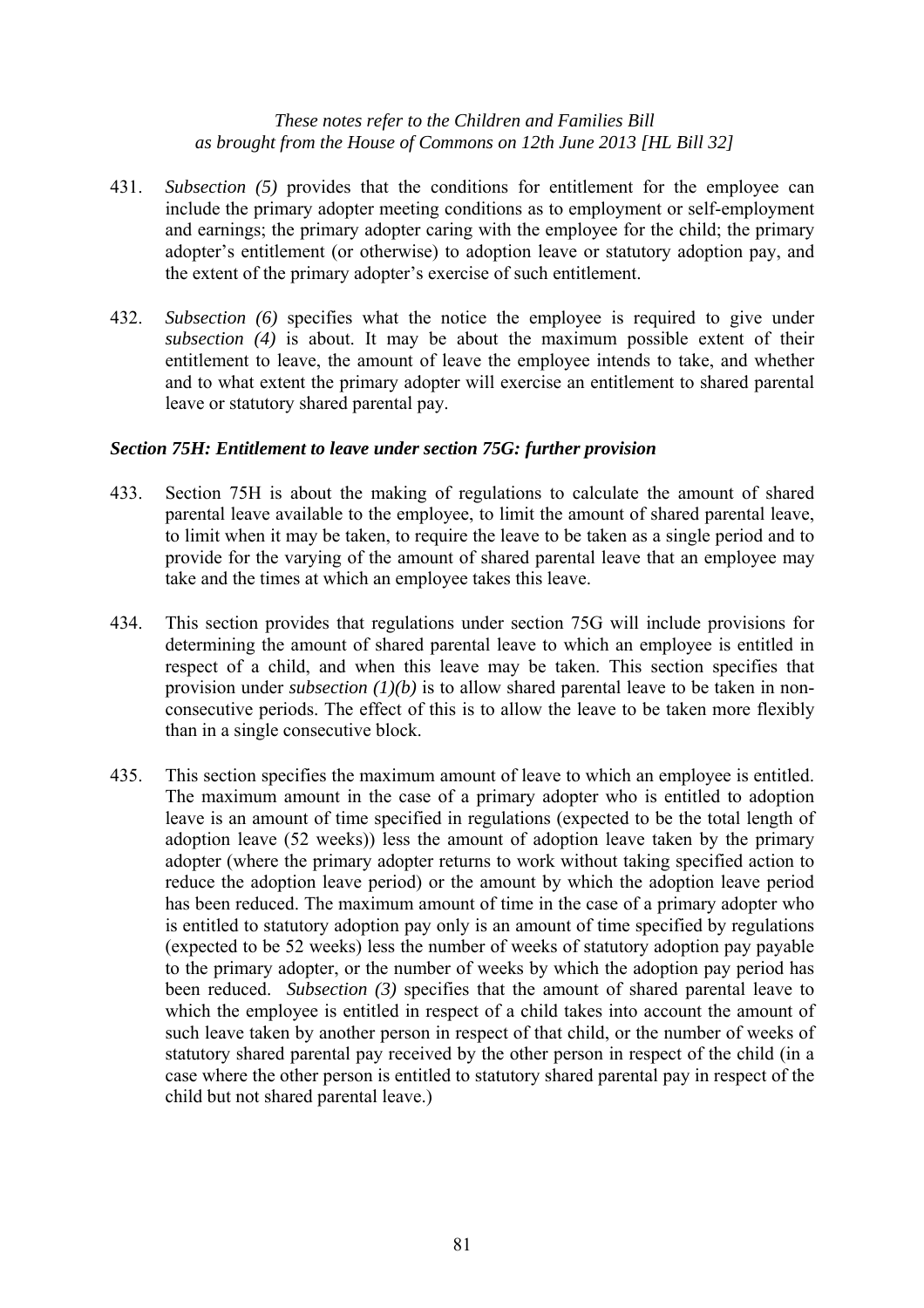- 436. This section specifies that provision under *subsection (1)(b)* is to secure that shared parental leave must be taken before the end of a prescribed period.
- 437. This section specifies that for the purposes of calculating the amount of adoption leave or shared parental leave taken, part of a week is to be treated as a full week.
- 438. This section provides that the regulations under section 75G may enable an employer, in a case where an employee has proposed to take non-consecutive periods of shared parental leave, to require the employee to take that amount of leave as a single period of leave. This single period of leave will start with a day proposed by the employee or, if no day is proposed, with the first day of the first period of leave proposed by the employee. The effect of this provision is to provide a default position for when shared parental leave can be taken if agreement cannot be reached between employer and employee.
- 439. This section provides that regulations made under section 75G may enable an employee, subject to prescribed restrictions, to vary the period(s) of shared parental leave to be taken without varying the amount of leave and to vary the amount of leave which the employee has notified an intention to exercise. This section provides that variations to the period or periods during which the leave is taken may require this variation to be subject to obtaining the employer's consent in circumstances specified by regulations. This section specifies that in relation to variations to the amount of leave which the employee has notified an intention to exercise, the employee may be required to include certain information in the notice to their employer and the consent of the primary adopter or P (as appropriate) may be required. This section specifies that notifications of variation of the amount of leave which an employee intends to exercise may be required to include notice about the amount of shared parental leave the employee has taken in respect of the child, how much leave the employee intends to take and the amount of shared parental leave or statutory shared parental pay that the other person who may be entitled to such leave or pay in respect of the child, has taken or intends to take. .
- 440. This section provides that regulations made under section 75G may specify the things which are and are not to be taken as done for the purpose of caring for the child; the minimum amount of shared parental leave that may be taken and provision about how this leave may be taken; the circumstances in which an employee may work for an employer during a period of shared parental leave without bringing the period of leave, or the employee's entitlement to it, to an end and the circumstances in which the employee may be absent on shared parental leave otherwise than for the purpose of caring for a child without bringing their entitlement to an end. The latter may be relevant to situations where an employee has an entitlement to shared parental leave but whose child subsequently dies. They may also make provision to ensure that an employee cannot take more than one period of shared parental leave in circumstances where more than one child is placed for adoption as part of the same arrangement.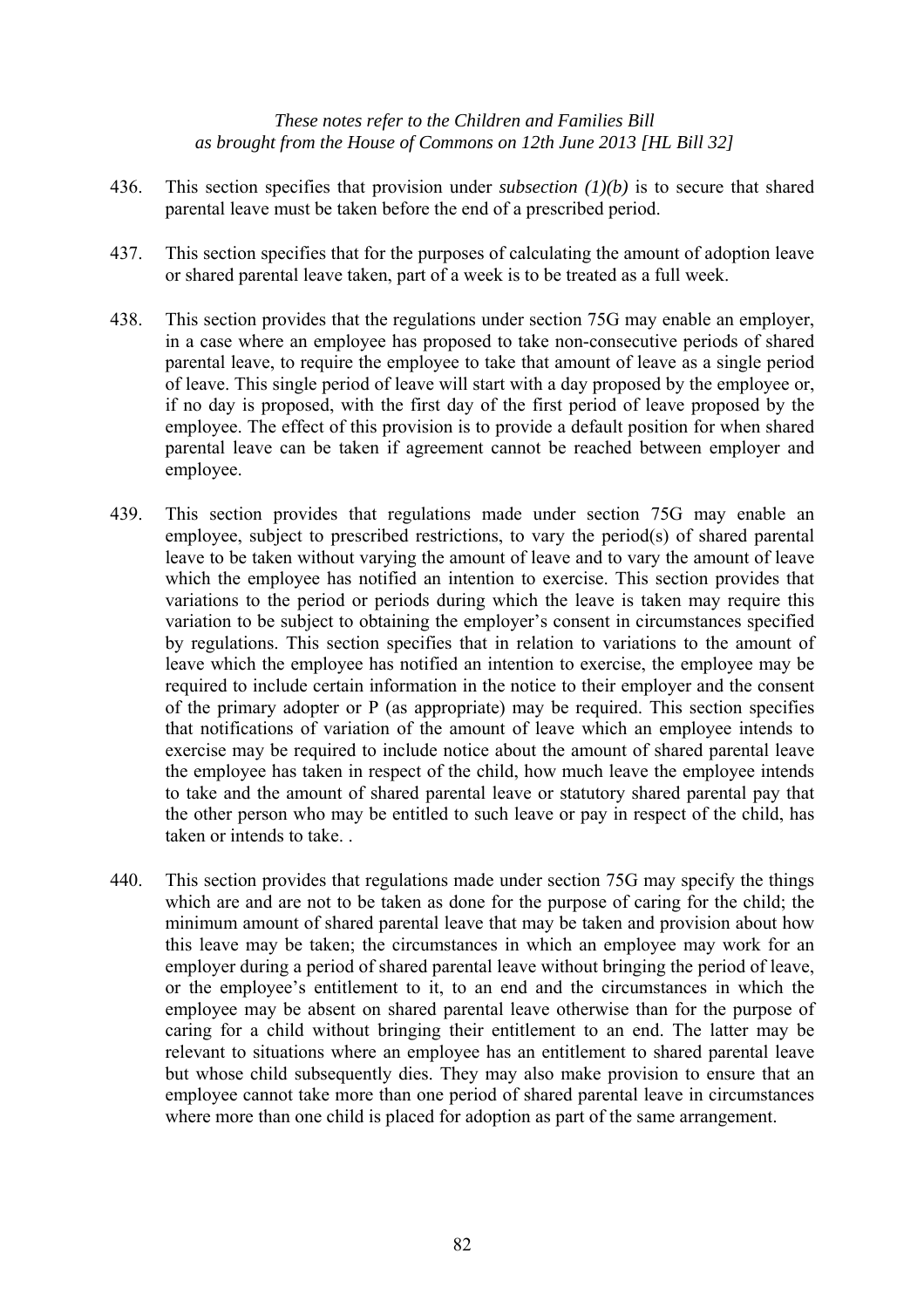- 441. This section specifies that in this section "week" means any period of seven days.
- 442. This section enables regulations to stipulate that certain subsections do not have effect, or have effect with prescribed modifications, in a case where the person who is taking adoption leave or is entitled to be paid statutory adoption pay dies before another person has become entitled to shared parental leave in respect of the relevant child. This is to enable the other person to be able to become entitled to shared parental leave after the death of the primary adopter.
- 443. This section allows the Secretary of State to provide for sections 75G and 75H to have effect, with appropriate modifications, in relation to cases where a child has been adopted under the laws of a jurisdiction outside the United Kingdom.
- 444. This section enables the Secretary of State to provide by means of regulations for sections 75G and 75H to have effect (with modifications) in relation to cases involving an employee who has applied, or intends to apply, with another person, under section 54 of the Human Fertilisation and Embryology Act 2008 for a parental order in respect of a child. This will allow some parents in surrogacy arrangements to be entitled to shared parental leave in the same way as certain adoptive parents.

# *Section 75I: Rights during and after shared parental leave*

- 445. Section 75I deals with the rights of employees during and after shared parental leave.
- 446. *Subsection (1)* provides for regulations under section 75E or 75G to specify the rights and responsibilities of employees whilst on, and after shared parental leave. *Subsection (1)(a)* states that employees who are absent on shared parental leave will be entitled as far as prescribed, to the benefit of the same terms and conditions of employment which would have applied if the employee had not been absent.
- 447. *Subsection (1)(b)* further stipulates that whilst on shared parental leave the employee will continue to be bound, as far as prescribed, by the obligations that would arise from those terms and conditions, whilst they are compatible with the taking of shared parental leave.
- 448. *Subsection (1)(c)* provides for an employee who has been absent on shared parental leave to have the right to return to a kind of job as specified in regulations. *Subsection (5)* provides for regulations to make provision about seniority, pension and other similar rights and terms and conditions of employment on return.
- 449. *Subsection (3)* stipulates that, where appropriate, the type of absence that gives rise to the right to return referenced in *subsection*  $(1)(c)$  may be a continuous period of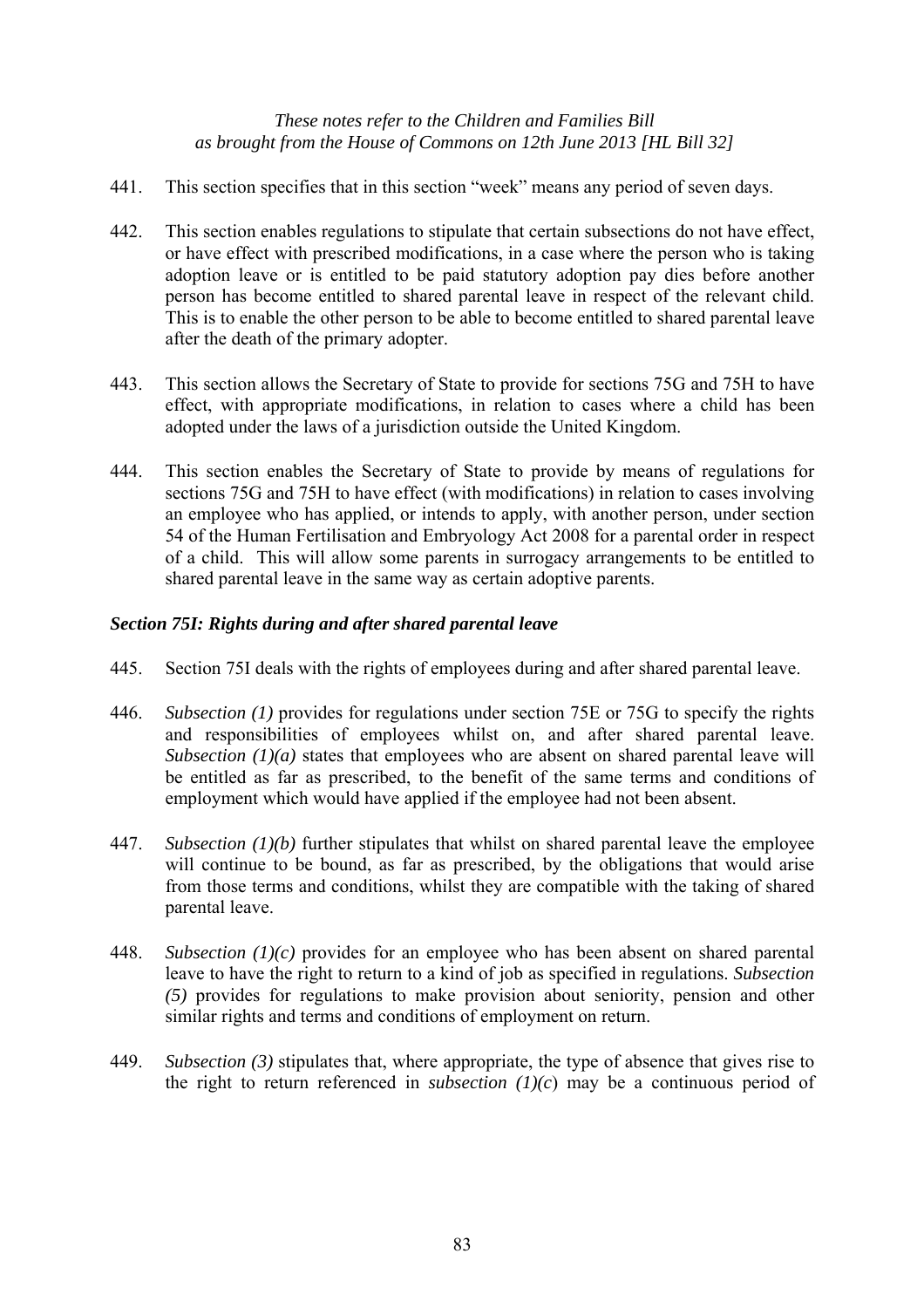absence attributable to a combination of shared parental leave, maternity leave, paternity leave, adoption leave and parental leave.

450. *Subsection (2)(b*) specifies that "terms and conditions of employment" as referenced in subsection (1)(a) does not include remuneration. *Subsection (4)* provides that regulations may specify matters which are or are not to be treated as remuneration for the purpose of entitlement to shared parental leave (for birth and adoption).

# *Section 75J: Redundancy and dismissal*

- 451. Section 75J provides that regulations under section 75E or 75F may make provisions about redundancy or dismissal during a period of shared parental leave.
- 452. *Subsection (2)* states that such provisions may include a requirement for an employer to offer alternative employment, and provision for the consequences of failure to comply with the regulations.

# *Section 75K: Chapter 1B: supplemental*

- 453. Section 75K allows regulations to be made about notices, evidence, procedures to be followed and other supplementary matters.
- 454. *Subsection (1)(a*) provides for regulations to make provision for notices to be given, evidence to be produced and other procedures to be followed by employers, employees and relevant persons. *Subsection (2)* defines "relevant person". *Subsection (1)(b)* makes provision requiring such persons to keep records. *Subsection (1)(c*) makes provision for the consequences of failure to give notices, produce evidence, keep records or comply with other procedural requirements. *Subsection (1)(d)* makes provision for the consequences of failure to act in accordance with such a notice. *Subsection* (1)(e) makes special provision for cases where an employee has a right which corresponds to a right to shared parental leave and which arises under the employee's contract of employment or otherwise. *Subsection (1)(f) and (g)* allows for regulations to make provision to modify provision in the ERA relating to the calculation of a week's pay and to modify, apply or exclude enactments in relation to a person entitled to shared parental leave.
- 455. *Subsections (3)* to *(5)* ensure that the conditions of economic activity which may be specified under sections 75E(2) or (5) and 75G(2) or (5) in relation to the person with whom care of the child is shared can include conditions relating to that person being an employed earner or a self-employed earner. They also ensure that the power to make provision about procedures to be followed by an employer of this other person under section 75K includes, as far as concerns an employed earner, the secondary contributor (in relation to secondary Class I National Insurance contributions)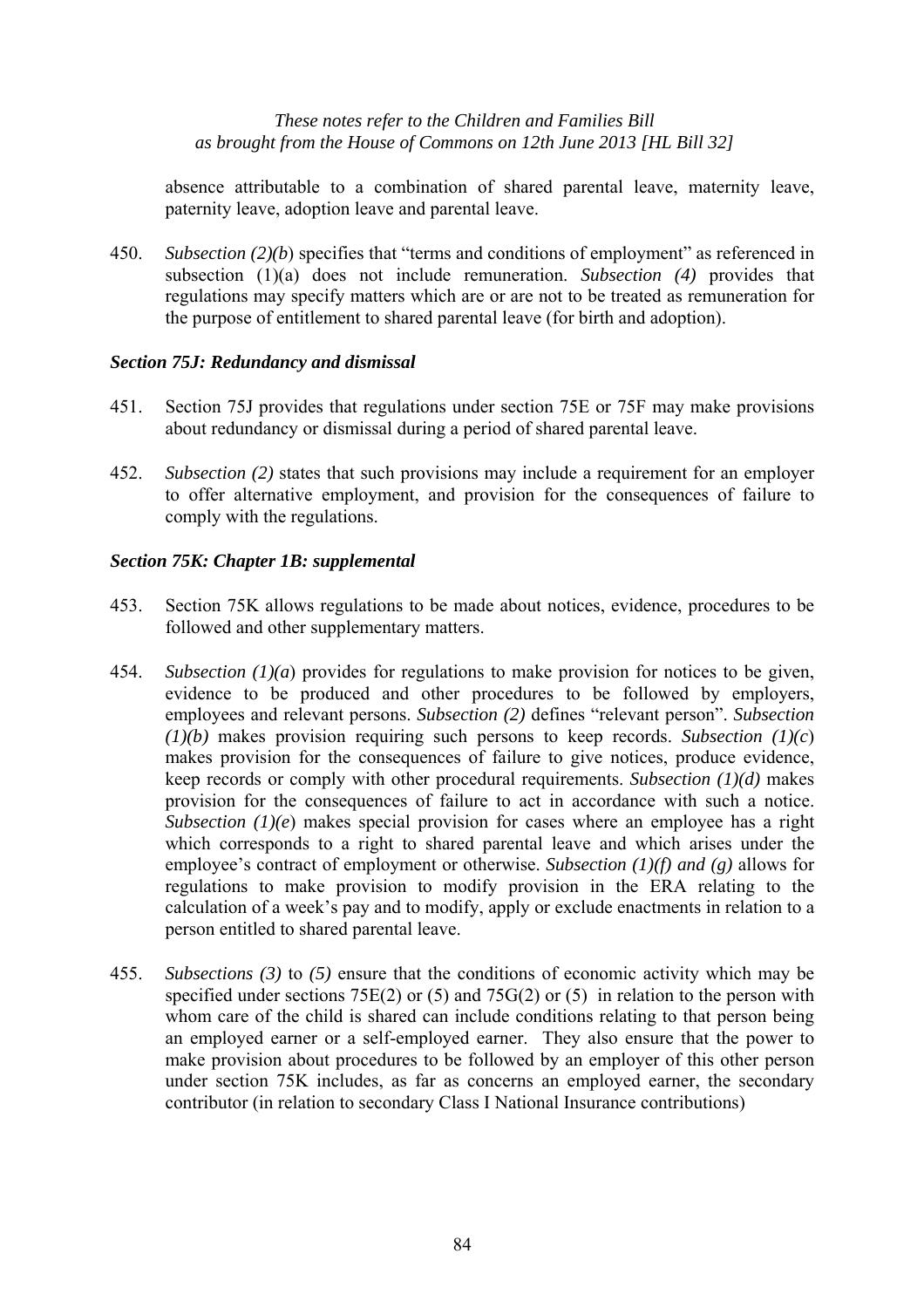- 456. *Subsection (6)* allows for regulations under any of sections 75E to 75H to make different provision for different cases or circumstances.
- 457. *Subsection (7)* provides that the Secretary of State can prescribe that eligible intended parents in surrogacy arrangements who wish to take shared parental leave must make a statutory declaration as to their eligibility and intention to apply for a parental order.

# **Clause 90: Exclusion or curtailment of other statutory rights to leave**

- 458. This clause amends the ERA to allow regulations to be made which will enable a birth mother or primary adopter to bring their ordinary maternity or adoption leave to an end early. This will allow the person and/or their partner to access the new system of shared parental leave and pay.
- 459. The clause allows regulations to be made which will set out the circumstances in which the birth mother or adoptive parent can change their mind about a decision to end their ordinary maternity or adoption leave early. It is intended that the birth mother or adopter will be able to revoke a decision made before the birth or placement until a certain point (which will be set out in the regulations) after the birth. It is also intended that the birth mother or adopter will be able to revoke a decision if it becomes apparent (within a certain period of time) that she and the person with whom she shares care of the child do not meet the qualifying requirements to access shared parental leave and/or pay.
- 460. The clause provides that these regulations may only allow a birth mother or adoptive parent to bring her ordinary maternity or adoption leave to an end if she and the person with whom they share care of the child take certain steps in relation to the taking of shared parental leave or pay which will include giving notice to their employers where relevant.
- 461. The clause also allows regulations to be made which will enable a birth mother or primary adopter to bring their additional maternity or adoption leave to an end early. It mirrors the provisions for ordinary maternity leave which are described above.
- 462. Finally, the clause requires regulations to be made which will provide that the taking of shared parental leave prevents an employee from exercising the right to take any remaining ordinary paternity leave. This applies in both birth and adoption cases.

# **Clause 91: Statutory shared parental pay**

463. Clause 91 inserts a new Part 12ZC into SSCBA, enabling regulations to be made to create new entitlements to shared parental pay for qualifying birth parents, adopters and intended parents in surrogacy arrangements.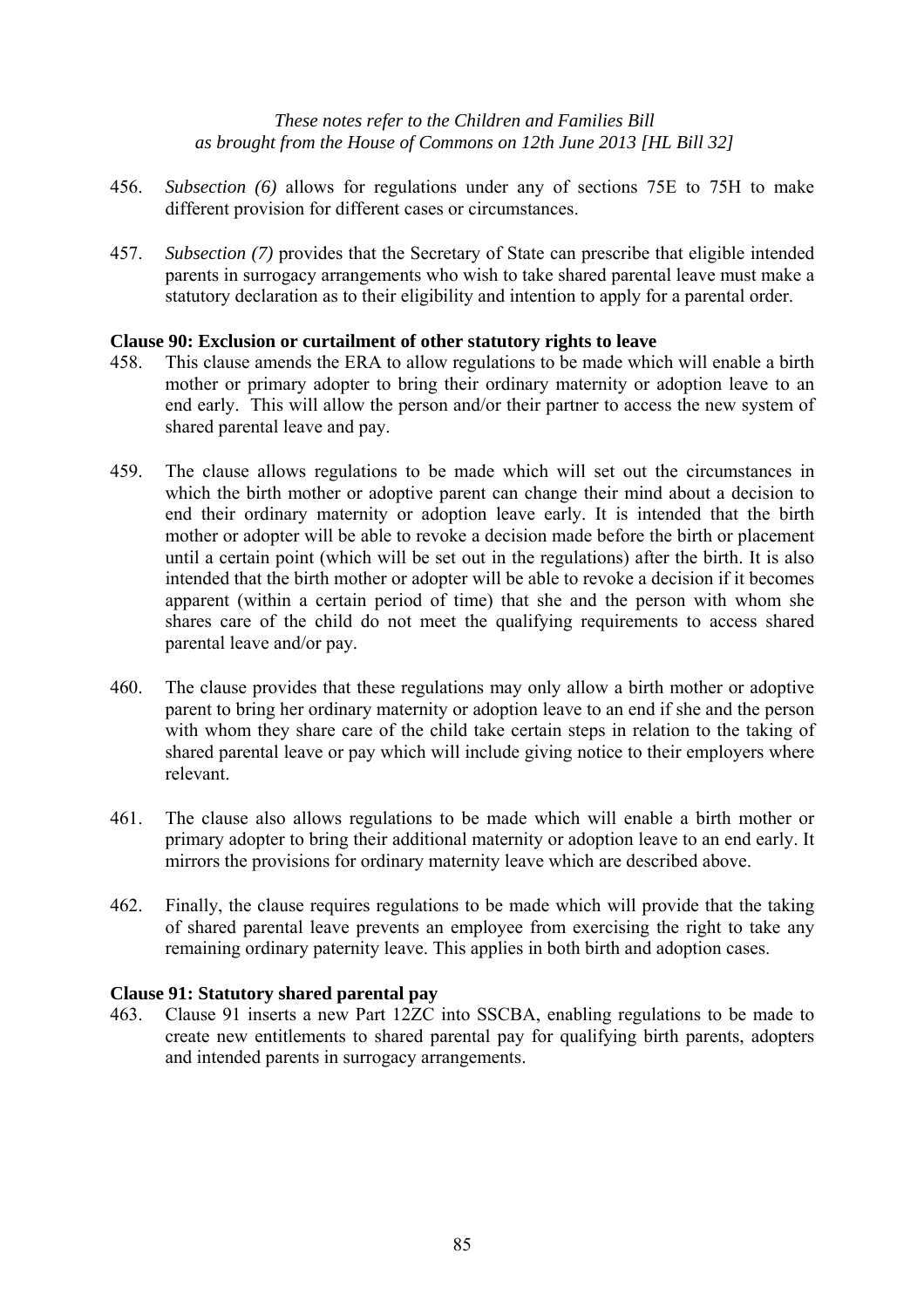# *Section 171ZU: Entitlement: birth*

- 464. This section deals with entitlement to statutory shared parental pay in relation to birth.
- 465. *Subsection (1)* confers power on the Secretary of State to make regulations to provide that where the conditions in *subsection (2)* are satisfied, the mother of a child (the "claimant mother") is entitled to payments to be known as "statutory shared parental pay".
- 466. The condition in *subsection (2)(a)* is that the claimant mother and another person ("P") satisfy certain prescribed conditions as to caring or intending to care for the child.
- 467. The condition in *subsection (2)(b)* is that P must meet certain prescribed conditions as to employment or self-employment, earnings and relationship with the claimant mother or child. The conditions in *subsections (2)(c), (2)(d) and (2)(e)* require the claimant mother to have met prescribed conditions regarding a continuous length of employment, earnings and entitlement to be in employment. The condition in *subsection (2)(f)* is that, if regulations so provide, the claimant mother continues in employed earner's employment until such a time as specified.
- 468. The condition in *subsection (2)(g)* is that the claimant mother became entitled to receive statutory maternity pay in respect of the child. The condition in *subsection (2)(h)* relates to the reduction of the maternity pay period applying to the claimant mother.
- 469. The condition in *subsections (2)(i) and (2)(j)* is that the claimant mother has given notice of the total number of weeks which she would be entitled to claim statutory shared parental pay, the number of weeks she intends to claim the pay and the number of weeks P intends to claim the pay and the periods during which the claimant mother intends to claim the pay.
- 470. The condition in *subsection (2)(k)* is that the notices under *subsections (2)(i)* and *(2)(j)* are given by such a time as may be prescribed and satisfy certain prescribed conditions as to form and content.
- 471. The condition *in subsection (2)(l)* is that P consents to the amount of statutory shared parental pay the claimant mother intends to claim.
- 472. The condition in *subsection (2)(m)* is that it must be the claimant mother's intention to care for the child during each week in which statutory shared parental pay is paid to her.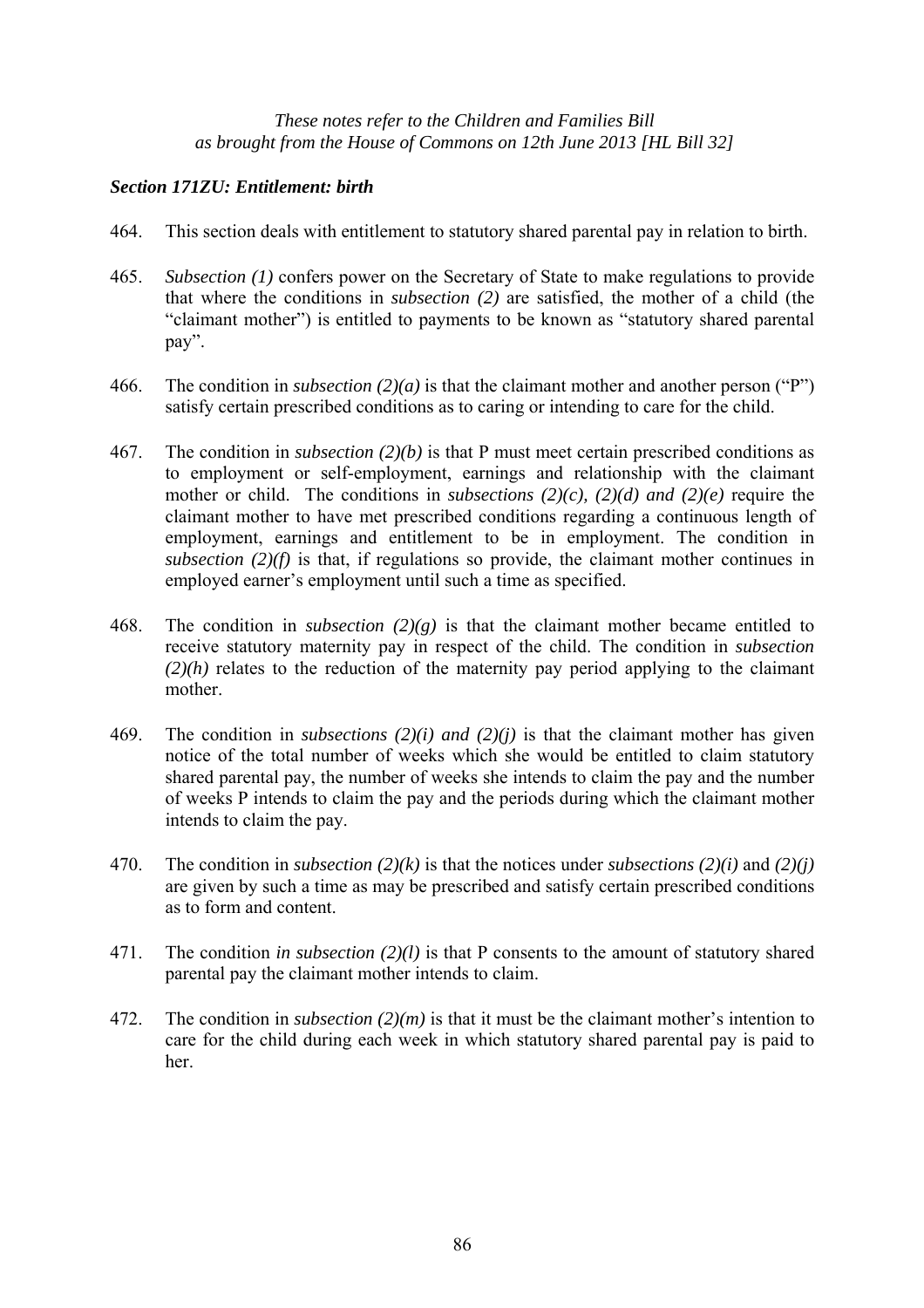- 473. The conditions in *subsections (2)(n)* and *(2)(o)* state the claimant mother must be absent from work for each week that statutory shared parental pay is paid to her. Where she is an employee, she must be absent from work on shared parental leave.
- 474. *Subsection (3)* confers power on the Secretary of State to make regulations to provide that where the conditions in *subsection (4)* are satisfied, a person ("the claimant") is entitled to payments to be known as "statutory shared parental pay".
- 475. The condition in *subsection (4)(a)* is that the claimant and another person who is the mother of a child satisfy certain prescribed conditions as to caring or intending to care for the child. The condition in *subsection (4)(b)* is that the claimant must satisfy certain prescribed conditions as to the relationship with the child or the child's mother.
- 476. The condition in *subsection (4)(c*) is that the child's mother meets prescribed conditions as to employment or self-employment and earnings The conditions in *subsections (4)(d), (4)(e) and (4)(f*) are that the claimant has met prescribed conditions relating to a continuous length of employment, earnings and be entitled to be in that employment. The condition in *subsection*  $(4)(g)$  is that the claimant, if so prescribed, must continue in employed earner's employment until such a time as specified in regulations.
- 477. The condition in *subsection (4)(h)* is that the mother of the child must have been entitled as a result of the birth of the child to receive either maternity allowance or statutory maternity pay. The condition *in subsection (4)(i)* relates to the reduction of the maternity pay period or the maternity allowance period applying to the mother.
- 478. The condition in *subsections (4)(j) and (4)(k)* is that the claimant has given notice of the total number of weeks which the claimant would be entitled to claim statutory shared parental pay, the number of weeks the claimant intends to claim the pay and the number of weeks the child's mother intends to claim the pay and the periods during which the claimant intends to claim the pay.
- 479. The condition in *subsection (4)(l*) is that the notices are submitted by such a time as may be prescribed and satisfy prescribed conditions as to form and content. The condition in *subsection (4)(m*) is that the mother of the child must consent to the amount of statutory shared parental pay that the claimant intends to claim.
- 480. The condition in *subsection (4)(n*) is that it is the claimant's intention to care for the child during each week in which statutory shared parental pay is paid to the claimant.
- 481. The condition in *subsections (4)(o) and (4)(p)* is that the claimant must be absent from work for each week that statutory shared parental pay is paid to the claimant. If the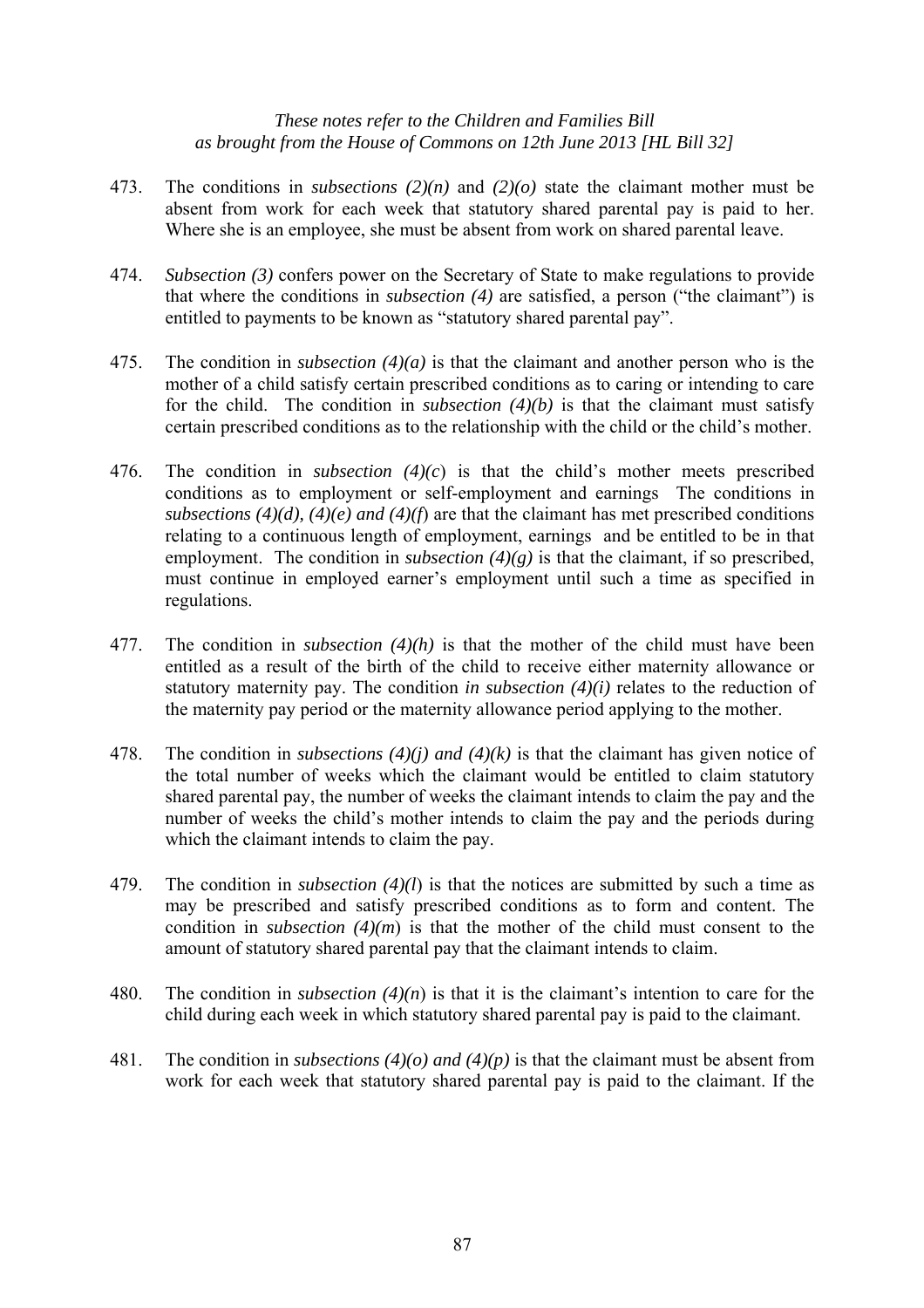claimant is an employee, the claimant must be absent from work on shared parental leave.

- 482. *Subsection (5)* provides for the Secretary of State to make regulations to determine the extent of a person's entitlement to statutory shared parental pay in respect of a child, and the times at which this is to be paid.
- 483. *Subsections (6) and (7*) provide the extent of a person's entitlement to statutory shared parental pay cannot exceed the length of the maternity pay period (currently 39 weeks) less the number of weeks that maternity allowance or maternity pay is payable to the mother up to her return to work or the number of weeks by which the maternity pay period or maternity allowance period has been reduced (where the mother reduces these periods before returning to work) *Subsection (7*) defines the meaning of "relevant week".
- 484. *Subsection (8*) specifies that for the purposes of calculation under *subsection (6)(b),* part of a week is to be treated as a full week.
- 485. *Subsection (9)* specifies that provision under *subsection (5)(a)* is to ensure that where two people are both entitled to statutory shared parental pay in respect of the same child, the total number of weeks taken by both does not exceed the number of weeks as specified in the calculation described under *subsection (6). Subsection (10*) specifies that provision under *subsection*  $(5)(b)$  as to when statutory shared parental pay is payable is to ensure that payments of statutory shared parental pay cannot be made to a person after such period as may be prescribed. *Subsection (11*) further specifies that the provision as to when statutory shared parental pay is payable is to ensure that no payment of statutory shared parental pay may be made to the mother of the child before the end of the mother's maternity pay period.
	- 486. *Subsection (12)* provides for regulations to enable a person who is entitled to statutory shared parental pay to vary the period or periods during which the person intends to claim such pay without varying the overall amount of statutory shared parental pay the person intends to take, provided certain conditions are satisfied. These conditions are specified in *subsection (13*). They require the person who intends to claim statutory shared parental pay to give notice of their intention to vary the period or periods during which they intend to claim the pay to the person who will liable to pay it. This notice must be given by such time and satisfying certain conditions as to form and content as may be prescribed.
	- 487. *Subsection (14*) provides for regulations to enable a person who is entitled to statutory shared parental pay to vary the number of weeks that the person intends to claim, providing certain conditions are satisfied. These conditions are specified in *subsection (15).* They require that the person must give notice of certain specified information to the person who will be liable to pay the statutory shared parental pay. The consent of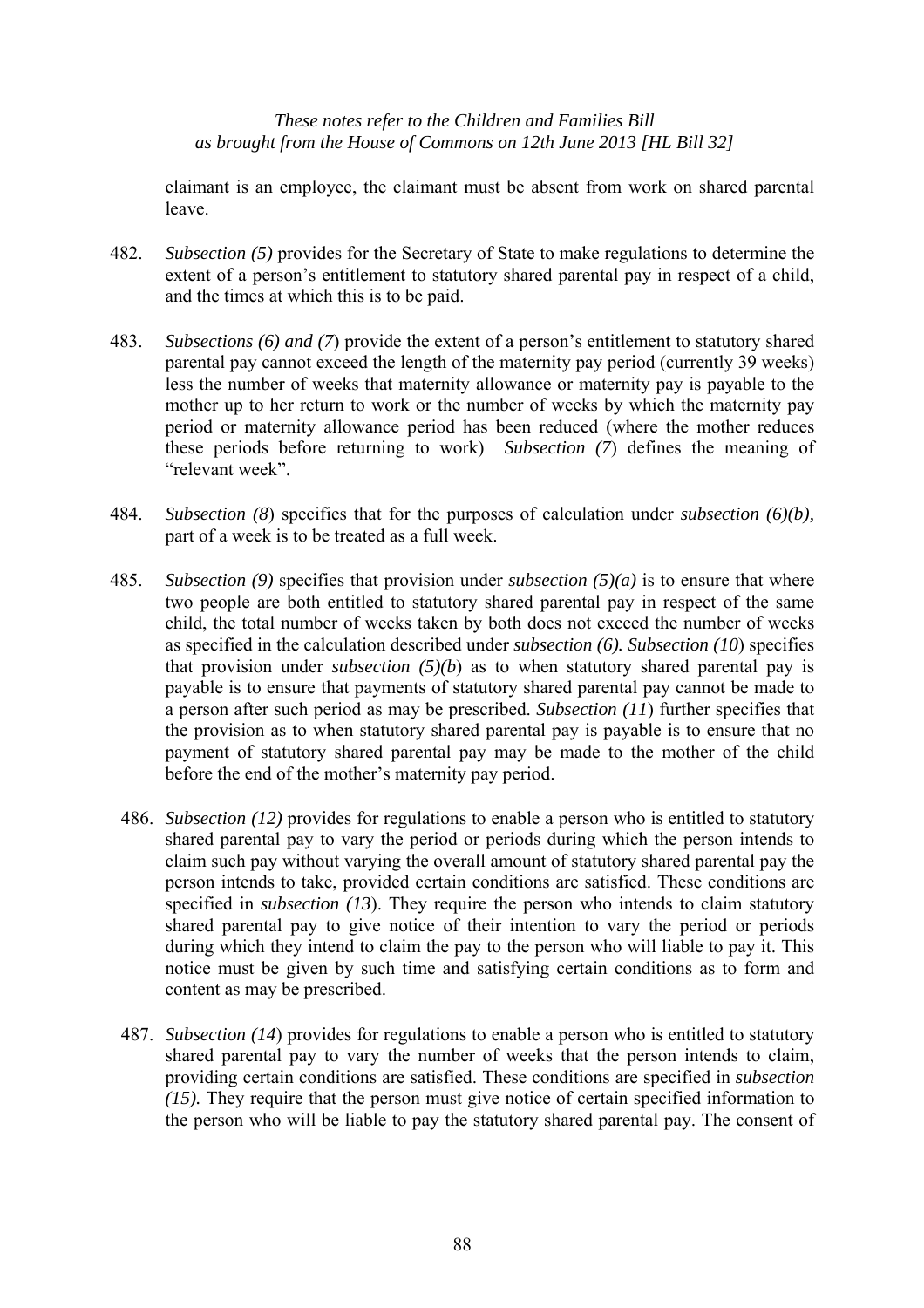the other person eligible for statutory shared parental pay in respect of the same child must also be obtained. This notice must be given by such time as may be prescribed and satisfying certain conditions as to form and content.

488. *Subsection (16)* specifies that a person's entitlement to statutory shared parental pay under this section is not affected by the birth of more than one child as a result of the same pregnancy.

#### *Section 171ZV: Entitlement: adoption*

- 489. This section 171ZV deals with entitlement to statutory shared parental pay in relation to adoption.
- 490. *Subsections (1) and (3*) confer power to make regulations to provide that where the respective conditions in *subsections (2) and (4)* are satisfied, a person with whom a child is, or is expected to be, placed for adoption ("claimant A") and another person ("claimant B") are to be entitled to payments to be known as "statutory shared parental pay".
- 491. *Subsection (2)* of the new section states the conditions claimant A must meet in order to be entitled to statutory shared parental pay. In some cases, the conditions provide for further matters to be dealt with in regulations.
- 492. The condition in *subsection (2)(a)* is that claimant A and another person ("X") must satisfy certain prescribed conditions as to caring or intending to care for the child.
- 493. The condition in *subsection (2)(b)* specifies that the other person must have met certain prescribed conditions as to employment status, earnings and relationship with claimant A or the child. In practice, X may also be the person who is claimant B for the purposes of *subsection (3).*
- 494. The conditions in *subsections (2)(c), (2)(d) and (2)(e)* require claimant A to have met certain prescribed conditions regarding length of service, earnings and entitlement to be in employment. The condition in *subsection (2)(f)* is that, if regulations so provide, claimant A must continue in employed earner's employment until such a time as specified in regulations.
- 495. The condition in *subsection*  $(2)(g)$  is that claimant A became entitled to receive statutory adoption pay in respect of the child. The condition in *subsection (2)(h)* relates to the reduction of the adoption pay period.
- 496. The condition *in subsections (2)(i) and (2)(j)* is that claimant A has given notice of the total number of weeks claimant A would be entitled to claim statutory shared parental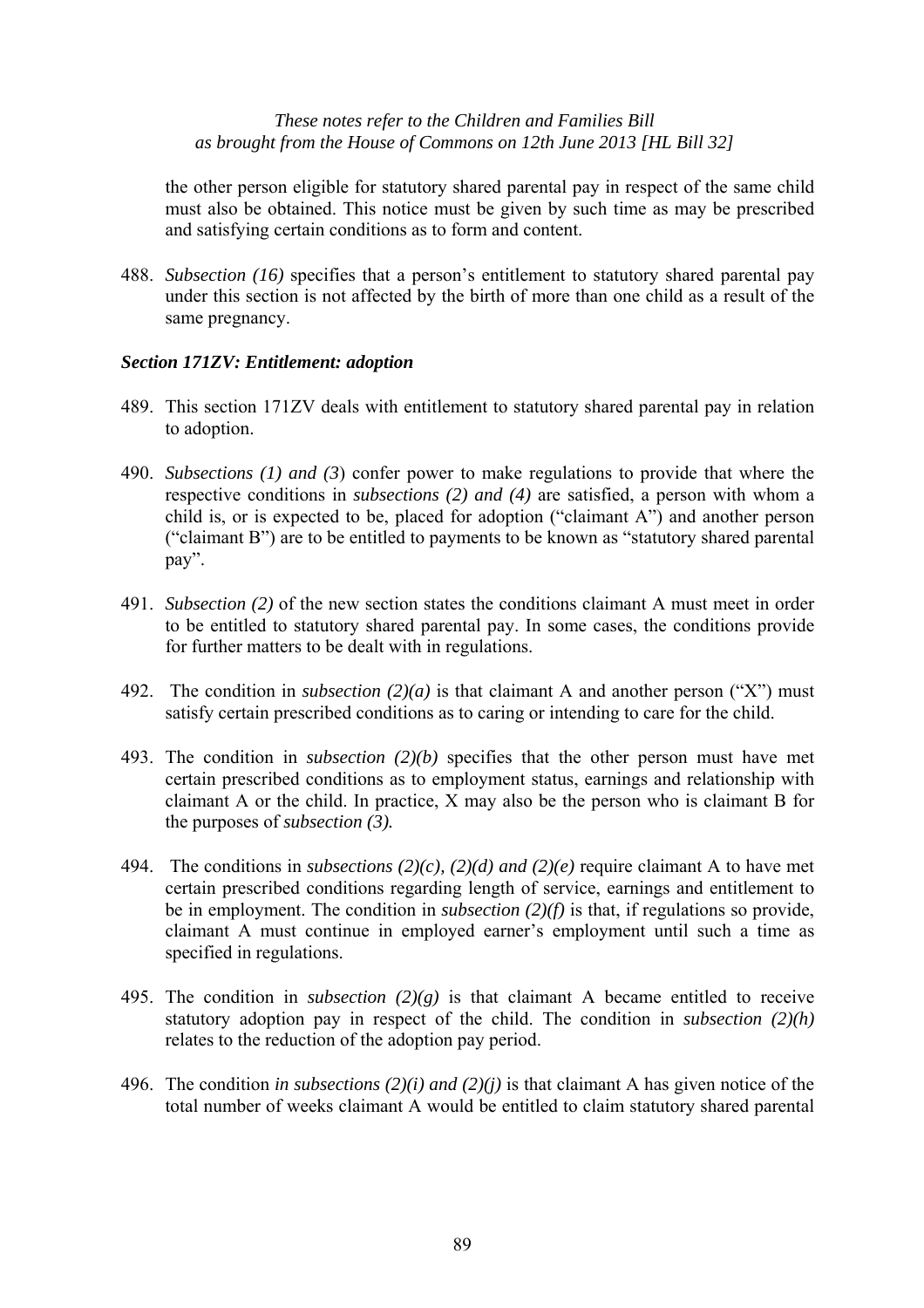pay, the number of weeks claimant A intends to claim the pay, the number of weeks X intends to claim the pay and the periods during which claimant A intends to claim the pay.

- 497. The condition in *subsection (2)(k)* is that the notices under subsections *(2)(i) or (2)(j)* are given by such a time as may be prescribed and satisfy certain prescribed conditions as to form and content.
- 498. The condition in *subsection (2)(l)* is that X must consent to the amount of statutory shared parental pay claimant A intends to claim.
- 499. The condition in *subsection (2)(m)* specifies that it must be claimant A's intention to care for the child during each week in which statutory shared parental pay is paid to claimant A.
- 500. The conditions in *subsections (2)(n) and (2)(o)* are that claimant A must be absent from work for each week that statutory shared parental pay is paid to claimant A. Where claimant A is an employee, that person must be absent from work on shared parental leave.
- 501. *Subsection (4)* deals with the conditions that claimant B must meet in order to be entitled to statutory shared parental pay. As with the entitlement criteria for claimant A, in some cases the conditions provide for further matters to be dealt with in regulations.
- 502. The condition in *subsection (4)(a)* is that claimant B and another person ("Y") who is a person with whom a child is, or is expecting to be, placed for adoption satisfy certain prescribed conditions as to caring or intending to care for the child. *Subsection (4)(b)* requires that claimant B satisfy certain conditions as regards relationship with the child or Y. In practice, Y may also be the same person who is claimant A for the purposes of subsection (1).
- 503. The condition in *subsection (4)(c)* is that Y must meet certain employment status and earnings criteria, the details of which will be prescribed in regulations. The conditions in *subsections (4)(d), (4)(e) and (4)(f)* require that claimant B has met certain prescribed conditions relating to a continuous length of employment, earnings and be entitled to be in that employment. The condition in *subsection*  $(4)(g)$  is that claimant B, if so prescribed, must continue in employed earner's employment until such a time as specified in regulations.
- 504. The condition in *subsection (4)(h*) is that Y became entitled to receive statutory adoption pay by reference to the child. The condition in subsection (4)(i) relates to the reduction of the adoption pay period applying to Y.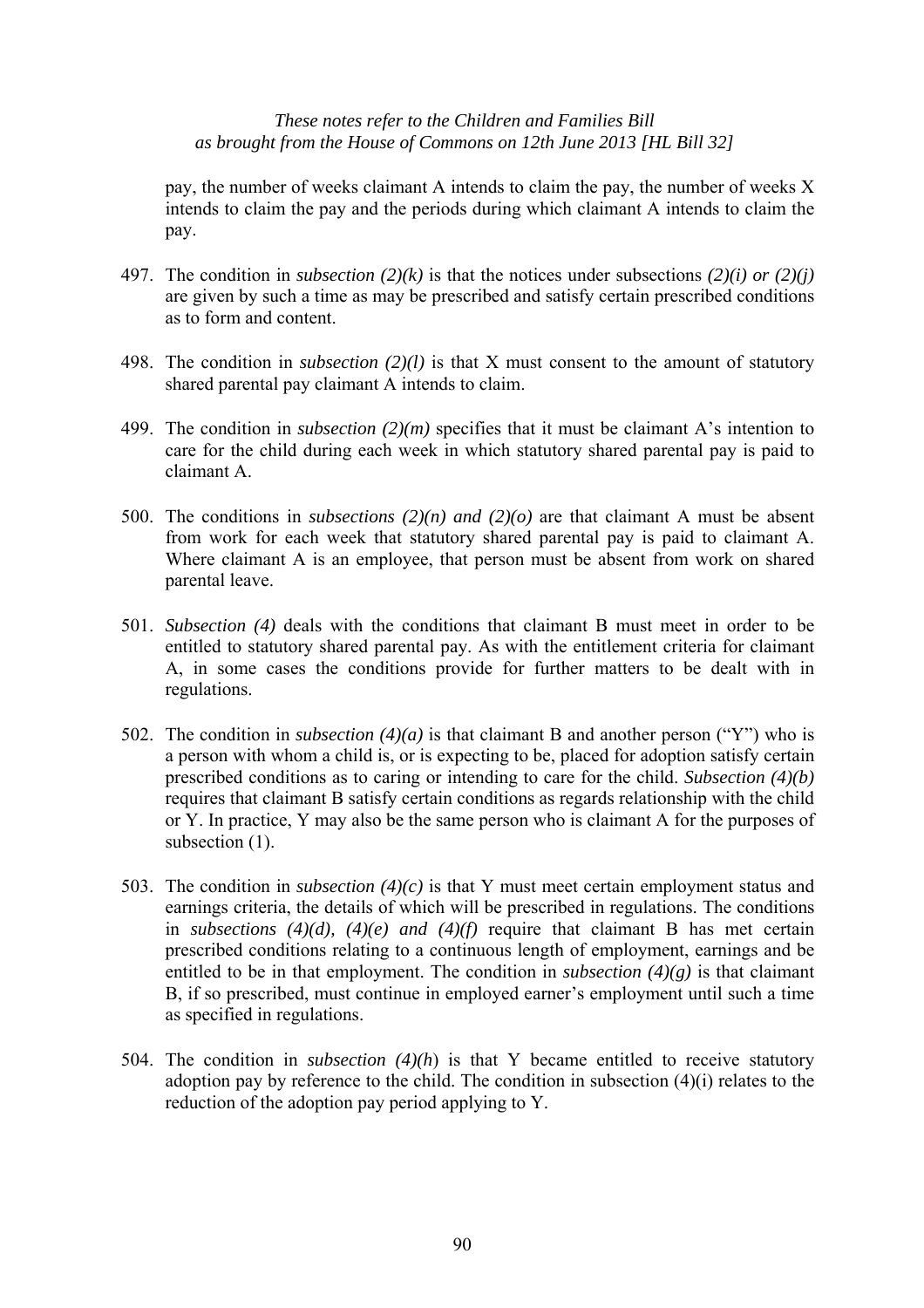- 505. The condition in *subsections (4)(j) and (4)(k)* is that claimant B has given notice of the total number of weeks which claimant B would be entitled to claim statutory shared parental pay, the number of weeks claimant B intends to claim pay and the number of weeks Y intends to claim the pay and the periods during which claimant B intends to claim the pay. The condition in *subsection (4)(l)* is that these notices be submitted by such a time as may be prescribed and satisfy prescribed conditions as to form and content. The condition in *subsection (4)(m)* is that Y consent to the amount of statutory shared parental pay that claimant B intends to claim.
- 506. The condition in *subsection (4)(n)* is that it must be claimant B's intention to care for the child during each week in which statutory shared parental pay is paid to the claimant.
- 507. The condition in *subsections (4)(o) and (4)(p)* is that claimant B must be absent from work for each week that statutory shared parental pay is paid to the claimant. If claimant B is an employee, the claimant must be absent from work on shared parental leave.
- 508. *Subsection (5*) provides for the Secretary of State to make regulations to determine the extent of a person's entitlement to statutory shared parental pay in respect of a child, and the times at which this may be paid.
- 509. *Subsections (6) and (7)* provide the extent of a person's entitlement to statutory shared parental pay cannot exceed the length of the adoption pay period (currently 39 weeks) less the number of weeks that adoption pay is payable to the claimant's return to work or the number of weeks by which the adoption pay period has been reduced (where the claimant reduces these periods before returning to work). *Subsection (7)* defines the meaning of "relevant week".
- 510. *Subsection (8)* further specifies that for the purposes of calculations under *subsection (6)(b),* part of a week is to be treated as a full week.
- 511. *Subsection (9)* specifies that provision under *subsection (5)(a)* is to ensure that when two people are entitled to statutory shared parental pay in respect of the same child, the total number of weeks taken cannot exceed the number of weeks calculated under *subsection (6).*
- 512. *Subsection (10*) specifies that provision under *subsection (5)(b*) as to when statutory shared parental pay is payable is to secure that payments of statutory shared parental pay cannot be made to a person after a prescribed period. *Subsection (11*) further specifies that the provision as to when statutory shared parental pay is payable is to secure that where a person is entitled to receive statutory adoption pay, no payment of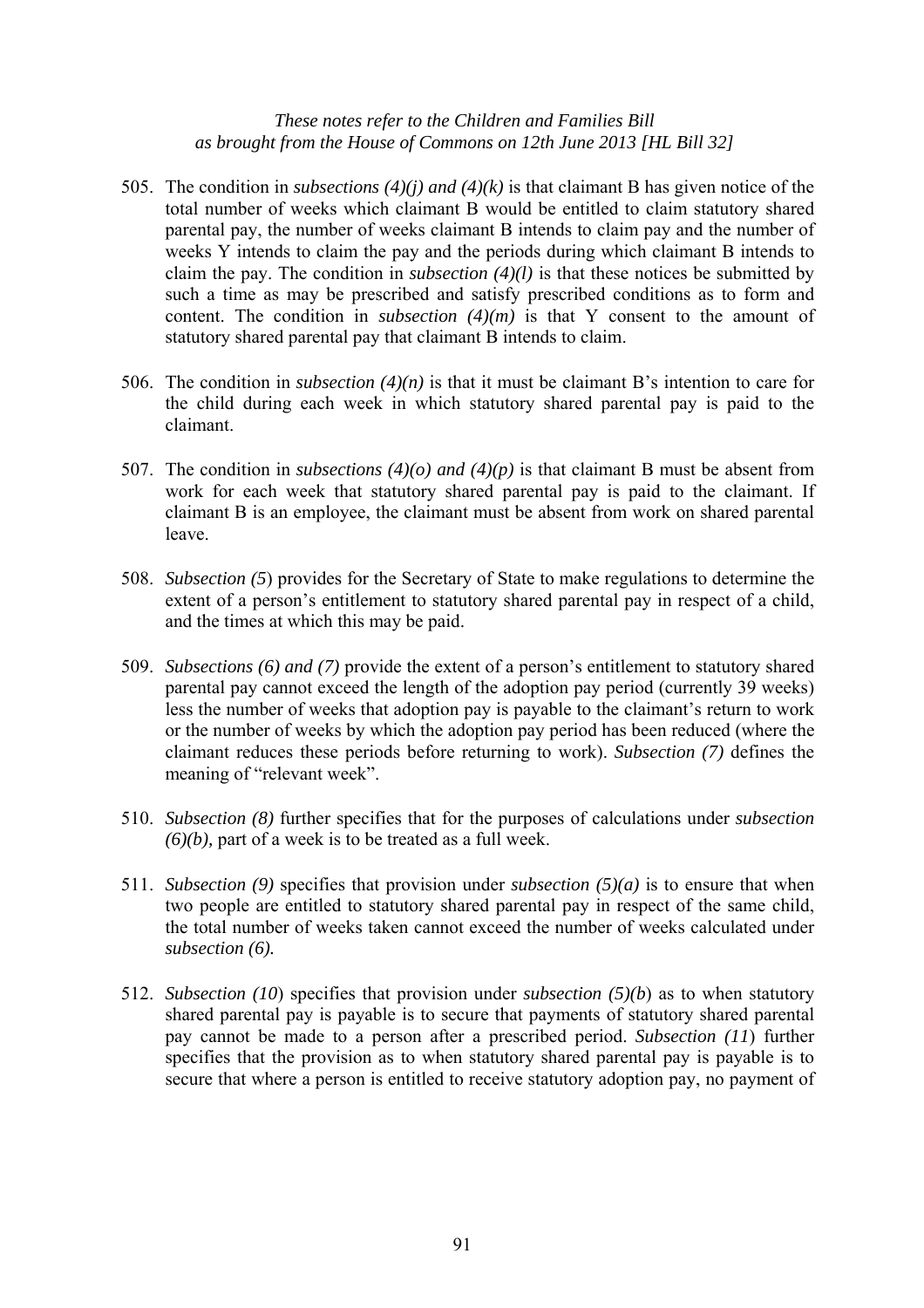statutory shared parental pay may be made to them before the end of their adoption pay period.

- 513. *Subsection (12*) provides for regulations to enable a person who is entitled to statutory shared parental pay to vary the period(s) during which the person intends to claim such pay without varying the overall amount of statutory shared parental pay the person intends to take, provided certain conditions are satisfied. These conditions are specified in *subsection (13).* They require the person who intends to claim statutory shared parental pay to give notice of their intention to vary the period(s) during which they intend to claim the pay to the person who will be liable to pay it. This notice must satisfy certain prescribed conditions as to time, form and content.
- 514. *Subsection (14)* provides power to make regulations to enable a person who is entitled to statutory shared parental pay to vary the number of weeks of shared parental pay that he or she intends to claim, providing certain conditions in *subsection (15)* are satisfied. They require that the person must give notice in prescribed form and by a prescribed time, containing specified information to the person who will be liable to pay the statutory shared parental pay. The consent of the other person eligible for statutory shared parental pay in respect of the same child must also be obtained.
- 515. *Subsection (16*) has the effect that if a person adopts more than one child as part of the same arrangement, he or she will not be entitled to take any more shared parental pay than that to which he or she would have been entitled if only one child was adopted.

# *Section 171ZW: Entitlement: general*

- 516. This section makes further provision about a person's entitlement to statutory shared parental pay (whether in relation to birth or adoption).
- 517. *Subsection (1)(a)* provides power for the Secretary of State to provide that the entitlement conditions for statutory shared parental pay do not have effect, or have effect subject to prescribed modifications in such cases as may be prescribed.
- 518. *Subsection (1)(b)* provides power for the Secretary of State to impose requirements about evidence of entitlement by way of regulations.
- 519. *Subsection (1)(c) to (f)* provides power for the Secretary of State to make provision relating to continuous employment and the calculation of earnings.
- 520. *Subsection (2)* defines the person or persons on whom requirements may be imposed by virtue of *subsection (1)(b).*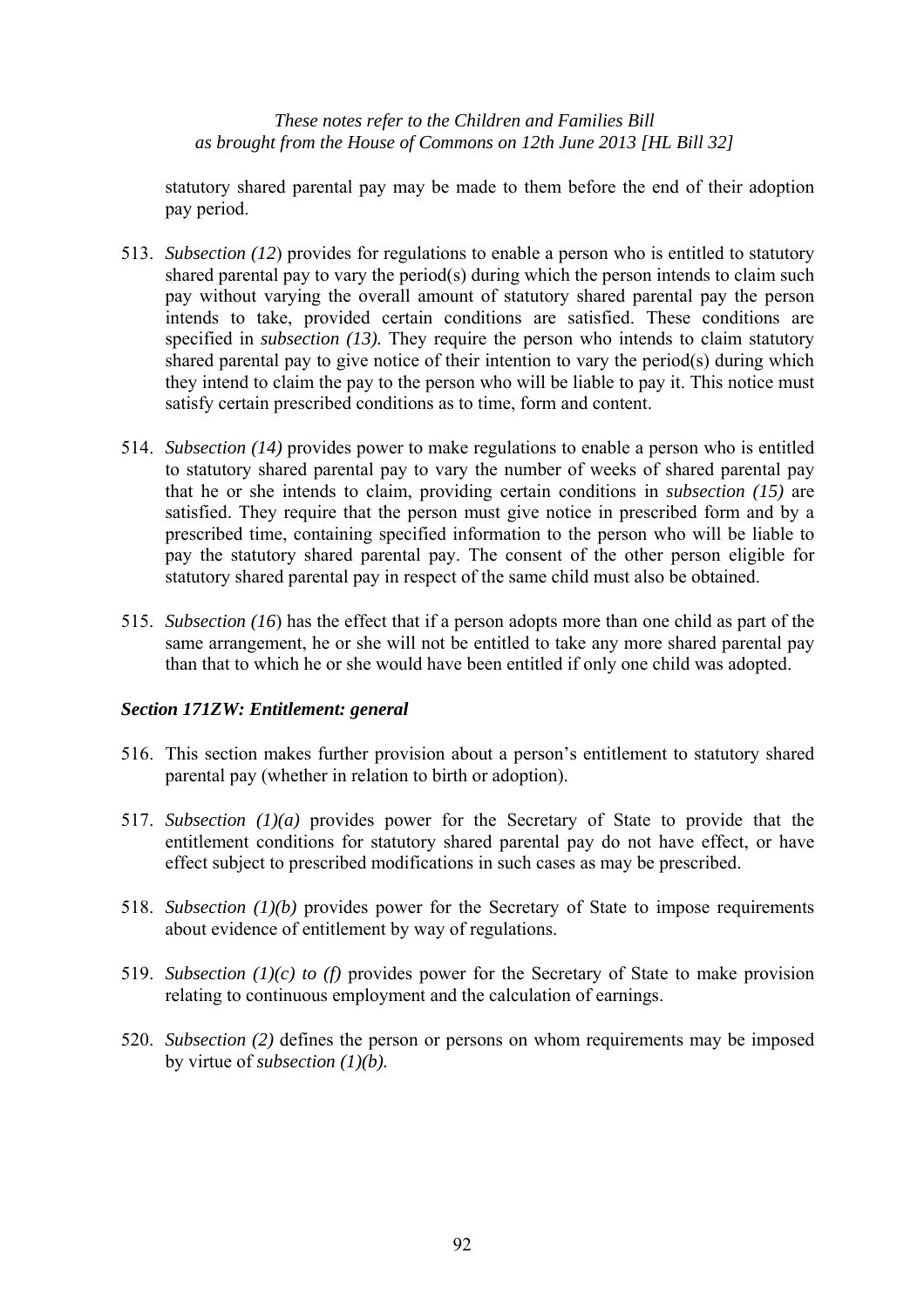521. *Subsection (3)* defines the meaning of the "prescribed period" as mentioned in *subsection (1)(d).*

## *Section 171ZX: Liability to make payments*

- 522. This section makes provision about liability to pay statutory shared parental pay (whether in relation to birth or adoption).
- 523. *Subsection (1)* of the inserted section provides for employers to be liable for the payment of statutory shared parental pay. (Although under section 7 of the Employment Act 2002, as amended by Schedule 7, provision is made for the funding of employers' liabilities to pay statutory shared parental pay).\_
- 524. *Subsection (2)* requires the Secretary of State to make regulations about the liability of a former employer to pay statutory shared parental pay where the employee has been dismissed by the employer to avoid liability to pay statutory shared parental pay.
- 525. *Subsection (3)* of the inserted section provides power for the Secretary of State, with the concurrence of the Commissioners for Her Majesty's Revenue and Customs, to specify in regulations circumstances in which liability for paying statutory shared parental pay is to fall on the Commissioners.

#### *Section 171ZY: Rate and period of pay*

526. This section deals with the rate at which statutory shared parental pay is payable and the period for which it is payable (whether in relation to birth or adoption).

#### *Section 171ZZ: Restrictions on contracting out*

- 527. This section deals with restrictions on contracting out.
- 528. *Subsection (1)* provides that an agreement is void to the extent that it purports to exclude, limit or otherwise modify any provision of the Part of the Act dealing with statutory shared parental pay, or to require a person to contribute (whether directly or indirectly) towards any costs incurred by that person's employer or former employer under that Part.
- 529. *Subsection (2)* contains a provision which ensures that certain agreements with an employee authorising deductions from shared parental pay are not void.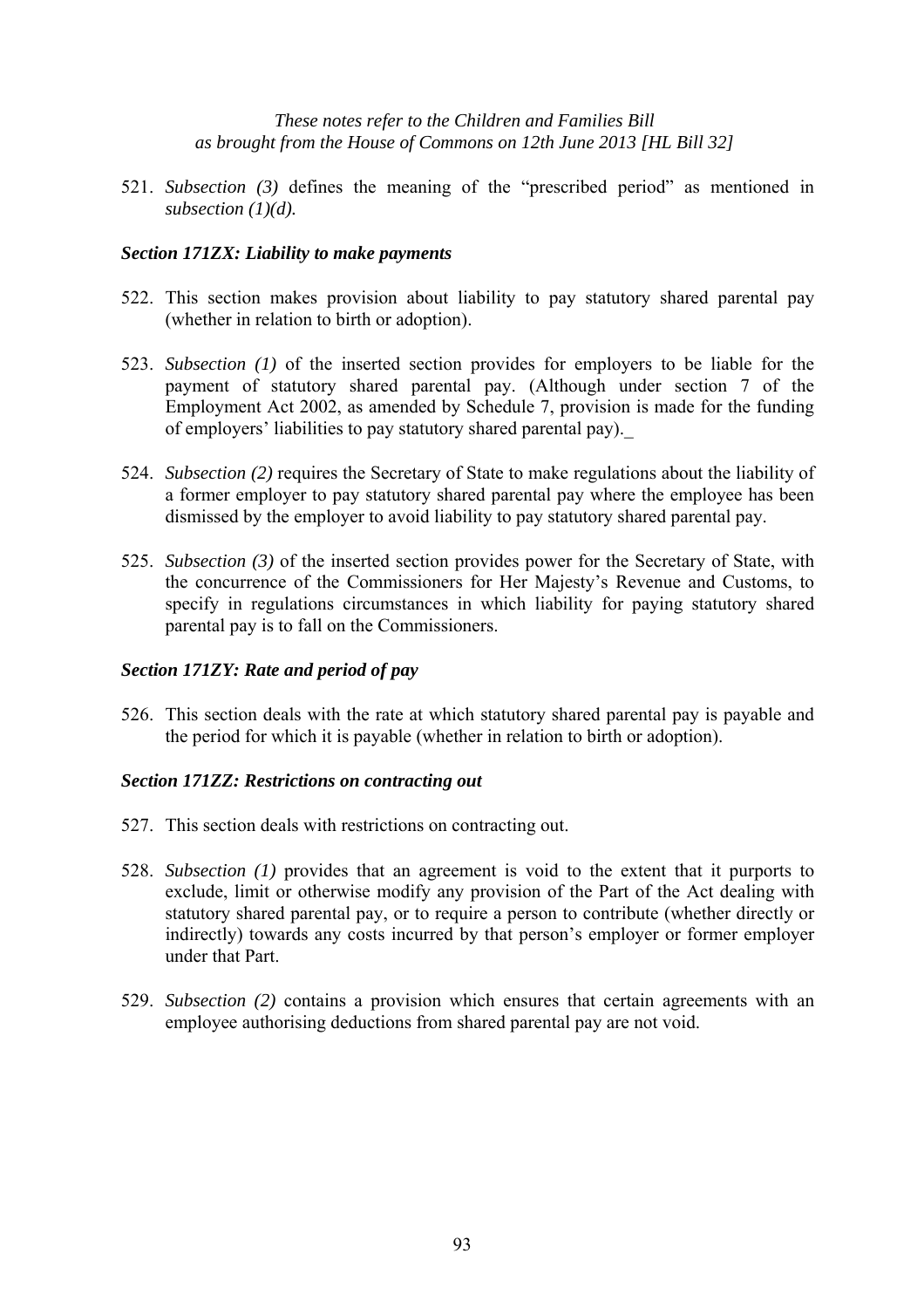# *Section 171ZZ1: Relationship with contractual remuneration*

- 530. This section deals with the way in which statutory shared parental pay interacts with contractual remuneration.
- 531. *Subsection (1)* provides that, subject to *subsections (2) and (3*), any entitlement to statutory shared parental pay is not to affect any right of any person in relation to contractual remuneration. *Subsection (2)* specifies that payment of contractual remuneration can be counted as discharging a liability of the employer to pay statutory shared parental pay. Also payment of statutory shared parental pay can be counted as discharging an obligation of the employer to pay contractual remuneration.
- 532. *Subsection (3)* makes provision for regulations to provide which payments are to be treated as contractual remuneration for the purposes of *subsections (1) and (2).*

# *Section 171ZZ2: Crown employment*

533. This section provides that the provisions of this Part apply in relation to persons employed by or under the Crown in the same way as persons otherwise employed.

# *Section 171ZZ3: Special classes of person*

534. This section gives power to the Secretary of State to make regulations modifying any provision of the Part of the Act dealing with statutory shared parental pay in application to special classes of person. The special classes are those employed on board any ship, vessel, hovercraft or aircraft; outside Great Britain at a prescribed time or in prescribed circumstances; and in prescribed employment in connection with continental shelf operations.

#### *Section 171ZZ4: Part 12ZC: supplementary*

- 535. *Subsections (1), (2) and (5)* define the meaning of "employer", "modifications", "prescribed", "employee" and "week" in the Part of the Act dealing with statutory shared parental pay.
- 536. *Subsection (3)* provides that persons who do not meet the definition of "employee" as stated in *subsection (2)* may be treated as such for the purposes of the Part of the Act dealing with statutory shared parental pay, and that persons who fall within this definition may not be treated as an employee for the purposes of that Part.
- 537. *Subsection (4*) provides that two or more employers and that two or more contracts of service in respect of the same employee may be treated as one for the purposes of this Part by way of regulations.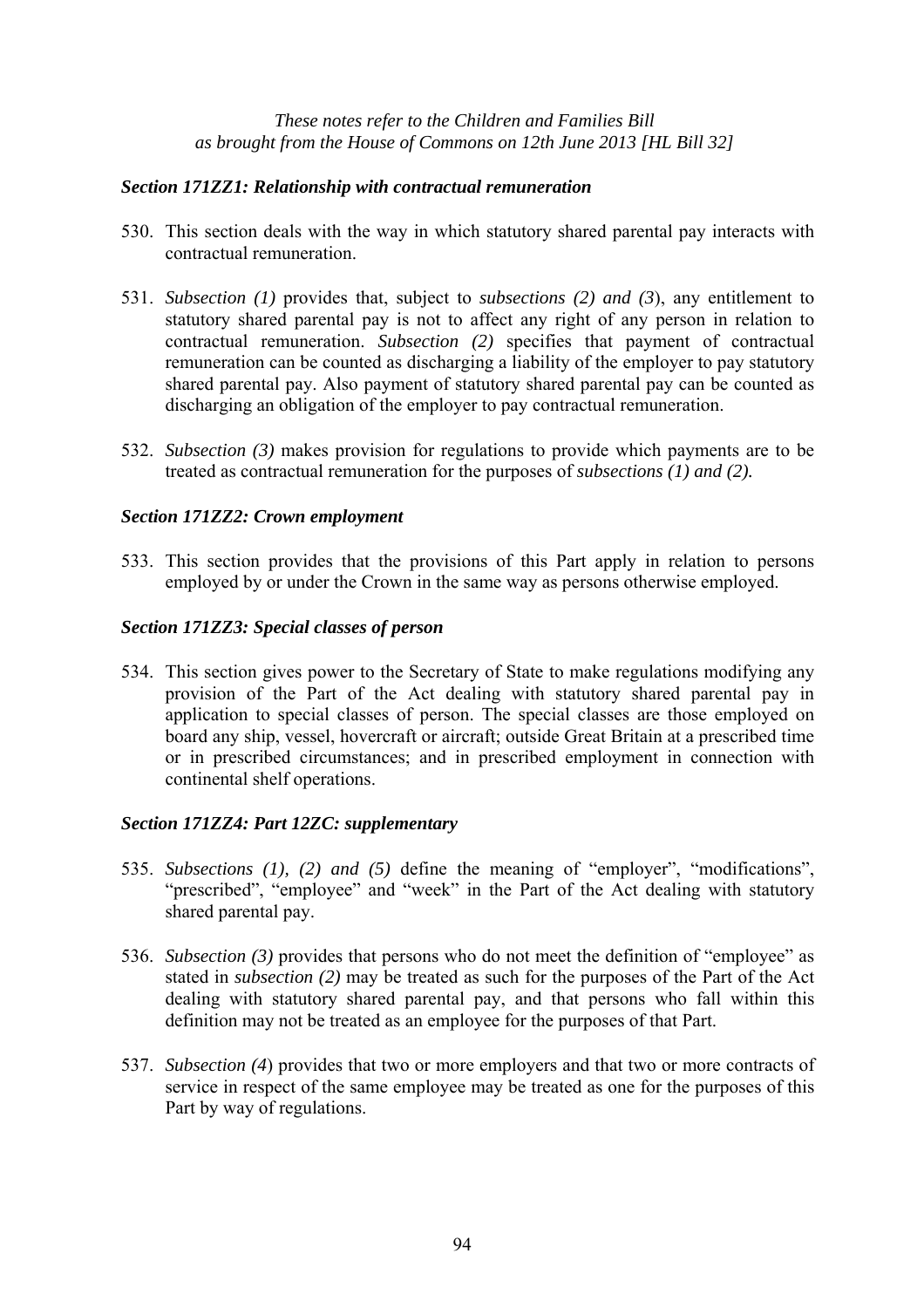- 538. *Subsection (6)* defines how to calculate a person's normal weekly earnings for the purposes of this Part. *Subsection (7)* provides for the meaning of "earnings" and "relevant period" as mentioned in *subsection (6)* to be defined in regulations. *Subsection (8)* provides that a person's normal weekly earnings will be calculated in accordance with regulations in such cases as may be prescribed.
- 539. *Subsections (9) to (11)* make special provision as to the treatment of contracts of employment within the NHS.

#### *Section 171ZZ5: Power to apply Part 12ZC*

- 540. *Subsection (1)* enables provision to be made so that the shared parental pay regulations made under the part of the Act dealing with statutory shared parental pay may have effect in relation to cases involving the adoption of a child from outside the jurisdiction of the United Kingdom.
- 541. *Subsection (2)* enables provision to be made so that the shared parental pay regulations made under the part of the Act dealing with statutory shared parental pay may have effect in relation to intended parents in surrogacy arrangements who meet certain conditions.
- 542. *Subsection (3)* enables regulations made under section 171ZW(1)(b) to require that intended parents in surrogacy arrangements who wish to take shared parental pay must make statutory declarations as to their eligibility and intention to apply for a parental order.

#### **Clause 92: Curtailment of statutory pay periods and exclusion of statutory pay**

- 543. This clause amends the SSCBA. It allows regulations to be made that will enable the duration of the maternity allowance period, the maternity pay period or the adoption pay period as it applies to a person to be reduced subject to prescribed condition and restrictions. This will allow access the new system of shared parental leave and pay.
- 544. *Subsection (3)* inserts a provision into section 35 to ensure that a woman is not entitled to maternity allowance for any week that she would have been entitled to statutory maternity pay, had she not reduced the duration of the statutory maternity pay period.
- 545. *Subsection (5)* insert provisions into sections 171ZE to specify that statutory paternity pay will not be payable in respect of that child where the person has been paid statutory shared parental pay, or is due to be paid statutory shared parental pay for that week.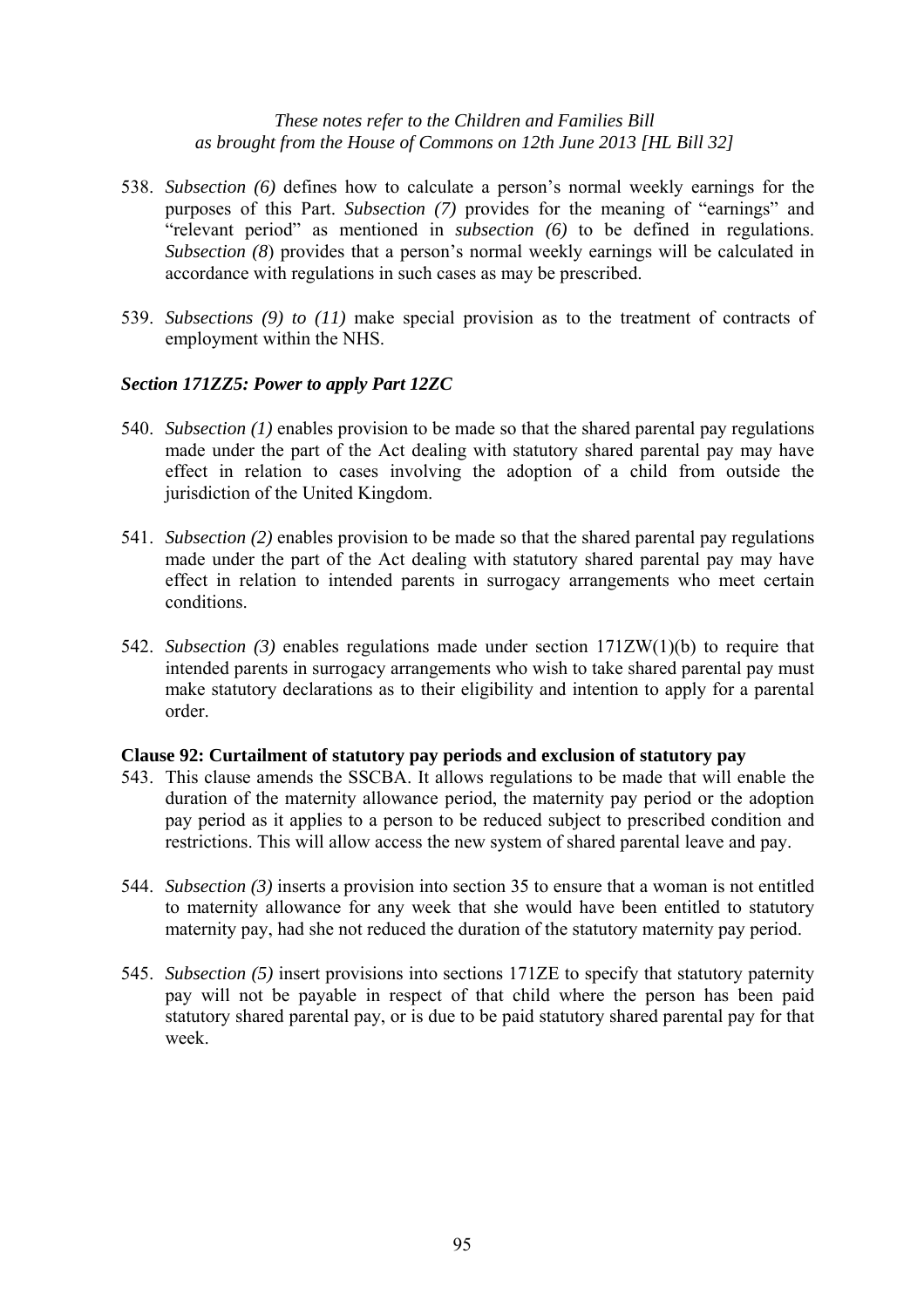## **Clause 93: Statutory rights to leave and pay of prospective adopters with whom looked after children are placed**

- 546. This clause supports the changes being made by Part 1, which will provide more swift placement of looked after children in 'Fostering for Adoption' and 'concurrent planning' placements. It amends sections 75A and 80B of the ERA and sections 171ZB, 171ZE, 171ZL and 171ZN of the SSCBA, so that rights to adoption leave and pay and paternity leave and pay can apply to approved adopters who have looked after children placed with them as part of the 'Fostering for Adoption' or 'concurrent planning' processes under section 22C of the Children Act 1989.
- 547. *Subsection (1)* inserts a new provision into section 75A of the ERA which sets out conditions that may be prescribed for entitlement to ordinary adoption leave in cases relating to placement under section 22C of the Children Act 1989. These conditions are that the person must be a local authority foster parent, must be approved as a prospective adopter and must have been notified by a local authority in England that a child is to be, or is expected to be, placed with the employee under section 22C.
- 548. *Subsection (2)* inserts new provisions into section 80B of the ERA relating to entitlement to paternity leave. These new provisions enable regulations that are made under section 80(1) of the ERA to be revised so that paternity leave is available for the employed partners of adopters who have or expect to have a child placed with them under section 22C of the Children Act 1989. They also enable those regulations to make provision ensuring that the employee has no entitlement to take a subsequent period of paternity leave in respect of a child if they have already exercised their right to take paternity leave.
- 549. *Subsection (3)* inserts new subsections *(8)* and *(9)* into section 171ZB of the SSCBA, relating to entitlement to statutory paternity pay. New *subsection (8)* provides that the reference in *subsection (2)* to a child being placed for adoption is to be treated, where relevant, as including placement under section 22C of the Children Act 1989. This allows regulations setting out conditions of entitlement to paternity pay to include cases where children are placed with prospective adopters under section 22C of the Children Act 1989. *Subsection (3)* also makes related necessary changes to other references in subsections (3), (6) and (7) of section 171ZE of the SSCBA. New subsection (9) has the effect that a person has no further entitlement to statutory paternity pay in respect of the placement of a child for adoption if he or she has already become entitled to statutory paternity pay in respect of that child in connection with the placement of the child under section 22C.
- 550. *Subsection (4)* inserts a new subsection (12) into section 171ZE of the SSCBA relating to the rate and period of statutory paternity pay, so that references in subsections  $171(3)(b)$  and  $(10)$  to being placed for adoption should be read, in relevant cases, as being references to being placed under section 22C of the Children Act 1989.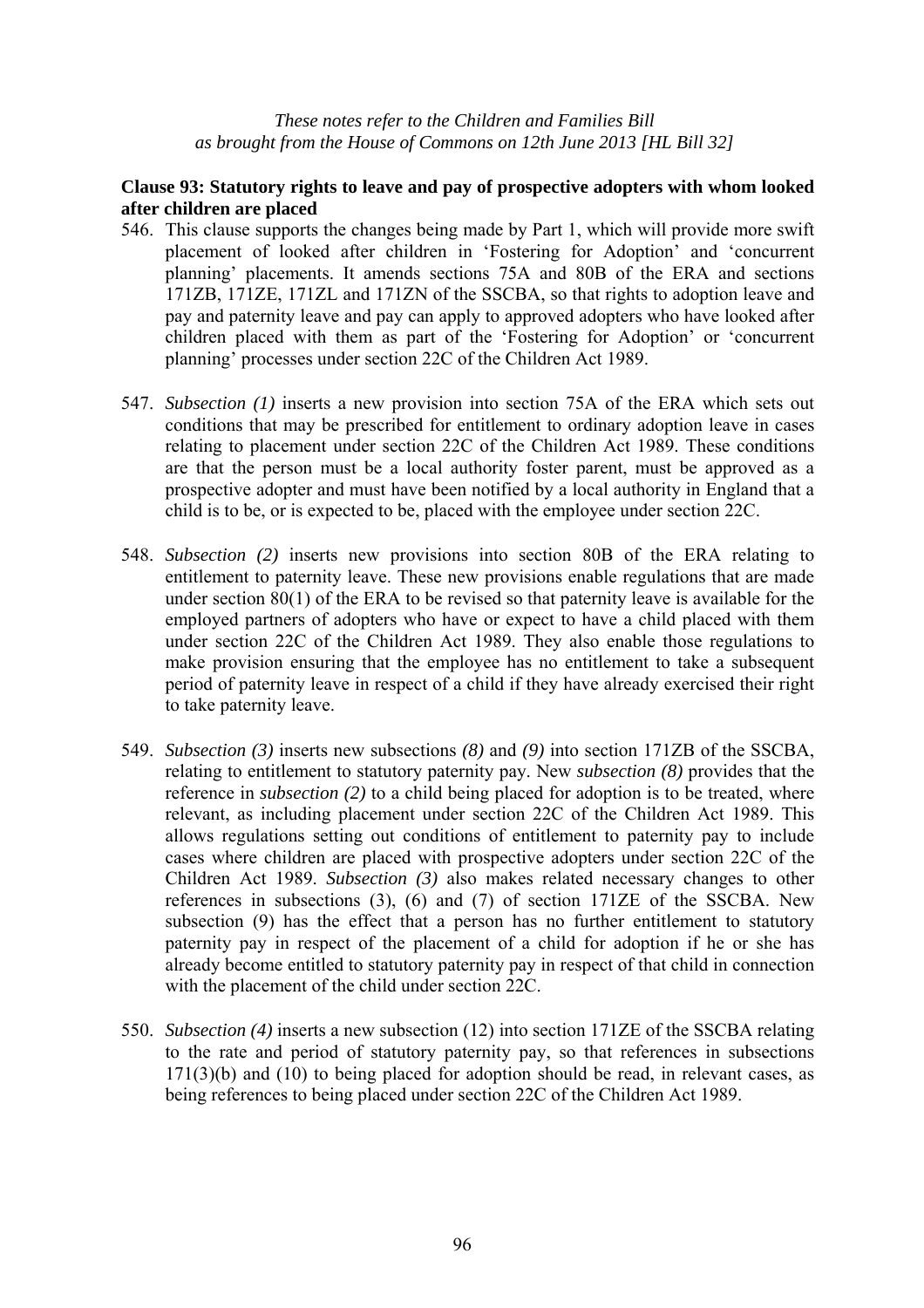551. *Subsection (5)* inserts new subsections (9) and (10) into section 171ZL of the SSCBA (entitlement to statutory adoption pay). These have the effect that various references to placement for adoption in section 171ZL shall be treated in relevant cases as referring to the placement of a child under section 22C of the Children Act 1989. They also have the effect that a person who has become entitled to statutory adoption pay in respect of a child who is (or is expected to) be placed under section 22C will not be entitled to a further period of statutory adoption pay if he or she is subsequently notified that child will (or is expected to) be placed with him or her for adoption.

#### **Clause 94: Statutory rights to leave and pay of applicants for parental orders**

- 552. This clause makes provision for intended parents in surrogacy arrangements, who are entitled and intend to make an application for a parental order under s54 of the Human Fertilisation and Embryology Act 2008, to be entitled to paternity leave and pay and to adoption leave and pay in respect of the child who is the subject of the order.
- 553. *Subsection (1)* amends s75A of the ERA to enable the Secretary of State by regulation to apply the provisions for ordinary adoption leave to cases involving an employee who has applied or intends to apply, with another person, for a parental order under s54 of the Human Fertilisation and Embryology Act 2008 in respect of the child who is the subject of the parental order.
- 554. *Subsection (2)* amends s75B of the ERA to enable the Secretary of State by regulation to apply the provisions for additional adoption leave to the employee and child as described above for ordinary adoption leave.
- 555. *Subsection (3)* amends s75D of the ERA to enable the Secretary of State in when making regulations concerning ordinary or additional adoption leave which concern cases involving an application for a parental order to require the employee a statutory declaration as to the eligibility of the employee, with another person, to apply for a parental order and as to the intention to make such an application.
- 556. *Subsection (4)* amends section 80 of the ERA to enable the Secretary of State to make regulations to provide that ordinary paternity leave following birth may apply to intended parents in surrogacy cases where an employee, with another person, is eligible and intends to apply for a parental order in respect of the child who is the subject of such an order.
- 557. *Subsection (5)* amends section 171ZL of the SSCBA concerning ordinary paternity pay so that regulations may apply ordinary paternity pay to qualifying intended parents in surrogacy arrangements.
- 558. *Subsection (6)* amends Part 12ZB of the SSCBA concerning statutory adoption pay by creating two new subsections. New *subsection (2)* enables regulations to be made to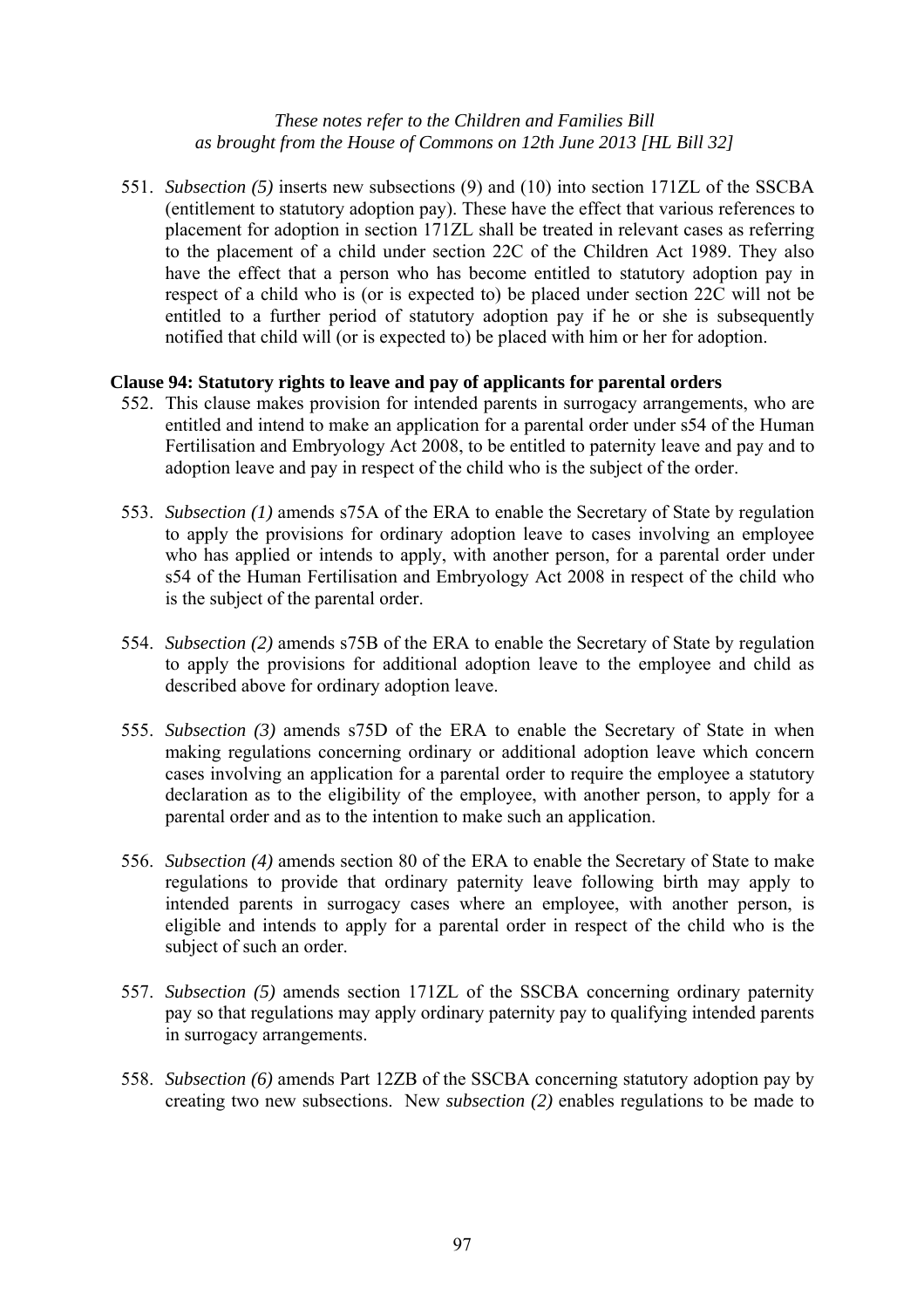apply statutory adoption pay to qualifying intended parents in surrogacy arrangements. New *subsection (3)* enables the regulations in those cases to impose requirements on intended parents in surrogacy arrangements to provide statutory declarations as to their eligibility and intention to apply for a parental order.

## **Clause 95: Statutory paternity pay: notice requirement and period of payment**

- 559. This clause amends the existing provisions on statutory paternity pay.
- 560. *Subsection (2)* requires a person to give notice in order to take statutory paternity pay and provides a power for the Secretary of State to set the amount of notice which the person must give.
- 561. *Subsection (3)* gives the Secretary of State power to set the number of weeks of statutory paternity pay in regulations subject to a minimum of 2 weeks. It also allows regulations to be made to enable paternity pay to be taken in non-consecutive periods of not less than one week.
- 562. *Subsection (4)* requires that regulations which set the number of weeks of statutory paternity pay will be subject to the affirmative parliamentary procedure.

# **Clause 96: Rate of statutory adoption pay**

- 563. *Subsection (1)* repeals *subsection (1)* of section 171ZN of the SSCBA, and provides for the rate of statutory adoption pay to be paid at an earnings related level for the first 6 weeks and the lower of an earnings related rate or a prescribed weekly rate, whichever is the lower, for the remaining weeks of statutory adoption pay. The current maximum weekly rate of statutory adoption pay (under the Statutory Paternity Pay and Statutory Adoption Pay (Weekly Rates) Regulations 2002 which is to be repealed) is £128.73.
- 564. It also sets the earnings related rate to be the equivalent of 90 per cent of a person's normal weekly earnings for the 8 weeks ending the week in which the person was notified of the adoption match. The prescribed weekly rate must not be lower than the highest weekly rate that has been set for statutory sick pay.
- 565. *Subsection (2)* repeals the entry in section 176(1)(a) of the SSCBA which relates to section 171ZN(1) of that Act (as section 171ZN(1) is repealed by *subsection (1)).*

# **Clause 97: Abolition of additional paternity leave and additional statutory paternity pay**

566. This clause removes the statutory rights to additional paternity leave and additional statutory paternity pay.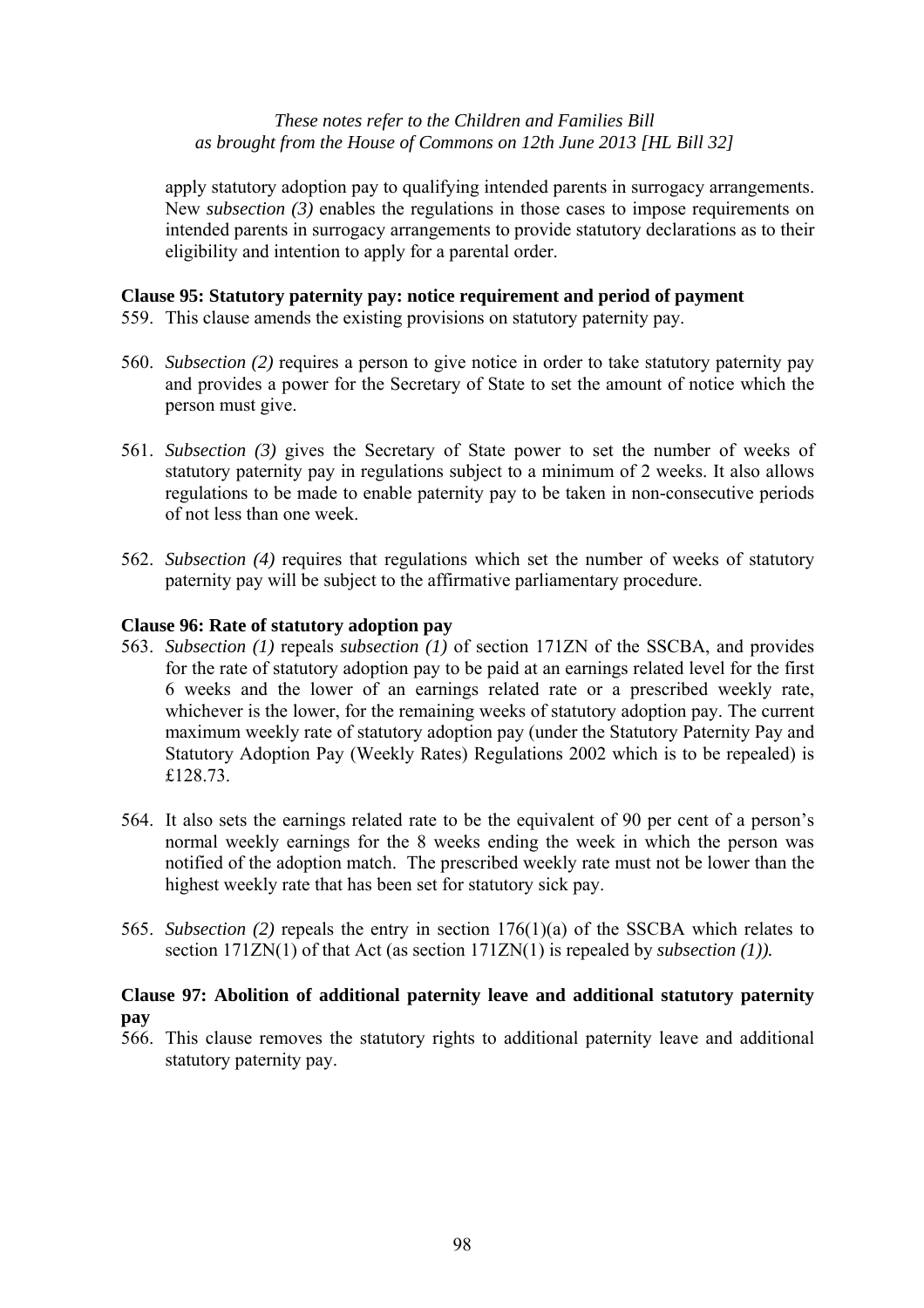- 567. *Subsection (1)* repeals the additional paternity leave provisions, for birth parents and adopters, from the ERA.
- 568. *Subsection (2)* repeals the additional statutory paternity pay provisions, for both birth parents and adopters, from Part 12ZA of the SSCBA

#### **Clause 98: Further amendments**

569. This clause gives effect to Schedule 7. It also shows how references to "ordinary statutory paternity pay" and "statutory paternity pay" in instruments, documents and enactments are to be read once the Bill renames "ordinary statutory paternity pay" as "statutory paternity pay" (which is the name this form of statutory pay had before it was changed by the Work and Families Act 2006).

#### *Schedule 7: Statutory rights to leave and pay: further amendments*

- 570. Schedule 7 makes consequential amendments to a number of Acts in light of the introduction of shared parental leave and pay.
- 571. Many of the paragraphs make amendments to other legislation to re-name 'ordinary statutory paternity pay' and 'ordinary paternity leave' as 'statutory paternity pay' and 'paternity leave'. With the abolition of additional statutory paternity pay and leave there will only be one type of paternity leave and pay and the references to 'ordinary' are no longer necessary.
- 572. Secondly, the amendments remove references to 'additional paternity leave' and 'additional paternity pay' where appropriate, in line with the abolition of additional statutory paternity pay and leave.
- 573. Thirdly, the amendments insert references to 'statutory shared parental pay' and 'shared parental leave' where appropriate.
- 574. *Paragraphs 1 to 4* amend Schedule 5 to the Social Security Act 1989. *Paragraphs 2 and 3* amend the existing paragraphs of Schedule 5 about employment-related schemes that contain unfair paternity leave provisions and unfair adoption leave provisions so that they also apply in cases relating to placement of a child under section 22C of the Children Act 1989 (fostering-to-adopt cases) and in cases involving surrogacy arrangements. *Paragraph 4* adds a new paragraph to Schedule 5 about employment-related schemes that contain unfair shared parental leave provisions.
- 575. *Paragraph 5* amends section 182 of the Finance Act 1989 (which concerns offences relating to the disclosure of information relating to social security functions). One of the ways in which it is amended is so that social security functions include functions relating to statutory shared parental pay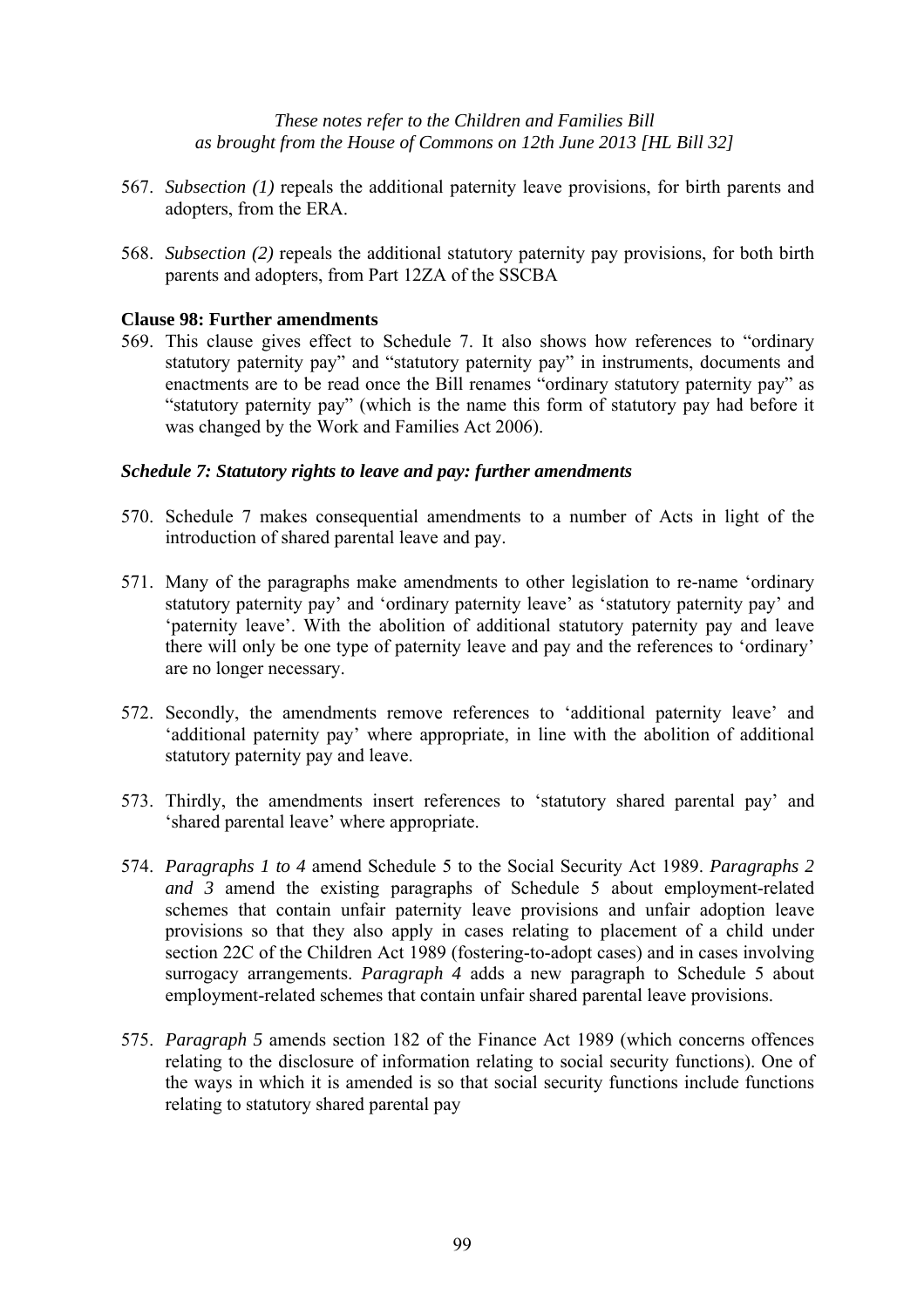- 576. *Paragraphs 34(3) and 34(5)* amend powers in the ERA to allow the Secretary of State to set out in secondary legislation the nature of the right to return to work following a period of paternity leave which was combined with a period of shared parental leave.
- 577. *Paragraph 48* provides for provisions in the Finance Act 1999 about electronic communication to apply to additional statutory paternity pay.

# **PART 7 – TIME OFF WORK: ANTE-NATAL CARE ETC**

- 578. This Part creates a new right for employees and certain agency workers who have a qualifying relationship with a pregnant woman or her expected child to take unpaid leave to attend up to 2 ante-natal appointments during the pregnancy.
- 579. It also creates a new right for an adopter (including a prospective adopter in a "fostering for adoption" case) to take paid leave to attend up to 5 introductory meetings and for the other adopter in a joint adoption case to take unpaid leave to attend up to 2 introductory meetings before the child is placed with them.

#### **Clause 99: Time off work to accompany to ante-natal appointments**

- 580. *Subsection (1)* inserts new sections 57ZE to 57ZI in the ERA and *subsection (2)* amends sections 47C, 99 and 225 of the ERA.
- 581. New section 57ZE creates a right for an employee to take time off during working hours to accompany a pregnant woman to an ante-natal appointment made on the advice of a designated healthcare professional. The right is available to:
	- the husband, civil partner or partner of the pregnant woman;
	- the father or parent of the pregnant woman's expected child; and
	- an intended parent in a surrogacy situation who meets specified conditions.
- 582. The right to take time off under section 57ZE can be exercised on up to two occasions for a maximum of six and a half hours on each occasion. An employee is not entitled to take time off unless the employee gives the employer (if the employer so requests) a declaration in the specified form.
- 583. New section 57ZF provides that an employee who is unreasonably refused time off by an employer may present a complaint to an employment tribunal within the designated time limits. If the complaint is substantiated, the tribunal must make an order to this effect and must award compensation of twice the hourly salary of the employee for the period of absence.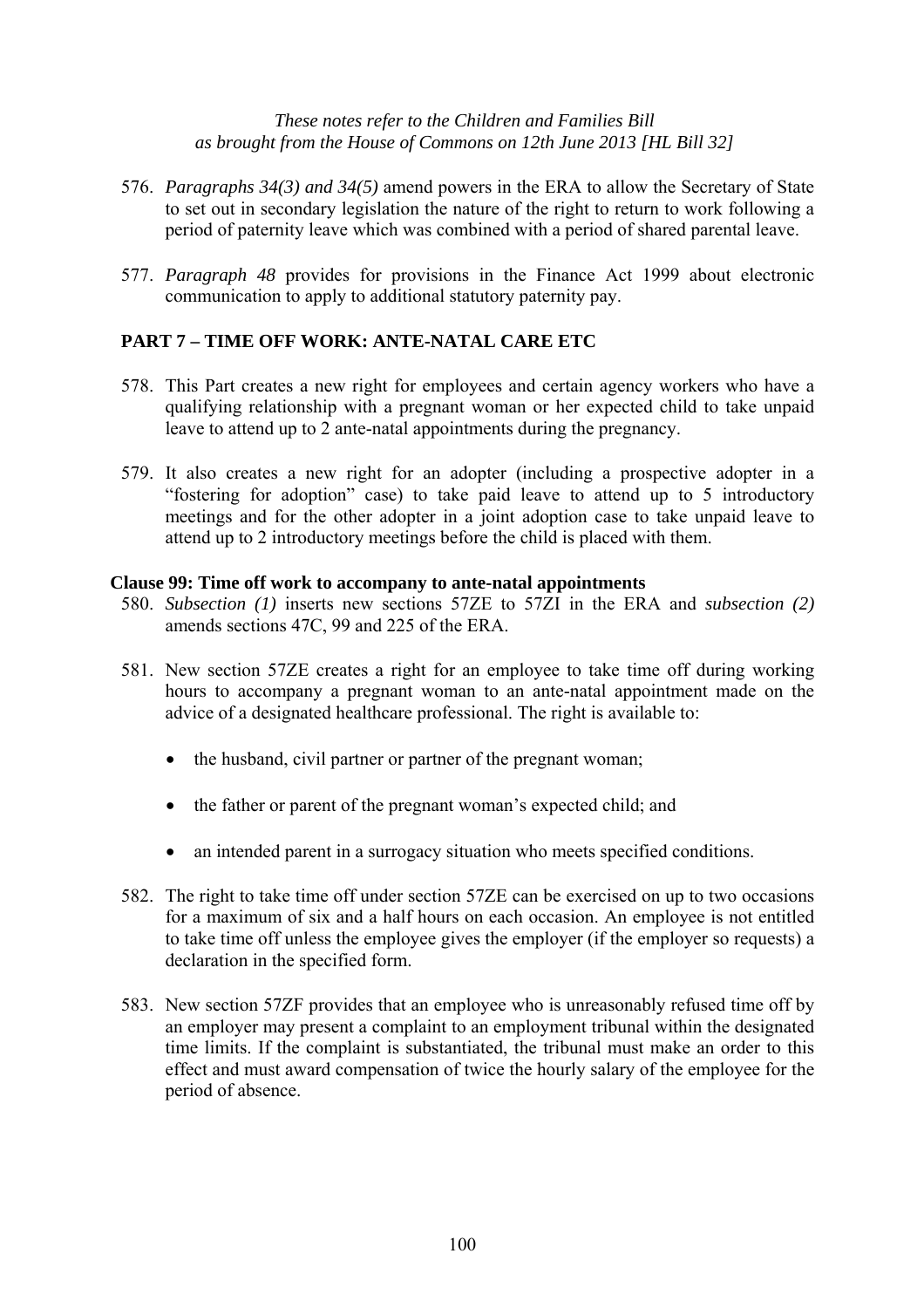- 584. New section 57ZG creates a right for certain agency workers to take time off during working hours to accompany a pregnant woman to an ante-natal appointment made on the advice of a designated healthcare professional. The right is available to:
	- the husband, civil partner or partner of the pregnant woman;
	- the father or parent of the pregnant woman's expected child; and
	- an intended parent in a surrogacy situation who meets specified conditions.
- 585. The right to take time off under section 57ZG can be exercised on up to two occasions for a maximum of six and a half hours on each occasion. An agency worker is not entitled to take time off unless the agency worker gives the temporary work agency or hirer, (if either of them so request) a declaration in the specified form.
- 586. New section 57ZH provides that an agency worker unreasonably refused time off by the temporary work agency, the hirer, or both, may present a complaint to an employment tribunal within the designated time limits. If the complaint is substantiated, the tribunal must make an order to this effect and must award compensation of twice the hourly salary of the agency worker for the period of absence. Where both the temporary work agency and hirer have unreasonably refused time off, the tribunal can apportion the compensation according to each party's relative fault.
- 587. New section 57ZI sets out which agency workers have the right to time off under section 57ZG.
- 588. *Subsections (2)(a)* and *(b)* amend sections 47C and 99 of the ERA to give an employee a right not to be subjected to a detriment and a right not to be unfairly dismissed, as a result of exercising or proposing to exercise a right to time off work to accompany a pregnant woman to an ante-natal appointment. A similar right for an agency worker not to be subjected to a detriment is created in clause 99.
- 589. *Subsection (2)(c)* amends section 225 of the ERA to provide that the calculation date to be used for determining a week's pay for an employee is the date of the appointment in question.

#### **Clause 100: Time off work to attend adoption appointments**

590. This clause inserts new sections 57ZJ to 57ZS into Part VI of the ERA, and makes provision for employed single adopters, or employed adoptive couples, to take time off to attend appointments relating to the placement of a child for adoption or for "fostering for adoption" (as to which, see the commentary on clause 1). The purpose of the appointments is to enable the adopter(s) to bond with the child and to meet with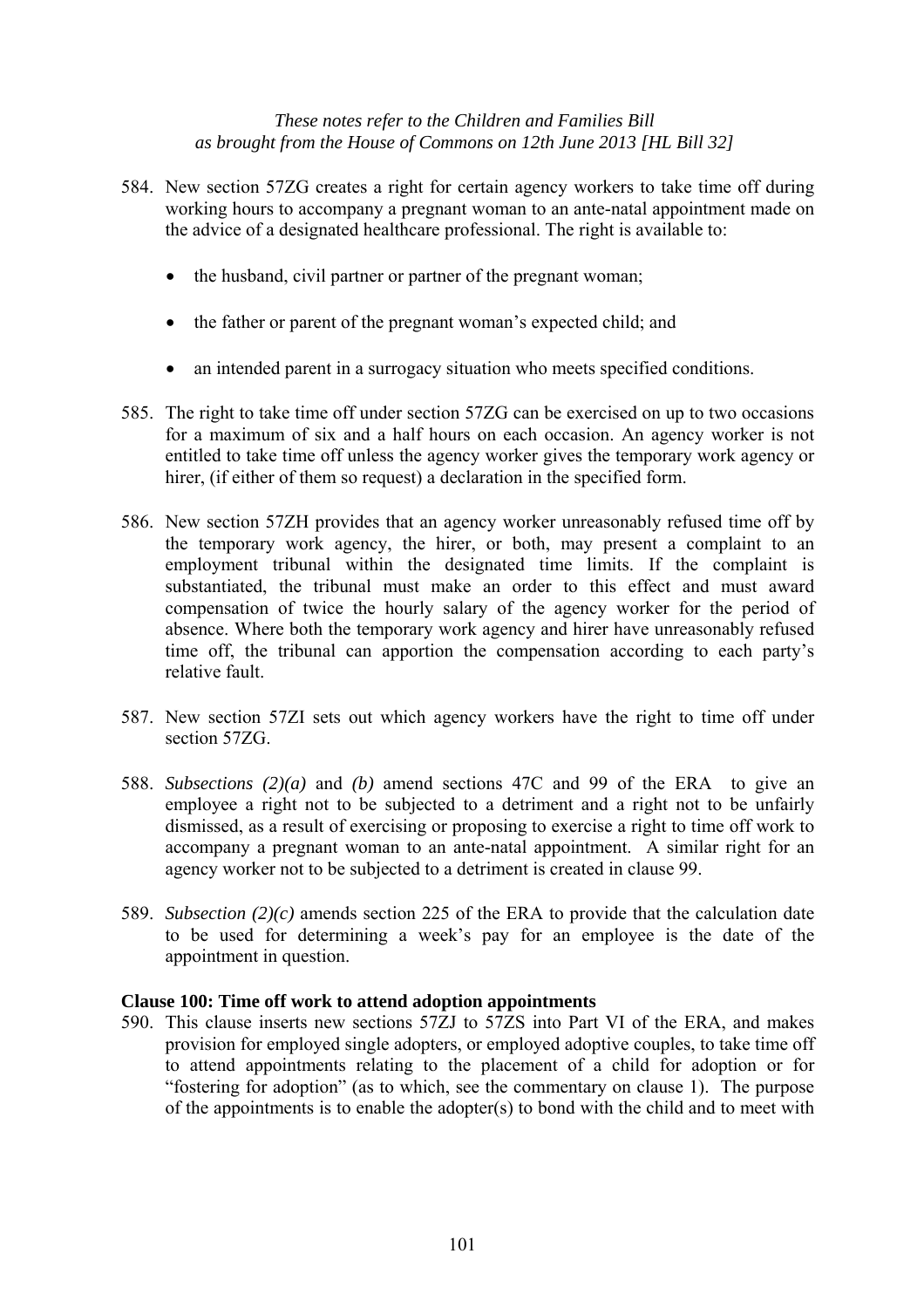professionals involved in the care of the child, thus increasing the chances of the adoption being successful.

# *Section 57ZJ: Right to paid time off to attend adoption appointments*

- 591. Section 57ZJ creates a new right for employees to take paid time off work to attend adoption appointments.
- 592. *Subsection (1)* creates a right for an employed single adopter who has been notified by an adoption agency that a child is, or is expected to be, placed for adoption with him or her, to take time off to attend an appointment for the purpose of having contact with the child or for any other purpose connected with the adoption (an "adoption appointment").
- 593. *Subsection (2)* creates a right for an employee who has been notified by an adoption agency that a child is to be or is expected to be placed for adoption with the employee and another person jointly, to take time off to attend an adoption appointment, provided they have elected to exercise the right to take time off under this subsection.
- 594. *Subsection (3)* provides that the employee cannot elect to take time off under *subsection (2)* if they have already elected to take time off under section 57ZL(1)(b) (unpaid time off), or if the other joint adopter, being an employee or an agency worker, has already elected to take time off under subsection (2)(b) or section  $57ZN(2)(b)$ .
- 595. *Subsection (4)* provides that an employee is not entitled to take time off to attend adoption appointments under section 57ZJ on or after the date of the child's placement for adoption with the employee.
- 596. *Subsection (5)* limits the number of adoption appointments that may be taken under section 57ZJ to no more than five for any particular adoption.
- 597. *Subsection (6)* limits the maximum amount of time off for each adoption appointment to six and a half hours.
- 598. *Subsection (7)* provides that the adoption appointment must have been arranged by or at the request of the adoption agency which made the notification of the placement or the expected placement for adoption.
- 599. *Subsection (8)* provides a single adopter is not entitled to take time off under subsection (1) unless he or she provides their employer upon request with a document showing the date and time of the adoption appointment in question and that it has been arranged by an adoption agency.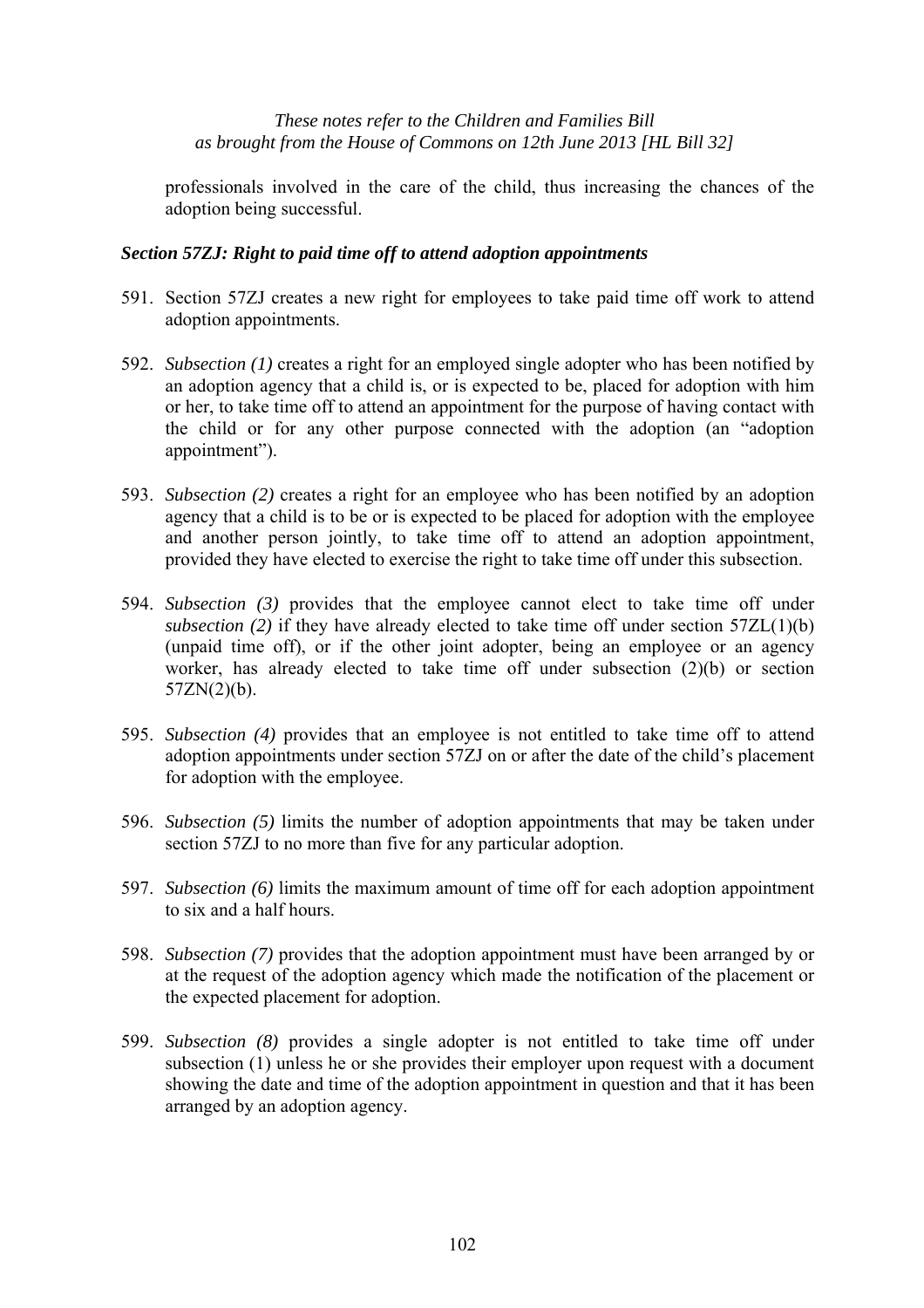- 600. *Subsection (9)* provides that a joint adopter employee is not entitled to take time off under *subsection (2)*, unless the employee provides their employer upon request with a document that shows the date and time of the adoption appointment and a signed declaration stating that they have made an election to take time off under *subsection (2)(b)*.
- 601. *Subsection (10)* provides that the document that shows the date and time of the appointment or the declaration relating to the election under *subsections (8)* or *(9)* can be in electronic form.
- 602. *Subsection (11)* makes provision to modify the operation of section 57ZJ where more than one child is, or is expected to be, placed as part of the same arrangement (for example, where siblings are to be placed with the same adopter), so that where the adoption appointments relate to the adoption of more than one child that the election under *subsection (2)(b*) relates to all the children, that the maximum number of adoption appointments remains five in total and that the date after which no adoption appointments can be taken is the placement date of the first child.
- 603. *Subsection (12)* provides that the working hours of an employee are to be taken to be any time in accordance with the employee's contract of employment that they are required to be at work.
- 604. *Subsection (13)* provides that in section 57ZJ "adoption agency" has the meaning given in section 2 of the Adoption and Children Act 2002 or as defined in section 119(1)(a) of the Adoption and Children (Scotland) Act 2007.

# *Section 57ZK: Right to remuneration for time off for adoption appointments*

- 605. *Subsection (1)* makes provision for an employee entitled to attend adoption appointments under section 57ZJ to be paid remuneration by his or her employer for the number of working hours for which the employee is entitled to be absent at the appropriate hourly rate.
- 606. *Subsection (2)* makes provision that the hourly rate will be the amount of one week's pay divided by the number of normal working hours in a week for that employee when employed under the contract of employment in force on the day when the time off is taken.
- 607. *Subsection (3)* makes provision that where the number of normal working hours differs from week to week or over a longer period, the amount of one week's pay shall be divided instead by the average number of normal working hours calculated by dividing by twelve the total number of the employee's normal working hours during the period of twelve weeks ending with the last complete week before the day on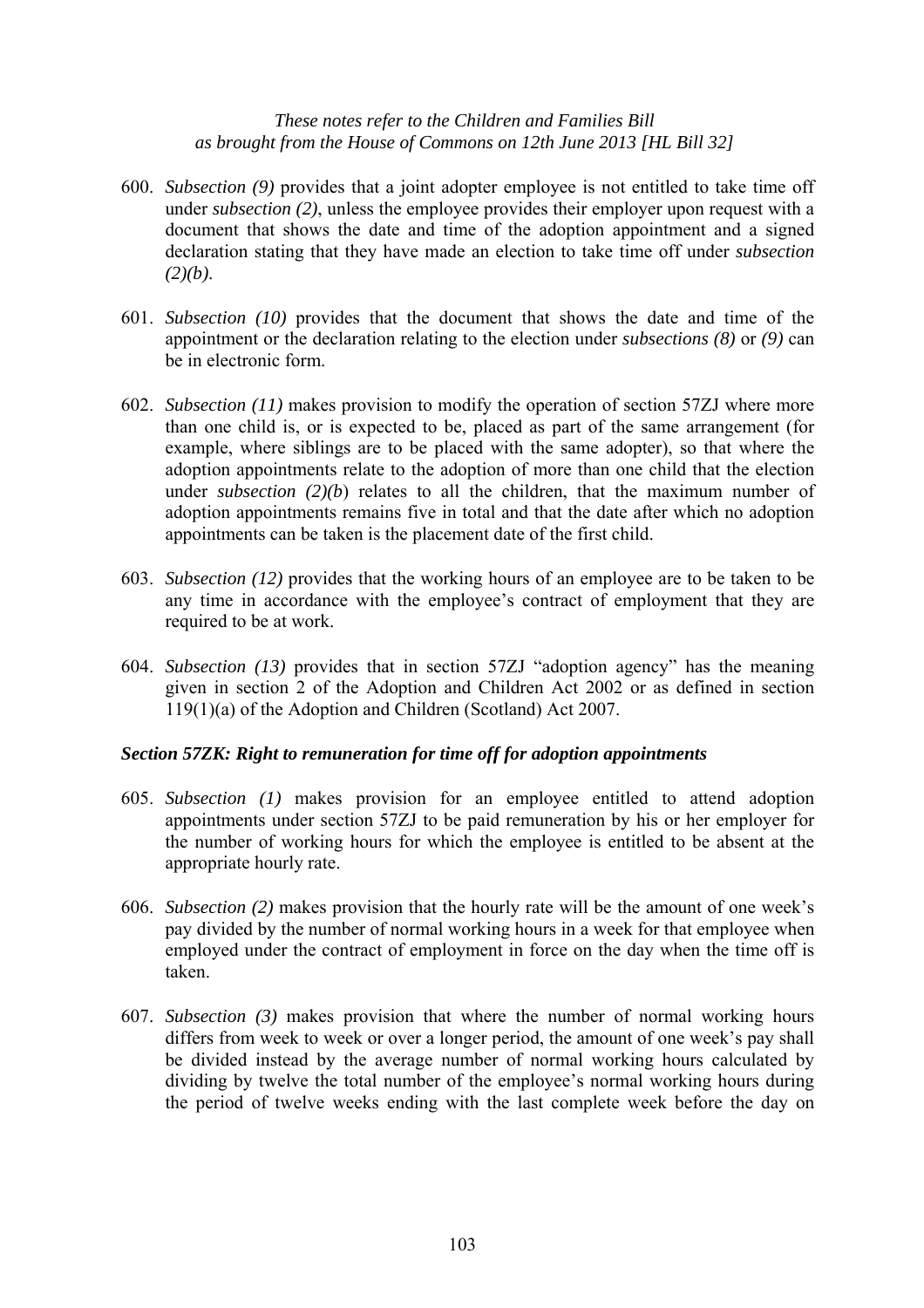which the time off is taken. Or, where an employee has not been employed for a sufficient period to enable the calculation based on twelve weeks to be made, a number is used which fairly represents the number of normal working hours in a week, having regard to specified considerations.

- 608. *Subsection (4)* stipulates the specific considerations required to be borne in mind by section 57ZK(3) when choosing a number of weeks to divide the employee's salary by when the employee has not been employed for twelve weeks.
- 609. *Subsection (5)* provides that any amount of remuneration for time off under *subsection (1)* does not affect any right to contractual remuneration. However, *subsections (6)* and *(7)* provide that any contractual remuneration paid by an employer for time off under section 57ZJ will go towards discharging any liability of that employer to pay remuneration under section (1), and vice versa.

# *Section 57ZL: Right to unpaid time to attend adoption appointments*

- 610. *Subsection (1)* creates a right for an employed adopter who has been notified by an adoption agency that a child is, or is expected to be, placed for adoption with him or her and another person jointly, to take time off to attend an appointment for the purpose of having contact with the child or for any other purpose connected with the adoption (an "adoption appointment"), provided he or she has elected to take time off under *subsection (1)(b)*.
- 611. *Subsection (2)* provides that an employee may not elect to take time off under *subsection (1)* if they have already elected to take paid time off under section 57ZJ, or if the other joint adopter has already elected to take unpaid time off under *subsection*   $(I)(b)$  or under section 57ZP(1)(b).
- 612. *Subsection (3)* provides that an employee is not entitled to take time off to attend adoption appointments under section 57ZJ on or after the date of the child's placement for adoption with the employee.
- 613. *Subsections (4)* and *(5)* limit the number of adoption appointments that may be taken under section 57ZL to two appointments of six and a half hours each.
- 614. *Subsection (6)* provides that the adoption appointment must have been arranged by or at the request of the adoption agency which made the notification of the placement or the expected placement for adoption.
- 615. *Subsection (7)* provides that an employee is not entitled to take time off under this section unless he or she provides their employer upon request with a document showing the date and time of the adoption appointment in question and that it has been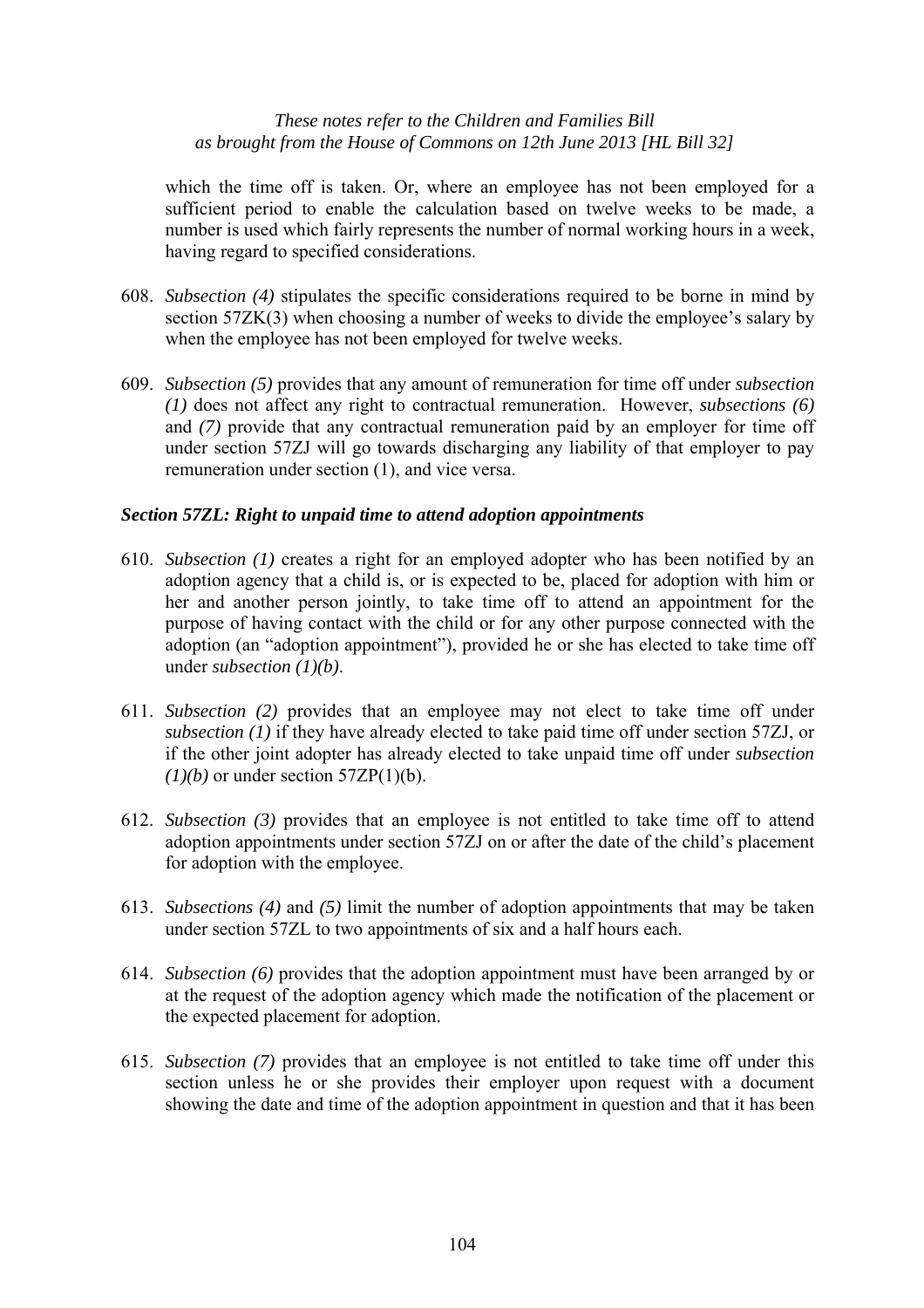arranged by an adoption agency, and a signed declaration that he or she has made an election for the purposes of *subsection (1)(b)*. The declaration or document may be in electronic form *(subsection (8))*.

- 616. *Subsection (9)* makes provision to modify the operation of section 57ZL where more than one child is, or is expected to be, placed as part of the same arrangement (for example, where siblings are to be placed with the same adopter), so that where the adoption appointments relate to the adoption of more than one child that the election under *subsection (1)(b)* relates to all the children, that the maximum number of adoption appointments remains two in total and that the date after which no adoption appointments can be taken is the placement date of the first child.
- 617. *Subsection (10)* provides that the working hours of an employee are to be taken to be any time in accordance with the employee's contract of employment that they are required to be at work.
- 618. *Subsection (11)* provides that in section 57ZJ "adoption agency" has the meaning given in section 2 of the Adoption and Children Act 2002 or as defined in section 119(1)(a) of the Adoption and Children (Scotland) Act 2007.

# *Section 57ZM: Complaint to employment tribunal*

619. This section provides that an employee who is unreasonably refused time off under section 57ZJ or 57ZL to attend an adoption appointment by an employer, or has failed to pay amounts due under section 57ZK may present a complaint to an employment tribunal within the designated time limits. If the complaint is substantiated, the tribunal must make an order to this effect and must award compensation of twice the hourly rate multiplied by the number of hours' absence the employee would have been entitled to had it not been refused.

#### *Section 57ZN: Right to paid time off to attend adoption appointments: agency workers*

620. Section 57ZN makes provision for agency workers to take paid time off to attend adoption appointments that is equivalent to that for employees in section 57ZJ. *Subsection (12)* provides that for the purposes of this section, an agency worker's working hours are any time when the agency worker is required to be at work in accordance with the terms under which the agency worker is working (temporarily) for the hirer.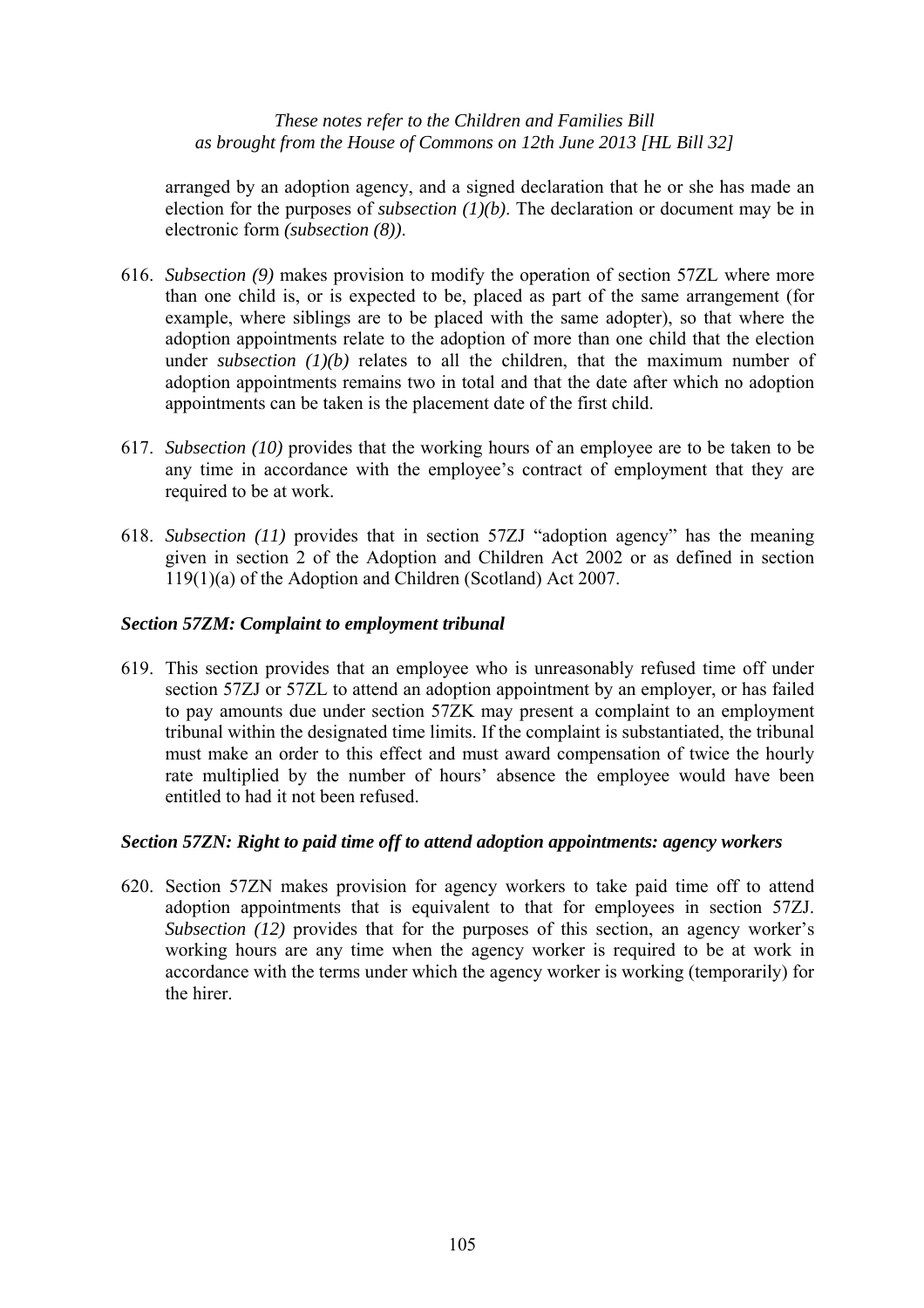# *Section 57ZO: Right to remuneration for time off to attend adoption appointments: agency workers*

621. Section 57ZO makes provision for agency workers who are permitted to take time off under section 57ZN that is equivalent to that for employees under section 57ZK. *Subsection (1)* provides that the temporary work agency must pay remuneration at the appropriate hourly rate for the hours for which the agency worker is entitled to be absent. *Subsection (2)* sets out how the hourly rate should be calculated in general, but *subsection (3)* sets out how the calculation should be made in situations where the number of an agency worker's normal working hours differs from week to week.

#### *Section 57ZP: Right to unpaid time off to attend adoption meetings: agency workers*

622. Section 57ZP makes provision for agency workers to take unpaid time off to attend adoption appointments that is equivalent to the right for employees to take unpaid time off under section 57ZL. *Subsection (11)* provides that for the purposes of this section the working hours of an agency worker are any time when he or she is required to be at work (temporarily) for the hirer.

#### *Section 57ZQ: Complaint to employment tribunal: agency workers*

623. This section makes provision for agency workers to make complaints to tribunals in respect of refusal of permission to take time off (under section 57ZN or 57ZP) or failure to pay sums due (under section 57ZO) that is equivalent to the provision made for employees under section 57ZM.

#### *Section 57ZR: Agency workers: supplementary*

624. This section provides *(subsection (1))* that the rights to paid and unpaid time off, and the right to present a complaint to a tribunal, do not apply if the agency worker has not completed the qualifying period, or if there is a break between assignments which means that he or she is no longer entitled to the rights conferred by regulation 5 of the Agency Workers Regulations 2010. *Subsection (2)* makes clear that the rights to paid and unpaid time off do not impose any duty on the hirer or agency which extends beyond the original intended duration of the assignment. *Subsection (3)* makes clear that if a person is entitled to take paid or unpaid time off as an employee, then they are excluded from taking paid time or unpaid time off as an agency worker.

#### **Clause 101: Right not to be subjected to detriment: agency workers**

625. *Subsection (1)* amends section 47C of the ERA to give agency workers a right not to be subjected to a detriment by the temporary work agency or hirer on certain grounds. The grounds are that the agency worker: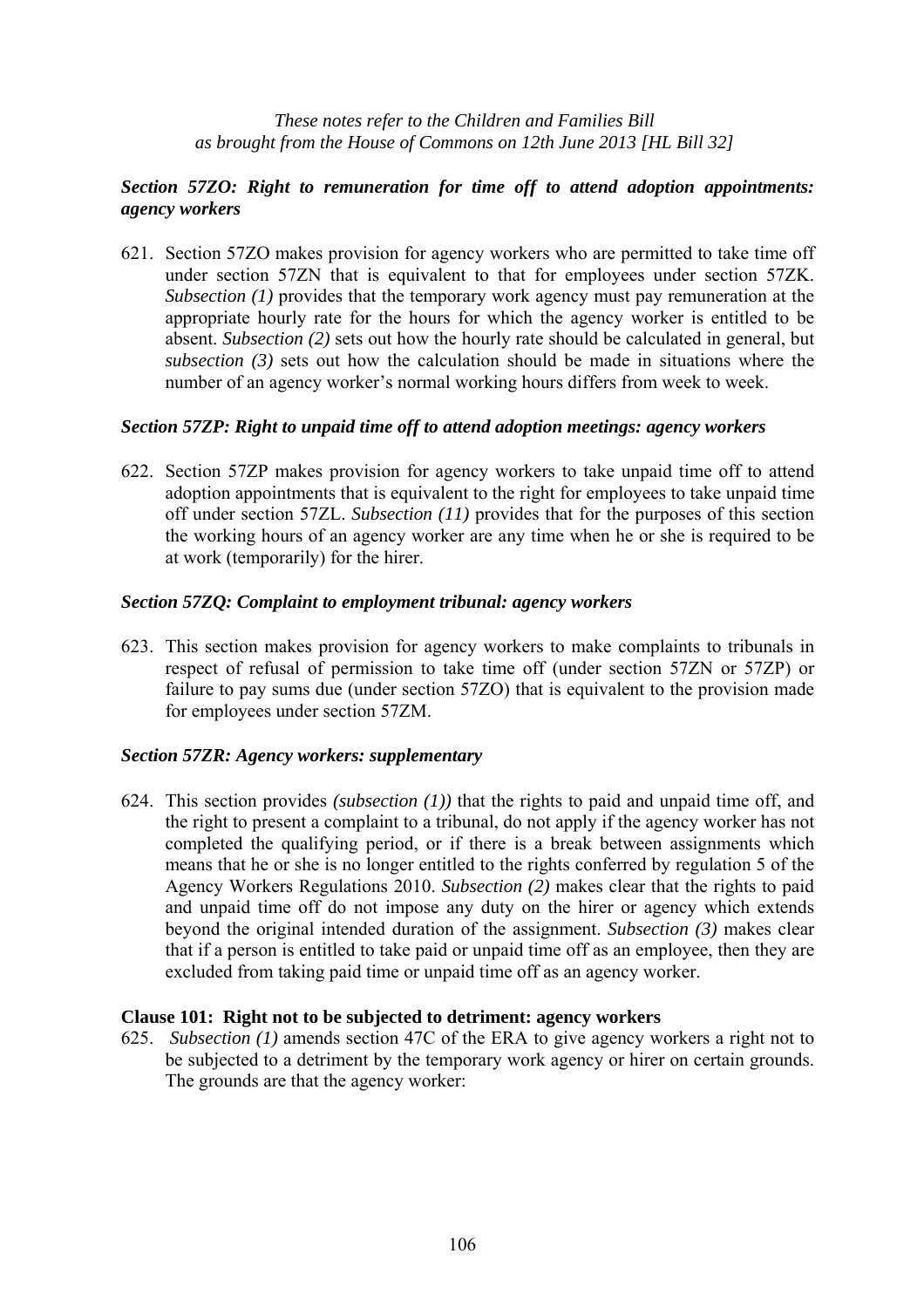- took or sought to take time off for an ante-natal appointment under section 57ZA or 57ZG of the ERA;
- received or sought to receive remuneration under section 57ZB of the ERA for time off to attend an ante-natal appointment (only available to pregnant women);
- took or sought to take time off for an adoption appointment under section 57ZN or 57ZP of the ERA; or
- received or sought to receive remuneration under section 57ZO of the ERA for time off to attend an adoption appointment (only available to the primary adopter).
- 626. *Subsection (2)* amends section 48 of the ERA to allow an agency worker who has been subjected to such a detriment to present a complaint to an employment tribunal. It is for the temporary work agency or the hirer to show the ground on which any act or deliberate failure to act was done.
- 627. *Subsection (3)* amends section 49 of the ERA to provide that if such a complaint is well-founded, the tribunal shall make a declaration to that effect and may award compensation to be paid to the agency worker by the temporary work agency, the hirer, or both.

#### **Clause 102: Time off work for ante-natal care: increased amount of award**

- 628. *Subsection (1)* amends section 57 of the ERA to increase the amount of compensation that must be ordered by an employment tribunal which finds that a pregnant employee has unreasonably been refused time off work under section 55 of the ERA to attend an ante-natal appointment. The amount is increased from the hourly salary of the employee for the period of absence to twice that amount.
- 629. *Subsection (2)* amends section 57ZC of the ERA to increase the amount of compensation that must be ordered by an employment tribunal which finds that a pregnant agency worker has unreasonably been refused time off work under section 57ZA of the ERA to attend an ante-natal appointment. The amount is increased from the hourly salary of the agency worker for the period of absence to twice that amount.

#### **PART 8 – RIGHT TO REQUEST FLEXIBLE WORKING**

#### **Clause 103: Removal of the requirement to be a carer**

630. This clause removes the requirement that an employee must have parental or caring responsibility in order to make a request to their employer to change their terms and conditions with respect to hours and location of work.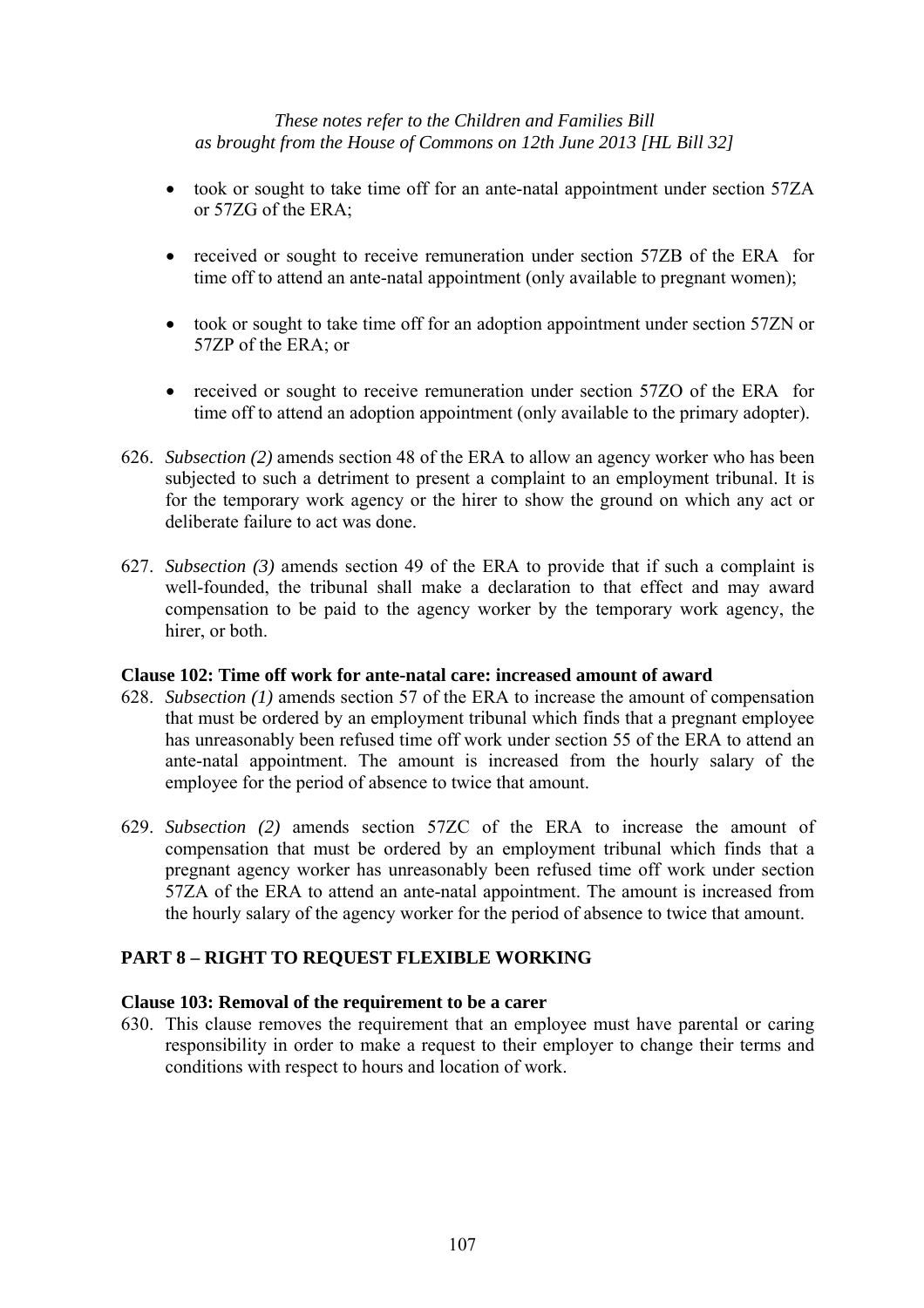- 631. *Subsection (1)* repeals section 80F(1)(b) of the ERA which requires an employee to be responsible for the care of a child or in certain cases a person over the age of 18 in order to make a request for flexible working. This means that all employees who have the necessary period of service with their employer (currently 26 weeks) will have a right to request flexible working.
- 632. *Subsection (2)* also repeals other provisions which are no longer necessary following the removal of the requirement to be the carer of a child or adult.

#### **Clause 104: Dealing with applications**

- 633. This clause deals with changes to the procedure which employers must follow when dealing with a flexible working request.
- 634. *Subsection (2)* amends section 80G of the ERA to remove the requirement on employers to follow a statutory procedure when considering flexible working requests. This procedure is currently set out in the Flexible Working (Procedural Requirements) Regulations 2002 (S.I. 2002/3207) these regulations will be revoked. In place of this, *subsection (2)* introduces a duty on employers to consider requests in a reasonable manner.
- 635. *Subsection (2)* also amends section 80G to introduce a requirement on the employer to notify the employee of its decision within a certain period of time. *Subsection (3)* provides that the employer must give its decision within 3 months beginning on the date that the application is made. This period can be extended by agreement between the employer and employee.
- 636. *Subsection (4)* sets out the circumstances in which the employer can treat a flexible working request as withdrawn. They are where an employee fails to attend two consecutive meetings to discuss the request or an appeal with their employer without good reason.

#### **Clause 105: Complaints to employment tribunals**

- 637. This clause amends the rules which apply to the making of a complaint relating to a request for flexible working to an employment tribunal.
- 638. *Subsection (2)* amends section 80H of the ERA to provide that an employee may make a complaint to an employment tribunal if the employer sought to treat the employee's flexible working request as withdrawn without having grounds to do so. *Subsection (5)* provides that an employee may make this complaint as soon as the employer has informed the employee that it is treating the request as withdrawn.
- 639. *Subsection (3)* is a change consequential on the addition of a new ground of complaint.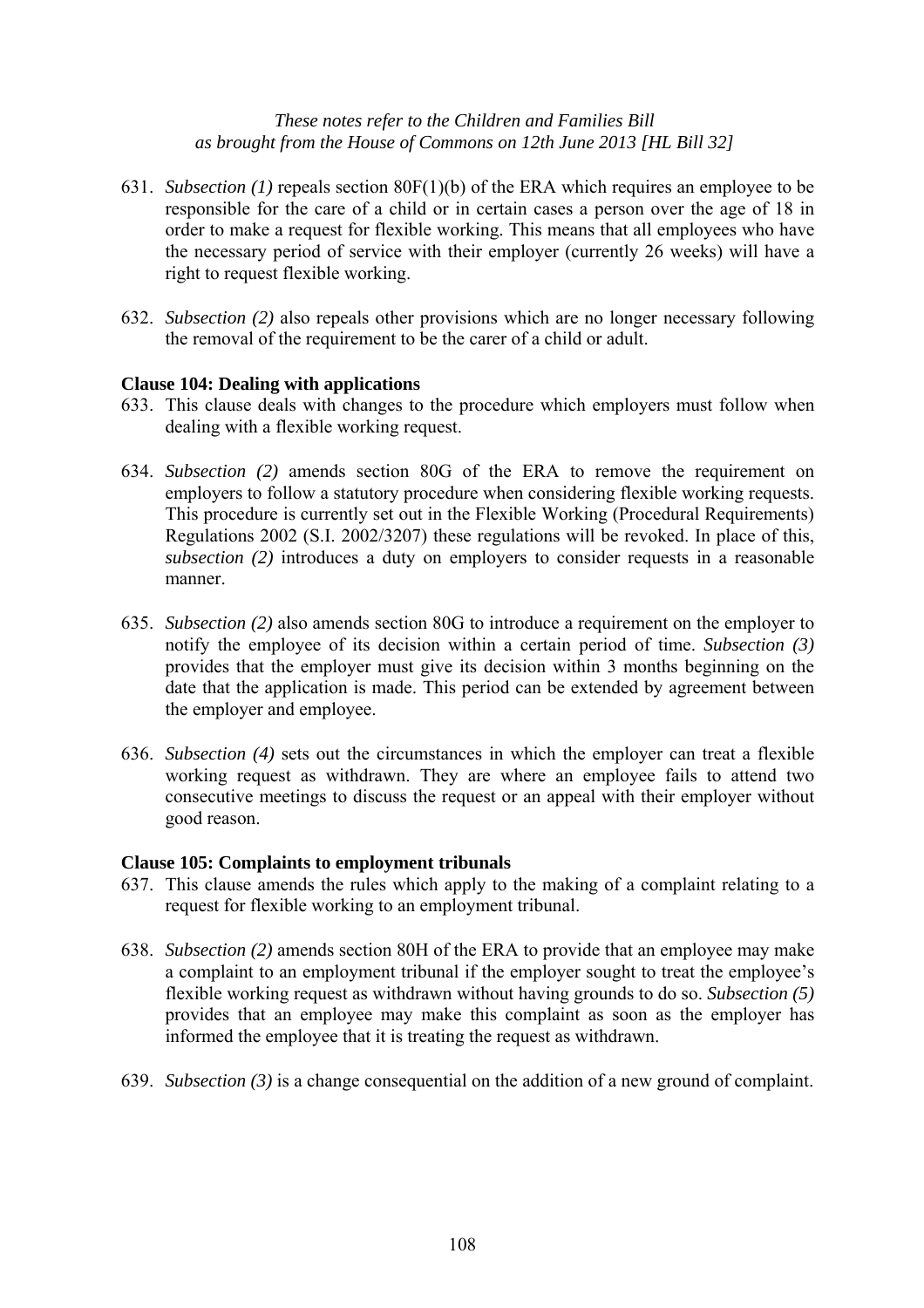- 640. *Subsection (4)* sets out the rules on when an employee may make a complaint relating to a flexible working request to an employment tribunal. It provides that an employee cannot make a complaint to an employment tribunal until a final decision has been made by their employer. An employee is required to have exhausted any appeal which is offered by the employer before making a complaint.
- 641. It also provides that if the employer does not inform the employee of its decision within the required period of time, the employee may make a complaint to an employment tribunal or, if the employer and employee have agreed an extension of time, the employee may make a complaint at the end of the extended period.
- 642. An employee has a period of three months from the 'relevant date' to make a complaint relating to a flexible working request to an employment tribunal. *Subsection (6)* provides that the 'relevant date' will be the date on which the employer informed the employee of its final decision. Or, if the employee is complaining that the employer did not have grounds to treat the request has withdrawn, the 'relevant date' will be the date on which the employer informs the employee that it is treating the application as withdrawn.

#### **Clause 106: Review of sections 103 to 105**

- 643. This clause sets out the requirement for the Secretary of State to review the provisions of this legislation as set out in *subsection (1) to (3)* and to set out the conclusions in a report which he must publish.
- 644. The report must include the objectives of the amendments to the ERA; to what extent those objectives have been achieved; and whether the objectives should remain the same and whether there is a less regulatory approach that could achieve the same objectives.
- 645. The report must be published within 7 years of the clauses coming into force and subsequent reports must be published in not more than 7 year intervals from publication of the previous report.

## **PART 9 – GENERAL PROVISIONS**

#### **Clause 107: Orders and regulations**

646. This clause provides that all orders and regulations made by the Secretary of State or the Lord Chancellor under the Bill are to be made by statutory instrument. Orders made under clause 68(5) (*Order relating to the coming into force of the SEN Code of Practice)),* clause 109 (*Transitional, transitory or saving provision)* and clause 111 *(Commencement)* are not subject to any parliamentary procedure. Orders made under clause 108 (*Consequential amendments etc)* that amend primary legislation will be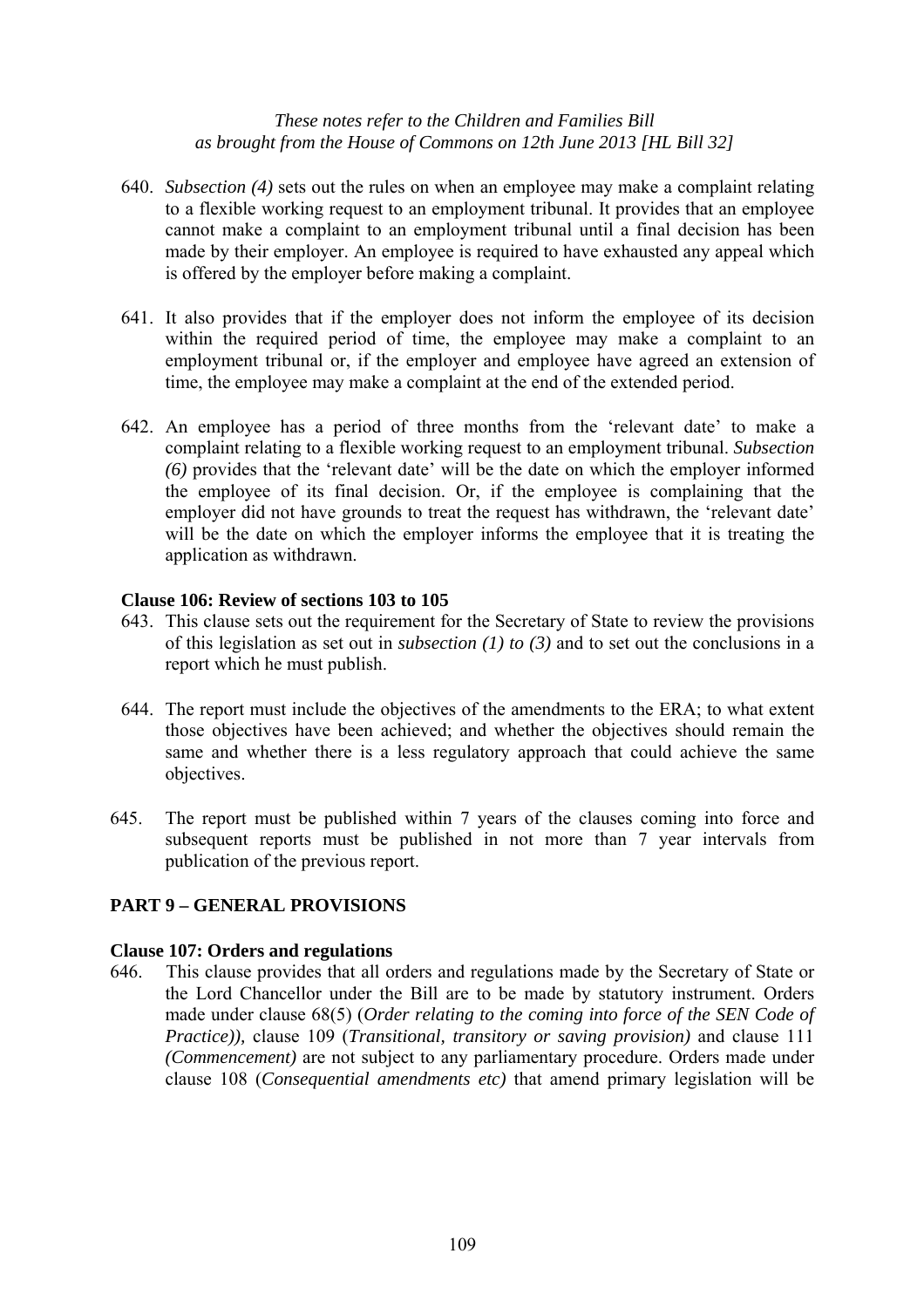subject to the affirmative procedure. All other orders and regulations made under this Bill are subject to the negative resolution procedure.

647. This clause allows for orders or regulations to make different provisions for different purposes (including different areas) and to make provision generally or in relation to specific cases. Other than in relation to orders made under clause 68(5) (*Order relating to the coming into force of the SEN Code of Practice*), clause 109 (*Transitional, transitory or saving provision)* or clause 111 (*Commencement),* a power to make orders or regulations includes a power to make incidental, supplementary, consequential, transitional or transitory provisions or savings.

#### **Clause 108: Consequential amendments, repeals and revocations**

648. This clause allows the Secretary of State or the Lord Chancellor to make orders that make consequential amendments to other legislation. By virtue of clause 107(6) where such orders amend primary legislation, they will be subject to the affirmative procedure.

#### **Clause 109: Transitional, transitory or saving provision**

- 649. *Subsection (1)* allows the Secretary of State or Lord Chancellor to make transitional provisions in relation to the commencement of the provisions of this Bill.
- 650. *Subsections (2)* to *(5)* relate to offences contained in the Bill which are punishable by the magistrates' court on summary conviction with a fine of £5000. These subsections contain transitional provisions to cater for the situation where section 85 of the Legal Aid, Sentencing and Punishment of Offenders Act 2012 ("the 2012 Act") comes into force on or before the day on which this Bill receives Royal Assent.
- 651. Once section 85 of the 2012 Act is commenced, offences which are punishable by the magistrates' court on summary conviction with a fine of £5000, will be punishable by an unlimited fine instead. In addition, following the commencement of section 85, powers to create an offence punishable by a fine of £5000 will, instead, be able to be exercised to create an offence punishable by a fine of any amount*.*
- 652. *Subsection (3)* operates so as to treat the offences listed within that subsection as offences, in respect of which, section 85(1) of the 2012 Act removes the maximum fine.
- 653. *Subsection (4*) applies to the power in the new section 69A(1)(b) to be inserted into the Childcare Act 2006 which allows regulations to create offences relating to things done whilst registration with a childminder agency is suspended*. Subsection (4)*  operates so as allow an offence to be created by regulations made under new section  $69A(1)(b)$ , which is punishable by a fine of any amount.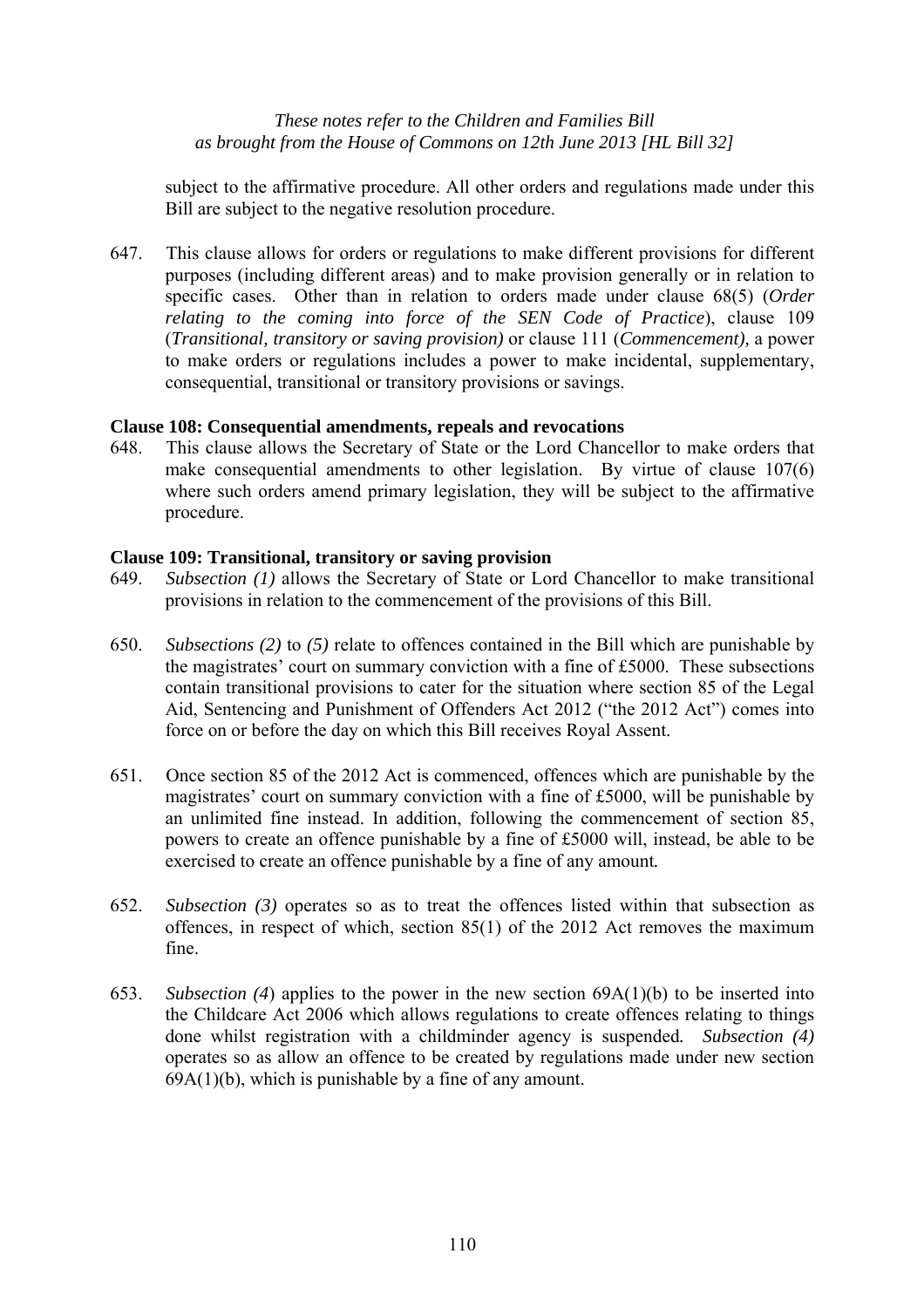654. *Subsection (5)* refers to regulations made under section 85 and to regulations made under section 149 of the 2012 Act (Power to make consequential and supplementary provision etc.) which make provision in relation to section 85*. Subsection (5)* allows such regulations to amend, repeal or otherwise modify a provision of this Bill or of the Childcare Act 2006.

## **Clause 111: Commencement**

655. This clause provides for the commencement of this Bill. The provisions that relate to family justice and that are mentioned in *subsection* (2) will come into force on a date appointed by the Lord Chancellor. Clause 18 (*Repeal of uncommenced provisions of Part 2 of the Family Law Act 1996)* comes into force two months after the date on which the Act is passed. Part 9 (*General Provisions*) comes into force on the date on which the Act is passed. The other provisions of the Bill will come into force on a day appointed by the Secretary of State by order. Any order made under this clause can appoint different days for different purposes.

#### **Clause 112: Short title and extent**

656. Clause 98(2) to (4) *(statutory rights to leave and pay: further amendments)* and clause 106 (*review of sections on the right to request flexible working)* extend to England, Wales and Scotland. In some cases clause 98(3) and (4) also extends to Northern Ireland. Parts 2 and 3 *(family justice, and children and young people with SEN)* extend to England and Wales only. Part 9 (*General Provisions)* extends to the whole of the United Kingdom. Where a provision of the Bill amends or repeals other legislation, that amendment or repeal has the same extent as the provision which is amended or repealed.

## **FINANCIAL EFFECTS OF THE BILL**

- 657. Parts 1 to 3 of the Bill are intended to make adoption services, SEN provisions and the Family Justice system work more efficiently and effectively to identify and provide the support that children need. This is expected to lead to longer term savings to the Exchequer as a result of better health, education and employment prospects for adopted children, looked after children and those with special educational needs.
- 658. Reforms to the public and private law systems set out in Part 2 are expected to lead to efficiencies which will reduce delay in other areas of the court system. Reforms to the adoption (Part 1) and SEN (Part 3) systems will have some transitional costs which will be met by the Department for Education. The need for support is expected to taper as savings are realised through the embedding of the reforms. Minimal costs to Ofsted associated with the registration of childminder agencies (Part 4) will also be met by the Department for Education. There are no new costs associated with the changes to the remit of the Children's Commissioner (Part 5).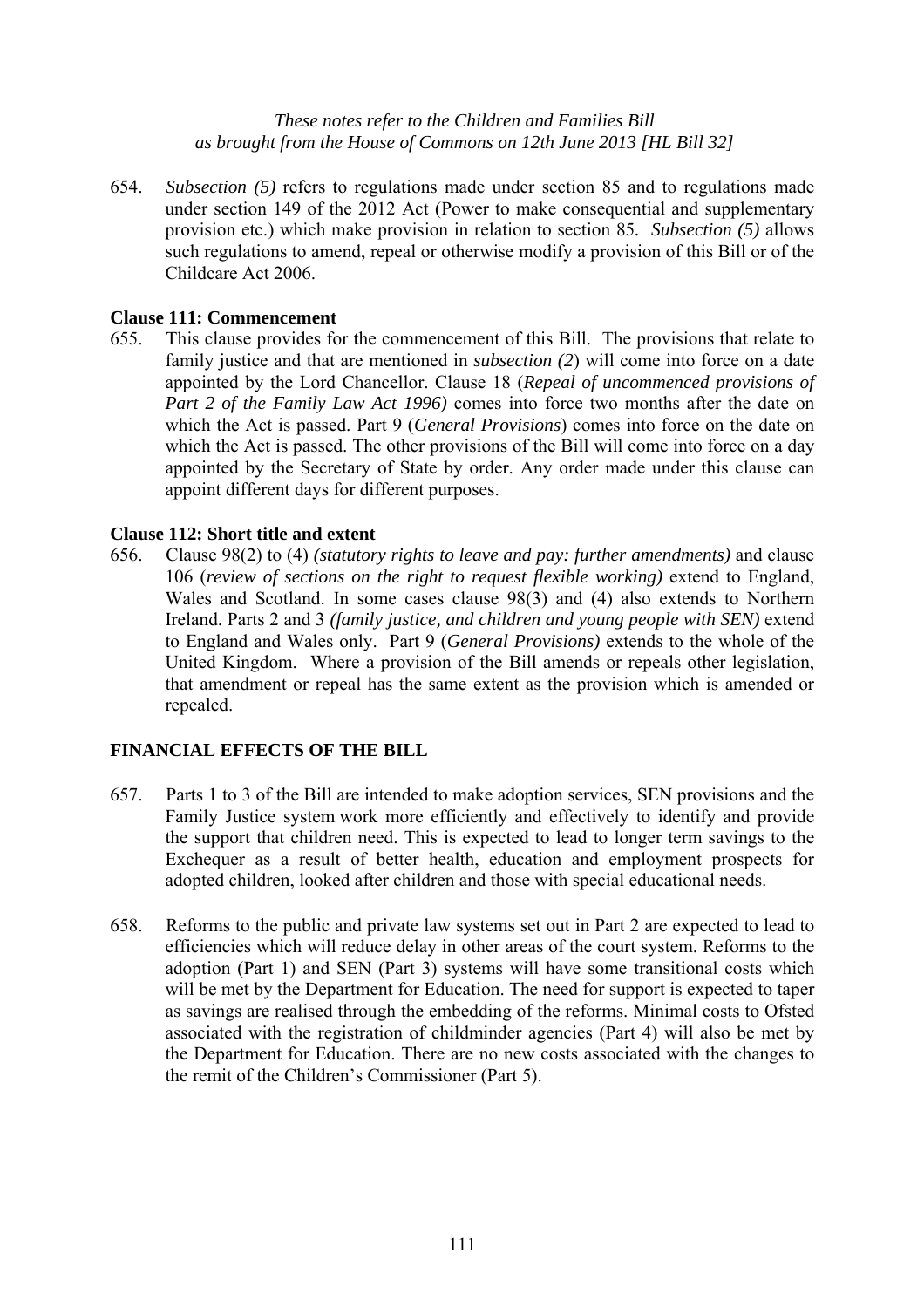- 659. Parts 6 to 8 of the Bill, introducing shared parental leave and pay, expanding rights to flexible working, and expanding rights to time off for ante-natal and similar appointments, have transitional costs relating to the IT changes required. There will be an on-going additional cost relating to the equalisation of rights for prospective adoptive parents with those for birth parents, which the Department for Business, Innovation and Skills will fund on an on-going basis. Other than that, the reforms have been designed to be affordable within current spending plans for maternity leave.
- 660. Parts 6 to 8 of the Bill will provide for increased expenditure in the following ways.
	- The introduction of Statutory Shared Parental Pay is estimated to cost between £0 to £1.29m annually from the Consolidated Fund. This is a net increase in expenditure; additional statutory paternity pay will be abolished and expenditure on statutory shared parental pay will lead to a corresponding reduction in expenditure on statutory maternity pay and maternity allowance expenditure.
	- Increasing the rate of Statutory Adoption Pay to 90% of salary for the first 6 weeks is estimated to cost £8.1m annually from the Consolidated Fund.
	- The administration of Statutory Shared Parental Pay is estimated to cost between £0 to £1.5m annually from the National Insurance Fund.
	- The cost of creating the administration for Shared Parental Leave is estimated at £3.35m between Financial Year 13/14 and 15/16.

## **EFFECTS OF THE BILL ON PUBLIC SECTOR MANPOWER**

661. There are no public service manpower commitments arising from the Bill which would give rise to additional requirements. It is estimated that the overall effect of the Bill on public sector manpower would be negligible.

## **SUMMARY OF THE IMPACT ASSESSMENT**

- 662. The impact of the provisions in this Bill has been fully considered during the development of the legislation. In line with Government requirements, a full Impact Assessment for the Shared Parental Leave, Time Off Work and Flexible Working provisions – (Parts 6 to 8) has been published at the following website address: www.bis.gov.uk/assets/biscore/employment-matters/docs/m/12-1268-modernworkplaces-response-flexible-parental-leave-impact
- 663. Parts 1 to 5 of the Bill have been assessed as out of scope by the Government's Regulatory Powers Committee so Impact Assessments have not been required. Departments have published evidence explaining the impact of the Bill provisions on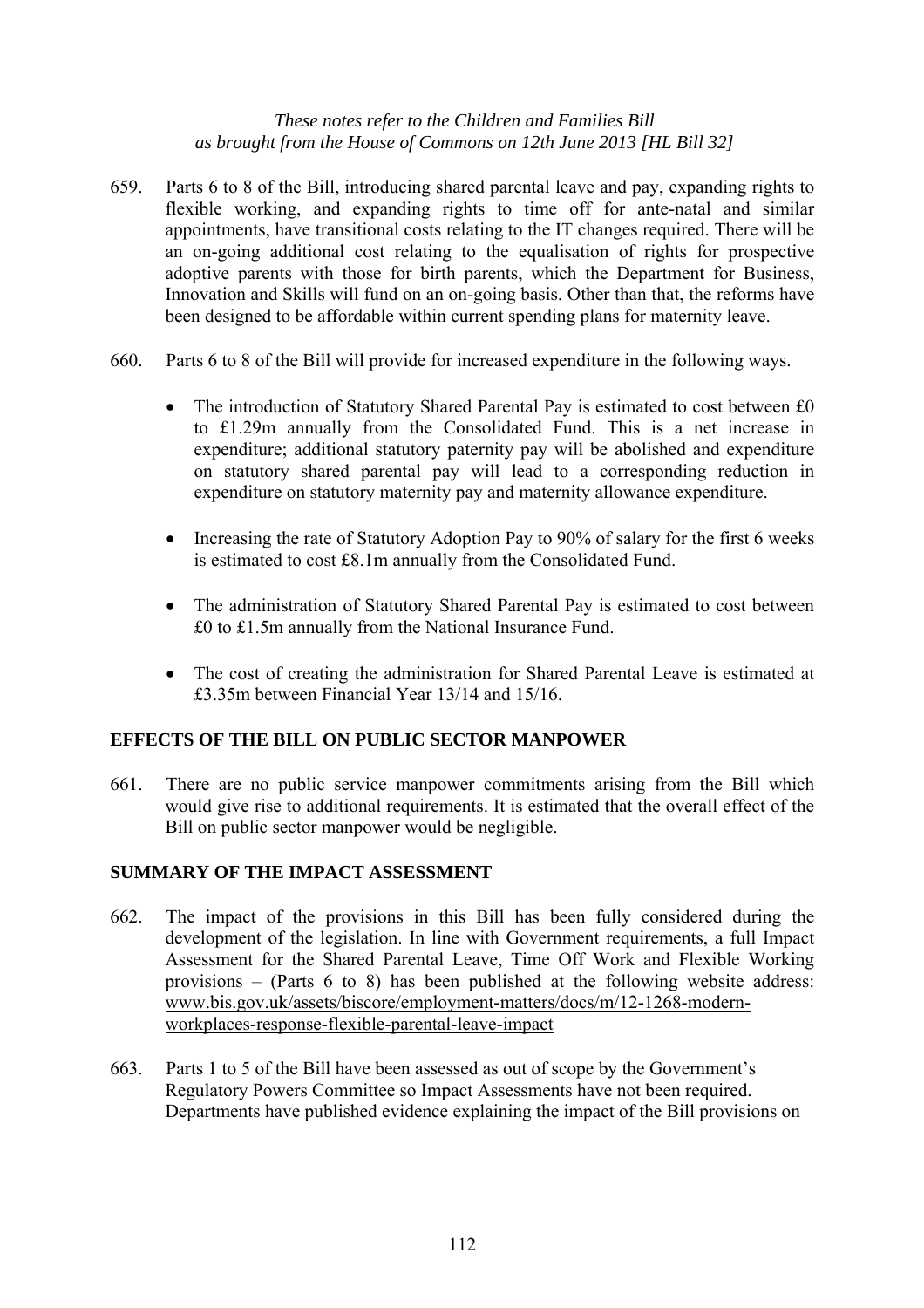the public sector and in respect of equalities and children's rights considerations to support Committee consideration of the Bill. This will material is available in the Vote Office, House Libraries and at the following website address: www.education.gov.uk/childrenandfamiliesbill

# **COMPATIBILITY WITH THE EUROPEAN CONVENTION ON HUMAN RIGHTS**

- 664. Section 19 of the Human Rights Act 1998 requires the Minister in charge of a Bill in either House of Parliament to make a statement before Second Reading about the compatibility of the provisions of the Bill with the Convention rights (as defined by section 1 of that Act).
- 665. Having considered the possible implications, Lord Nash, Parliamentary Under-Secretary of State for Schools, has made a statement saying that in his view the provisions of the Children and Families Bill are compatible with the Convention rights. There are some areas where it would be helpful to provide further comments for clarification, as follows.

## *Adoption*

## **Clause 1: Placement of looked after children with prospective adopters**

666. The Government has considered whether the provision aimed at early permanence through "Fostering for Adoption" are compatible with the Articles 6 and 8 rights of the birth parents and Article 8 rights of the child. The Government is satisfied that this provision is compatible with Article 6 and 8 of the Convention. The placement with foster parents who are prospective adopters does not affect the process by which decisions to remove a child from his birth family, or to place him for adoption, are made by the court, nor does it affect the rights of the birth family in that regard. The birth parents retain their right to be involved in the process and to have full account taken of their views. It will be for the court to decide whether to make the placement order. If the court does not make a placement order the child cannot be placed for adoption.

#### **Clause 2: Adoption Agencies: repeal of requirement to give due consideration**

667. This provision repeals, as it applies in relation to England, the requirement for adoption agencies to give due consideration to the child's religious persuasion, racial origin and cultural background. Whilst the Government is conscious that this repeal might raise concerns under Article 9 of the Convention, the Government is satisfied that this repeal is compatible with the ECHR. In making the decision on who the child to be adopted should be placed with, the adoption agency will be required by section 1(2) and (4) of the Adoption and Children Act 2002 to give paramount consideration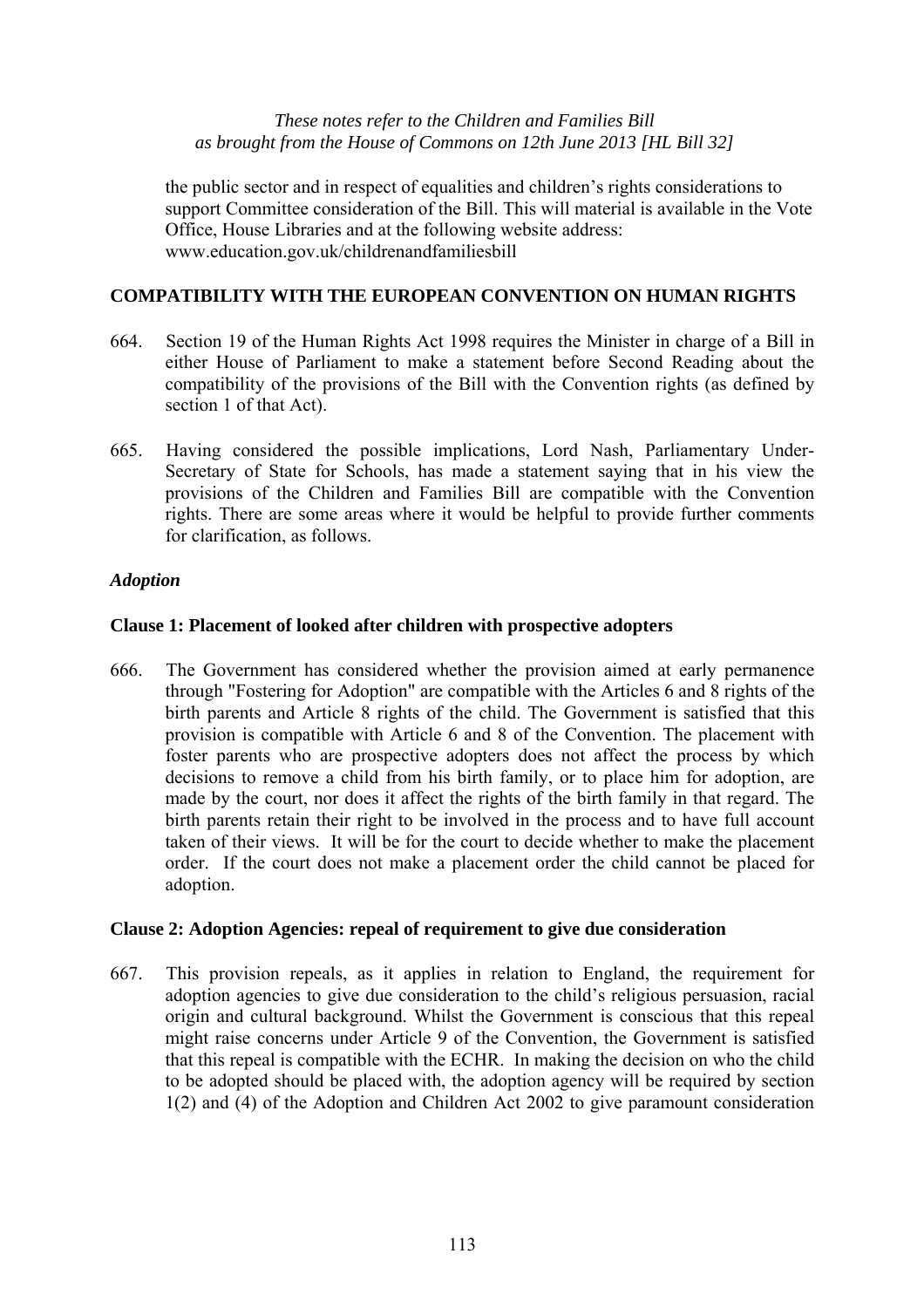to the welfare of the child and to have regard to the child's wishes and feelings, needs, background and any other relevant characteristics. As such, consideration of the child's religion and beliefs will continue to form part of the decision-making process as regards matching children with suitable prospective adopters.

## **Clause 6: The Adoption and Children Act Register**

668. The Government is satisfied that this provision, which will provide a power to make regulations to make provision enabling prospective adopters who are suitable to adopt a child to search and inspect the register for the purpose of assisting them to find a child appropriate for adoption, is compatible with the Convention. The Government accepts that there will be an interference with the Article 8 rights of the child, however any interference is compatible with the Convention in that it pursues the legitimate aim of speeding up the process for children who would benefit from being adopted, will be in compliance with a clear legislative framework relating to the collection, storage and disclosure of data, including the Data Protection Act 1998 and is proportionate in that there will be safeguards in place to prevent the unlawful processing of the personal data of the child.

## **Clauses 7 and 8: Contact (children in care of local authorities) and Contact (post adoption)**

- 669. These provisions have the aim of preventing the disruption to an adoptive placement that birth parents or other birth relatives may cause by inappropriate contact with the adopted child. The Government has considered the Article 6 and 8 rights of the birth parents and the Article 8 rights of the child. The Government is satisfied that these provisions are compatible with the ECHR.
- 670. In terms of the Article 6 rights of the birth parents where the child is in the care of the local authority, the birth parents retain the same rights to be involved in the process that may lead to adoption, so therefore the Government is satisfied that the provisions are in compatible with the birth parents' ECHR rights.
- 671. In terms of the Article 8 rights of the birth parents when the child is in local authority care, there will still be a duty on local authorities under section 34 of the Children Act 1989 to allow the child reasonable contact with this parents and local authorities may only refuse contact where it is necessary to safeguard and promote the child's welfare and then for a limited period of time during with the authority may seek an order for no contact. In light of this the Government is satisfied that these provisions are compatible with the parents' Convention Rights at that stage.
- 672. In terms of decisions about contact at the adoption order hearing or once the child is adopted, whilst clause 8 allows adopted parents to apply for an order to prevent future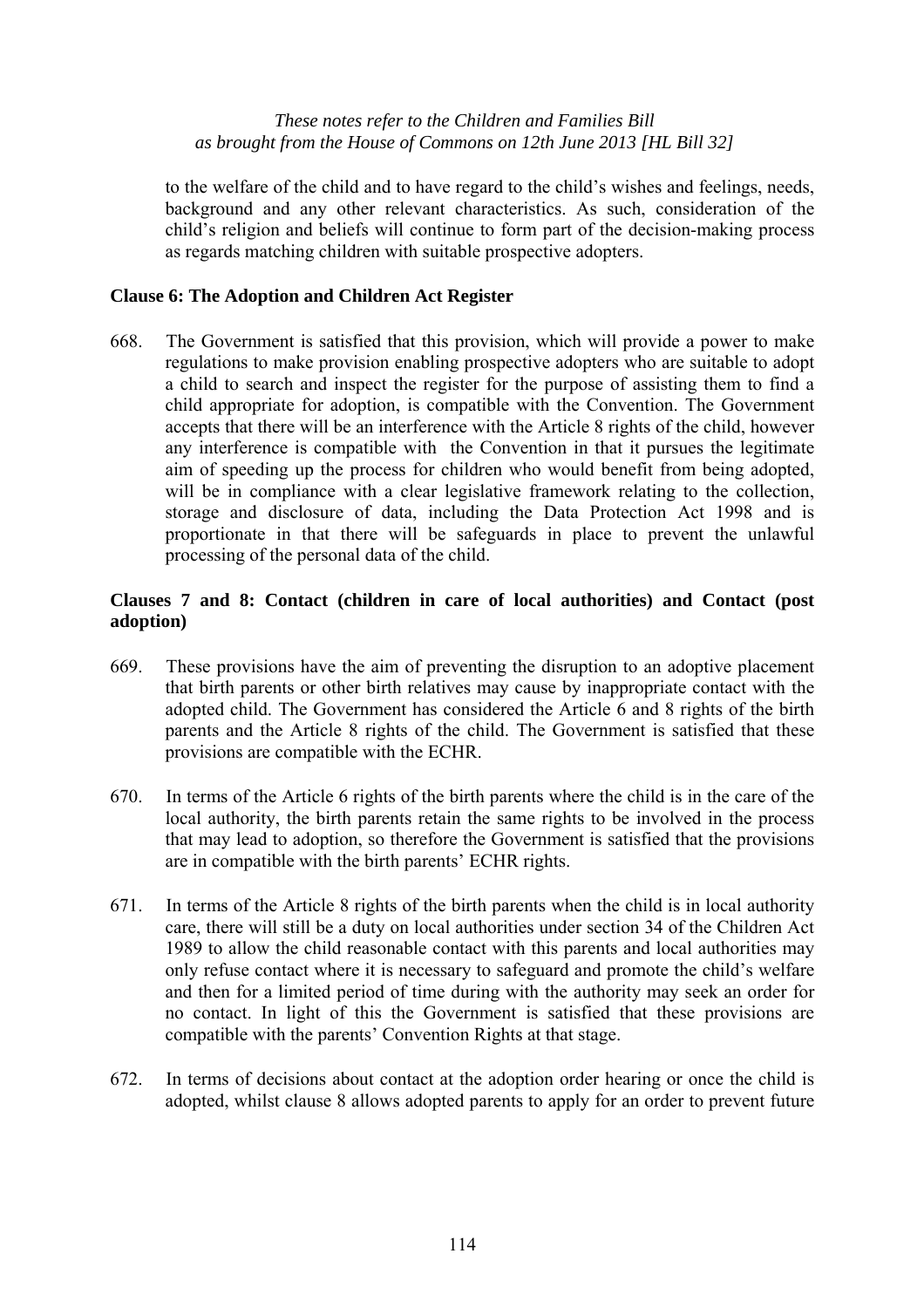contact between the child and that child's birth parents or other members of the child's birth family, those members of the birth family will, if leave of the court is obtained, be able to apply to the court for contact with the child and when deciding whether to make an order about contact the child's welfare throughout their life will be the court's paramount consideration (this is compatible with the child's Article 8 rights). The Government is therefore satisfied that any interference with the birth parents' Article 8 rights has a legitimate aim and is proportionate.

## *Family Justice*

## **Clause 10: Family Mediation Information and Assessment Meetings**

673. The Government has considered in particular Article 6 of the Convention in light of this provision and whether the requirement to attend such a meeting before making a "relevant family application" is compatible with Article 6. The Government is satisfied that this provision does not restrict the essence of the right of access to a court. It is proportionate in that the requirement to attend such a meeting would not apply in cases where the matter should be brought urgently to the court or where attending such a meeting would otherwise be inappropriate. The Government is, therefore of the view, that the provision is compatible with Article 6 of the Convention.

#### **Clause 14: Care, Supervision and other family proceedings: time limits and timetables**

674. This provision is intended to reduce the current delays experienced in care and supervision proceedings, and to ensure that cases involving care and supervision orders are more actively and better managed and progressed more swiftly. The Government has, in particular, considered Article 6 ECHR. The Government acknowledges that there may be cases where 26 weeks will not be a sufficient length of time to enable a court to fairly dispose of a case. Clause 14 recognises this and affords the court discretion to extend time where it is of the opinion that the extension is necessary to enable the court to resolve the proceedings justly. In light of this the Government is of the view that clause 14 will not unlawfully interfere with an individual's right to a fair hearing in accordance with Article 6 of the ECHR.

## *Children and Young People in England with Special Educational Needs*

#### **Clause 52: Mediation**

675. This provision requires a parent or young person who is considering appealing a decision in respect of educational provision to participate in a mediation information discussion. The Government has considered this provision in light of Article 6 and is satisfied that it complies with this Article. The Government does not accept that the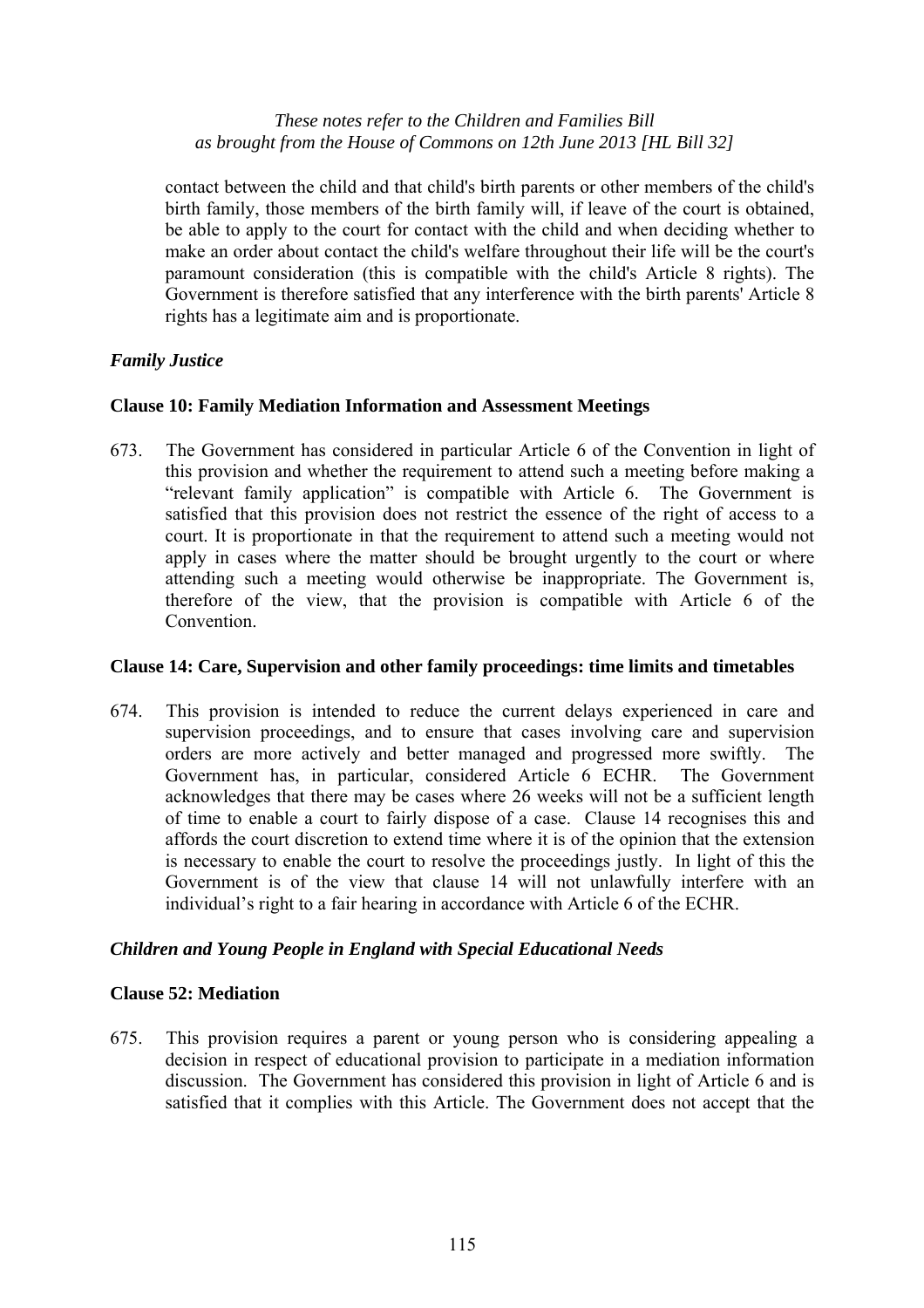right being determined is a civil right for the purposes of Article 6. The right to education is narrow. It is a right not to be denied access to education not a right to the type of education a person may desire. Even if it were considered a civil right, the requirement to participate in a mediation information discussion will not restrict access to a fair hearing as the requirement is simply for the potential appellant to participate in a brief discussion with a mediation company in which that person is informed of mediation as an option; there is no requirement to attend mediation. The Government is satisfied that there should not be any delay or barrier to the appeal process caused by a potential

## *Childcare etc*

## **Clause 74: Childminder agencies**

- 676. This provision together with amendments contained in Schedule 4 provides for an alternative framework in which childminders can lawfully operate. The Government has considered whether this provision is compatible with Article 6 in terms of childminder agencies' decisions about registering childminders. The Government does not consider that Article 6 is engaged by these decisions because the civil right in question (the right to operate the business of childminding) is not being decisively determined. There remains the right to register with the Chief Inspector or another childminder agency. Furthermore, if it were the case that Article 6 is considered to be engaged, the Government considers that there will be sufficient procedural protections in place including a right to make representations to the Agency. A fresh application for registration may also be made to the Chief Inspector, attracting a right of appeal to the First Tier Tribunal.
- 677. The Government has also considered the information sharing provisions that have been put in place as a result of childminders being able to register with childminder agencies and is satisfied that these provisions comply with Article 8 of the Convention. The Chief Inspector's power to require that childminder agencies supply him/her with certain information (including information about childminders registered with them) pursues the legitimate aim of protecting the health of children who are placed in the care of agency-registered childminders. The power is expressly limited to information which the Chief Inspector considers is necessary to the exercise of his functions.
- 678. The obligations on childminder agencies to supply prescribed information to HMRC and local authorities and their powers and duties to provide certain information to parents and other prescribed persons, including child protection agencies, for specified purposes mirror the disclosure obligations currently imposed on the Chief Inspector. They help to ensure that public funds through tax credits are correctly allocated, that parents can be assisted in finding suitable childcare and that children are protected from harm. The Government is satisfied that any interference with Article 8 rights is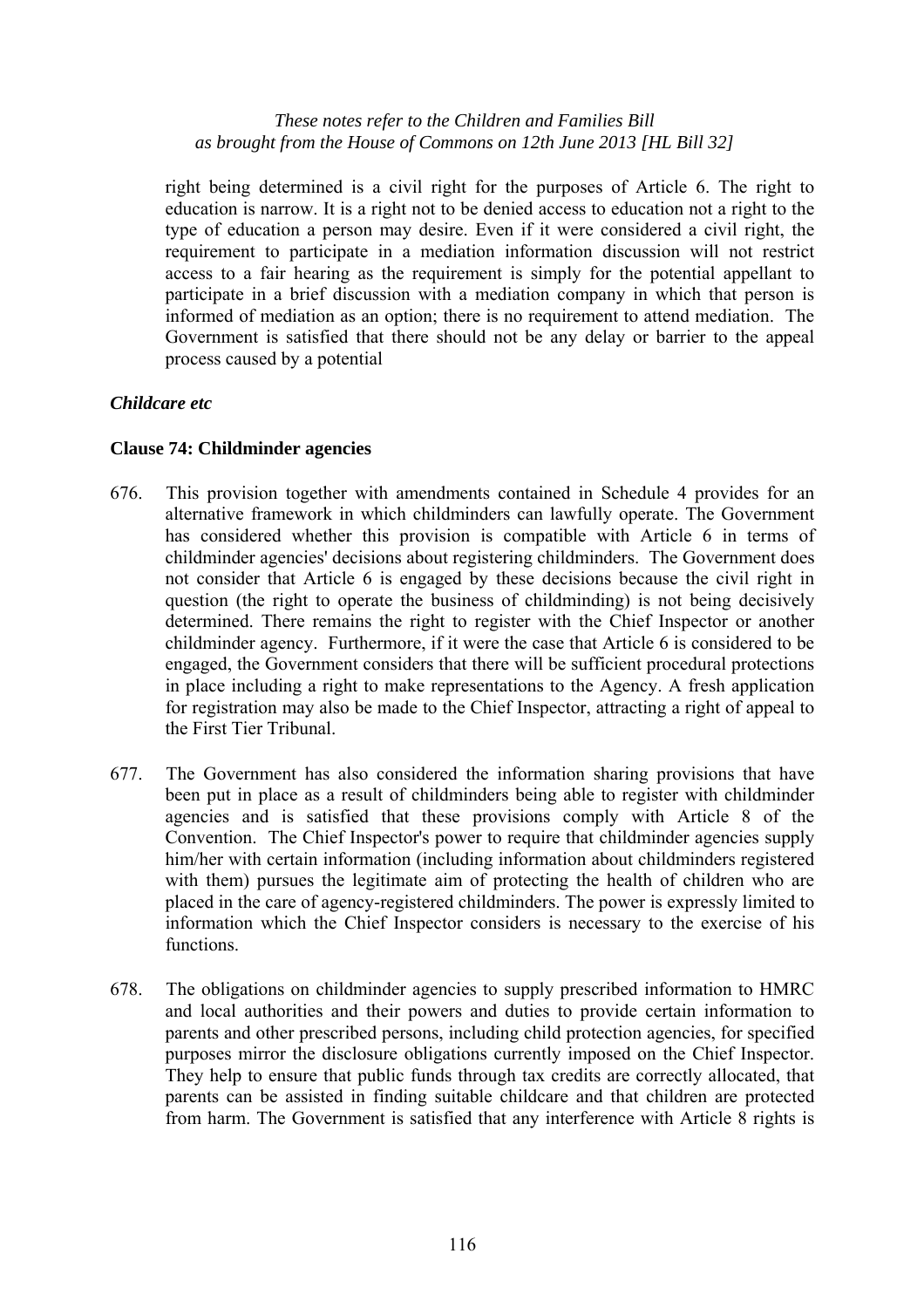justified by the purposes for which the information is used. In all the cases described above, those processing personal data will need to comply with the Data Protection Act 1998. As public bodies the Chief Inspector, HMRC and local authorities are also bound by the requirements of Article 8 of the Convention where they are processing information falling within the sphere of private life.

#### *Provisions relating to the Children's Commissioner*

#### **Clause 81: Commissioner's powers to enter premises**

679. This provision gives the Commissioner power to enter premises and conduct interviews. It re-enacts an existing power with modifications. Whilst the Government acknowledges that the exercise of this power could potentially constitute an interference with the Article 8 rights of those persons who own or run the premises, of those working at the premises and of those children who are at the premises, the Government is satisfied that if there is such an interference it is capable of complying with Article 8 and that therefore this provision complies with the Convention. The power of entry will enable the Commissioner to exercise his or her general functions to protect and promote the right of children. It will not enable the Commissioner to force entry into premises or compel persons to be interviewed. Furthermore there are several safeguards in place for the exercised of this power: including that: i) it can only be exercised by the Commissioner or a person authorised by the Commissioner; ii) it can only be exercised at a reasonable time; and iii) it may not be exercised in relation to private dwellings. In addition the Commissioner will be required to exercise the power compatibly with Convention rights.

#### **Provisions on Shared Parental Leave and Statutory Parental Pay**

680. Clauses 89 and 91 create new entitlements to shared parental leave and statutory shared parental pay. These new entitlements could be seen as engaging Article 14 (prohibition of discrimination) taken with Article 8 (right to respect for private and family life). This is because the entitlement of both a mother and another person, with whom care of the child is shared, depends (amongst other things) on early termination of maternity leave, statutory maternity pay and maternity allowance. The Government considers that there is no infringement of these articles. This is because it can be considered part of the protective principle behind maternity leave and pay (namely to allow a woman who has given birth to recover and to bond with the baby):

 - for a mother to end these entitlements early if she considers that she does not need to be on maternity leave and pay for these purposes; and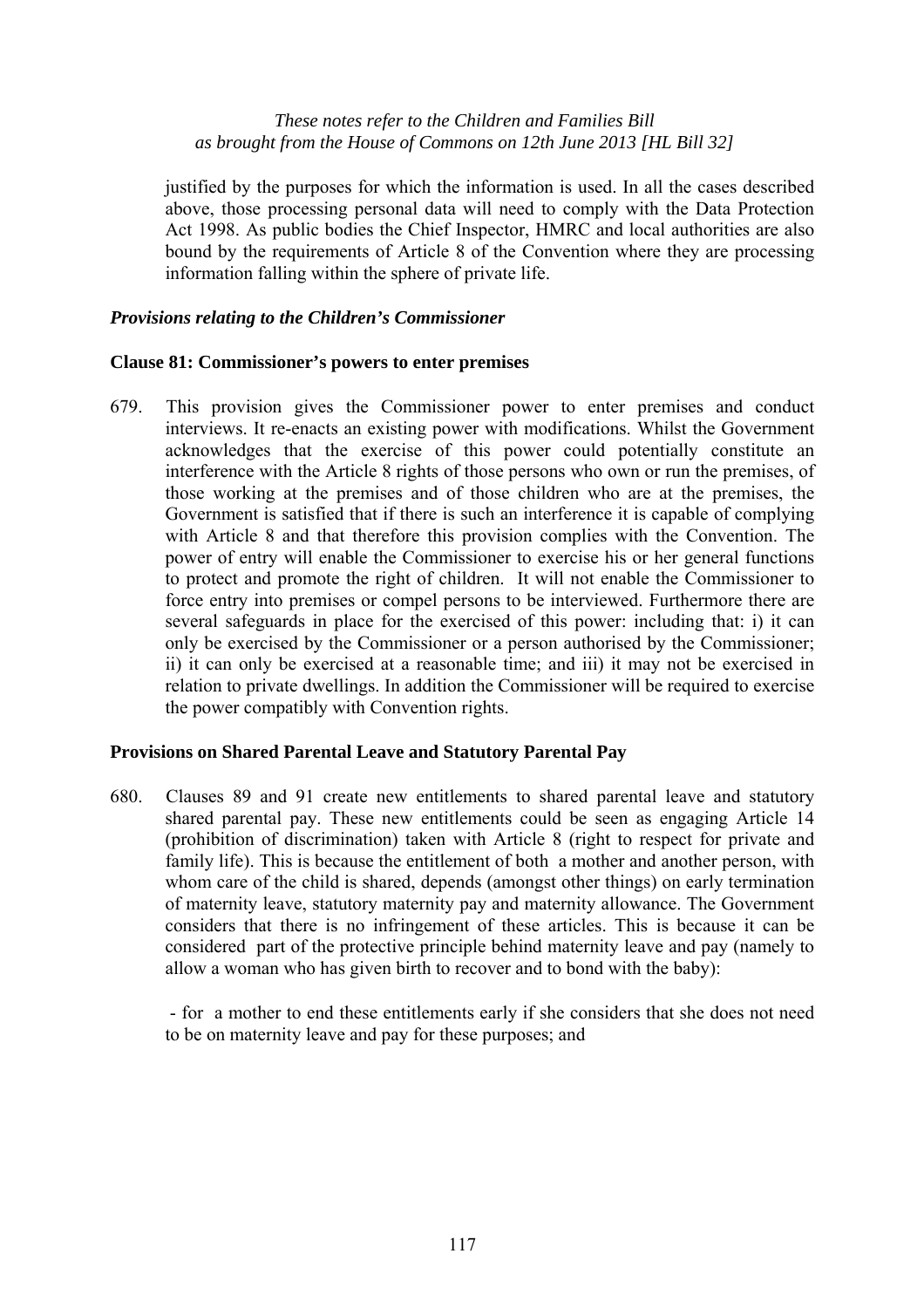- for this event potentially to generate an entitlement to shared parental leave and statutory shared parental pay for both the mother and the other person with whom care of the child is shared.

# **ANNEX A – FURTHER DETAIL ON FAMILY JUSTICE PROVISIONS**

## **Welfare of the Child: Parental Involvement**

681. A process map and examples are set out on the following page in order to further explain how the presumption is expected to fit with the decision making process.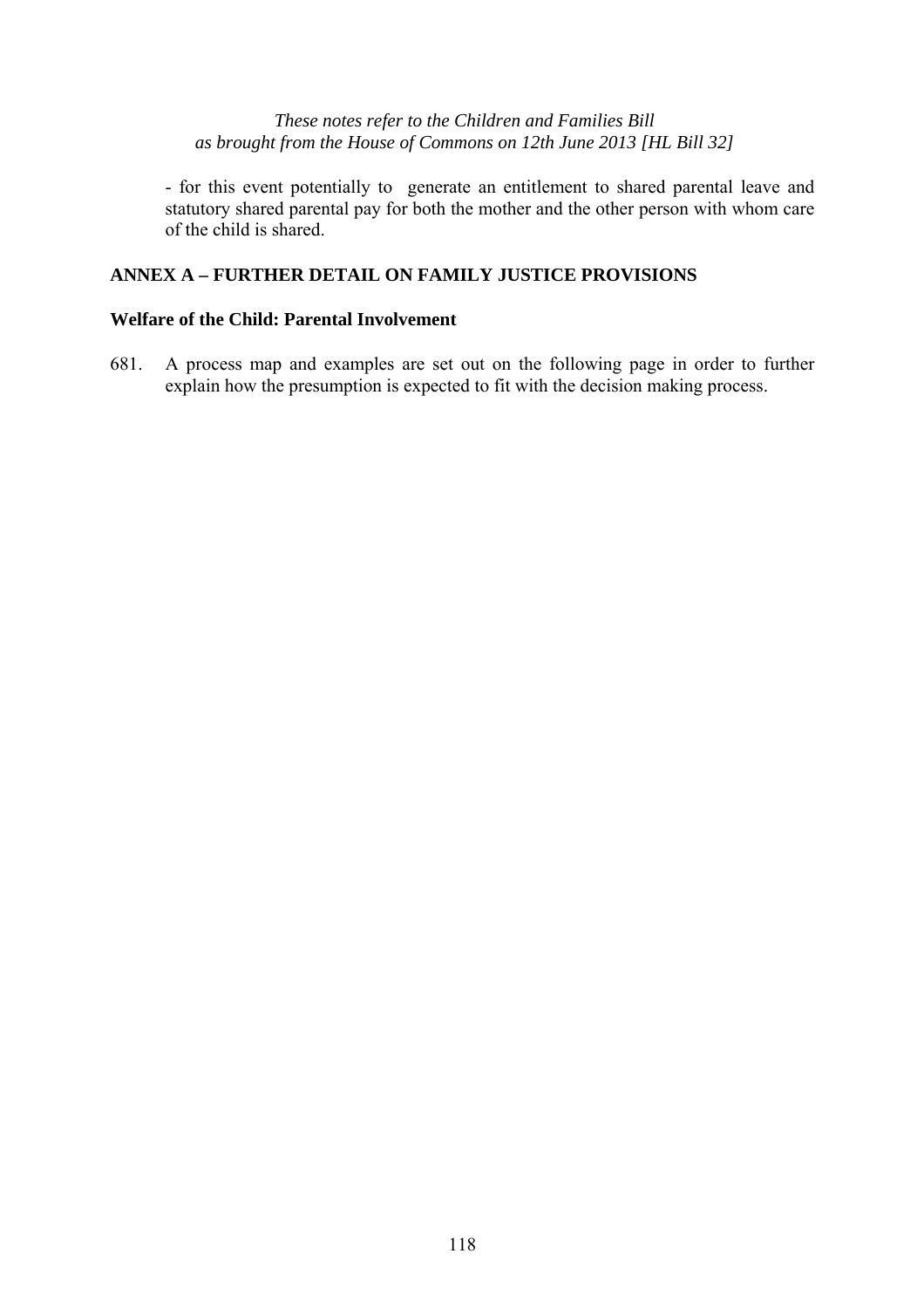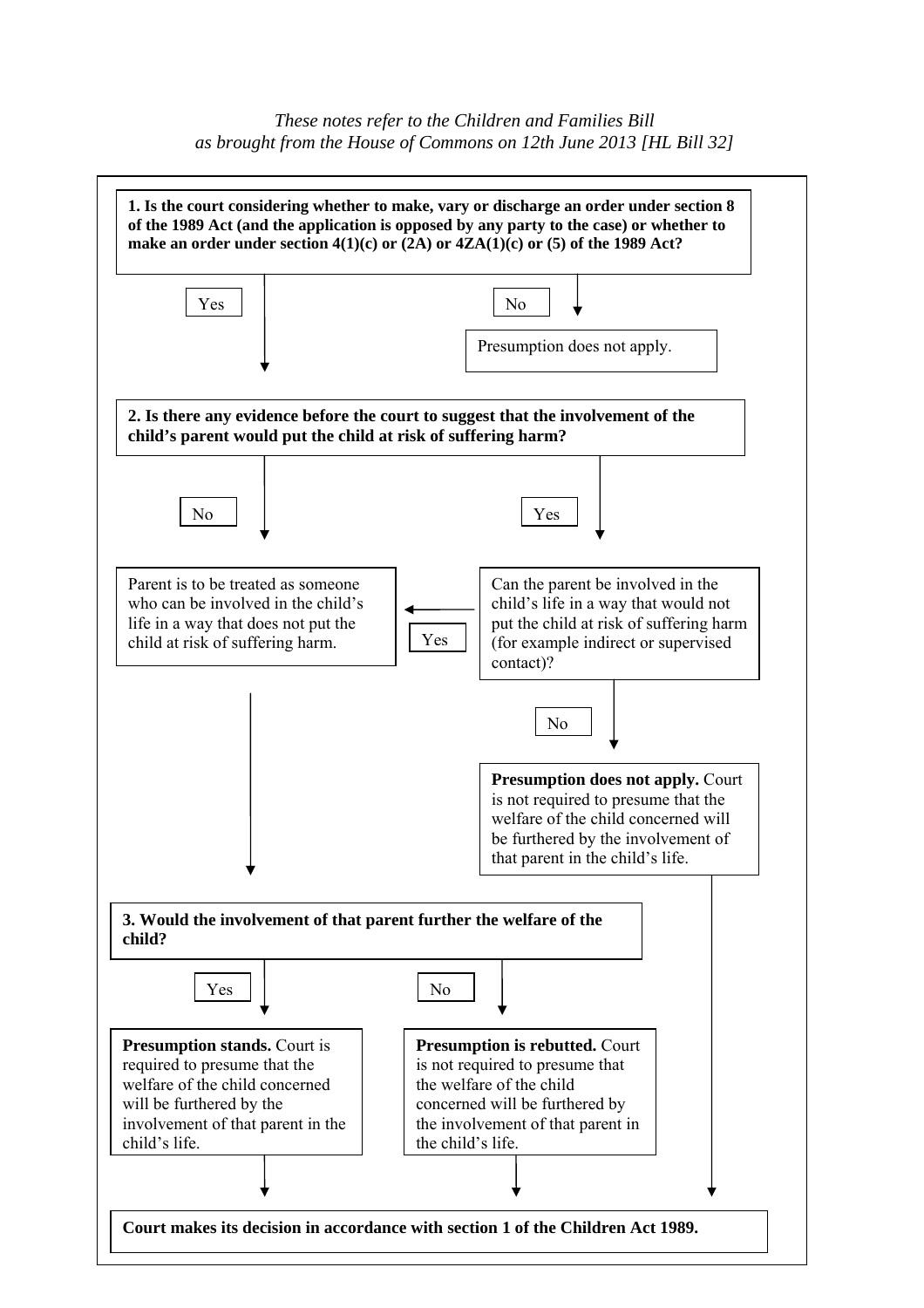- 682. Below are five example scenarios included in order to illustrate how the court might apply the presumption in practice. The purpose of these examples is to explain how the presumption is expected to fit with the decision making process and the result reached by the court in each case would of course depend entirely on the facts of the particular case. These examples are in no way intended to suggest that a particular decision should be reached in a particular case.
- 683. The following fictitious examples are included in order to illustrate how the court might apply the presumption in practice. The purpose of these examples is to explain how the presumption is expected to fit with the decision making process and the result reached by the court in each case would of course depend entirely on the facts of the particular case. These examples are in no way intended to suggest that a particular decision should be reached in a particular case.

## **Example 1**

- 684. Parent A and Parent B are married and have one child together. Parent A left the marital home and Parent B refuses to let Parent A see their child. Parent A wants to be able to see the child at the weekends. Parent A applies for a [child arrangements order] that sets out that the child should stay over with Parent A from Saturday evening until Sunday morning.
- 685. Each parent is treated by the court as being able to have safe involvement with the child as no concerns are raised that Parent A or Parent B pose a risk of harm to the child. The presumption therefore applies in respect of each parent and the court has to presume that it will further the welfare of the child for Parent A and Parent B to be involved in the child's life.
- 686. Parent B is very hurt and upset that Parent A left the marital home and feels that by leaving the home, Parent A has forsaken any "rights" to the child. Parent B, however, does not allege that it would not further the child's welfare for Parent A to have involvement in the child's life.
- 687. The court has evidence before it that the child had a very good relationship with Parent A before Parent A left the marital home. The court also has evidence relating to the child's wishes and feelings that the child wants to see and stay with Parent A.
- 688. The presumption stands in respect of both Parent A and Parent B. The court makes its decision, weighing the presumption alongside the other considerations in section 1 of the Children Act 1989, with the child's welfare remaining at all times the court's paramount consideration.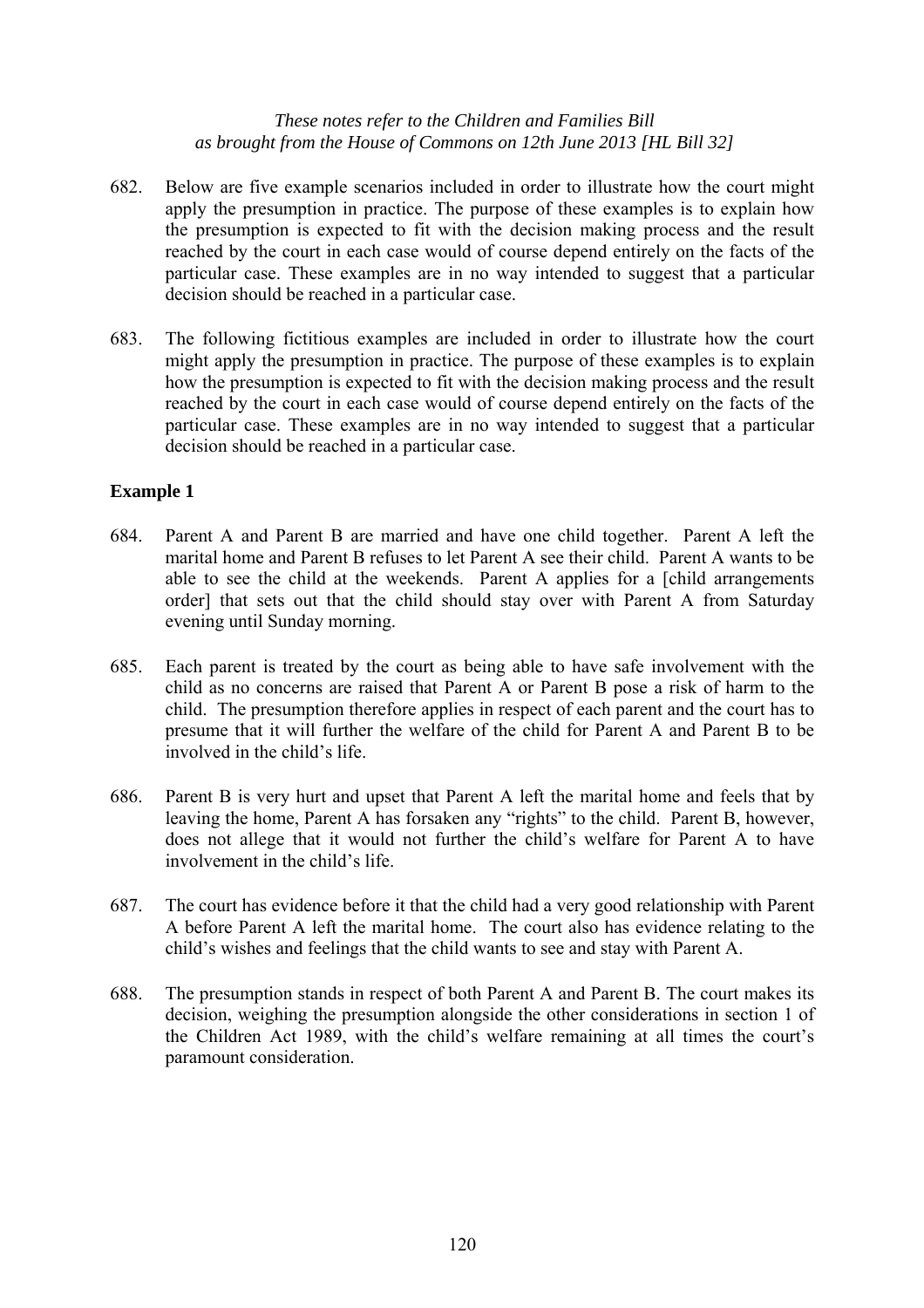## **Example 2**

- 689. Parent A and Parent B are married and have one child together. Parent A left the marital home and Parent B refuses to let Parent A see their child. Parent A wants to be able to see the child at the weekends. Parent A applies for a [child arrangements order] that sets out that the child should stay over with Parent A from Saturday evening until Sunday morning.
- 690. The court receives a section 7 "welfare report" from the Cafcass officer that Parent B has suffered continual emotional abuse at the hands of Parent A and that such abuse was witnessed by the child and distressed the child. The court decides that it is not able to decide whether Parent A can be involved in the child's life without causing a risk of harm, without hearing further evidence.
- 691. The court hears evidence regarding the emotional abuse and the effect that it has on the child. It also hears that the child wants to see Parent A and has a very good relationship with Parent A's mother (Grandmother A) who is on good terms with Parent B. The court decides that Parent A could have involvement in the child's life that does not pose a risk of harm if the child has indirect contact with Parent A or contact with Parent A at Grandmother A's house in a situation where Parent A does not come into contact with Parent B (so Grandmother A could collect the child to take home and Parent A would visit at Grandmother A's house).
- 692. The presumption therefore applies and the court has to presume that it will further the welfare of the child for Parent A to be involved in the child's life. Parent B is very scared of Parent A as a result of years of emotional abuse. Parent B does not, however, allege that it would be contrary to the child's welfare for Parent A to have any involvement with the child. Parent B would prefer that Parent A has indirect contact only of the nature of occasional letter writing. The court has evidence before it that the child often used to spend time at Grandmother A's house when Parent A used to take the child to visit her and that the involvement by Parent A in the child's life in that context was found enjoyable by and rewarding to the child.
- 693. The presumption stands in respect of both Parent A and Parent B. The court makes its decision, weighing the presumption alongside the other considerations in section 1 of the Children Act 1989, with the child's welfare remaining at all times the court's paramount consideration.

## **Example 3**

694. Parent A and Parent B are married and have one child together. Parent A left the marital home and Parent B refuses to let Parent A see their child. Parent A wants to be able to see the child at the weekends. Parent A applies for a [child arrangements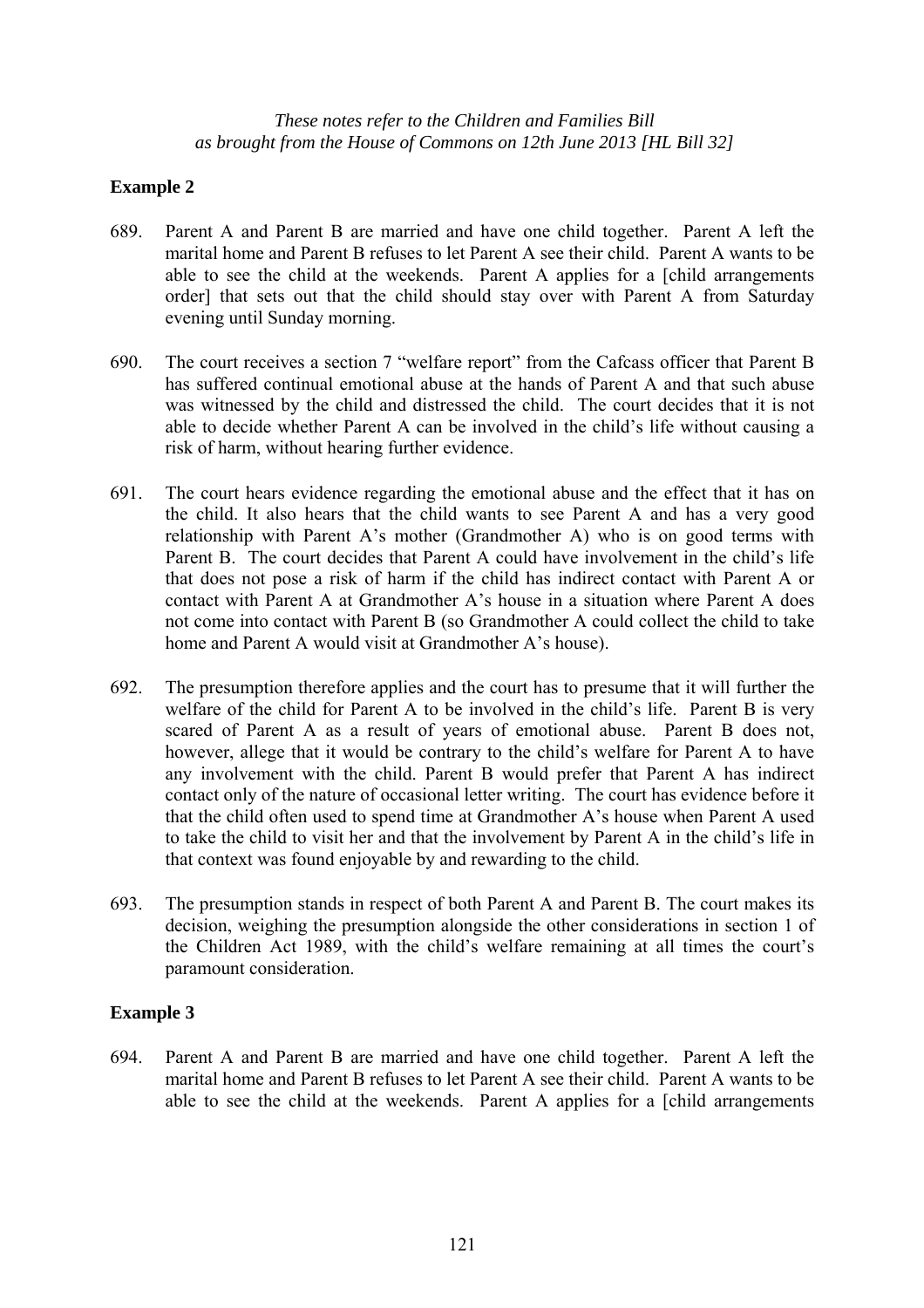order] that sets out that the child should stay over with Parent A from Saturday evening until Sunday morning.

- 695. Parent B alleges that Parent A has a history of emotionally and physically abusing Parent B and the child. Parent B alleges that Parent A cannot be involved in any way in the child's life without posing a risk of harm to the child. The section 7 welfare report from Cafcass confirms that this is the case and confirms that Parent A has caused such harm to the child in the past that the child feels extremely distressed at the thought of any contact with Parent A. There is also an allegation before the court that Parent A has sent the child threatening letters which also contain abuse levelled at the child. Parent A disputes this account. The court decides, after a consideration of all the evidence, that the prospect of any contact with Parent A would pose a risk of harm to the child and concludes that it is probable that even indirect contact in the form of letter writing would harm the child. The court therefore decides that the presumption does not apply.
- 696. Parent A's lawyer argues that Parent A has rights under Article 8 of the ECHR which should mean that some form of contact should be ordered. The court balances the Article 8 rights of Parent A against those of the child and Parent B and follows Strasbourg jurisprudence which holds that when there is a conflict between Article 8 rights, the child's rights prevail.
- 697. The court makes its decision, weighing the fact that the presumption does not apply to Parent A alongside the other considerations in section 1 of the Children Act 1989, with the child's welfare remaining at all times the court's paramount consideration.

## **Example 4**

- 698. Parent A and Parent B are married and have one child together. Parent A left the marital home and Parent B refuses to let Parent A see their child. Parent A wants to be able to see the child at the weekends. Parent A applies for a [child arrangements order] that sets out that the child should stay over with Parent A from Saturday evening until Sunday morning.
- 699. Each parent is treated by the court as being able to have safe involvement with the child as no concerns are raised that Parent A or Parent B pose a risk of harm to the child. The presumption therefore applies and the court has to presume that it will further the welfare of the child for Parent A to be involved in the child's life.
- 700. The child is 15 years old and the court has before it a section 7 welfare report that sets out that the child does not want to see Parent A or have any contact with Parent A as Parent A finds it difficult to come to terms with a recent declaration from the child that the child is gay and Parent A has refused to acknowledge that the child is gay. The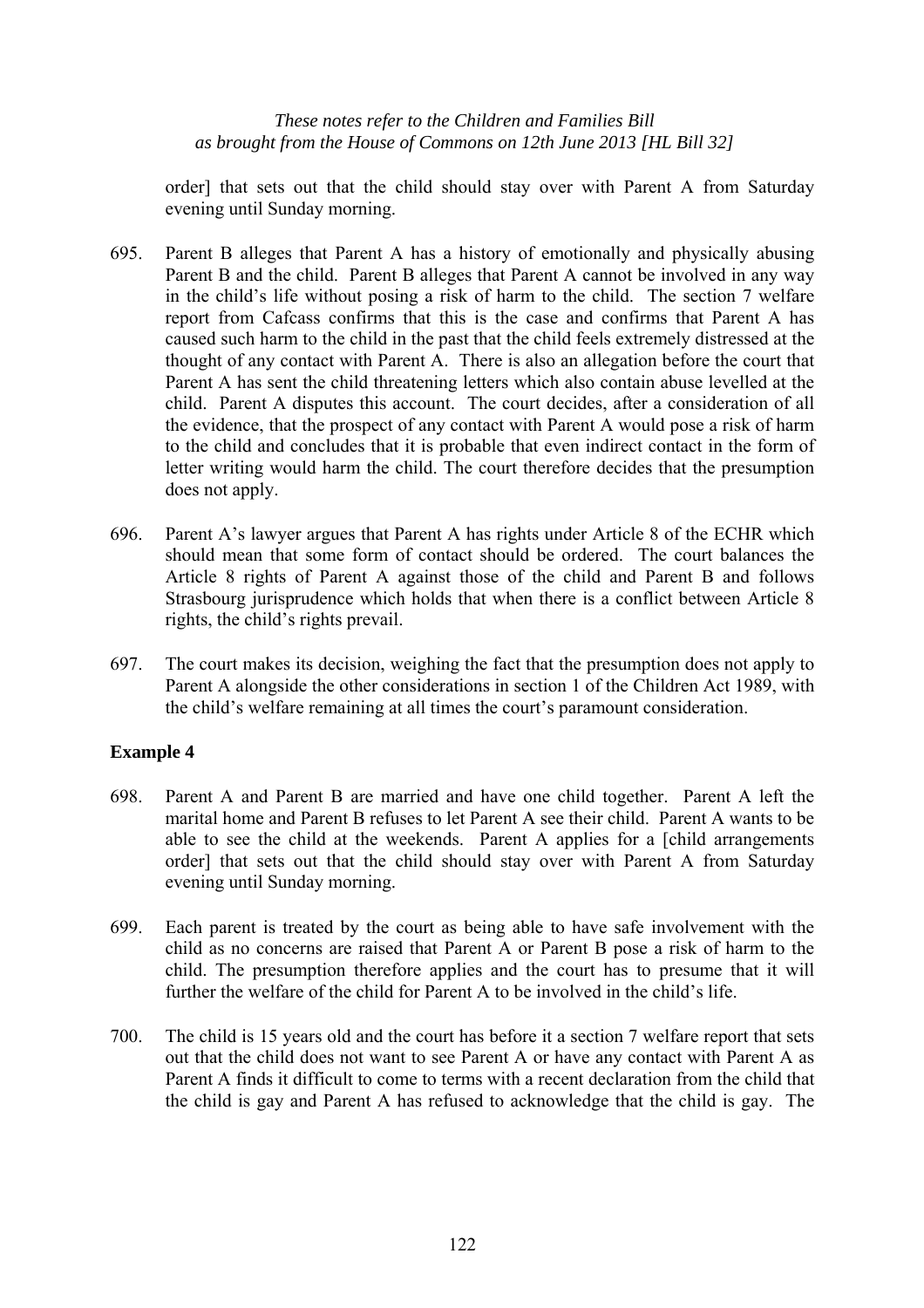child has expressed a strong wish to be able to explore issues of sexuality and feels that any contact with Parent A would inhibit this. The court decides that at the moment the child's welfare will not be furthered by involvement with Parent A and the presumption is rebutted.

701. The court makes its decision, weighing this factor alongside the other considerations in section 1 of the Children Act 1989, with the child's welfare remaining at all times the court's paramount consideration.

## **Example 5**

- 702. Parent A and Parent B were married and had a child. Their marriage has subsequently broken down, and the child lives with Parent B and has regular contact with Parent A. Parent A applies for a [child arrangements order] that sets out that the child should live with Parent A full time and alleges that Parent B poses a risk of harm to the child.
- 703. Parent A claims that Parent B has been verbally and physically abusive to the child on several occasions. The court hears evidence of Parent A's allegations, which are supported by other witnesses.
- 704. The court is of the view after considering the evidence that Parent B poses a risk of harm to the child. The court considers that despite the risk of harm presented by the current arrangement, so long as Parent B is not left alone with the child, it would be possible for Parent B to continue to have some form of involvement in the child's life that would not expose the child to a risk of harm, such as indirect or supervised contact, accordingly the presumption applies in respect of parent B and the court presumes that the child's welfare would be furthered by such involvement.
- 705. There is no evidence to suggest that Parent A poses any risk of harm to the child, in fact there is a strong relationship between the child and Parent A. On that basis the presumption stands in respect of Parent A and the court presumes that the child's welfare would be furthered by the involvement of Parent A in the child's life. There is no evidence advanced by Parent B to suggest otherwise.
- 706. The presumption stands in respect of both Parent B and Parent A. The court makes its decision, weighing the presumption alongside the other considerations in section 1 of the Children Act 1989, with the child's welfare remaining at all times the court's paramount consideration.